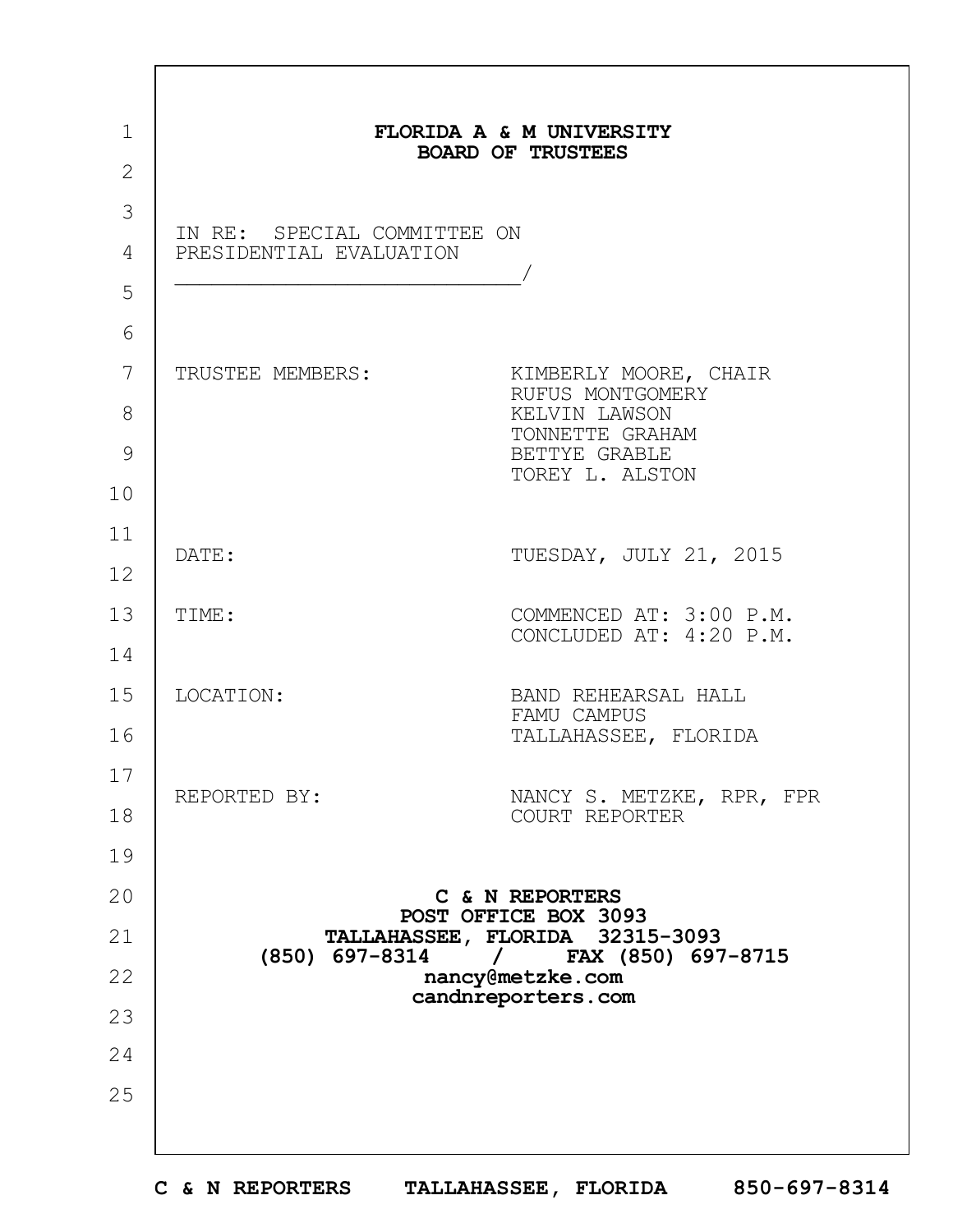|                |                                          | $\overline{2}$ |
|----------------|------------------------------------------|----------------|
| $\mathbf 1$    |                                          |                |
| $\mathbf{2}$   | ALSO PRESENT:                            |                |
| $\mathcal{S}$  | Robert Woody<br>Belinda Shannon          |                |
| $\overline{4}$ | Karl White<br>Cleve Warren               |                |
| 5              | Lucas Boyce                              |                |
| $\epsilon$     |                                          |                |
| $\overline{7}$ |                                          |                |
| $\,8\,$        | $\star$<br>$\star$<br>$\star$<br>$\star$ |                |
| $\mathcal{G}$  |                                          |                |
| $10$           |                                          |                |
| $11$           |                                          |                |
| $12$           |                                          |                |
| $13$           |                                          |                |
| 14             |                                          |                |
| 15             |                                          |                |
| 16             |                                          |                |
| $17\,$         |                                          |                |
| $1\,8$         |                                          |                |
| 19             |                                          |                |
| $20$           |                                          |                |
| $2\sqrt{1}$    |                                          |                |
| 22             |                                          |                |
| 23             |                                          |                |
| 24             |                                          |                |
| 25             |                                          |                |
|                |                                          |                |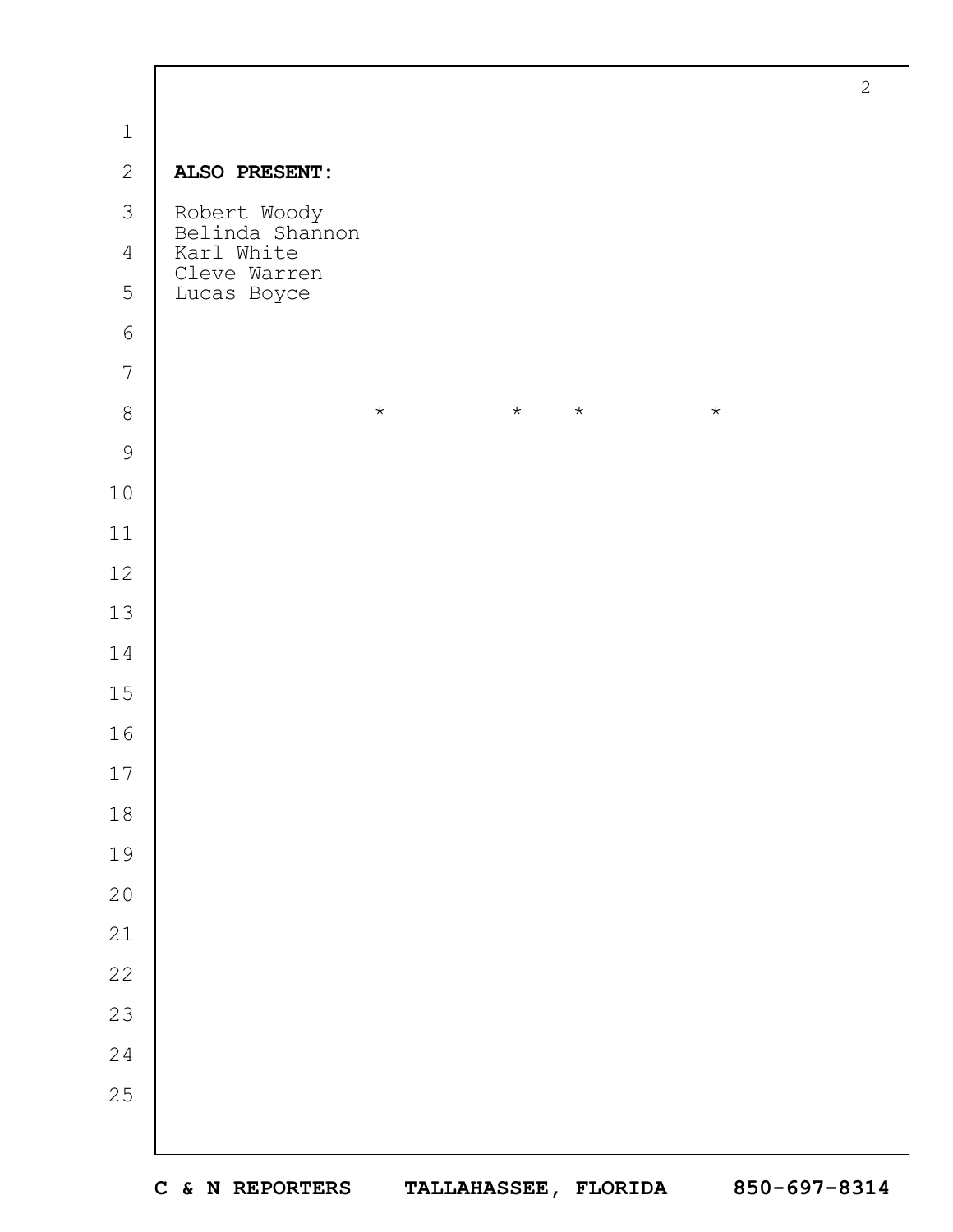|              | 3                                             |
|--------------|-----------------------------------------------|
| 1            |                                               |
| $\mathbf{2}$ | SPECIAL COMMITTEE ON PRESIDENTIAL EVALUATION  |
| 3            |                                               |
| 4            | TRUSTEE MOORE: Okay. Good afternoon, all.     |
| 5            | I'd like to officially call the Presidential  |
| 6            | Evaluation Committee to order.                |
| 7            | Attorney Barge-Miles, if you'd facilitate the |
| 8            | calling of the roll, please.                  |
| 9            | ATTORNEY BARGE-MILES: Trustee Moore.          |
| 10           | TRUSTEE MOORE: Here.                          |
| 11           | ATTORNEY BARGE-MILES: Trustee Alston.         |
| 12           | TRUSTEE ALSTON: Here.                         |
| 13           | ATTORNEY BARGE-MILES: Trustee Grable.         |
| 14           | TRUSTEE GRABLE: Here.                         |
| 15           | ATTORNEY BARGE-MILES: Trustee Graham.         |
| 16           | (NO RESPONSE).                                |
| 17           | ATTORNEY BARGE-MILES: Trustee Lawson.         |
| 18           | TRUSTEE LAWSON: Here.                         |
| 19           | ATTORNEY BARGE-MILES: Trustee McWilliams.     |
| 20           | (NO RESPONSE).                                |
| 21           | ATTORNEY BARGE-MILES: Trustee Montgomery.     |
| 22           | CHAIRMAN MONTGOMERY: Here.                    |
| 23           | ATTORNEY BARGE-MILES: Madam Chair, you have a |
| 24           | quorum.                                       |
| 25           | TRUSTEE MOORE: Thank you.                     |
|              |                                               |

 $\Gamma$ 

**C & N REPORTERS TALLAHASSEE, FLORIDA 850-697-8314**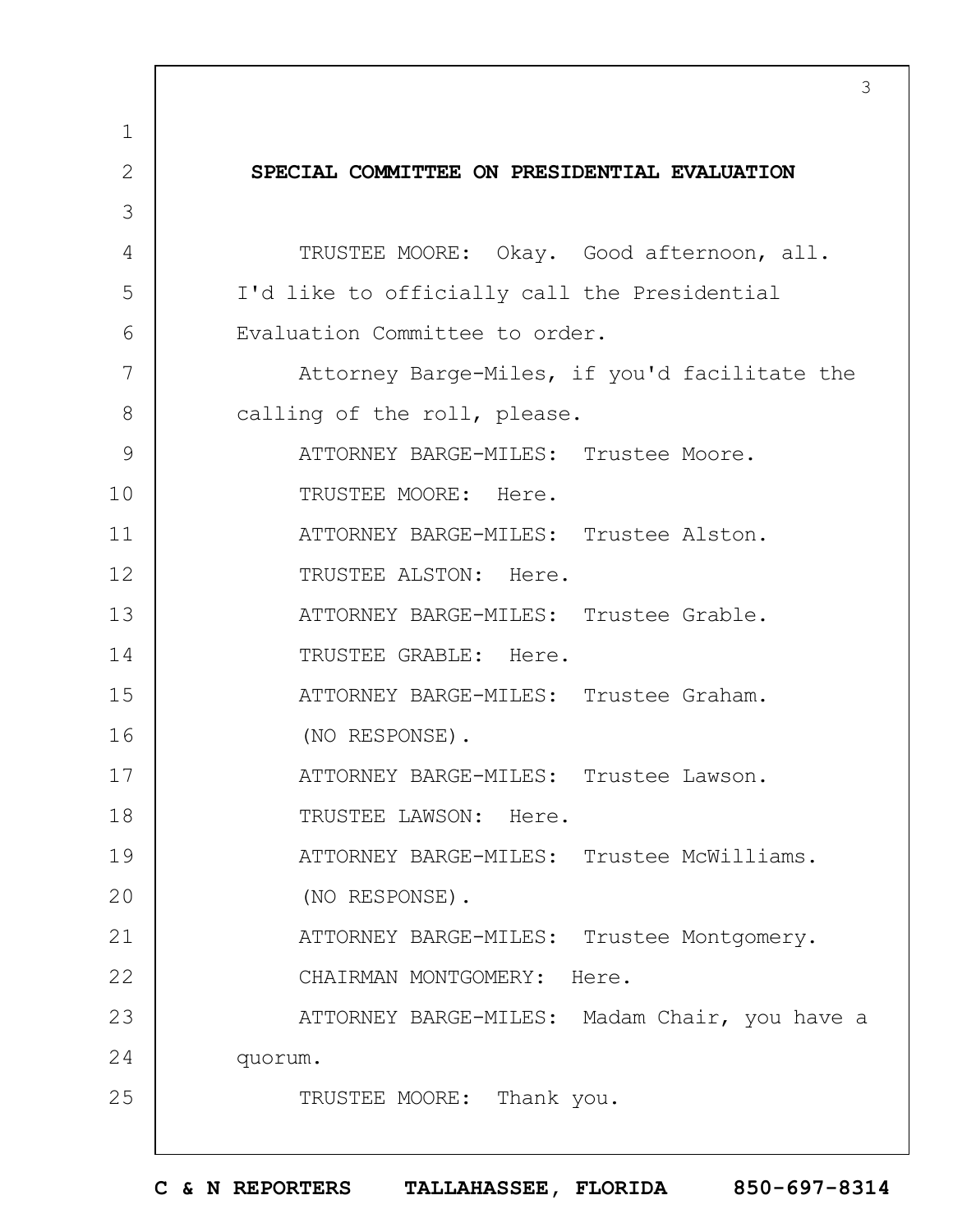1 2 3 4 5 6 7 8 9 10 11 12 13 14 15 16 17 18 19  $20$ 21 22 23 24 25 Trustees, you have the minutes before you for the June 9th minutes. I trust that you've had an opportunity to review them. I'd ask that you move forward with offering a motion. TRUSTEE LAWSON: So moved. CHAIRMAN MONTGOMERY: Second. TRUSTEE MOORE: Okay. It's been properly motioned and seconded that the minutes stand approved and adopted. All those in favor, please acknowledge with the sign aye. (AFFIRMATIVE INDICATIONS). TRUSTEE MOORE: Opposers? (NO RESPONSE). TRUSTEE MOORE: Okay. The minutes are approved. If you would, colleagues, I'd like to open up with some brief remarks before we move into the agenda. As the Chair of the Committee, my goal will be to provide context for where we are and a number of the steps that we've done to get us to this point. Definitely the goal is not to be redundant but it is to demonstrate that the approach that has been taken has been thoughtful and absolutely deliberate. For example, the ten strategic areas that

 $\Delta$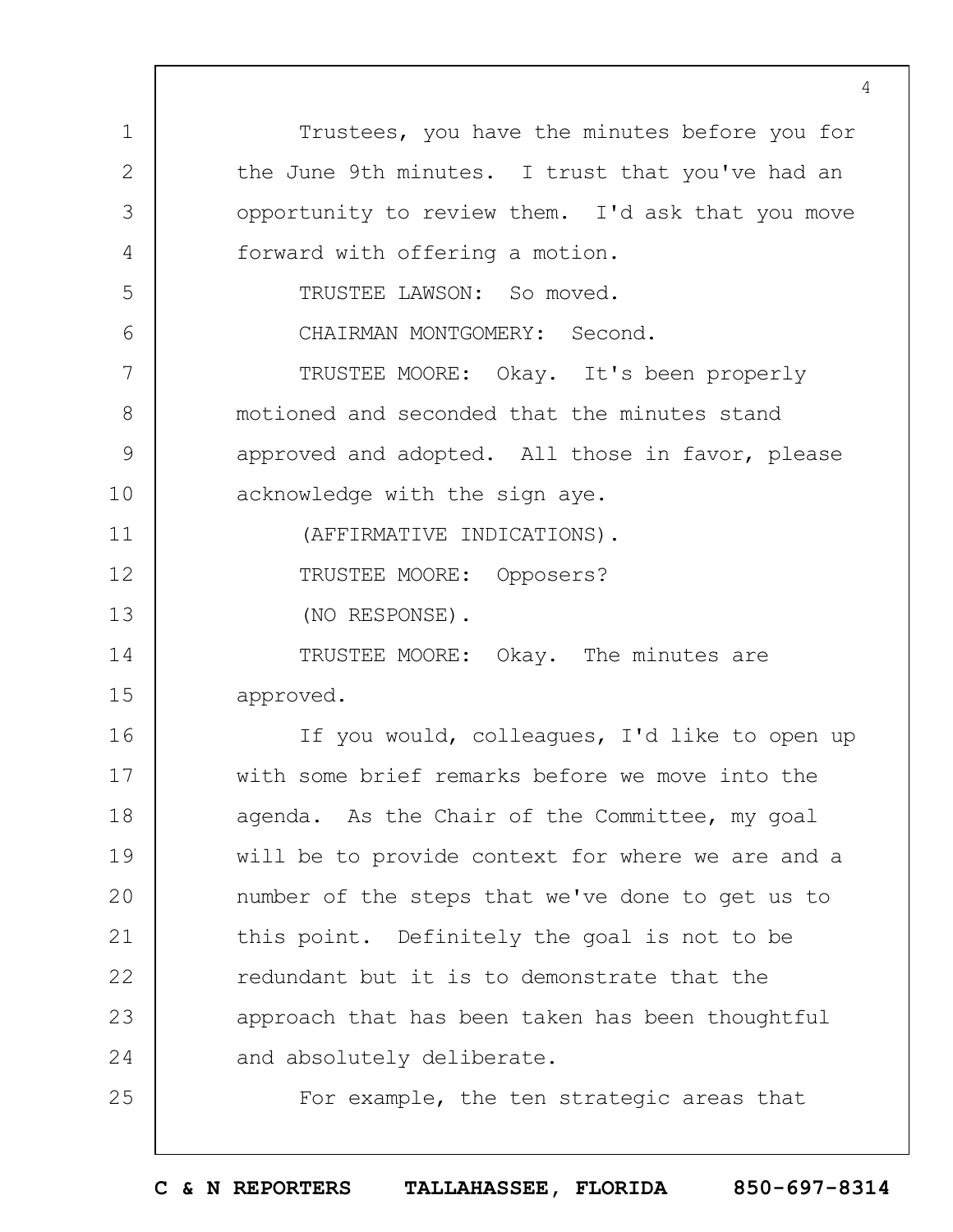you'll hear more information about as we move forward, these are the same areas that the Association of Governing Boards, which was briefly mentioned earlier as a best practice and a board that supports trustees throughout the United States were the same metrics that we used in ensuring accountability and promoting overall success.

1

2

3

4

5

6

7

8 9 10 11 12 13 14 15 16 17 18 Additionally, when reviewing the materials compiled for each of the universities that make up the State University System, it was also determined that the process that we follow relative to evaluation of our leader as well as determining what the goals will be moving forward mirror the work and effort that happens across the State of Florida. The only exception that I found throughout this process is New College of Florida which basically had their acceptance take place in 2014 with the SUS.

19  $20$ 21 22 So with that, my colleagues, we have the enormous responsibility of balancing oversight while at the same time ensuring that the legacy of this great institution is enhanced and lives on.

23 24 25 And to President Mangum whom we selected unanimously a year ago, you have the responsibility of leading this great institution to a higher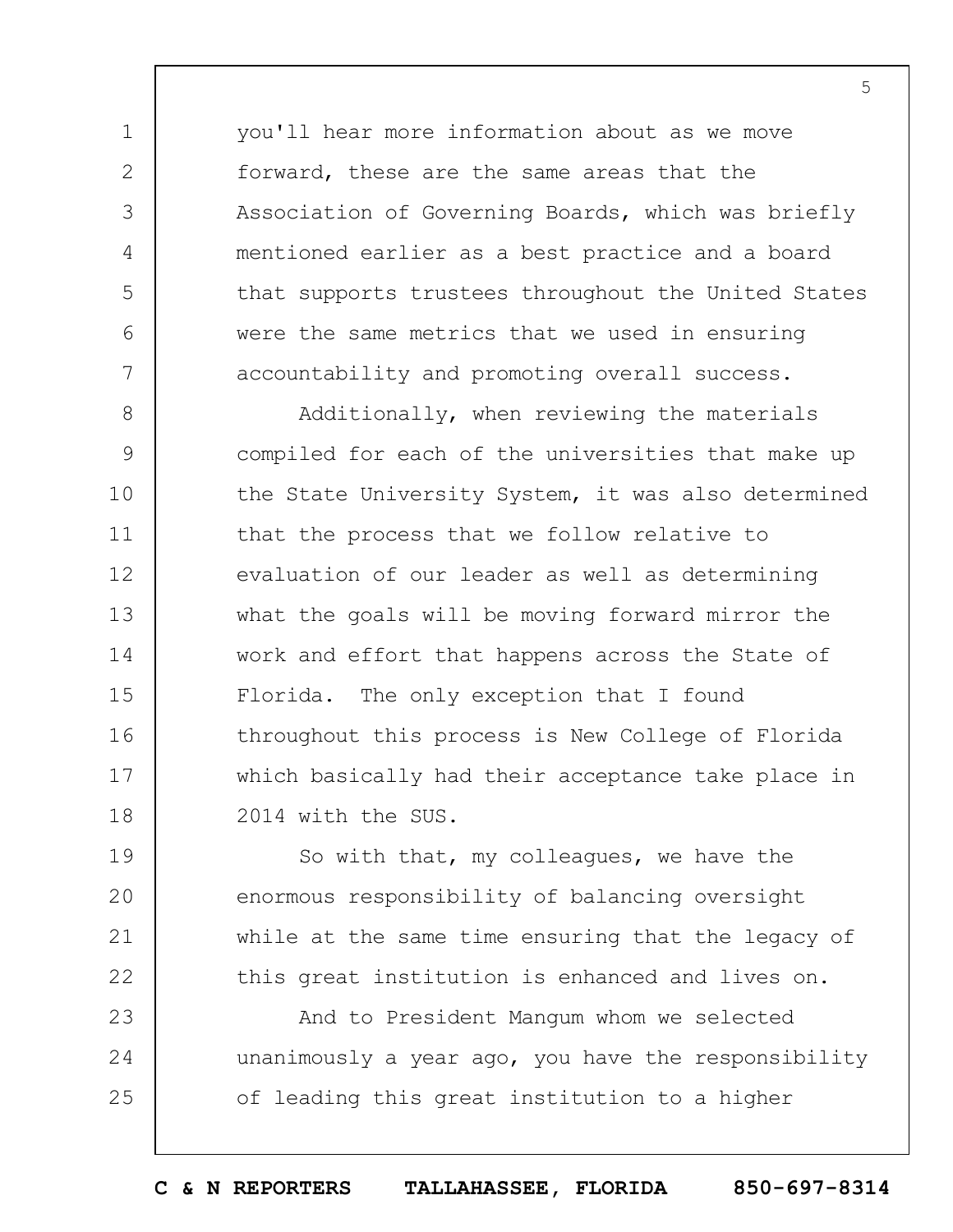ground. Together, and I would probably repeat that once more, together we have a charge to protect and care for our university.

1

2

3

4

5

6

7

8

9

10

11

12

13

14

15

In order to accomplish this, we have to ensure that our efforts are not dissuaded by those with different agendas. With that, the said format for this meeting will include a laser focus on addressing the required work of the Committee, and it will be carried out in a way that is respective and that seeks the engagement of everyone.

Colleagues, thank you for allowing the brief remarks on that, and I will transition now to the second item on our agenda, and that involves the review of our -- the Committee roles and responsibilities. Again, this will be brief.

16 17 18 19  $20$ The idea behind this one is just to make sure that we capture in our minutes that the required work has been performed as outlined. Again, referring to your packet, you will see the roles and responsibilities for this Committee.

21 22 23 24 25 There are two primary charges, the first one being moving forward the annual goals for the President, and the second being annual evaluation. The other tasks include leading the discussion regarding performance for the 2014/2015 academic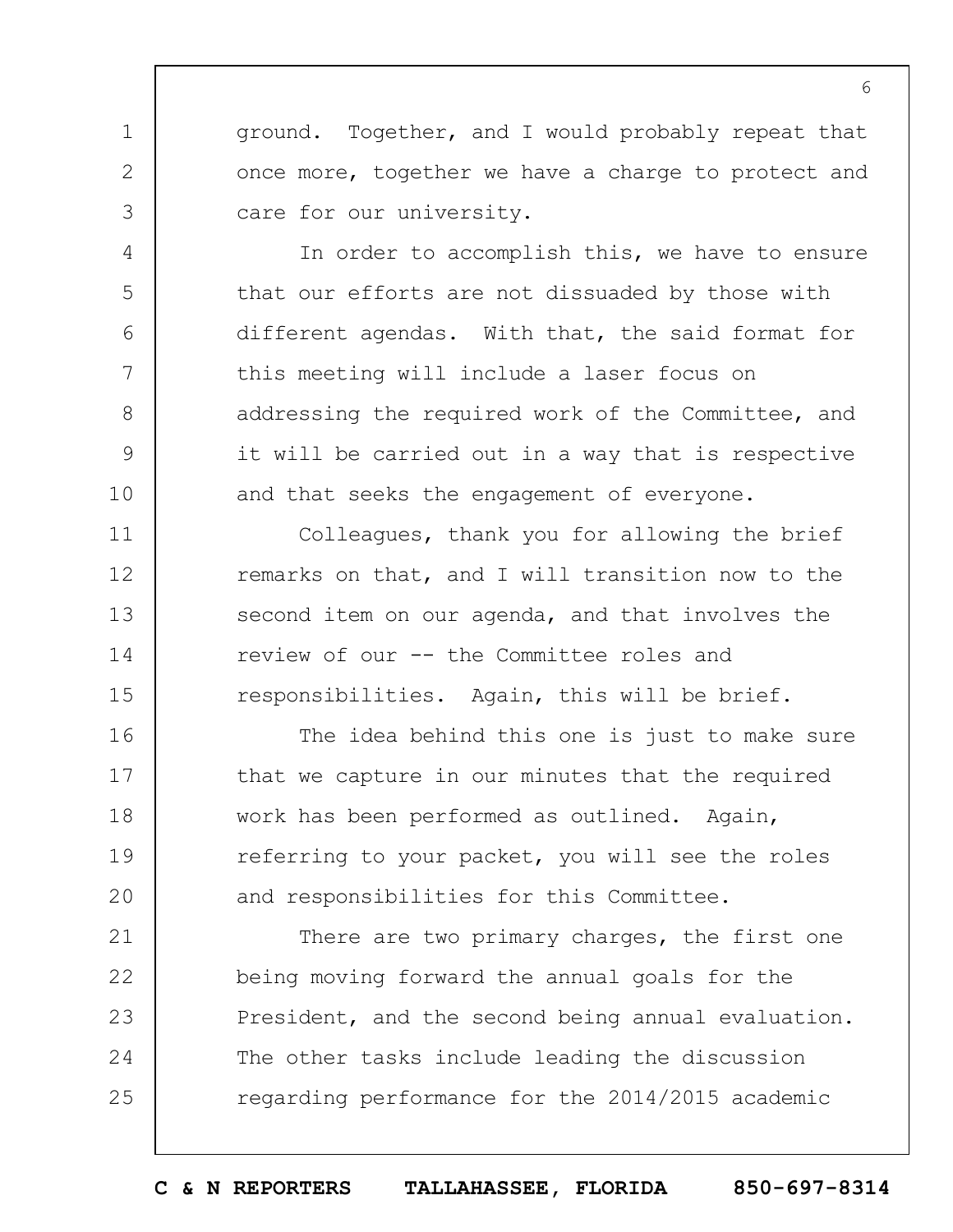year; the other is responsible for creation and/or selection of an evaluation tool; C, conducting an initial review and providing that to the Board, along with a copy of the President's self appraisal; D, compiling evaluation information; E, presenting the President with the written assessment; F, presenting the written assessment and performance rating for Board approval; and, G, approving its draft of the final evaluation reports.

11 12 13 14 15 16 17 Here is where we are today when we look at Item G. In terms of Items H and I, H is charged with working with the President to bring forward goals of which we will do that as well. And then, lastly, with I: Ensuring compliance with the contractual obligations to the President. Again you'll hear more about that as well.

18 19 Any questions regarding the roles and responsibilities that we are charged with?

(NO RESPONSE).

1

2

3

4

5

6

7

8

9

10

 $20$ 

21 22 23 24 25 TRUSTEE MOORE: Okay. There were two other documents that were included in the packet. In my mind, they're known as supplemental documents. It's your Presidential Evaluation Committee document; it's a matrix of sort.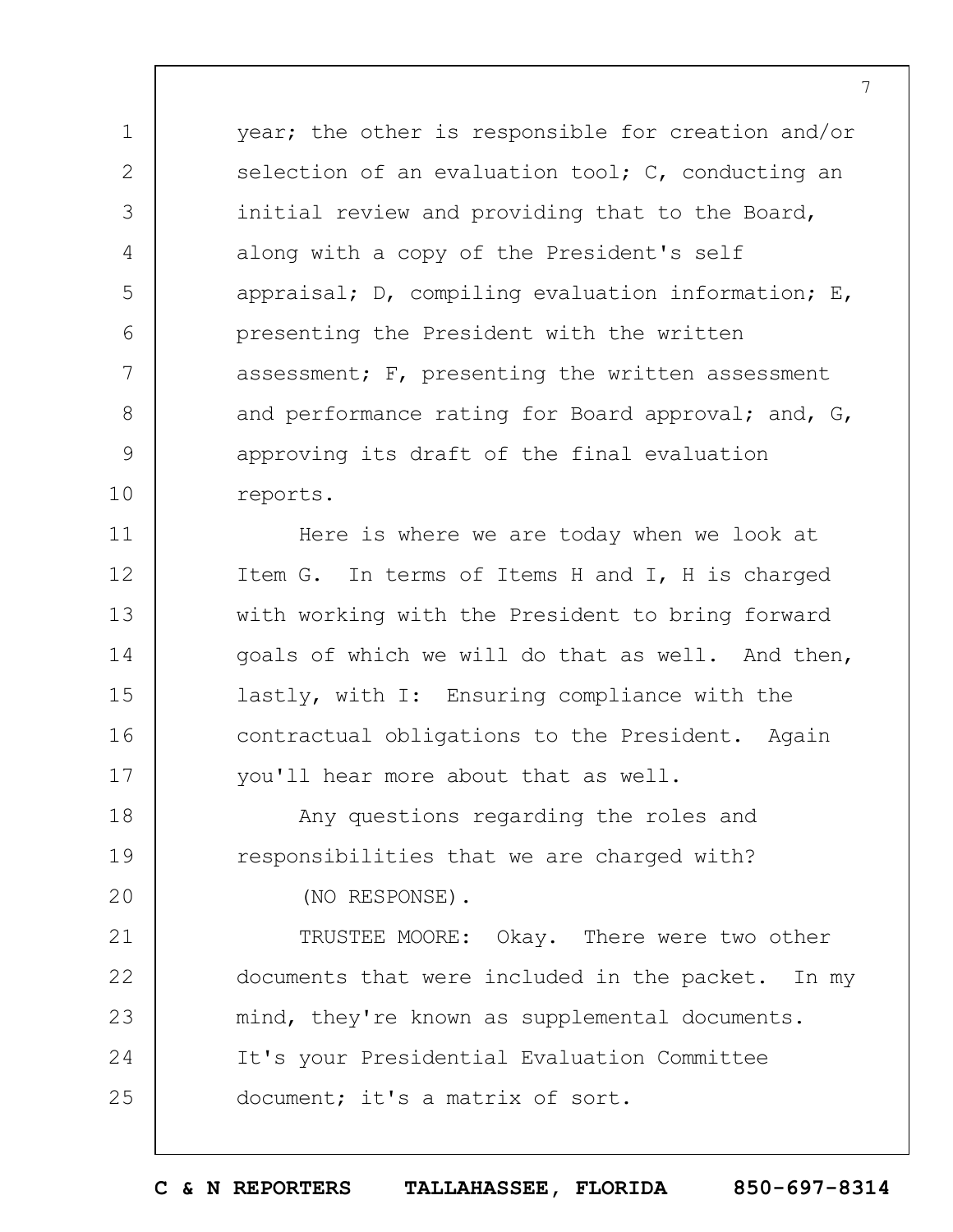Okay. Basically, it's abbreviated and it does provide an activity of -- a schedule of what we were tasked with doing. Additionally, it includes the key elements from President Mangum's employment agreement. All items in black were specific to the Committee and work that's been performed. The one item that is listed in red is charged to the Board. The Board will need to take responsibility for that one. However, all other items listed in black have occurred.

1

2

3

4

5

6

7

8

9

10

11

12

13

14

25

And, please, do engage in questions. If there aren't otherwise, I'm going to just push through these more supplemental documents or informational items.

15 16 17 18 19  $20$ 21 22 23 24 Relative to your second document, it's the Presidential Evaluation Timeline. And what's important about this document, if you flip over to Page 2, is a status of where we are. Moving two items from the bottom, you will see that the Presidential Evaluation Committee will meet and approve its draft of the final evaluation report. We have made our way through the timeline that was approved by this Committee and Board, here is where we are today.

The remaining item will be the Presidential

**C & N REPORTERS TALLAHASSEE, FLORIDA 850-697-8314**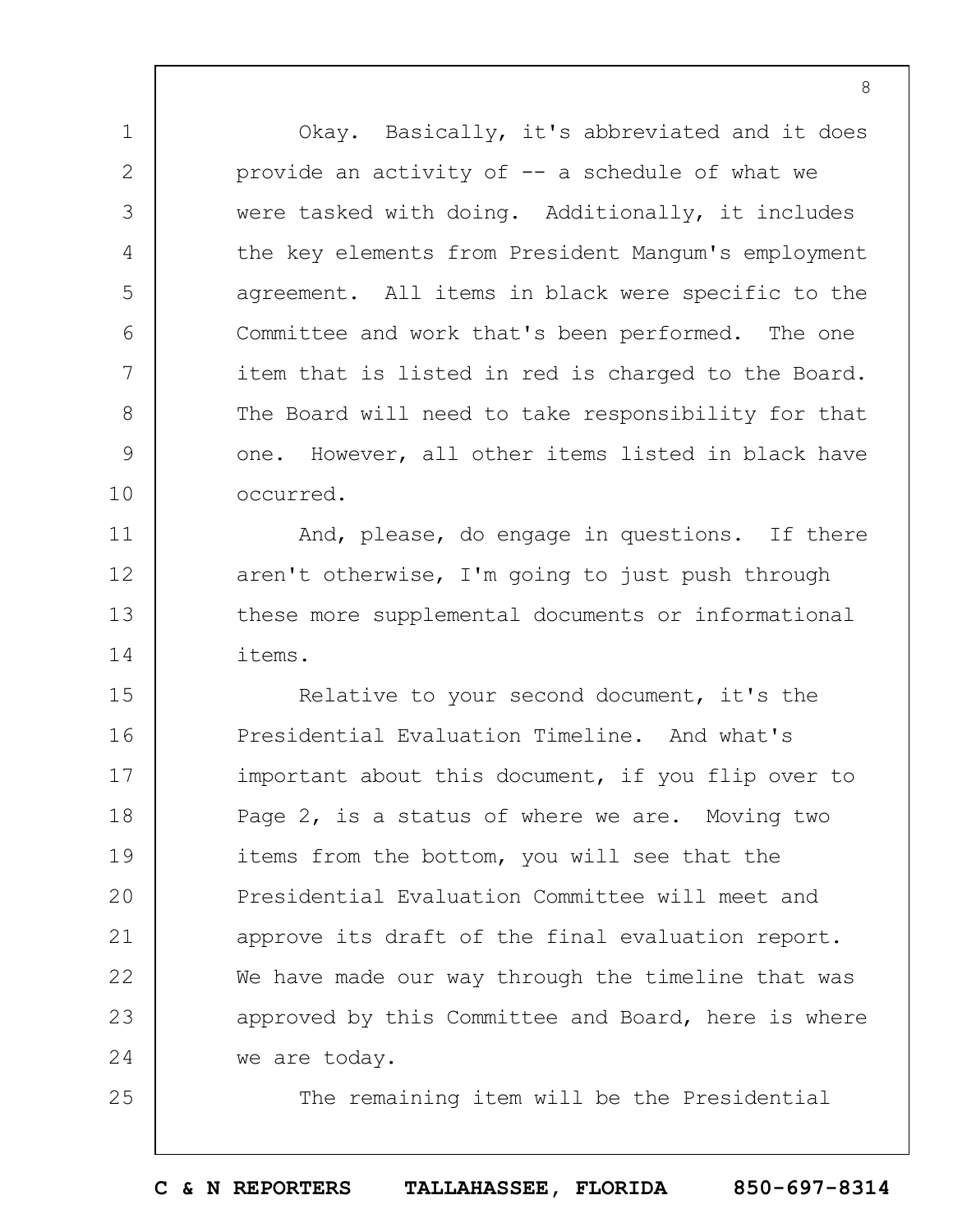Evaluation Committee will present to the Board a written assessment. That will complete the task of this Committee outside of getting us to the August Board meeting.

Questions regarding any of the activities that this Committee has been charged with?

(NO RESPONSE).

1

2

3

4

5

6

7

23

8 9 10 11 12 13 14 15 16 TRUSTEE MOORE: Okay. If not, the next item is, indeed, the action item that I just referenced. It's the 2014/2015 draft presidential evaluation, and for all intents and purposes, this document serves as a dashboard or an at-a-glance of the Board's assessment and rating of ten strategic areas, along with a comparative report which includes the Board majority rating, along with President Mangum's self-assessment.

17 18 19  $20$ 21 22 Now before I open it up, if there are other questions that will stem from this Committee, I'd like to make sure that I give and defer the opportunity to President Mangum to offer brief remarks, and then we'll move to committee conversation.

President Mangum, please.

24 25 PRESIDENT MANGUM: Thank you very much, and I welcome the opportunity to respond to the Board of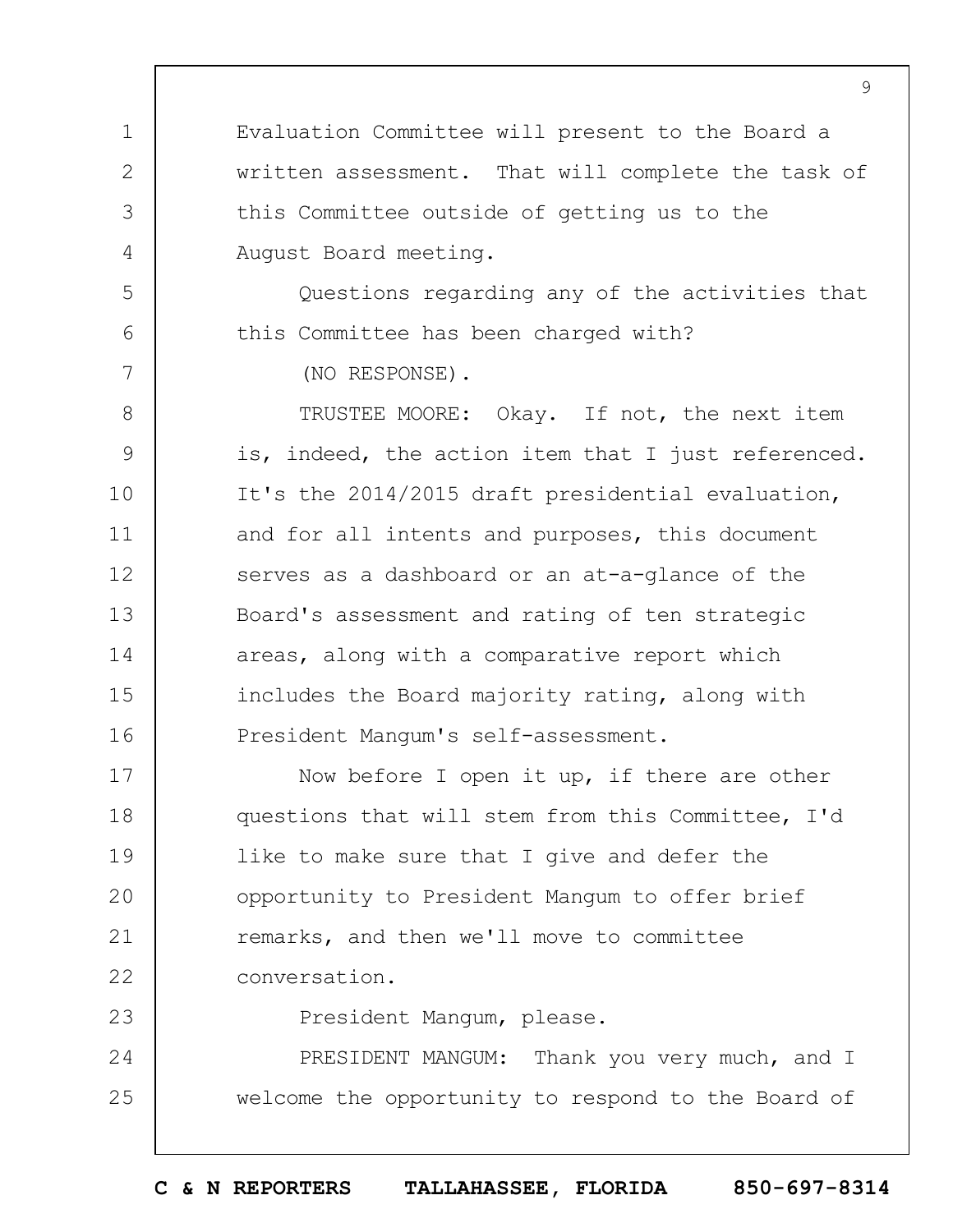Trustees' evaluation of my performance for the academic year 2014/15.

1

2

3

4

5

6

7

8

9

10

11

12

13

I do share the goal of establishing a more positive working relationship with the Board so that we can together help Florida Agricultural and Mechanical University build upon its strengths and move toward greater excellence; however, I would ask your indulgence because my remarks are not that brief. There are many rich comments provided in the evaluation assessment, and I would like to be able to add additional information to inform members of the Board.

TRUSTEE MOORE: Absolutely.

14 15 16 17 18 19  $20$ 21 22 23 24 25 PRESIDENT MANGUM: When I arrived on campus last year, Florida A & M was struggling to emerge from years of turmoil, including problems with fiscal responsibility; the hazing death of Drum Major Robert Champion; the suspension of the famed Marching 100 band; and the threatened loss of the school's accreditation. A proposal had just been made to separate FAMU/FSU College of Engineering into two separate schools and what would have become unequal units. The value of faculty and staff salaries had dropped because of the lack of meaningful cost-of-living and merit

**C & N REPORTERS TALLAHASSEE, FLORIDA 850-697-8314**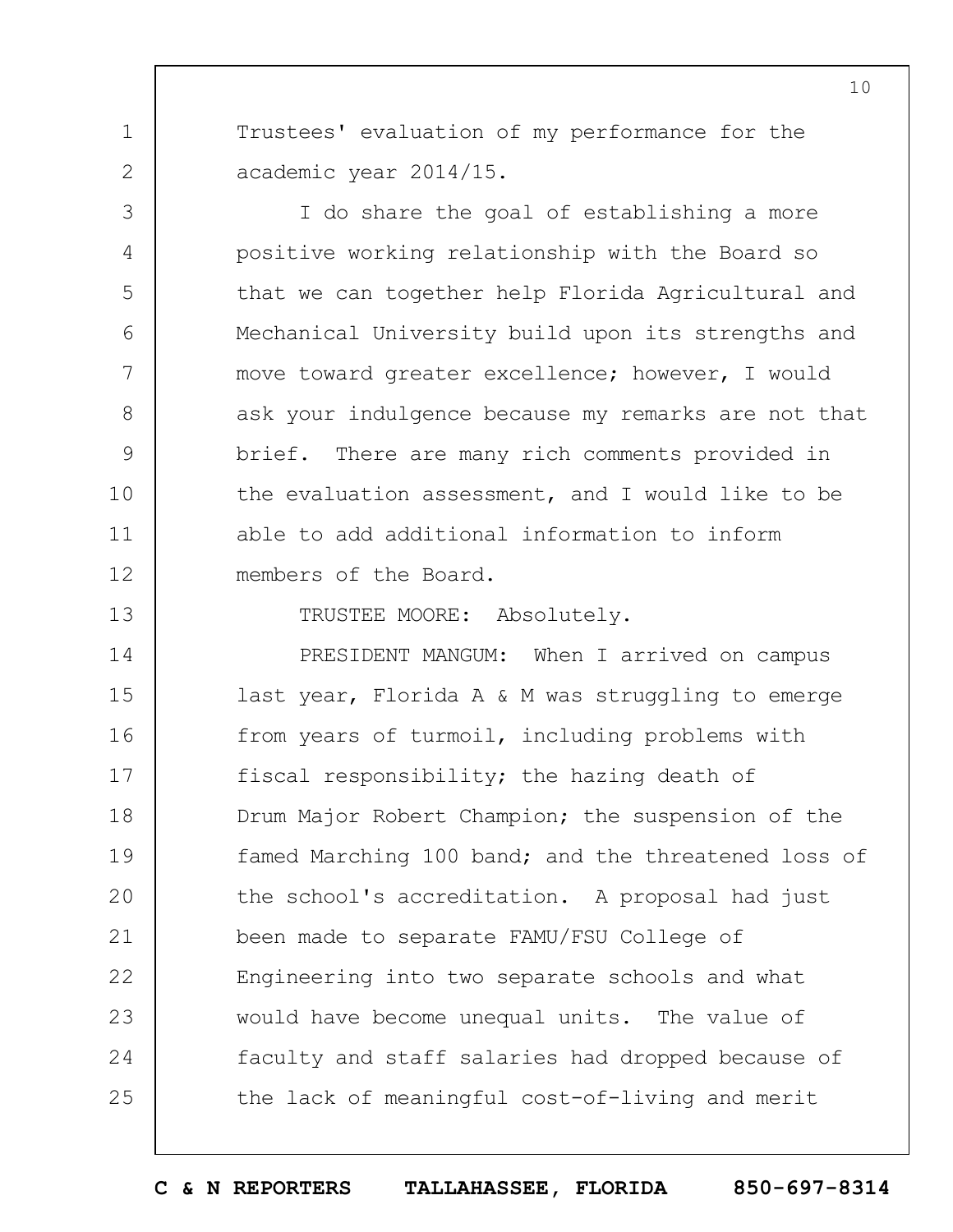raises for more than a decade.

1

2

3

4

5

6

7

8

9

10

11

12

13

14

15

Since 2002, FAMU had two Presidents and three interim Presidents. During that same time, dozens of dean positions had shifted hands; student enrollment had dropped significantly, as had state and federal funding. Almost 80 percent of the freshman class of 2009 consisted of access opportunity scholars or what was being called "profile admits" when I came, as compared to three percent of such students at other state universities. As a result, it wasn't a surprise when FAMU missed out on millions of dollars from the State this year after scoring last on benchmarks used to -- that were tied to performance funding.

16 17 18 19  $20$ 21 22 23 24 25 It is within this environment that I've hired to bring about  $-$  and tried to bring about a change in this wonderful University which provides special service in helping educate and train a generation of leaders often overlooked by other colleges and universities. So I welcome the challenge of leading FAMU back to a position of respect and greatness but was also told that the changes needed were broad and would require reaching deep into the organization.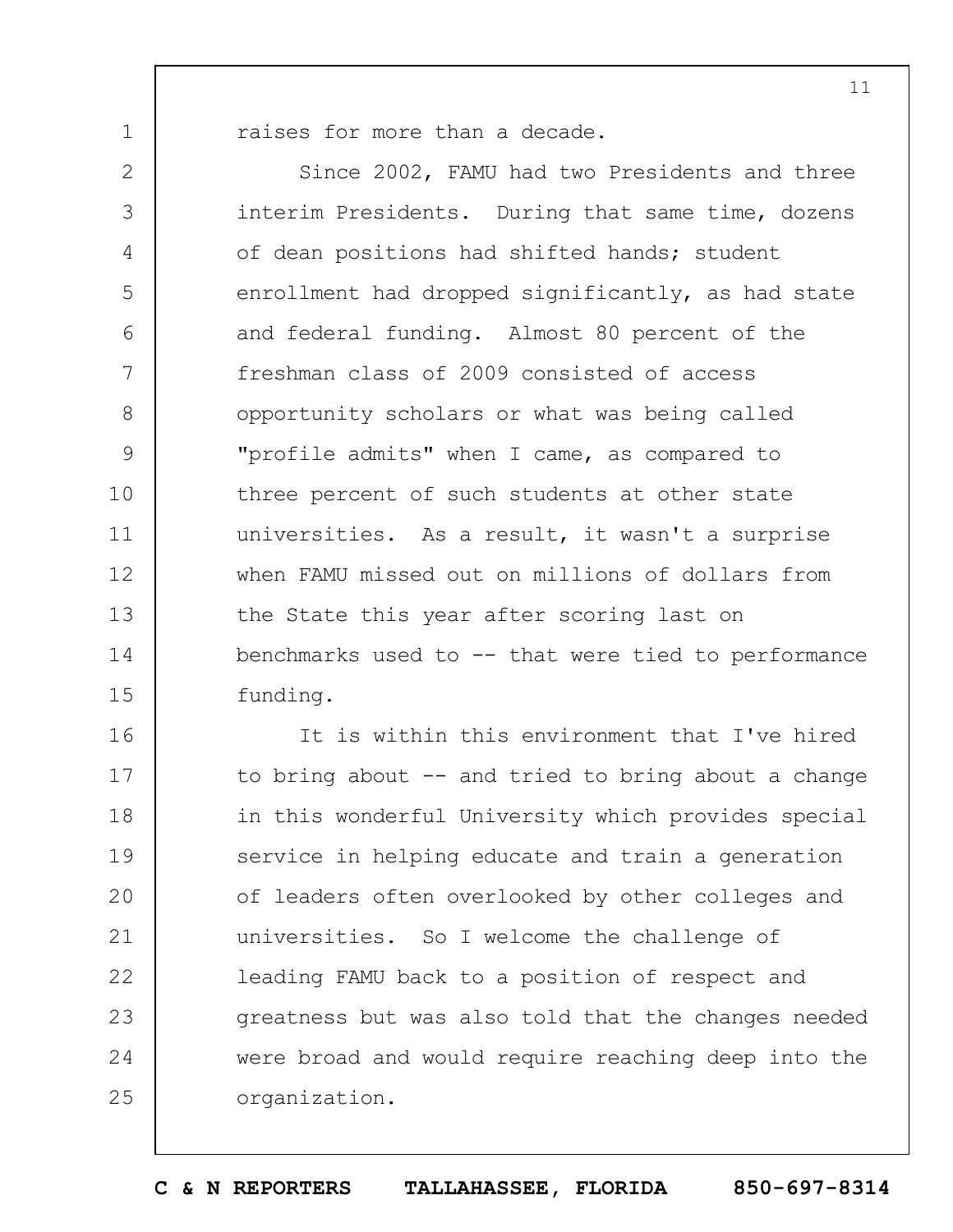I believe there have been many misunderstandings. I think about the agreed-upon goals and objectives for my presidency and of my accomplishments for the past year; therefore, I'd like the opportunity to provide the Trustees with more detail on how I have successfully addressed all of the areas of concern, especially those where it states that I did not meet expectations, organizational management, internal relations, board and governance relations, and personal characteristics and values.

1

2

3

4

5

6

7

8

9

10

11

12 13 14 15 16 17 Beginning with organizational management, shortly after I arrived on campus in 2014, I was briefed with a report from the Board of Governors' Inspector General's Office. In that report, 35 issues were identified as needing attention by the Attorney General and the SAC -- the SACS COC.

18 19  $20$ 21 22 23 Many had largely been addressed, and I am pleased that only one really remains outstanding; and that only outstanding issue is aligning the revenues and expenditures in the Athletics Department which I and my administration are working diligently to rectify.

24 25 I mention this because these issues span several years and provide a clear statement of the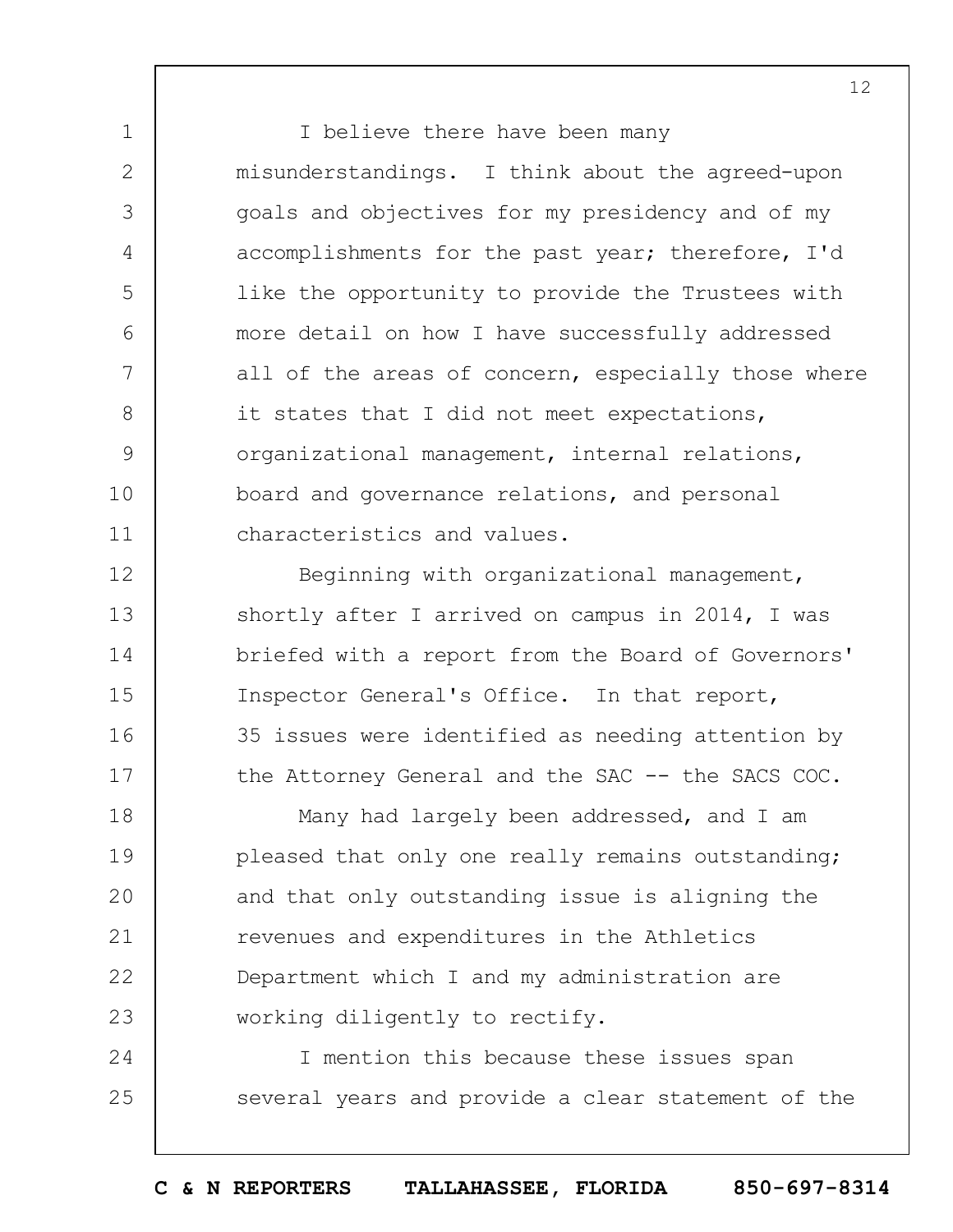longstanding environment and accumulation of management concerns that spoke to the need for substantial sustainable change, a change in approach to service delivery and operations, as much as a change in management.

1

2

3

4

5

6

7

8

9

10

11

12

13

One critical finding by the Inspector General was a lack of permanent and stable executive leadership. To quote him: Finding highly qualified leaders in a competitive market is always a challenge, and it can be especially so for historically black colleges and universities which don't have the resources to compete with better funded state and private institutions.

14 15 16 17 18 19  $20$ Despite this challenge, we were able to recruit the following nationally recognized leaders in 12 months: A provost, a CFO, a vice president for research, a vice president of communications and external relations, an athletic director -- and that was two times -- a vice president for university relations, as well as a chief of staff.

21 22 23 24 25 In fulfilling my duties regarding organizational management, I've implemented several examples of transformational change. One example is hiring a new administrative team with a charge and commitment to focus on results, accountability,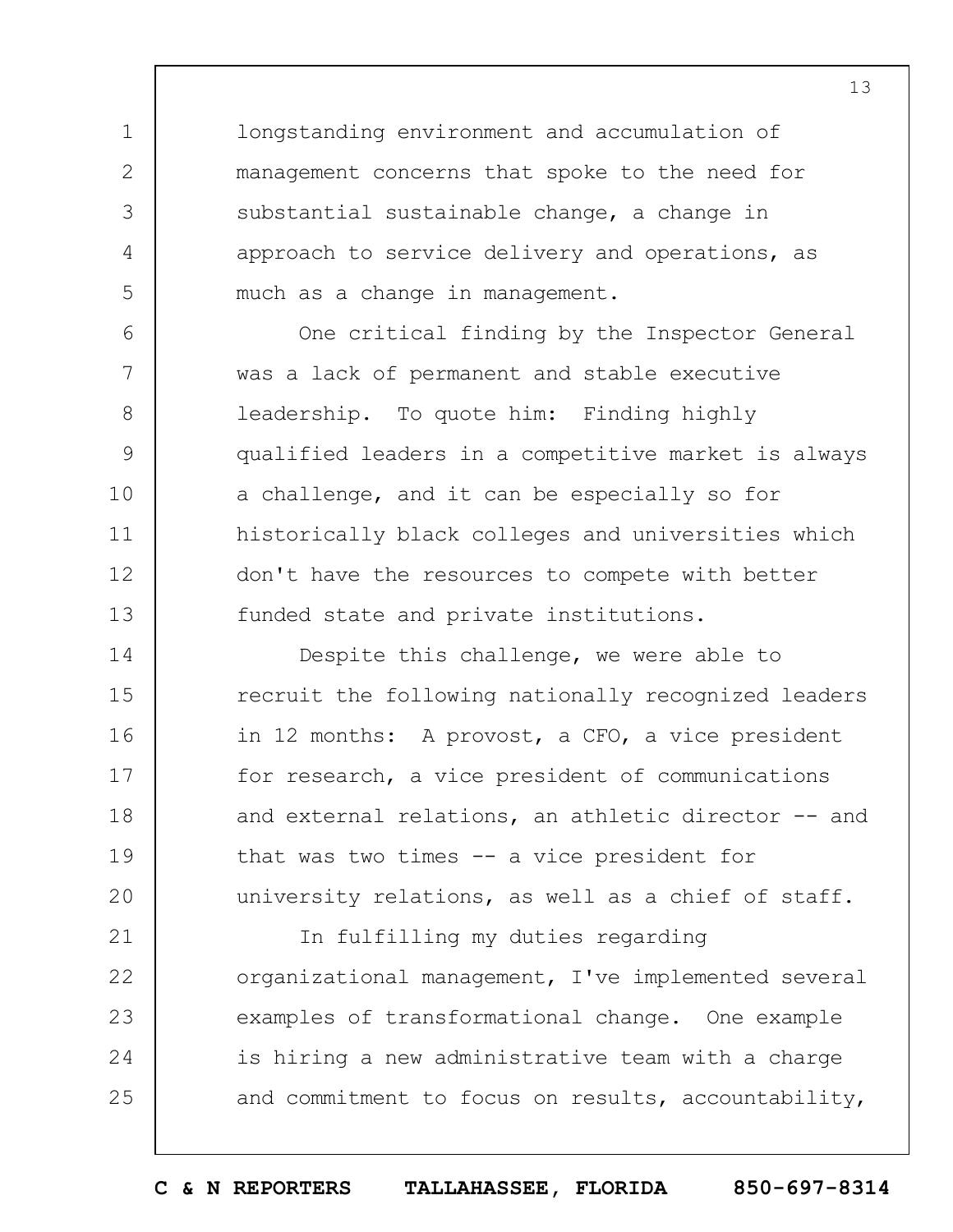1 2 3 4 5 6 7 8 9 10 11 12 13 and quality. These highly qualified individuals can be trusted to protect the brand, minimize conflict, and are doing the following: Aggressively reorganizing their units, including evaluating the strengths of existing personnel; adjusting their duties to better meet needs; and hiring additional employees for specific skills are required; streamlining their respective units; internal processes based on an assessment of the Office of Efficiency and Effectiveness and Internal Activities; and implementing additional best practices identified by examining national change leaders in the academy.

14 15 16 17 18 19  $20$ 21 22 23 Another example of transformational change is the creation of a program unit that focuses on efficiency and effectiveness which grew out of the feedback we received from the Faculty and Staff Environmental Survey in 2014 conducted by the Baccarat Leadership Group. The goal is to improve institutional processes and procedures that positively affect customer service, to reduce cost and processing time, and to manage and monitor changes to ensure continuous improvement.

24 25 A third example of transformational change involves improving the knowledge base of the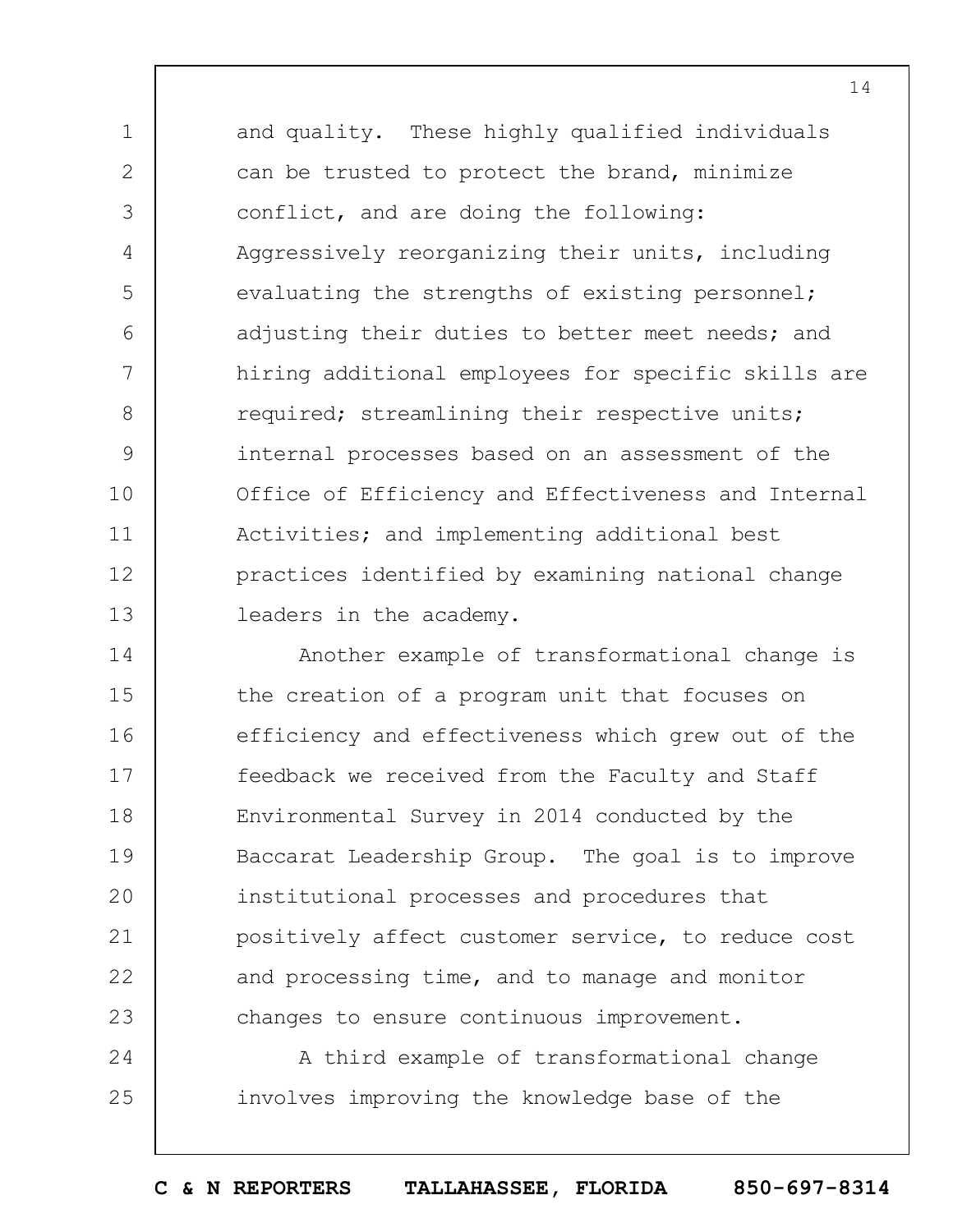academic council, the deans, the associate vice presidents for institutional effectiveness, institute directors, and the directors of black archives. To that end, the Provost has sent academic leaders to professional development workshops and conferences to ensure that they are aware of and are empowered to implement best management practices within their disciplines.

1

2

3

4

5

6

7

8

25

9 10 11 12 13 14 15 16 17 18 A fourth example of transformational change involves recognizing and reorganizing the Student Success Center with the goal of improving graduation and retention rates. As a result of our efforts, the retention rate of students earning a 2.0 GPA or higher increased seven percent in 2014/15. This is significant because it shows improvement in one of our major BOG performance areas: Academic progress rate, as well as for the NCAA academic performance rate in the APR.

19  $20$ 21 22 23 24 Although fundraising is addressed in a separate evaluation category, this duty is also listed under organizational management. Regarding fundraising, the single largest donation to FAMU, \$5 million from John and Sandy Thompson, was obtained under my watch.

Cash donors increased by 126 percent, and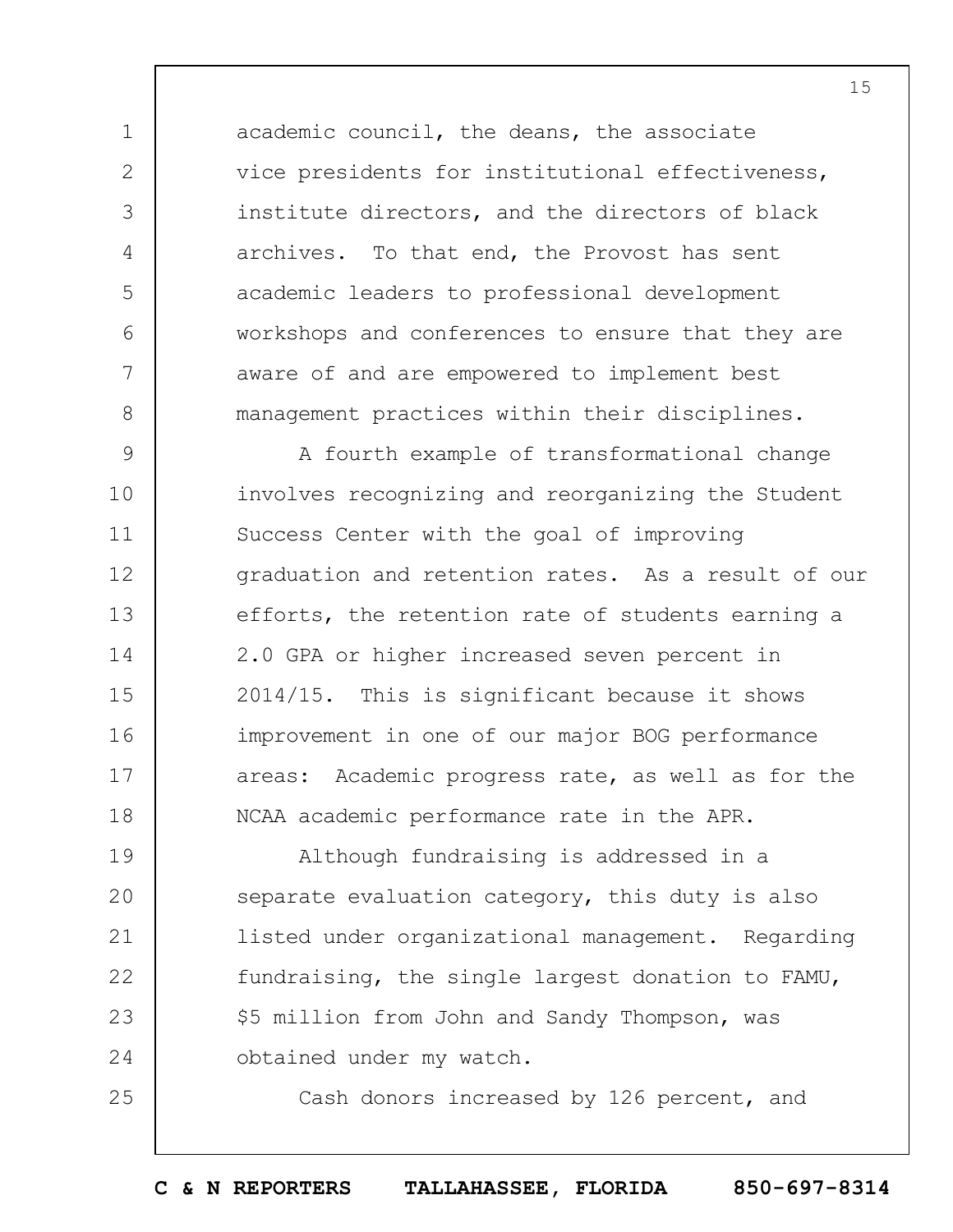there was a 236 percent increase in gifts and pledges from \$2.6 million to \$8.8 million during my first year at FAMU. These increases in donations mark a renewed trust in the future of FAMU.

1

2

3

4

5

6

7

8

9

10

11

Regarding my relationship with the Board of Governors, I have met with many of the Governors individually, and I meet periodically with State University System Chancellor Marshall Criser. All communications I have had -- I have received indicate that I continue to meet their expectations.

12 13 14 15 16 17 18 19  $20$ 21 22 23 Regarding reducing the imbalance in the annual athletic budget shortfall, we've talked about that, and I fully expect that the new AD will pick up the plan outlined that the Board of Trustees commissioned from the collegiate consulting group a couple of years ago. We are making progress and realigning the expenditures to meet revenue expectation, but this is heavily dependent on an increase in gift revenue to the athletic program. The historical deficits all are based upon not having enough resources coming from external sources and mostly Boosters and donations.

24 25 One major initiative to address funding for athletics was a successful submission by the

**C & N REPORTERS TALLAHASSEE, FLORIDA 850-697-8314**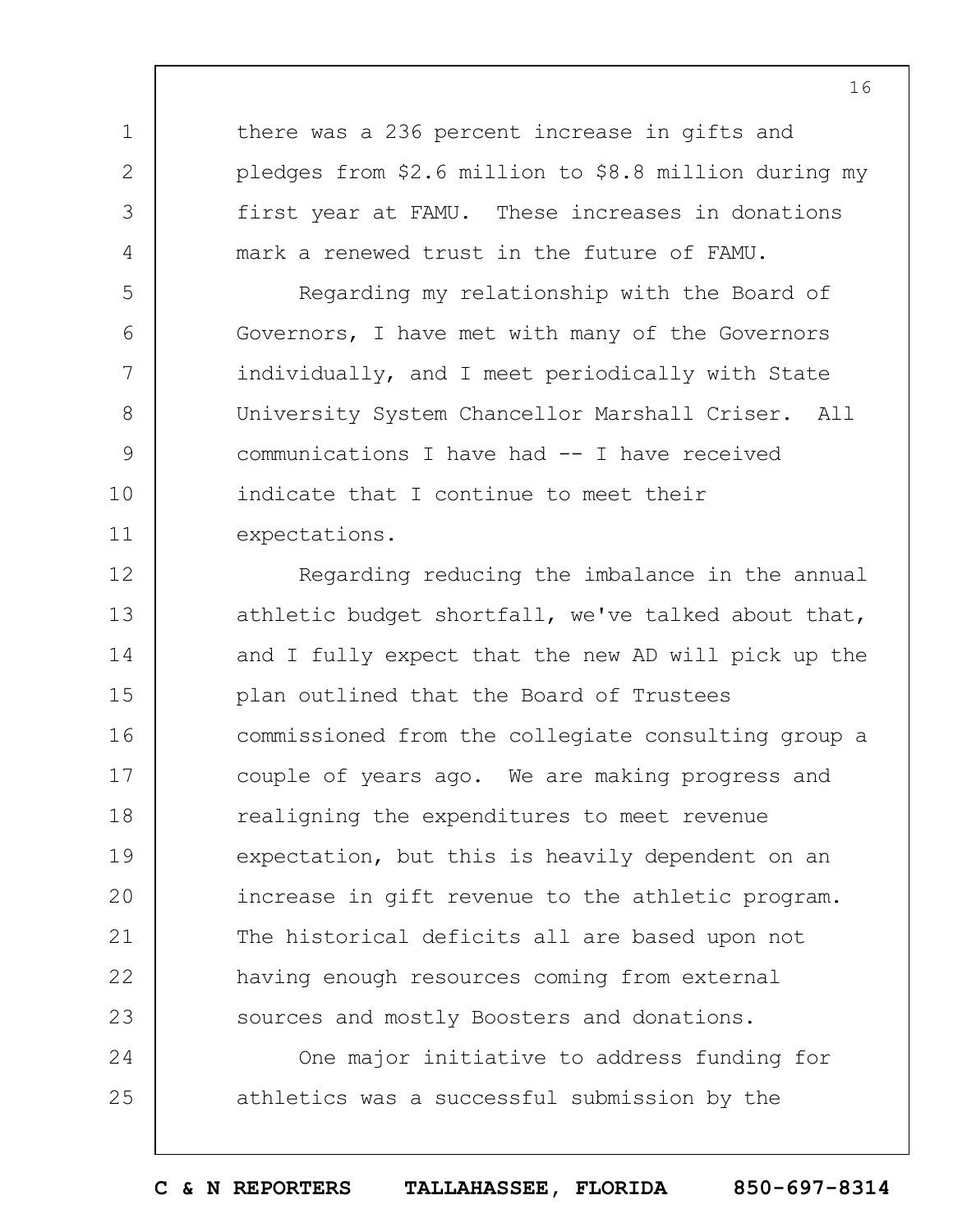athletics department of an NCAA grant which brings \$675,000 over the next three years to address APR challenges among our student athletes.

1

2

3

4

5

6

7

8

And I also formed the President's Alumni Advisory Board on athletics whose mission is to provide strategic guidance and council on various matters pertaining to the general function and development of all FAMU athletic programs.

9 10 11 12 13 14 15 Overall, in the area of organizational management, I really believe that I've been highly effective in this area. And it is a little disappointing that building a team like the one that we have is not recognized by the majority of the Board but it is recognized by my colleagues across the country.

16 17 18 19  $20$ 21 22 23 24 25 Regarding concerns related to administrative turnover, four of the eight vice presidents were interim, and that cascaded down through the next level of managers at the University. My hires have been very strong and effective during their brief tenure at FAMU. Although a couple of them found that they were not good fits for FAMU, I've been able to fill those vacancies with high-caliber people all within my first year, and I expect the new personnel will demonstrate high levels of

**C & N REPORTERS TALLAHASSEE, FLORIDA 850-697-8314**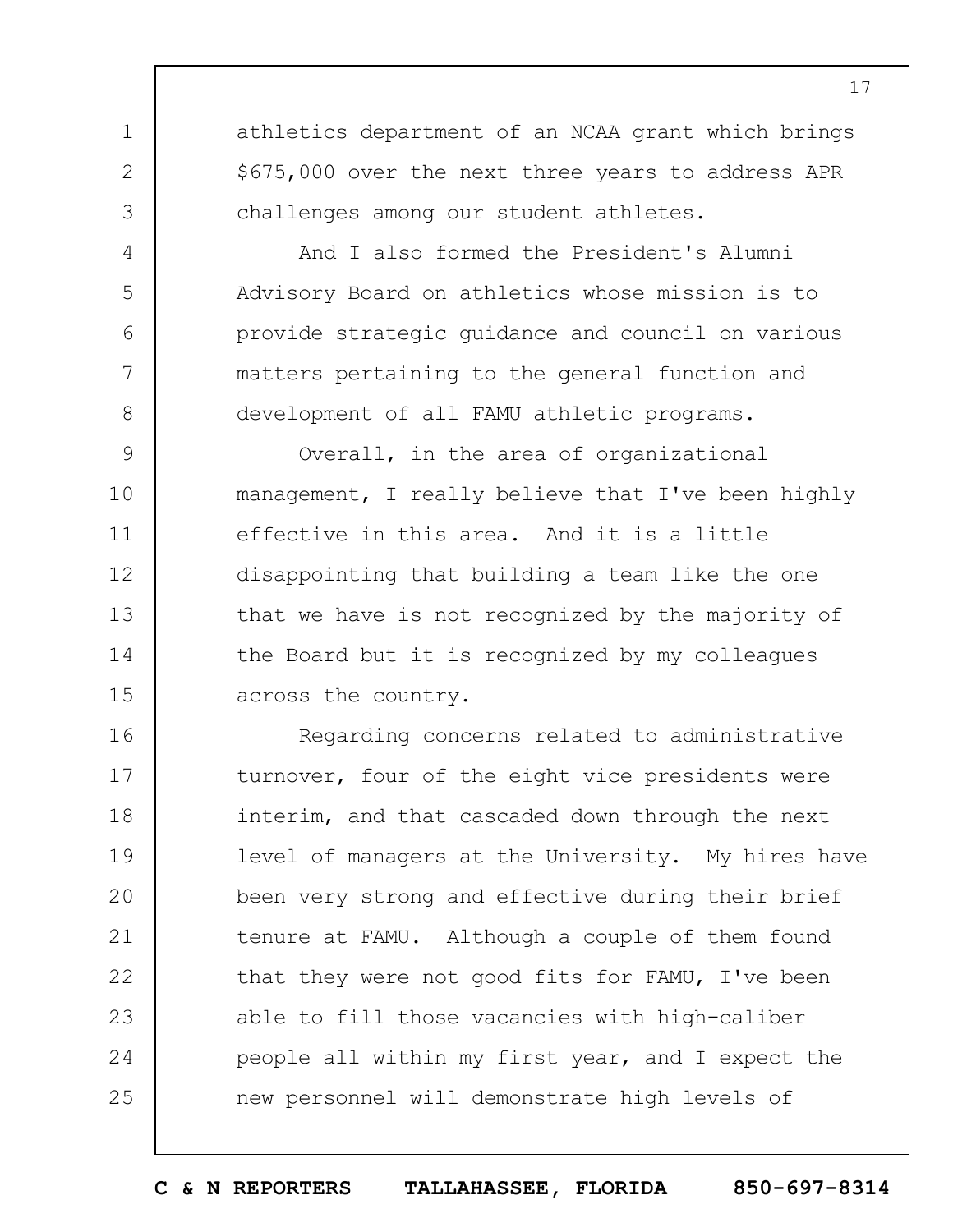1

2

3

4

5

6

7

8

9

10

11

leadership and effectiveness as well.

Regarding internal relations, another area, I have made significant strides this past year to establish positive relationships with faculty, staff, and students. Despite the conflicting demands on my time, I've done my best to meet with as many constituent groups as possible. Sometimes, however, I have not been able to  $--$  I have had to make difficult choices of attending one event over another which may have resulted in hard feelings or disappointment.

12 13 14 15 16 17 18 19  $20$ 21 22 As I mentioned earlier, one of my first initiatives was administer an environmental survey of internal stakeholders to identify which issues most concerned them. And I still have an open-door policy, and I respond to my own email, maybe not within the first ten minutes or an hour, sometimes a day, but we are addressing procedural issues across a variety of administrative services and concerns including travel; registration; financial aid packaging; purchasing for the faculty, as well as staff and students.

23 24 25 Regarding my relationship with faculty, I have continuously sought faculty input in formal and informal settings. Since my arrival, I have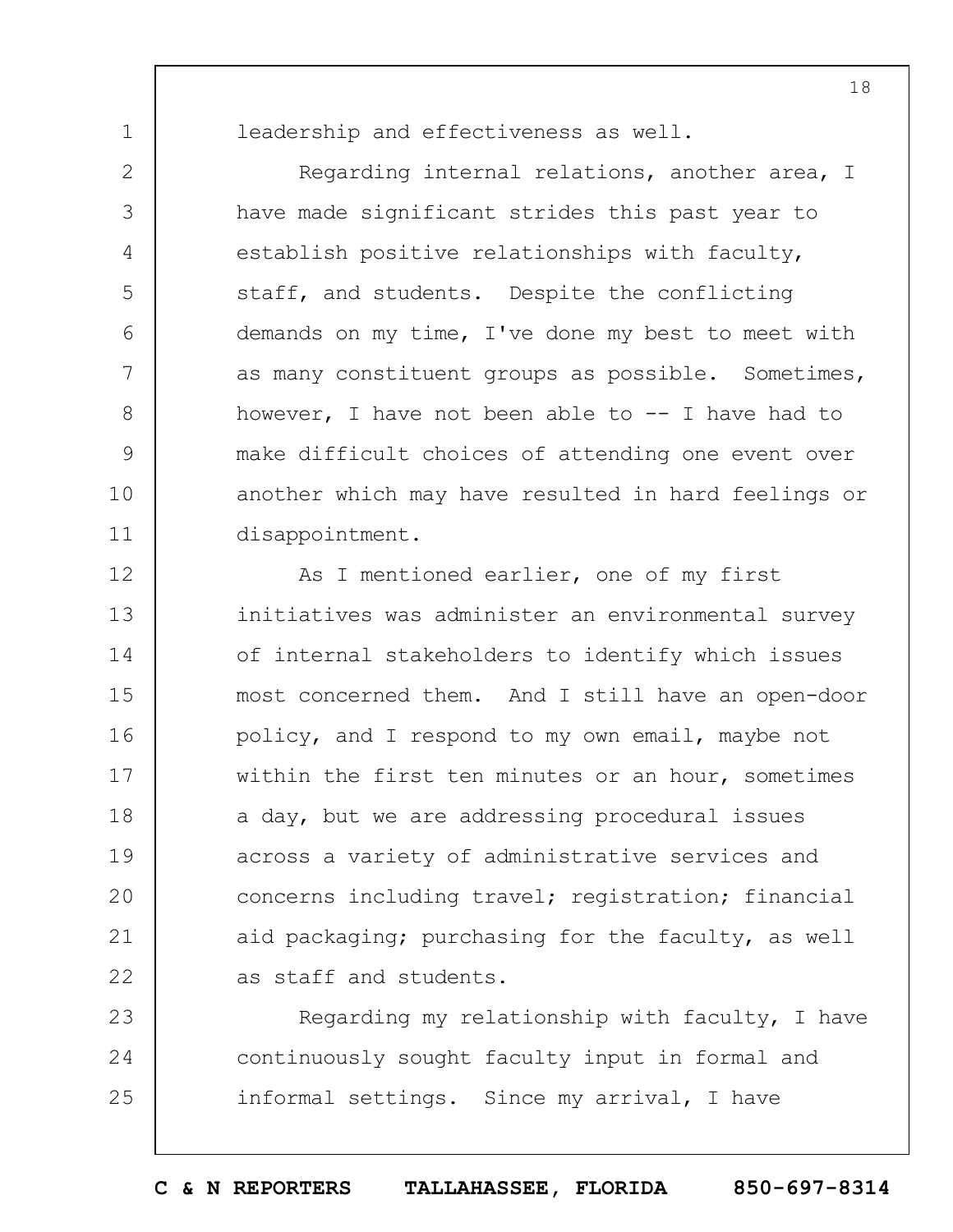attended several Faculty Senate meetings, certainly not all; I hosted three forums; hosted numerous one-on-one conversations in my office, plus in many other settings; and responded to hundreds of emails from faculty.

1

2

3

4

5

6

7

8

9

10

11

12

25

Recognizing the competing demands on faculty members' time, I'm working with the Provost and the Vice President for Research to develop strategies to enhance the University's research capability and reducing instructional load; but it will require faculty engagement and consideration of alternative delivery methods and policy development.

13 14 15 16 17 18 19  $20$ 21 22 23 24 I have signed MOUs with international institutions, thus providing research, education, and service opportunities for our faculty and students. I have initiated efforts to provide adequate startup packages for new faculty, and I've found funds to raise the overall salaries of faculty in the engineering college, DRS, as well as the history department. And I will continue to work with the Faculty Senate and with the FAMU chapter of the United Faculty of Florida, where appropriate, to seek raises for other faculty and staff.

Regarding my attendance at Faculty Senate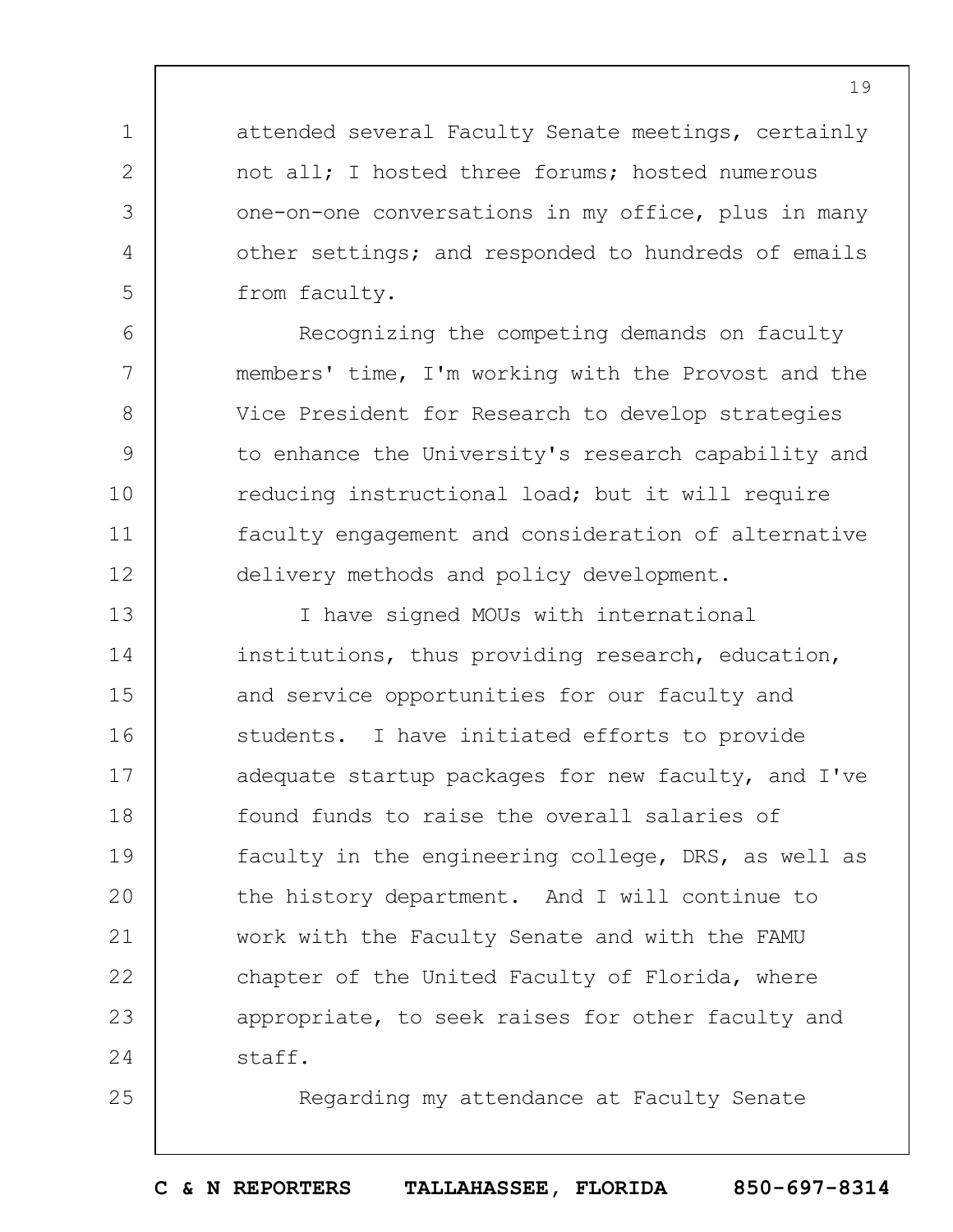meetings, I have attended several, as I stated before, and I will do my best to try and attend more as my schedule permits.

1

2

3

4 5 6 7 8 9 10 11 12 13 14 15 Regarding the constitutionally required full Faculty Senate meetings, I had two town hall meetings during my first year: One related to the strategic plan, and another related to the work plan and performance funding. I do believe that shared leadership with the faculty is critical to our success, and we have been trying to identify campus-thought leaders to contribute to the national dialogue about the value of and the access to and affordability of education for first-generation and adult students. This is an important area for us to be heard on.

16 17 18 19  $20$ FAMU was recently recognized at the U.S. News Stem's Solution Conference for its efforts in creating stem-living/learning communities and hosting stem day to attract students of color, and then keep them engaged in stem fields.

21 22 23 24 25 An example of my support for staff, our incredibly frontline employees involves the creation of a staff ombudsman to hear concerns and address staff problems. This position was created in response to feedback we received in the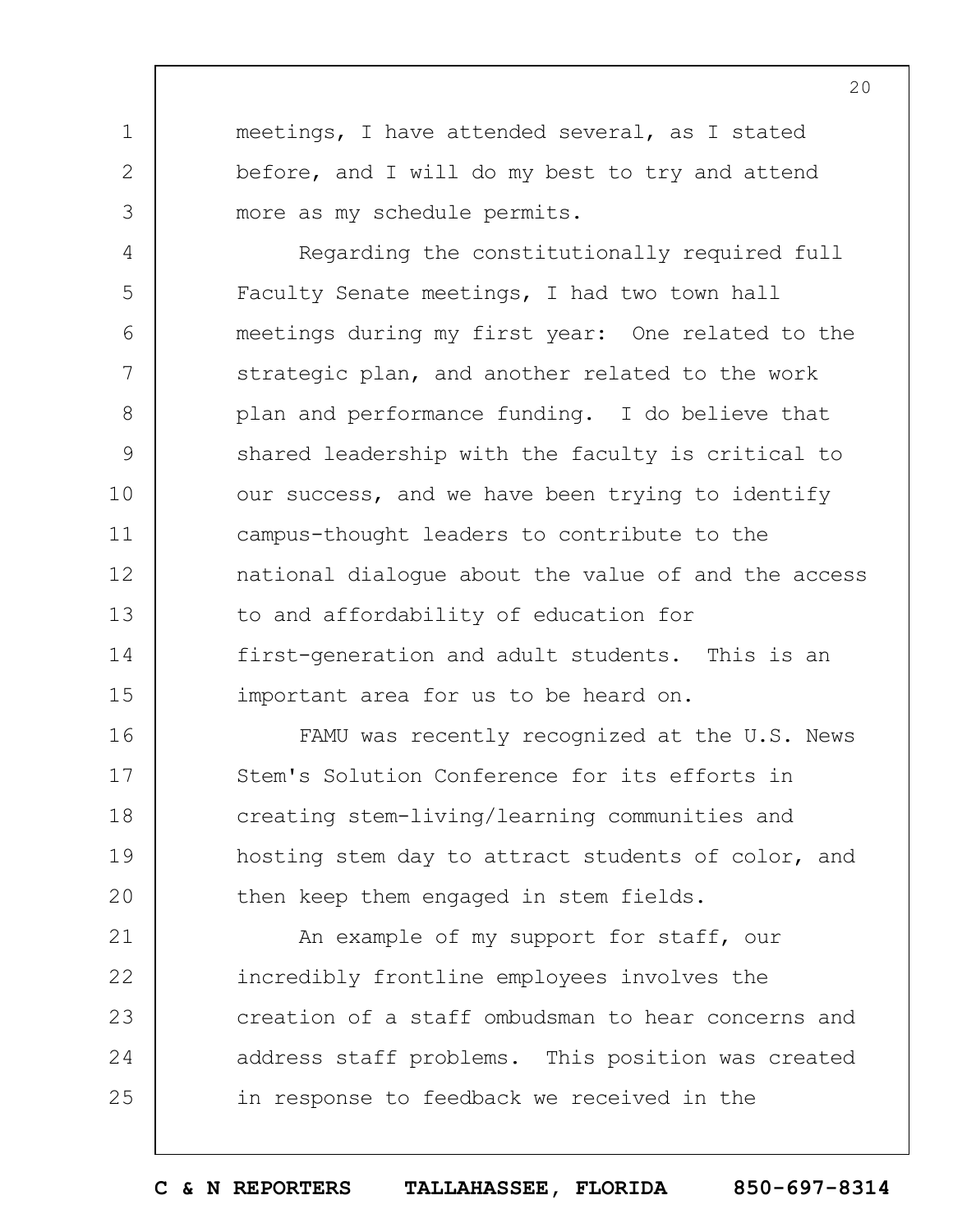environmental survey last year; and as a result, many of our legal suits have declined as it relates to faculty, staff relationships within the workplace.

1

2

3

4

5 6 7 8 9 10 11 12 13 14 15 I understand also that some Board members may feel that our efforts to improve customer service halted with the departure of the chief of staff; however, that's not the case. In February, we hosted customer service workshops led by a national expert for our staff; then in April another expert offered two four-hour customer service workshops for financial aid, student activities, the welcome center, and enrollment and recruitment staff. We also provided training for managers who were on the front line.

16 17 18 19  $20$ 21 This summer I created the Leadership Administrative Advisory Council which is composed of executive assistants to FAMU's vice presidents. The group members support one another and share best management practices to promote excellence in University processes and procedures.

22 23 24 25 A major challenge FAMU has faced for decades is poor customer service. While providing workshops alone will not produce needed changes overnight, such training lays the groundwork for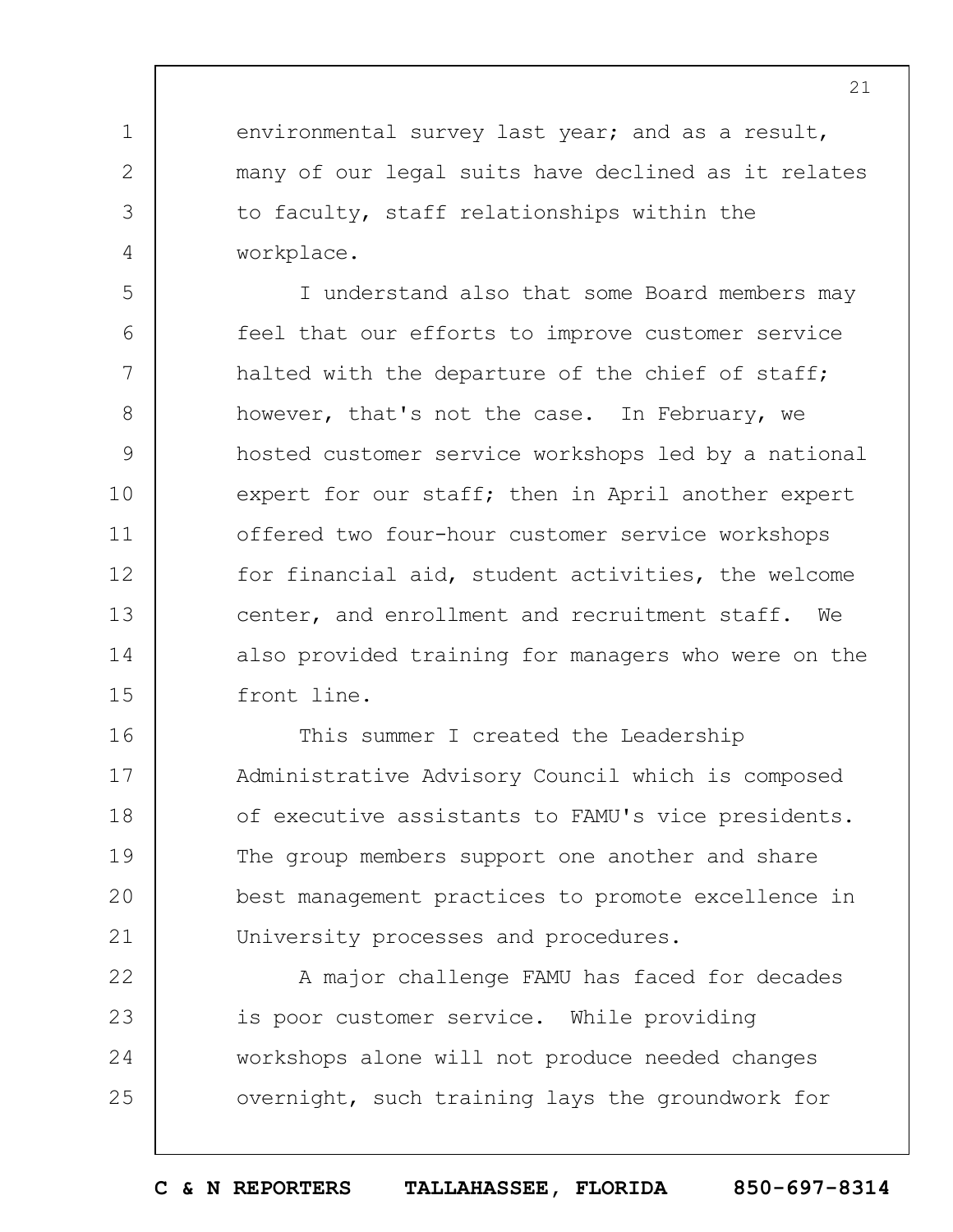continued improvement in this area. Behaviors and attitudes must change, and this can take time. As a last resort, changes in some personnel may be needed to ensure that our various stakeholders receive the quality of customer service that they deserve and that is offered by our competitors.

1

2

3

4

5

6

7

8

9

10

11

12

13

14

15

Students are the reason we exist, and as a result, I have made it a priority to listen to their concerns and provide all students with a quality educational experience and access to opportunities to enrich their time while at FAMU.

One outcome of the student input this past year as a result of this past year's environmental survey was to establish a student ombudsman to listen to and address student concerns.

16 17 18 19  $20$ 21 22 23 And here are some of the specific examples of other things that we've done, I believe, to maintain positive interactions with students: One that's kind of popular right now is that we implemented the High Achiever and Strong Finish Awards. We supported 43 low well students (phonetics), high achieving students who graduated in four years.

24 25 The Strong Finish Awards helped to pay down nearly \$400,000 in student college debt and

**C & N REPORTERS TALLAHASSEE, FLORIDA 850-697-8314**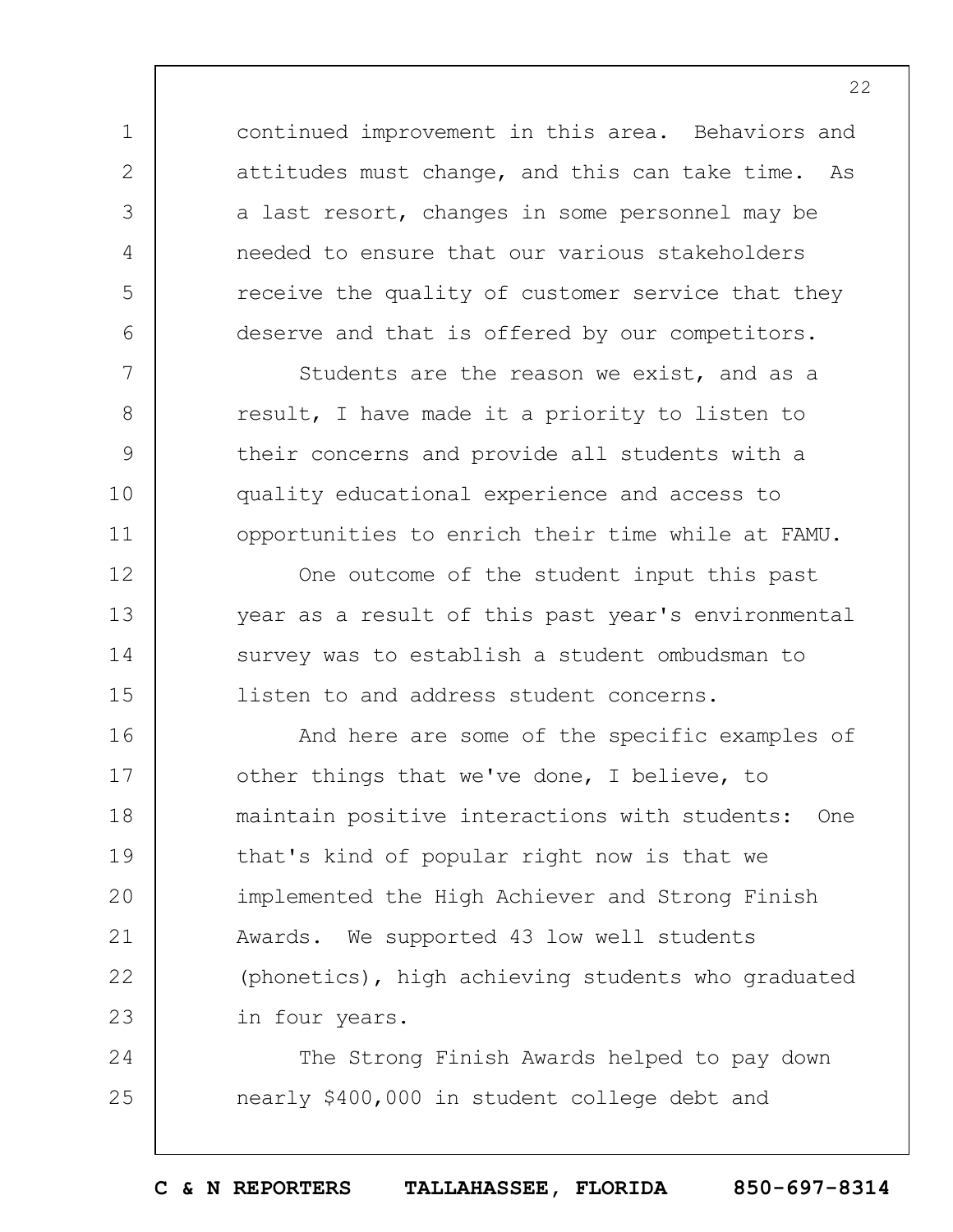provided another thousand dollars to each student to spend and to help them transition into the workforce after they graduated.

1

2

3

4

5

6

7

8

9

10

11

12

The High Achiever Awards also provided and recognized nearly \$300,000 in awards to high achieving middle income students so that they could stay in school as well and graduate on time.

I initiated a passport program which provided free passports to 110 students who were encouraged to take advantage of international internships and career opportunities. We continue to make the passport program available to students.

13 14 15 16 17 18 19  $20$ 21 22 23 24 25 We raised money for new instruments for FAMU's wind ensemble; and supported members' travel to their historic performance at Carnegie Hall in New York City; provided funding for students to participate in the 125th anniversary of the 1890 Morrill Act Gala and Awards Dinner in Washington, D.C.; entered one of our student's names into the Congressional Record as a young scientist; attended and supported the baseball team's participation in the inaugural HBCU legacy weekend celebration in Boston, co-sponsored that with the Red Socks, the City of Boston, and the Boston Area Church League; and visited many home

**C & N REPORTERS TALLAHASSEE, FLORIDA 850-697-8314**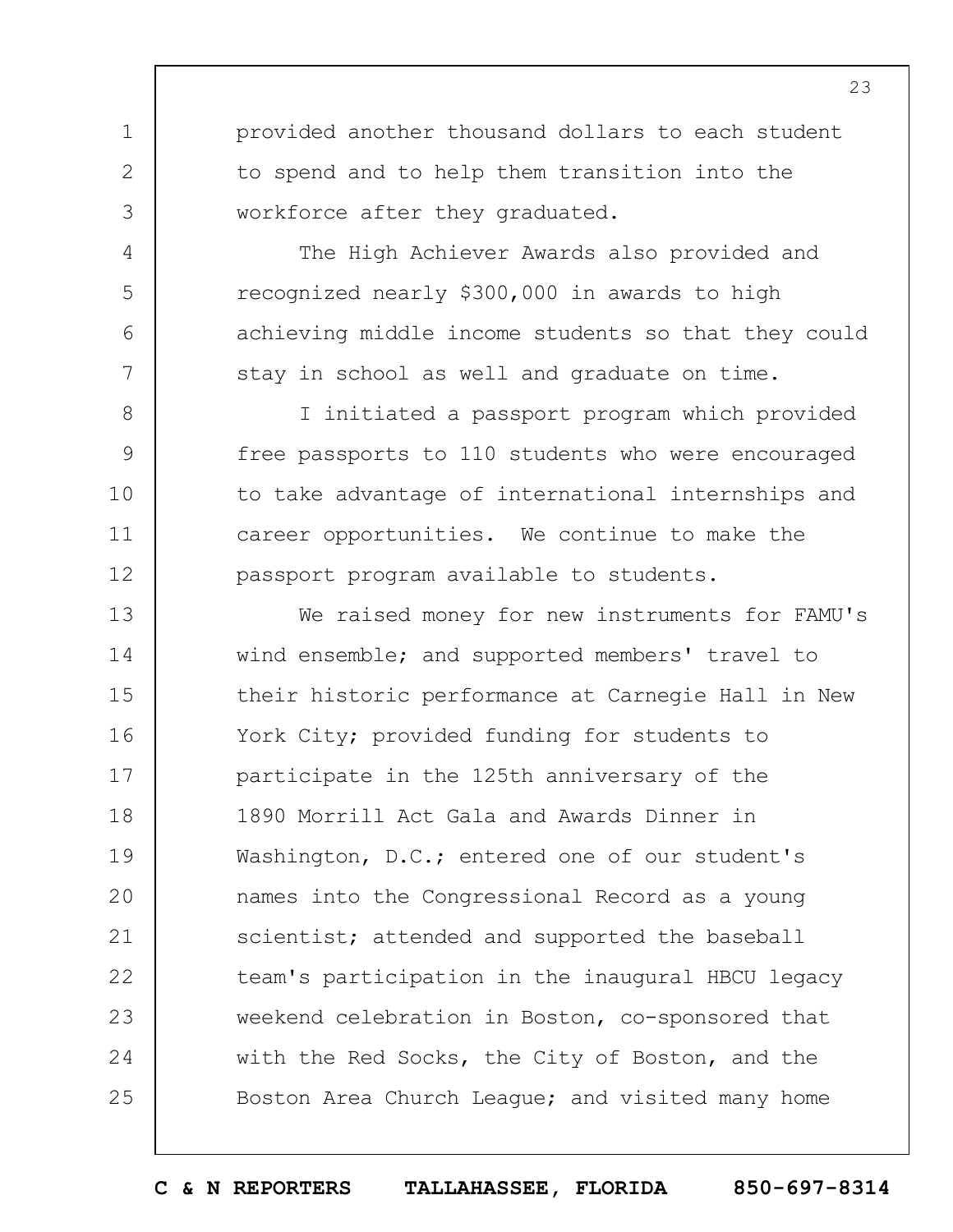and away games.

1

2

3

4

5

6

I went to dinner with students at the Southern Scholarship House, participated in award ceremonies at DRS for the girl's basketball championship, been out on the set on many days talking to and hanging out with the students.

7 8 9 10 11 12 13 14 15 16 17 18 I have actually attended their midnight gathering at the Eternal Flame, danced a little bit, and some of the other events. The ROTC commissioning ceremony I attended. I attended the annual Baby Rattlers Christmas program, provided gifts for the students, the little -- the babies and also their graduation ceremony, so  $-$  invited the Royal Court when I see them out in places in the rain to come in and get food at The Classic. I go to lunch conversations over in Chick-Fil-A and sometimes in the other cafeteria, but I have an open door policy.

19  $20$ 21 22 23 24 25 But, academically, we've also increased the online courses to make FAMU education more accessible to some of our students; but most importantly, we've implemented some cultural and educational programs for our students, including the Presidential Lecture Series, master class -- a master class; women's history month activities to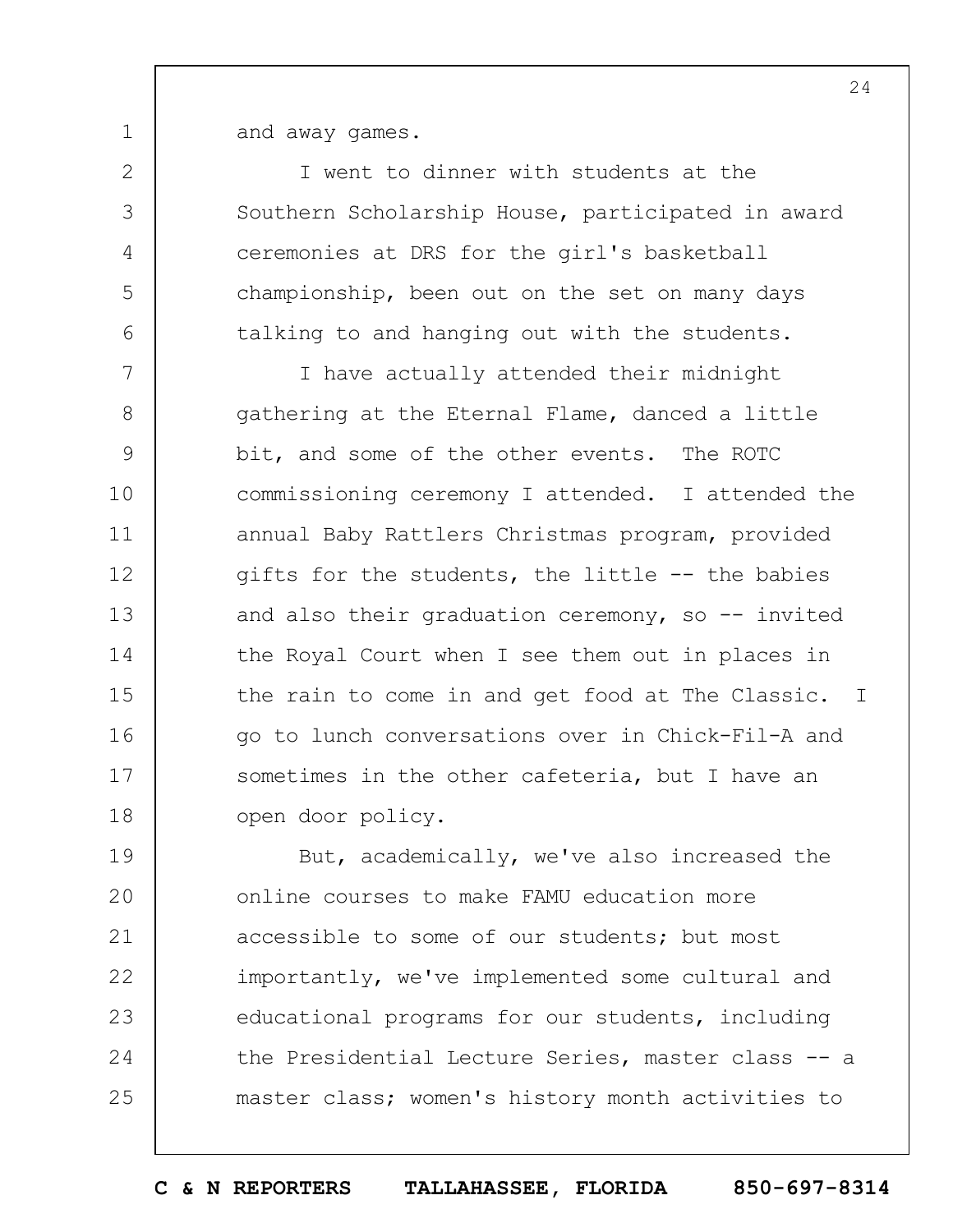bring our young women in to talk with -- and participate with other women to encourage them to be all that they can be in terms of their social status as well as choosing careers.

1

2

3

4

5

6

7

8

9

10

We've also worked with the Division of Student Affairs to try to provide the opportunities and personnel decisions that would be in the best interest of the students but recognizing that personal decisions are internal matters that must follow certain protocol.

11 12 13 14 15 16 17 18 And while there are always areas for improvement, I do believe that I'm also continuing to work on internal relations with our faculty, staff, and students. There were many comments in the written reports that I have taken to heart, and I've got a big to-do list that's a result of the evaluation, and I intend to follow-up on those items.

19  $20$ 21 22 23 24 25 Clearly there is area for improvement with regard to Board and governance relations. I think this is the area of greatest concern for most Board members, and it is clearly an area where we will work harder to meet the Board expectations, and so I do look forward to doing my part to enhance those communications between us beyond what was written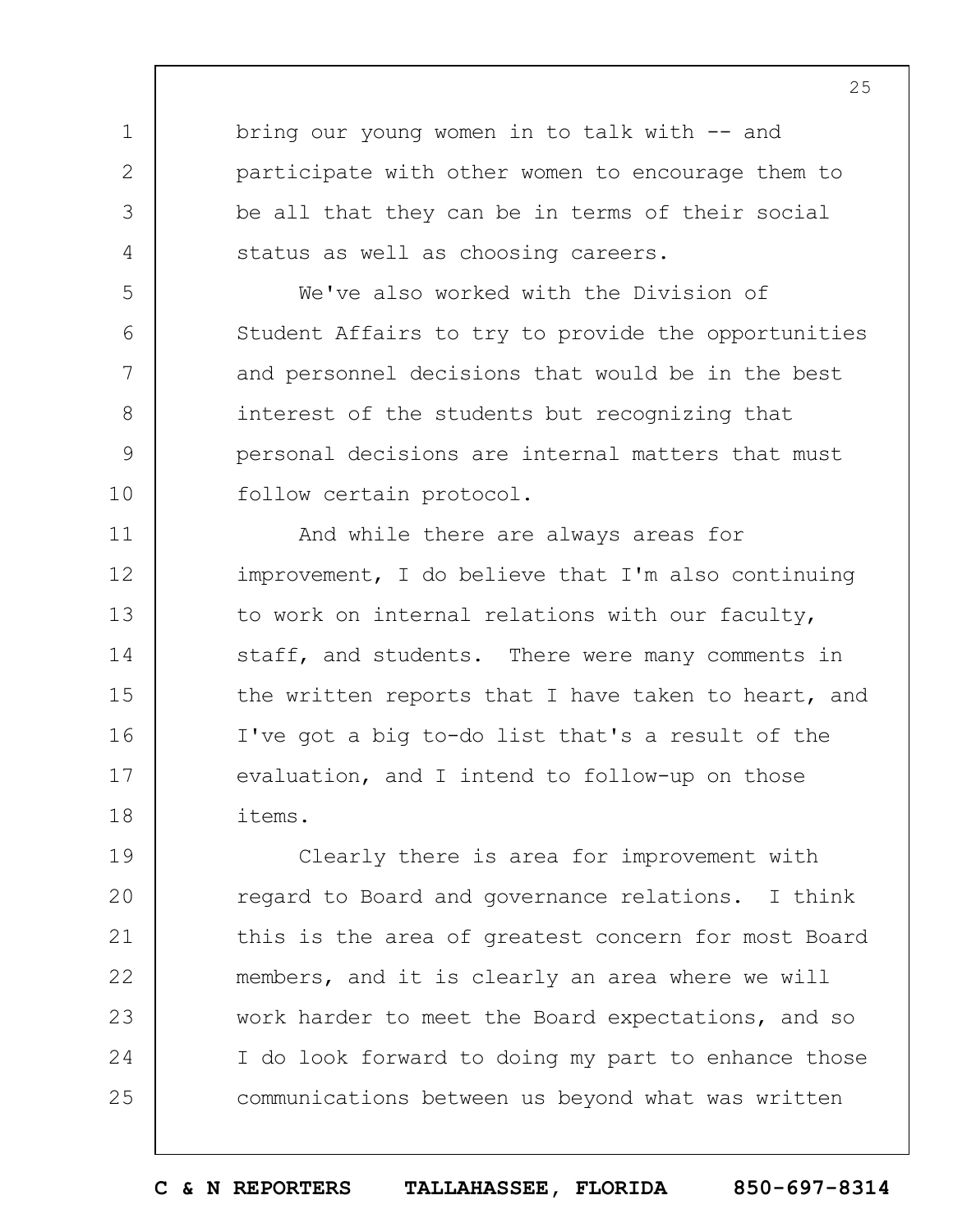in the list of statements that was made or requested by the Board of Trustees at the last meeting and that I responded to as a result of this meeting.

1

2

3

4

5

6

7

8

9

10

11

12

Going forward, I hope that we, however, can permit items to be added to the agendas for the full Board meetings to address pertinent policy issues that can help FAMU become a best-in-class university. Such national policy issues include improving our campus safety; increasing affordability of education; reducing student debt; public/private partnerships, mission, demographics.

13 14 15 16 17 18 19  $20$ Too often, unfortunately, time has not been found or is just not available for us to discuss many of these important policy issues; and it is important for me and my team to know what the Board feels around these issues and to incorporate them into our work plans and in our thoughts as we develop strategies to move FAMU forward to remain competitive and a leader in higher education.

21 22 23 24 25 Personal characteristics I think was another area, and I want to thank you for your statements that didn't question my honesty and integrity because I do desire to achieve greatness for Florida A & M University. And I will also -- I was

**C & N REPORTERS TALLAHASSEE, FLORIDA 850-697-8314**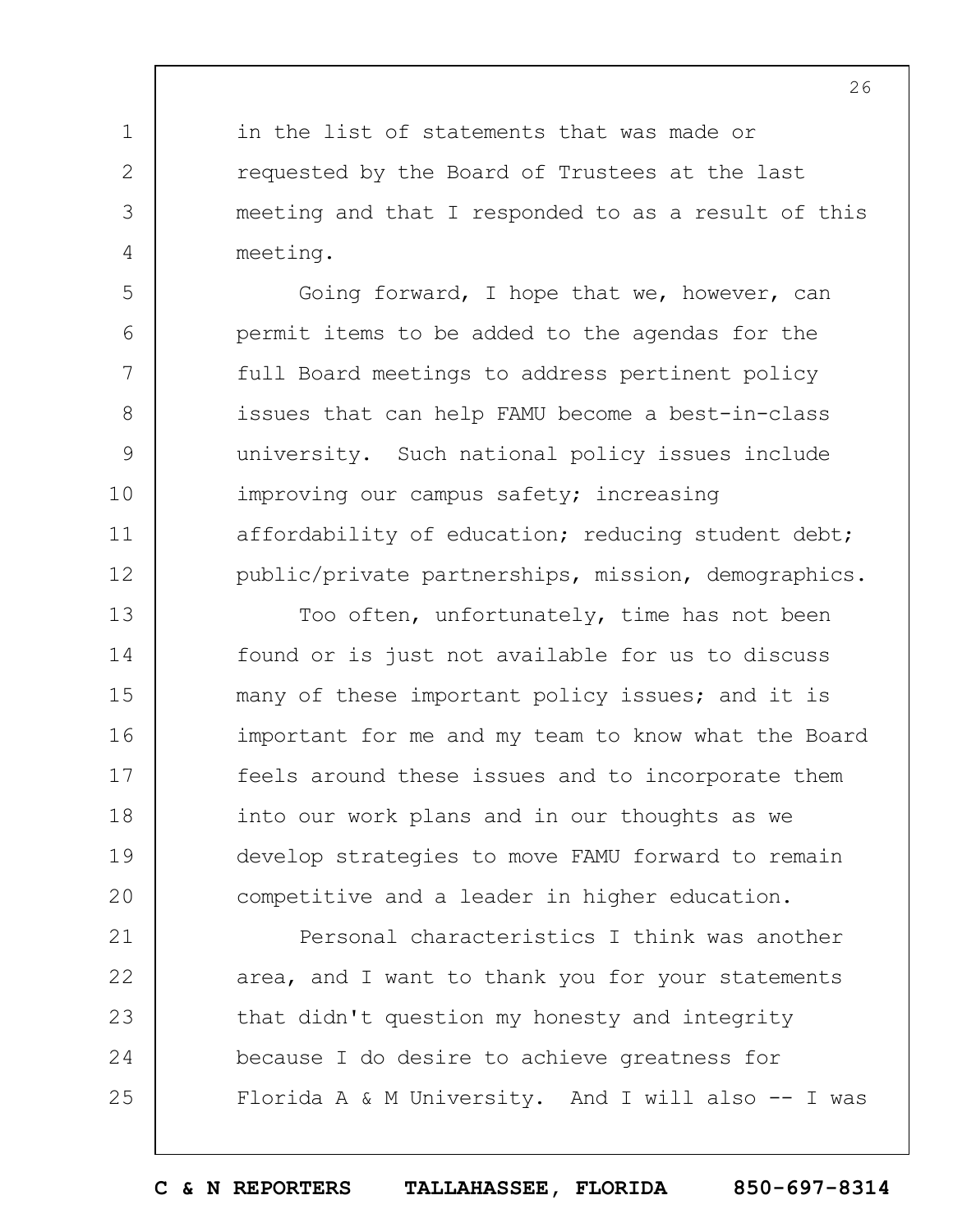criticized for not showing enough respect for certain Board members, and I pledge to do my part to improve those relationships as well; and I look forward to improved mutual respect.

1

2

3

4

5

6

7

8

9

In the coming weeks, as part of our scheduled update calls, I look forward to learning more about your areas of strength and interest so that I may better engage you in specific policy development issues for FAMU.

10 11 12 13 14 15 16 17 18 19  $20$ Another criticism relates to perceptions of my willingness to compromise. While it is inappropriate, I believe, for me to compromise on my defined responsibilities to manage the day-to-day operations of FAMU, I am open to ideas and have demonstrated a willingness to compromise on anything related to policy and governance of the University. Such collaboration, I believe, can spark positive change. But I do continue to struggle with the line between day-to-day operations and policy.

21 22 23 24 25 I appreciate that the Trustees may have received some negative feedback about my personal characteristics and values; however, I would like you to know that I have received many, many letters of appreciation and support for my accomplishments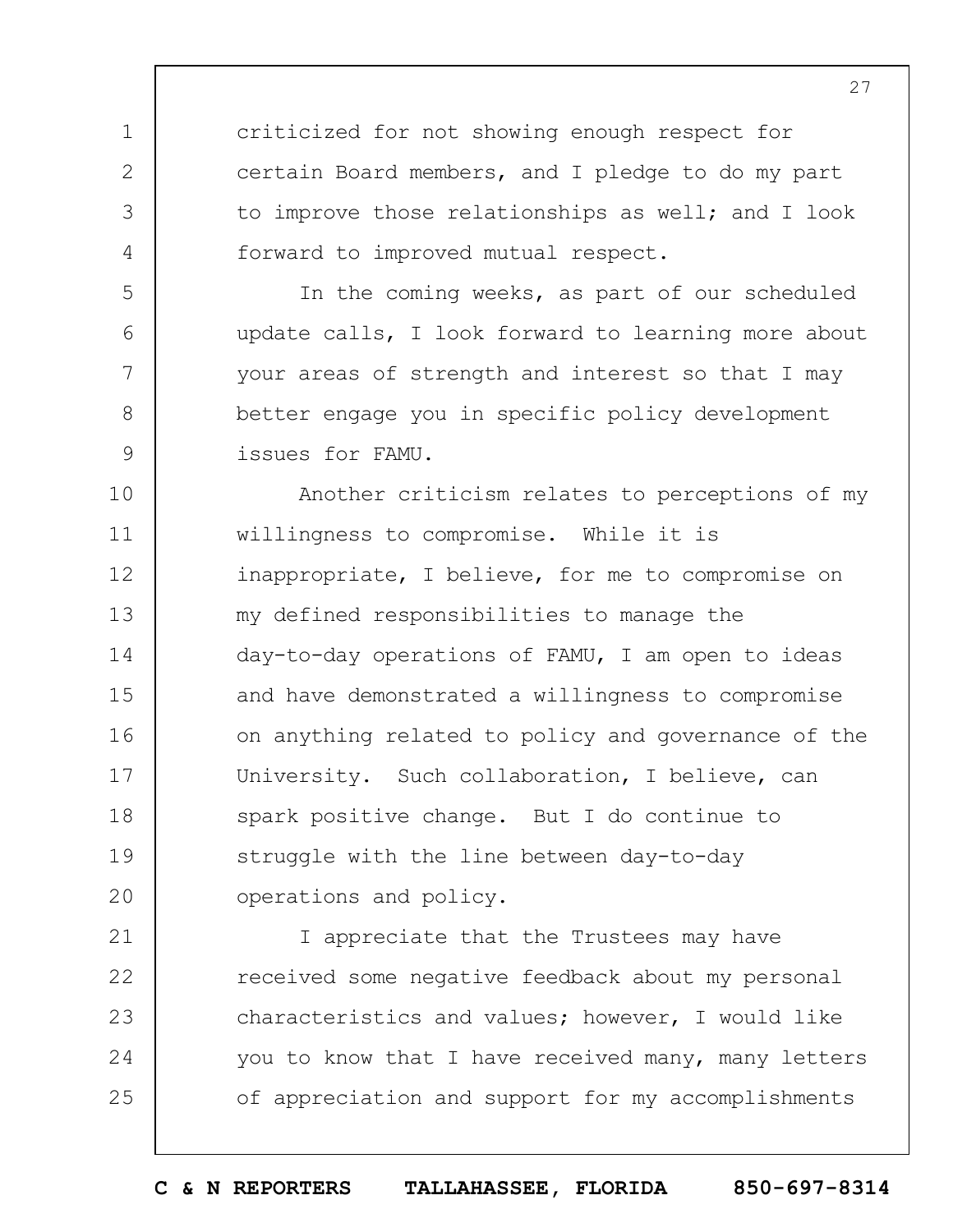this past year that affirm my values are spot-on and that I have the ability to share FAMU's vision effectively. These include letters from many federal, state, and local representatives from the State of Florida and other states in the United States.

1

2

3

4

5

6

7

8

9

10

11

12

13

14

15

16

22

And with that, I'm going to stop because  $-$ the strategic leadership is another area, but if there are questions, we can get into some more specifics. My major concern was that some of the comments was -- stated that people didn't know, so I just wanted to clarify a few of them.

TRUSTEE MOORE: I think that's absolutely important. And, President Mangum, thank you for having combed through all of the feedback, shared and established comments surrounding them.

17 18 19  $20$ 21 At this juncture I'd like to open the floor for any comments from the Committee. And if there aren't any, then the action before us is approval of the draft presidential evaluation summary before you.

(NO RESPONSE).

23 24 25 TRUSTEE MOORE: Okay. If there are no comments, then I'll entertain the motion. TRUSTEE SHANNON: I'm not on the Committee

**C & N REPORTERS TALLAHASSEE, FLORIDA 850-697-8314**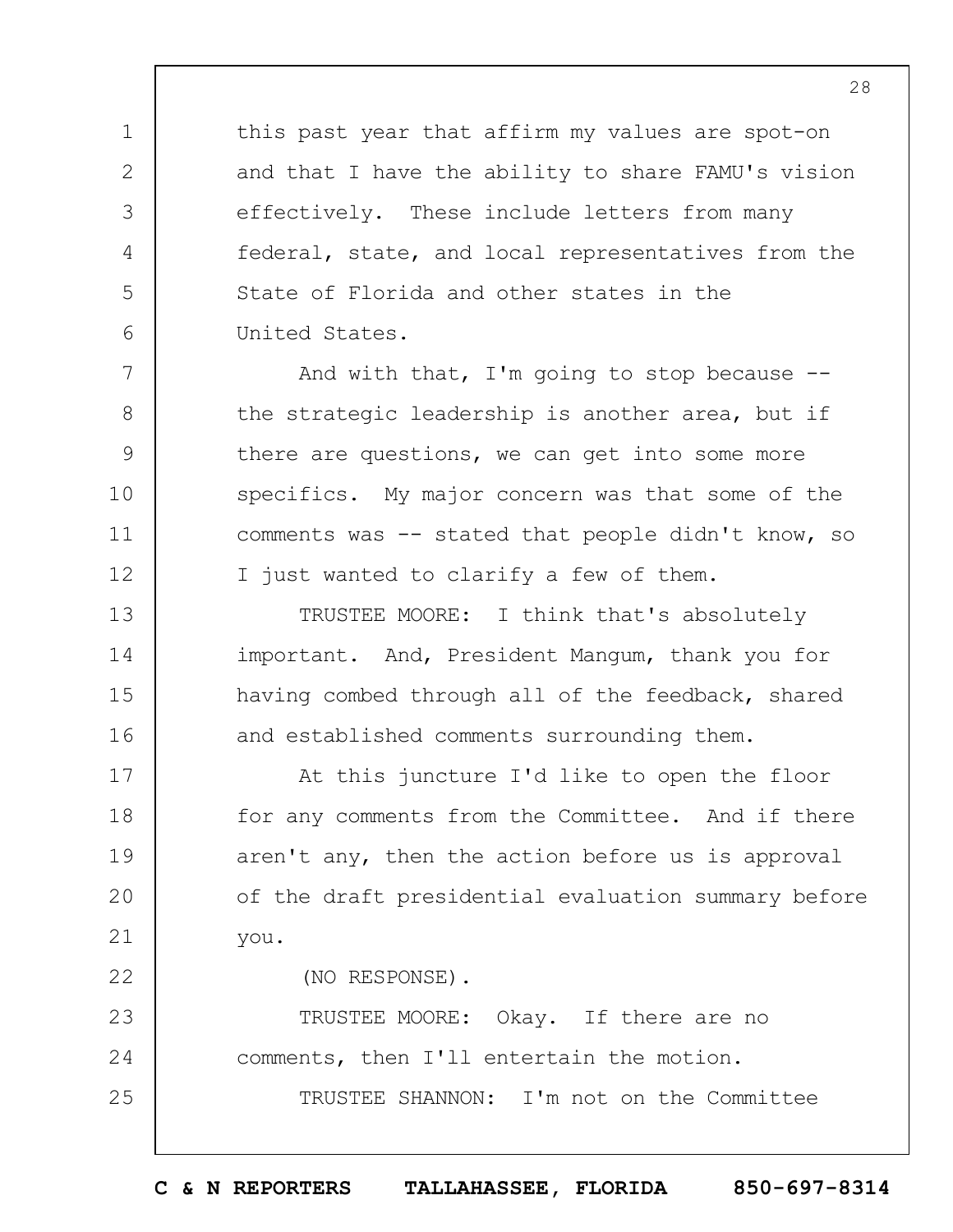|              | 29                                                  |
|--------------|-----------------------------------------------------|
| $\mathbf 1$  | but, I did want to make some comments --            |
| $\mathbf{2}$ | TRUSTEE MOORE: Absolutely.                          |
| 3            | TRUSTEE SHANNON: -- if I may, Madam Chair.          |
| 4            | TRUSTEE MOORE: Yes, absolutely.                     |
| 5            | Trustee Shannon, please move forward.               |
| 6            | TRUSTEE SHANNON: I just wanted to just              |
| 7            | recognize and state for the record that when        |
| 8            | President Mangum was hired, one of the things I     |
| 9            | admired was the fact that as a professional in      |
| 10           | higher education she did not allow the struggles    |
| 11           | and condition of FAMU deter her from committing     |
| 12           | herself to leading this University to success.      |
| 13           | And I think that despite some of the                |
| 14           | difficulties with the communication with the Board, |
| 15           | which she has acknowledged, and we have certainly   |
| 16           | made clear we seek to improve, that you have done a |
| 17           | fine job for your first year as President of FAMU.  |
| 18           | PRESIDENT MANGUM: Thank you.                        |
| 19           | TRUSTEE SHANNON: I appreciate the stature           |
| 20           | that you have sought to return us to, both          |
| 21           | externally and the professionalism and the skill    |
| 22           | and expertise that you have been able to attract to |
| 23           | follow you as a leader to this University.          |
| 24           | I think that we have to look at this within         |
| 25           | the context of the first year and that, hopefully,  |
|              |                                                     |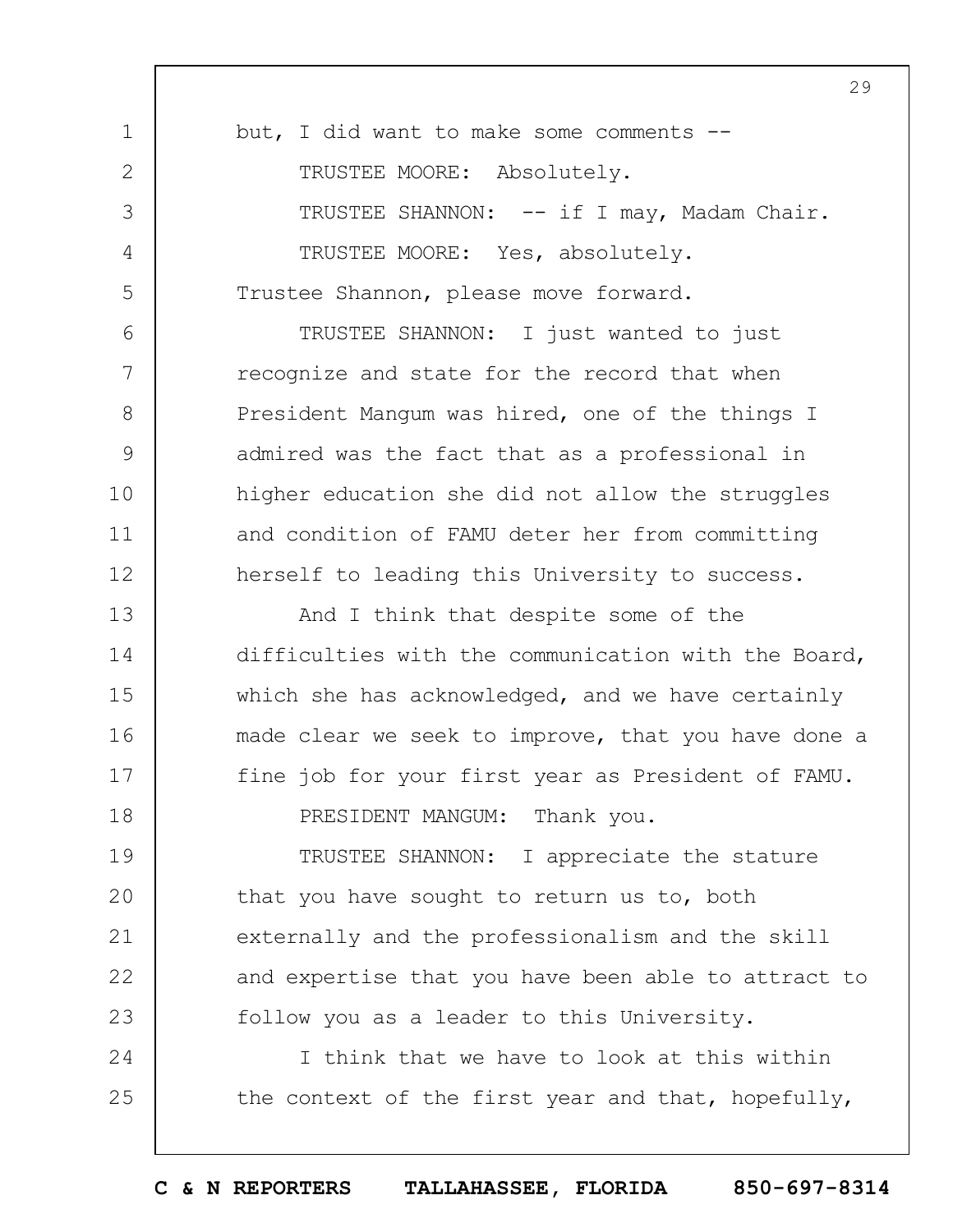we've identified both those things that you've done well and set us up for success in the future, and we can continue to build on those things, but also that we can together work to ensure that all of the most significant threats to the viability of this University are, in fact, eliminated.

1

2

3

4

5

6

7

8

9

10

11

12

13

14

15

And so I commit personally to working with you on that, and I want to personally thank you for your leadership this year and look forward to many more. Thanks.

PRESIDENT MANGUM: Thank you.

TRUSTEE MOORE: Thank you, Trustee Shannon.

Are there other comments? Trustee Lawson, you're recognized.

TRUSTEE LAWSON: Thank you, Chair.

16 17 18 I had some comments or some -- and I'll try and couch these in a very balanced format because I do want them to come across that way.

19  $20$ 21 22 23 24 25 At the last meeting, I brought forward one of the issues, and it had three parts to it, and it was: Communication, collaboration, and mutual respect. And, you know, as the President was speaking, which by the way, was a very detailed overview, you know, I took a look back at my own assessment, and there were some areas where I rated

**C & N REPORTERS TALLAHASSEE, FLORIDA 850-697-8314**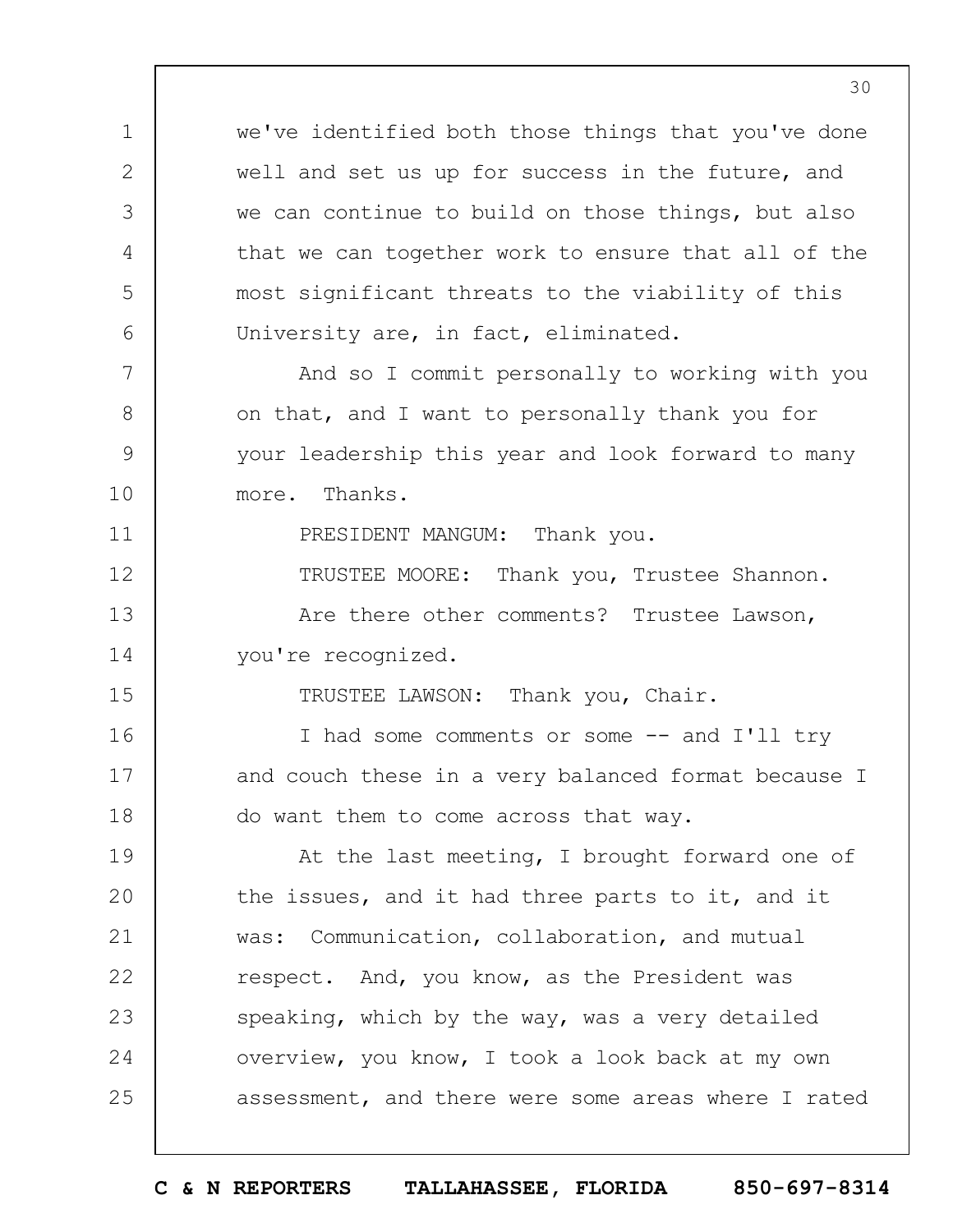the President as not meeting, there were some areas where I rated the President as meeting, and there were a couple  $-$  or one, at least, I think I rated as exceeding.

1

2

3

4

5

6

7

8

9

10

11

12

13

14

15

So I feel like, you know, individually I hope that each Trustee tried to be very balanced. But there are just a couple of things that I just want to reiterate as we absorb this evaluation and as we determine what our next steps are with the evaluation.

Obviously we have to take a vote to accept it and make it a part of our permanent record, but I just want to bring out a couple of points just - and hopefully these will resonate with the individual Trustees.

16 17 18 19  $20$ 21 We've had a very detailed discussion earlier around the College of Engineering. I won't rehash that, but the concern that I leave y'all with to ponder is the process by which that decision was made and the process by which you were informed. I leave that for your contemplation.

22 23 24 25 The next issue is around external relations. You know, I listened to the President's monologue on her review of external relations, and I think we can look at issues, whether they be with the local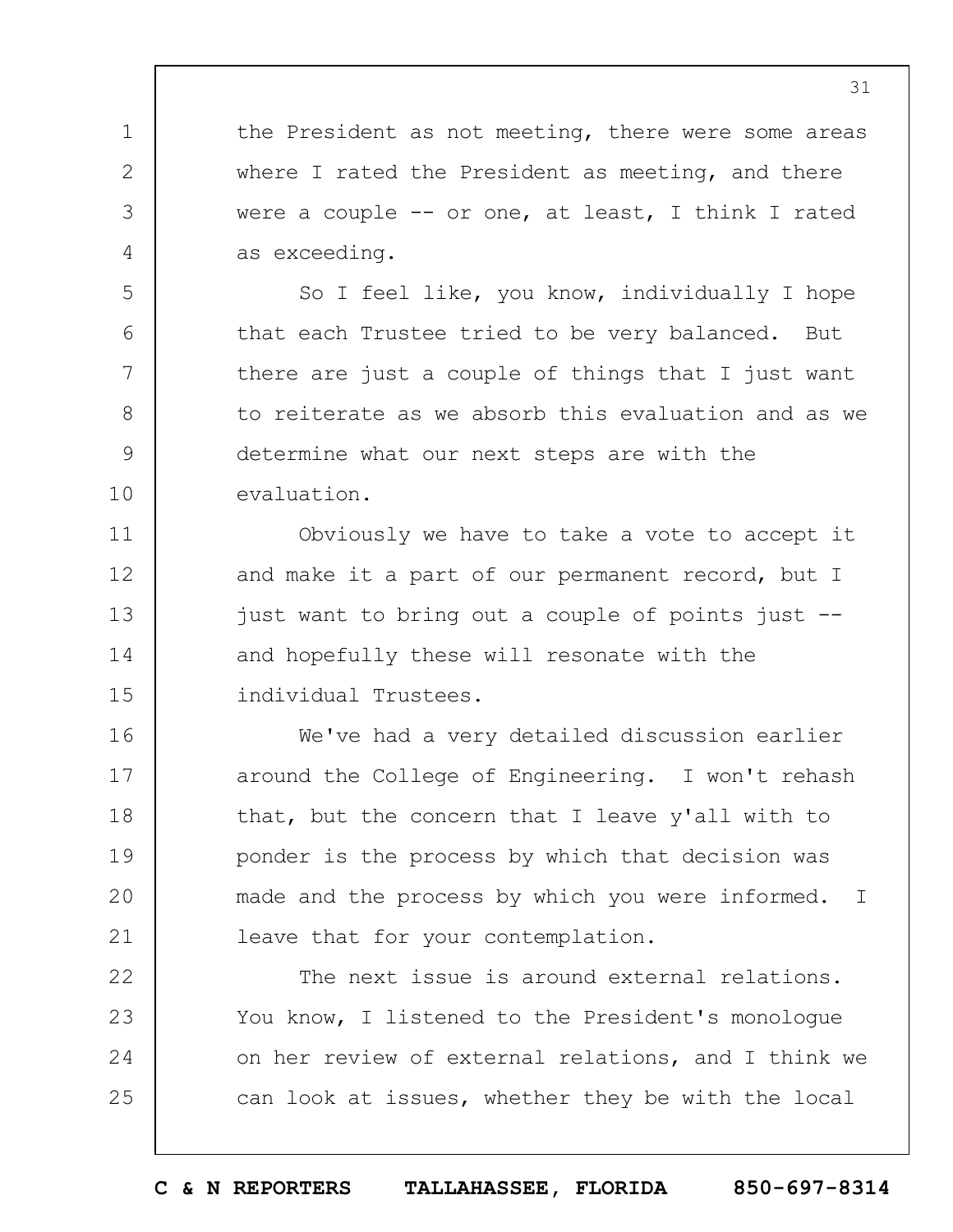Urban League, other constituents, that it's probably been, I'd say, a little bit of a mixed bag. You know, I won't say that that's been truly negative or all negative.

1

2

3

4

5

6

7

8

9

10

11

12

13

14

Relationship with the Board, in my opinion, has to improve. And I think we started to go down that road the last time we were together, and thanks to the work of the Governance Committee, we took a bit of a pause to allow the President to contemplate and respond to some of the concerns that we had; and I did see the response, and I think the response is appropriate. I think the challenge is: What are the results going to be from the action?

15 16 17 18 19  $20$ 21 The next item that I had is just  $-$ - you know, the work plan that was presented to the Board of Governors, there were some challenges, if you go back and look at the footage from that meeting. I don't think the challenges are things that can't be cured, but we did present a plan that drew some fire from the Board of Governors.

22 23 24 25 I go to the athletic reduction plan. I've been told several times there is an athletic reduction -- budget deficit reduction plan of which I've yet to see, and I've served on the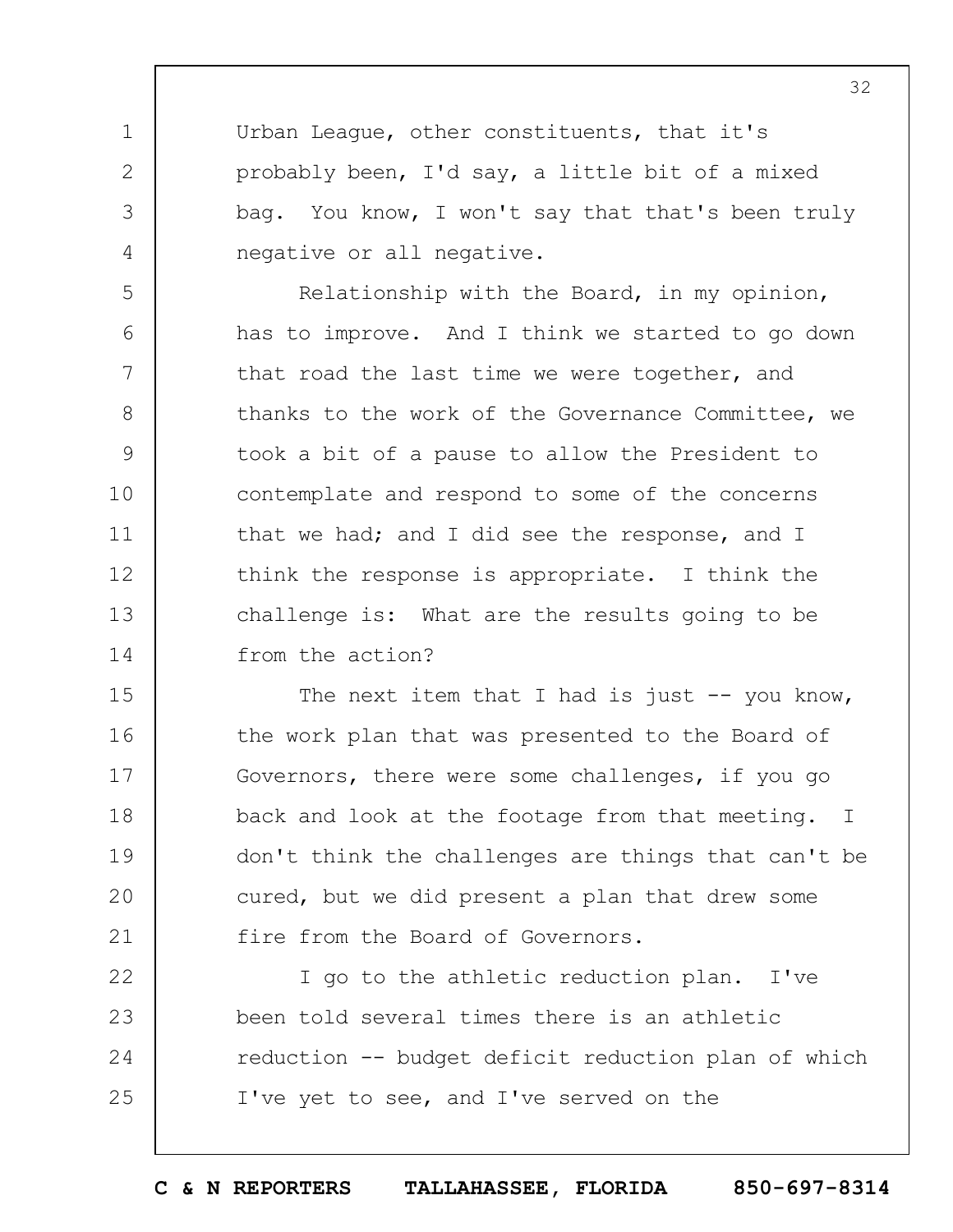Athletic Committee, special committee since its inception. If you look at community relations, somewhat tied, obviously, to external relations so that's probably a bit redundant.

1

2

3

4

5

6

7

8

9

10

11

12

Personal characteristics, I believe that the President is a strong-willed person that has locked in on what she believes the right priorities are, but I'm hoping as we move forward we can create more of a culture of collaboration in this environment because it's not my way, it's not your way, it's a collaborative way, or at least that's the way I'd like to see it go.

13 14 15 16 17 18 19 And the other one is around personnel, and this one I'm going to be delicate with because the goal here is not to name people, that's not the intent; but the intent is to look at the selection process and the caliber of the outcome. So, again, the ultimate goal is clearly not to name people as we walk through this process.

 $20$ 21 22 23 24 25 We have talked -- or at least I have talked about our relationship with the Board of Governors, not so much just our relationship but how are we influencing the thinking, the processes, the metrics that that organization holds us and the other SUSs to.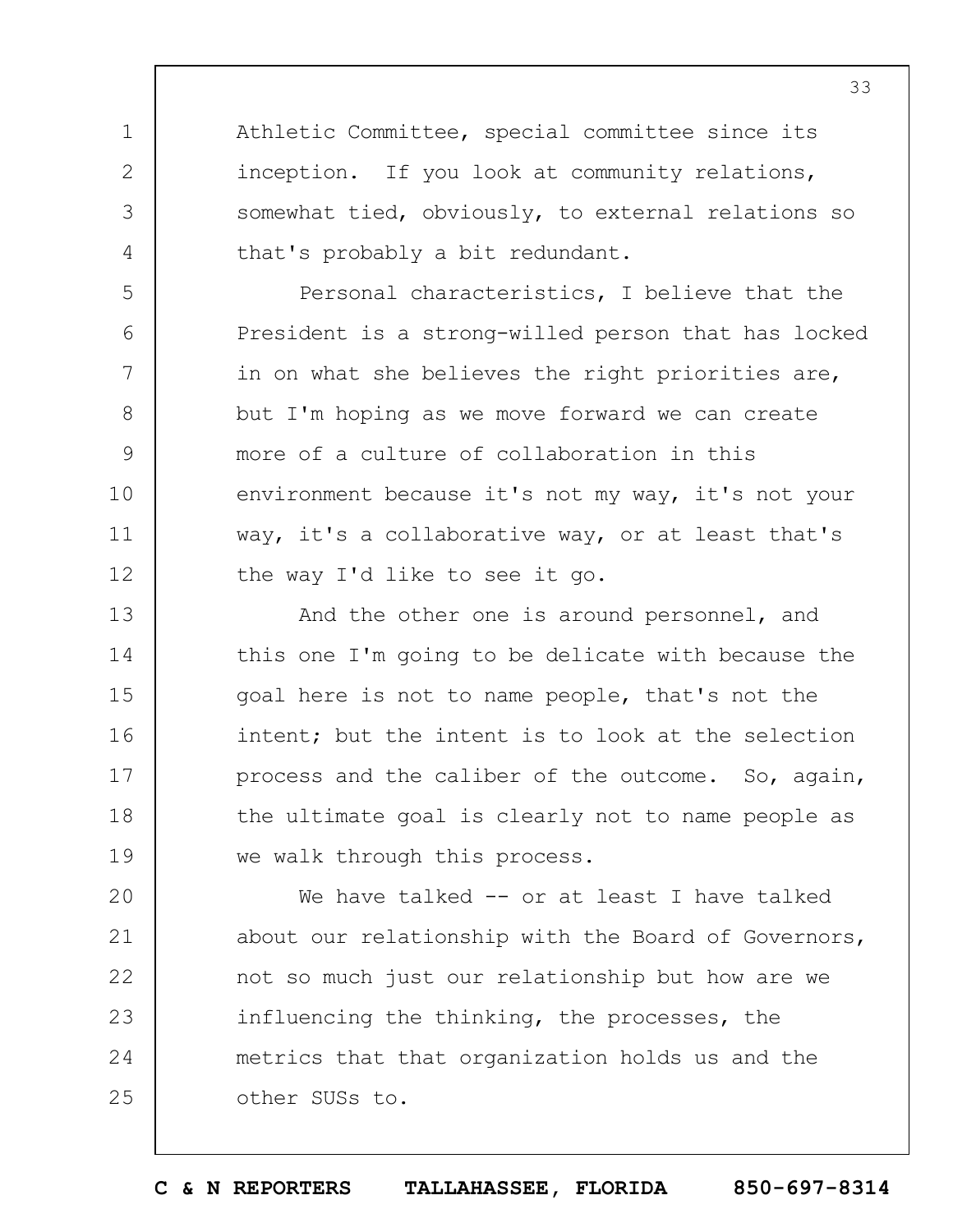It appears as if, from looking through the information on the website, that there are some institutions that presumably could be a little more engaged than us in their ability to influence the Board of Governors. So I put this together to ask my fellow Board members to contemplate this as you move forward and decide what your next steps are.

I mean we have clearly the opportunity to accept this review. You know, it  $-$ - I assume the review is public knowledge; is that --

TRUSTEE MOORE: Absolutely it's public knowledge, yes.

1

2

3

4

5

6

7

8

9

10

11

12

13 14 15 16 17 TRUSTEE LAWSON: So, you know, I don't need to go through the criteria here, but you can see where the scores were. In some cases -- let's start with the positive, exceeds, a few meets, and a lot of not meets.

18 19  $20$ 21 22 23 24 25 And I took the time, maybe because I was bored, and read the whole narrative from each of the individual Board members; and there were some, I think, major concerns raised. And I think the challenge now becomes how we move forward. Do we go back to the compact, for lack of a better term, that the President wrote to us around how we will better communicate, how we will better collaborate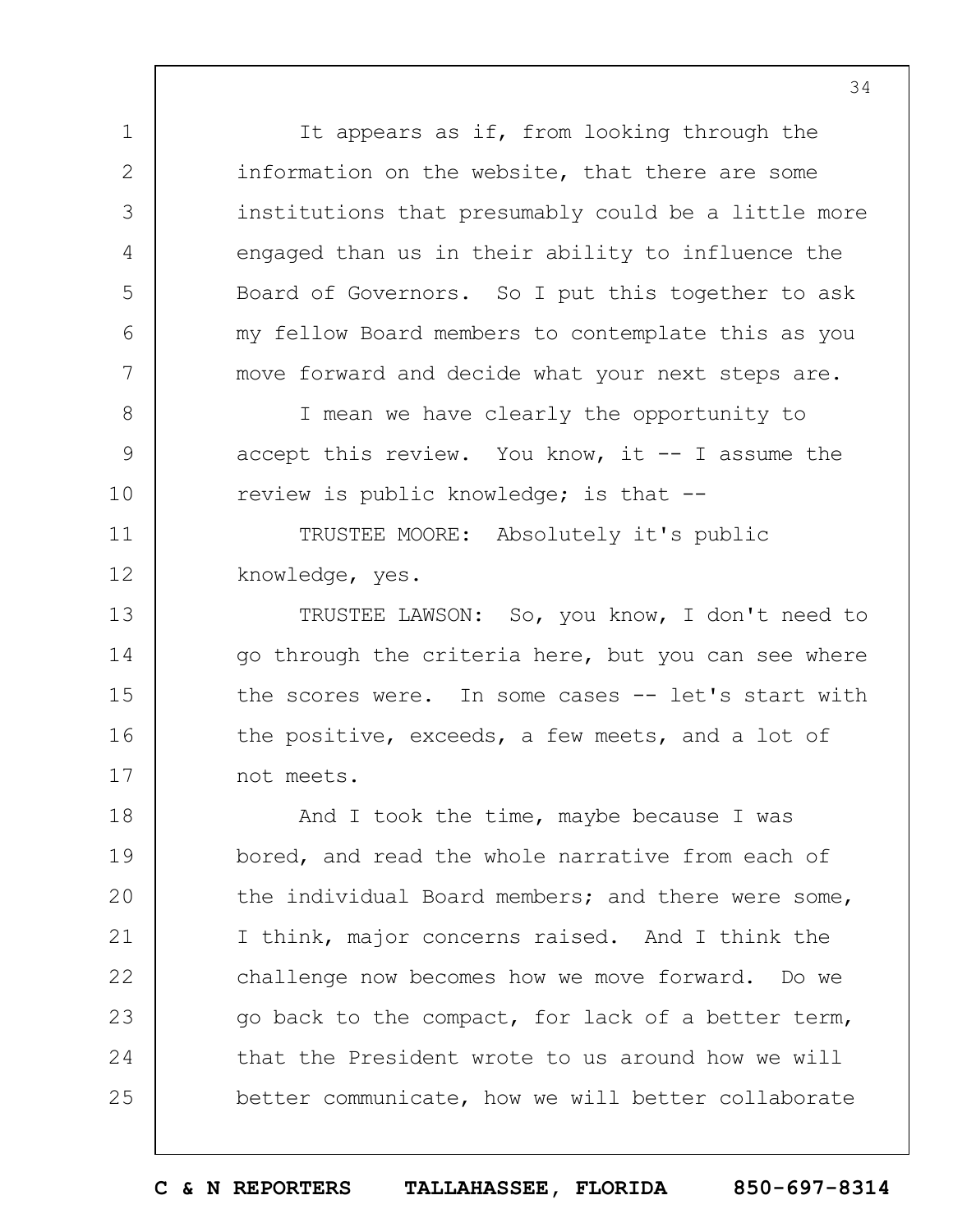and show mutual respect.

1

2

3

4

5

6

7

8

9

That may be the answer, but I throw these things out or I put these things out for each of you to contemplate in your own mind: How do we best move forward? So those are my comments.

TRUSTEE MOORE: Trustee Lawson, I appreciate your comments.

Are there other comments coming from the Committee? Trustee Grable, you're recognized.

10 11 12 13 14 15 16 17 18 19 TRUSTEE GRABLE: I concur with Vice Chair Lawson's comments to the President regarding her evaluation, and I also agree with him when he said that your presentation just now was extremely detailed. I heard some things that I really did not see in your document. I even read that in the Tallahassee Democrat on Sunday, some things that were not in the document and probably were not completed at the time that we were asked to complete the evaluation.

 $20$ 21 22 23 However, I'd like to think that as an academic, I look for proof and support, maybe not proof, but support, of any comments or statements offered in an evaluation.

24 25 And I say that as a faculty member who if I say to my supervisor in my self-assessment, as a

**C & N REPORTERS TALLAHASSEE, FLORIDA 850-697-8314**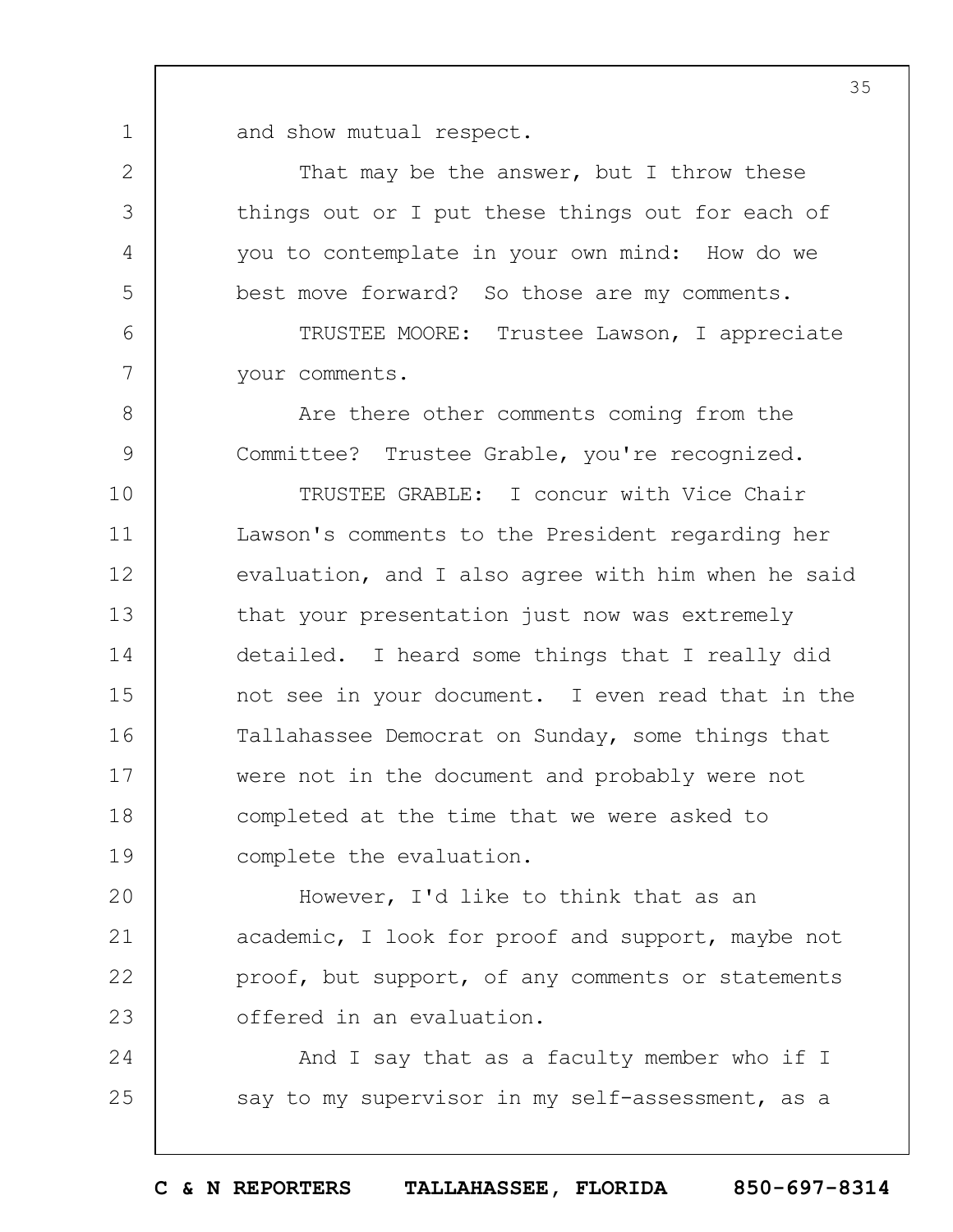faculty member here at Florida A & M, that I have three published articles, there is only one question they are going to ask me when I say that: Show me.

1

2

3

4

5

6

7

8

9

And that was the bulk of my concern. I tried to approach this in a very methodical way and suggest that, in my opinion, statements without support mean nothing to me. I need data, I need support.

10 11 12 13 14 15 16 17 18 19 In fact, under the first evaluation factor, annual priorities and goals, we were given a document supporting that. It was a document that you shared with us. I counted 27 individual lines of initiatives, and based on your own description out on the side of each line, of those 27 initiatives, the word "completed" or "complete" only appeared four times. I actually discovered there were two that could have been listed as partially completed.

 $20$ 21 22 23 24 25 So, again, I believe in evidence, documentation, informational letters, memos, logs. If you say you met with stakeholders, I'm interested in knowing who those were. I think that's a frame that was missing. When you say that -- and I would certainly want to believe that,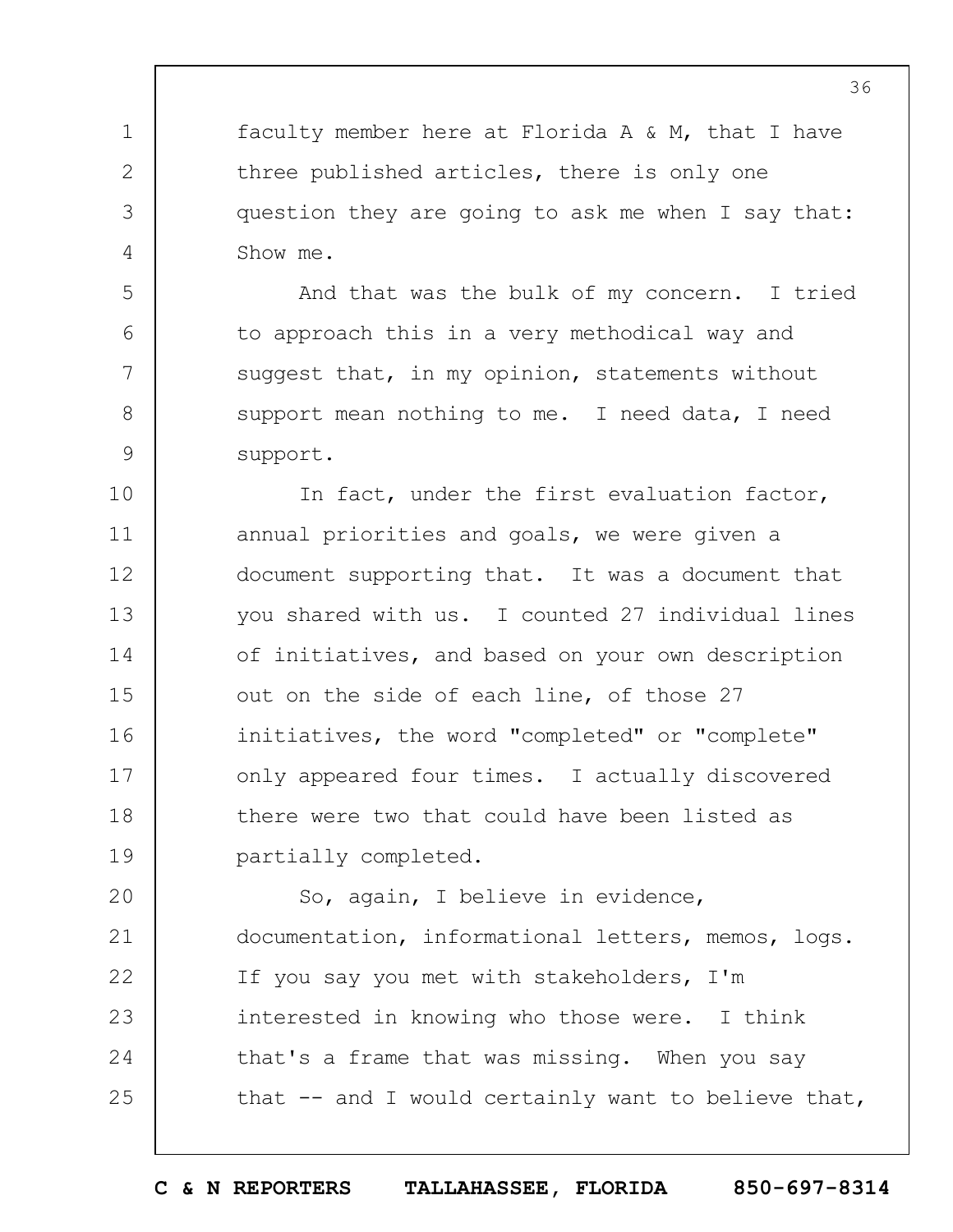but I do understand that we're all evaluated and we must provide documentation, data, comparative data, trends, ratios of the metrics, ratio analysis of the metrics.

1

2

3

4

5

6

7

8

9

10

11

12

So I believe that maybe it was just not a very thorough explanation and proof of documentation, and that's the world we live in and the world of academics. And I know I'm preaching to you as the choir because I know that you're a highly learned person, and that is what we look for. In any theoretical assumptions, we must be able to provide documentation.

13 14 15 16 17 18 19  $20$ 21 22 I'd like to also just quickly address Vice Chair Lawson's comment about collaboration. On campus we use a phrase or a couple of words to describe that, and it is called "shared governance," shared governance. And as I read the Board of Trustees' operating procedures this week, shared governance is important; but the word "governance" is used often to describe what the Board does. And we recognize your responsibilities for the day-to-day as the President.

23 24 25 But I think just remembering shared governance, in my opinion, would have made it prudent for you to at least inform the Board of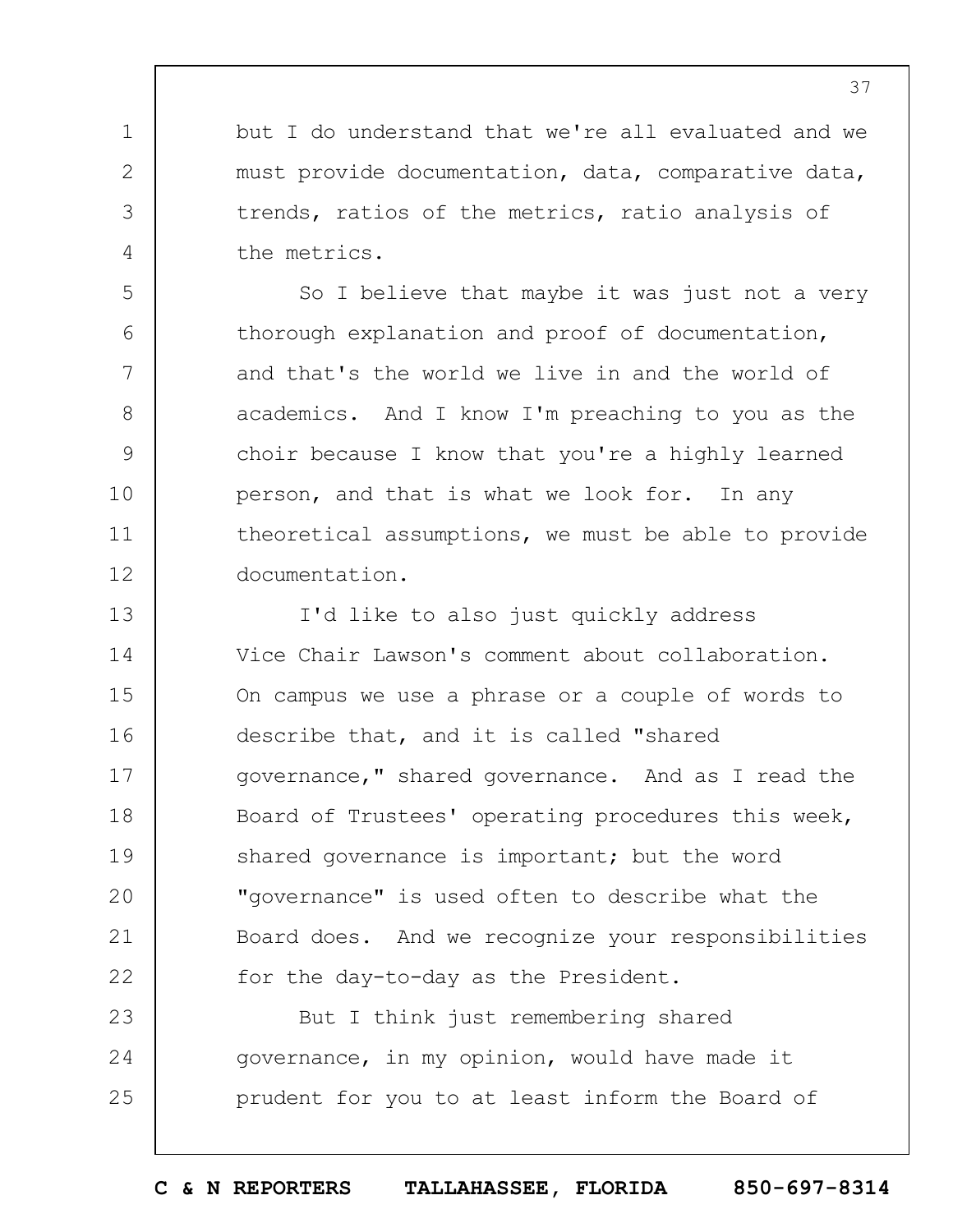some of the decisions regarding the engineering school; just to be prudent, I think would have suggested that any decisions that are critical or even thought to be critical decisions that impact the University in the delivery of educational services to students, I think is prudent.

1

2

3

4

5

6

7

8

9

10

11

12

Finally, I'd like to say that, again, I took a very academic approach, and I do feel that - moving forward that these were thoughts and ideas that, as you said, you will use in making decisions about your activities as President and decisions and responsibilities.

13 14 15 16 17 18 19  $20$ 21 22 23 24 25 So I say all of that to say that I, too, Trustee Shannon, support Doctor Mangum and hope, as Vice Chair Lawson said, that these things will be taken into consideration. And I truly believe, like me, the Board as a whole was honest and made sure that we tried to look at data to try to make a determination, and that's important. Thank you. TRUSTEE MOORE: Thank you, Trustee Grable. Are there other comments? TRUSTEE ALSTON: Yes, Madam Chair. TRUSTEE MOORE: Absolutely. Who is on the -- TRUSTEE ALSTON: Trustee Alston. TRUSTEE MOORE: Okay. Trustee Alston,

**C & N REPORTERS TALLAHASSEE, FLORIDA 850-697-8314**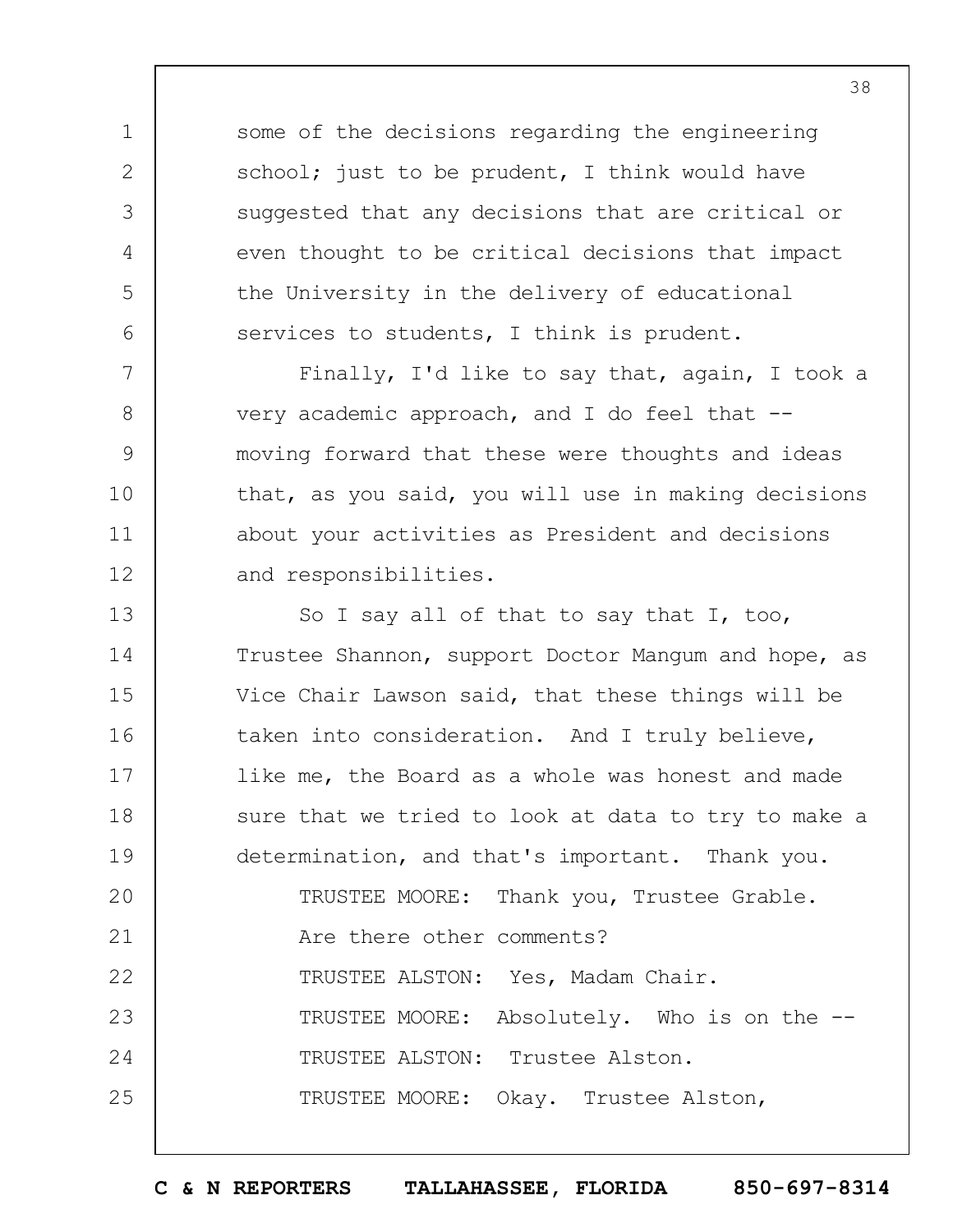absolutely.

1

2

3

4

5

6

7

8

9

10

11

12

13

TRUSTEE ALSTON: Yes. Thank you, Madam Chair. I appreciate the comments of Trustee Shannon, Vice Chair Lawson, and also Trustee Grable, and I appreciate the feedback from President Mangum.

Similarly, I think I provided a balanced approach to my evaluation as I'm sure each of us did. I also read each Trustee's comments and reflected on the self-evaluation of our President Mangum. I even recall making public comments supporting change at the University when this President was selected by the Board not that long ago.

14 15 16 17 18 19  $20$ 21 22 23 I think while this evaluation process is tough, it's real. I think Trustee Grable stated it's honest, objective, and it really provides immediate feedback. In my opinion, I think the theme that we've heard really today and I think at our previous meeting: Communication; relations, both internal, external; our governance model; our governance structure; how we communicate. I just think those are very critical, sensitive areas, and I think we must get it right.

24 25 I'll just also say this and also commend you, Chair Moore, I think this process was very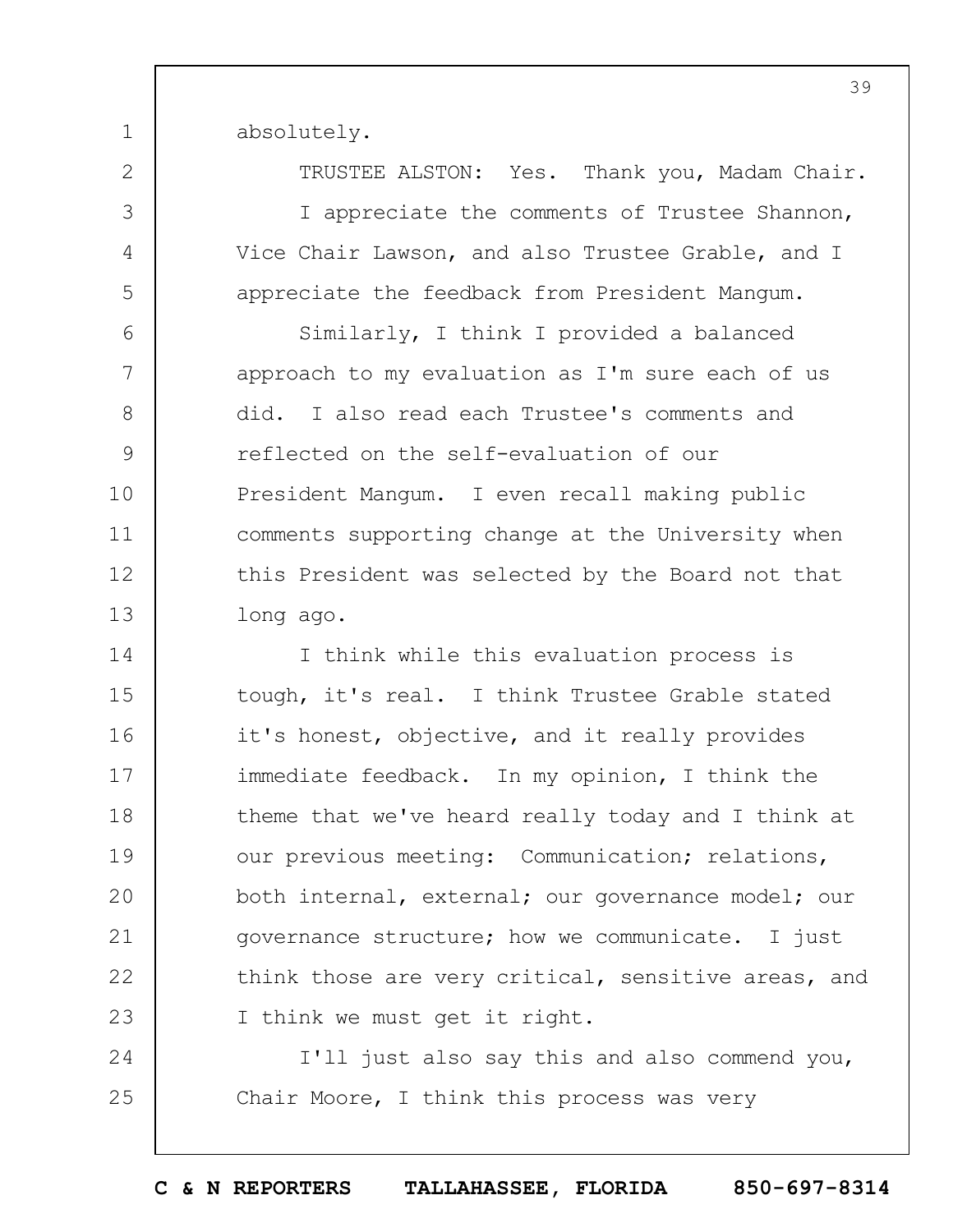1 2 3 4 5 6 7 8 9 10 11 12 13 14 15 16 17 18 19  $20$ 21 22 23 24 25 40 deliberative and very thoughtful. TRUSTEE MOORE: Thank you. TRUSTEE ALSTON: Just reflecting on that, I think previous evaluations, I think this has probably been the most comprehensive, at least since I've been on the Board, and I think you should be commended on the way you've conducted this process. TRUSTEE MOORE: Thank you very much, Trustee Alston. I absolutely appreciate that. Trustee Boyce, you're recognized. TRUSTEE BOYCE: Thank you. So my comments aren't specific, they're general. And my attempt here is to perhaps maybe give us a philosophical perspective, at least my philosophical perspective as it relates to what my colleague so eloquently stated as shared governance. And I've written just a few comments, so I'll just read them. TRUSTEE MOORE: Okay. TRUSTEE BOYCE: As we move forward, it's important that we continually remind ourselves that each of us are interdependent and that we are imperfect. We are imperfect, and I'll say it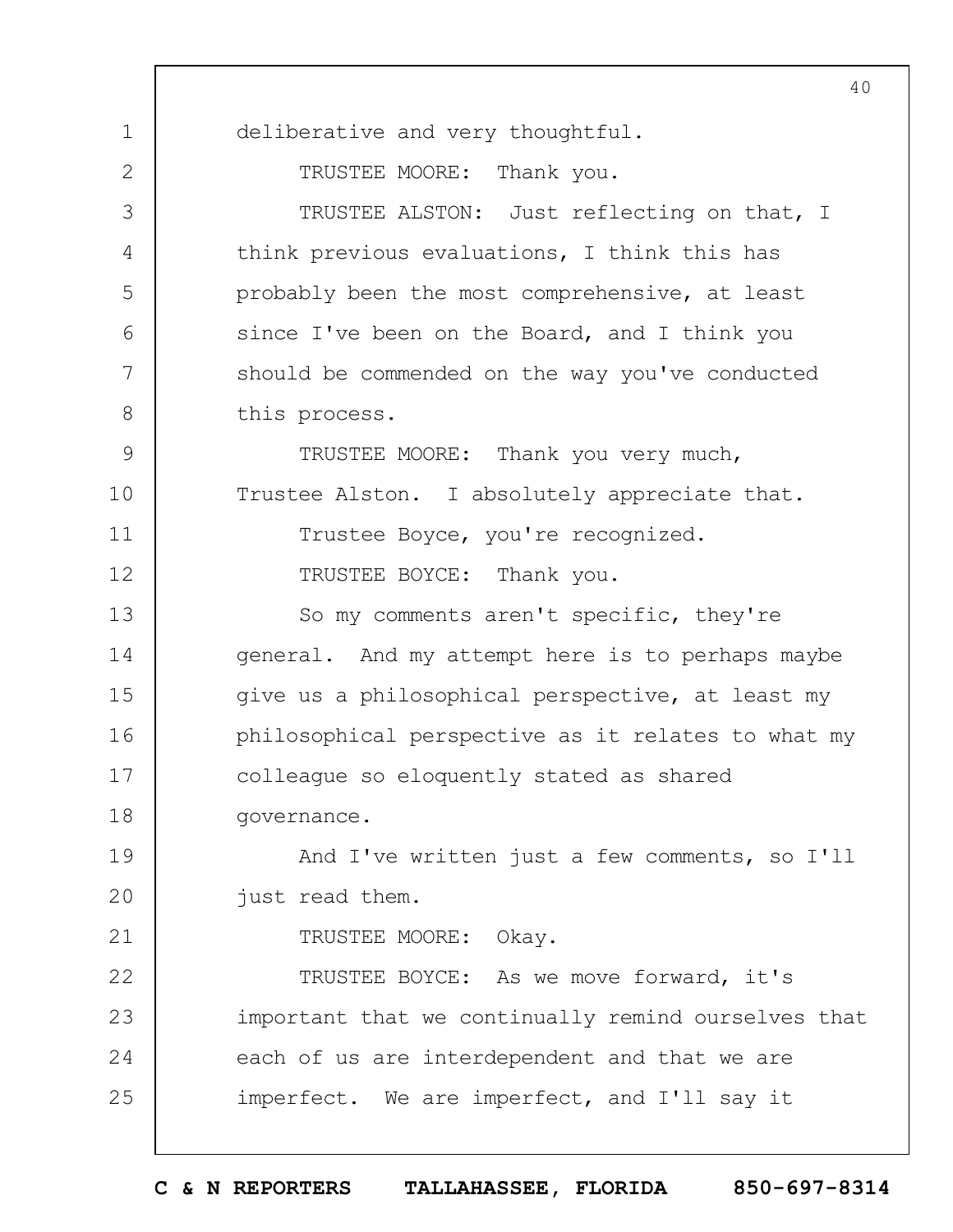again, we are imperfect servant leaders. And as we moved toward shared governance, our focus; our motivation; indeed, the impetus of each action, motion, decision, direction, and vote should accomplish one aim: The general welfare and best environment possible for our students.

1

2

3

4

5

6

25

7 8 9 10 11 12 13 All of us -- trustees, staff, and the President -- are experienced leaders from a diverse array of background and skill sets. We are businessmen and women; we are academics; we are leaders; and as such, offer incredible expertise and incredible value to the governance of this University.

14 15 16 17 18 19  $20$ 21 22 23 24 Let us be mindful of our fundamental duty and service to provide a platform for opportunity and success and the accomplishment for the generation that comes behind us. Also let us remember that as interdependent and as imperfect servant leaders that to whom much is given, much is required. And we have been incredibly blessed, every single one of us; and it is incumbent upon us to ensure that we are a catalyst for the academic environment that empowers our students to be as blessed as we are.

We have been refreshed by trailblazers that have gone before and have made it possible for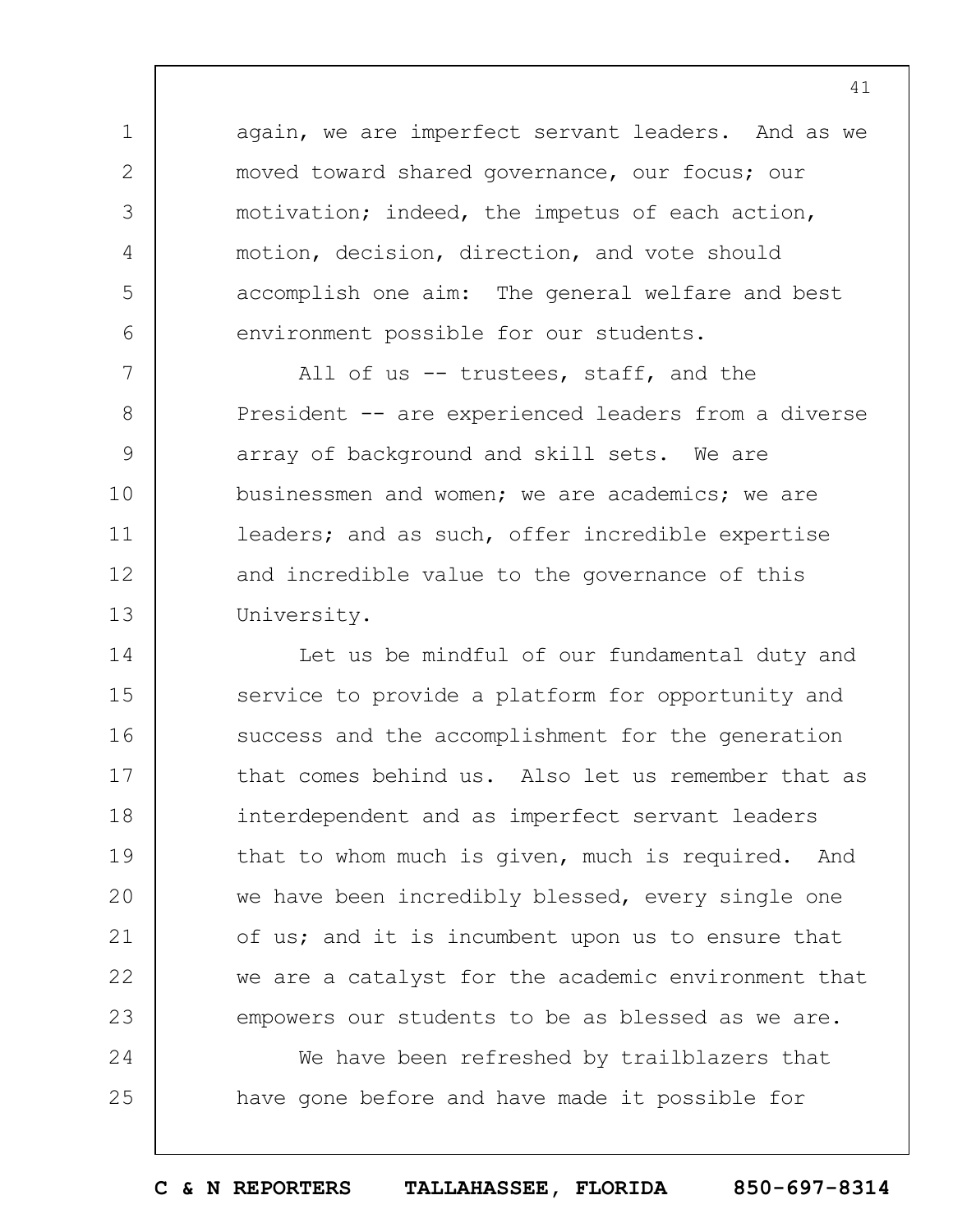1 2 3 4 5 6 7 8 9 10 11 12 13 14 15 16 17 18 19  $20$ 21 22 23 24 25 everyone in this room and on this campus to be here. And may those servant leaders who come behind us find us faithful to the tasks that lie before us. As I would conclude my philosophical comments, I believe with all of my heart, Trustee Shannon, that higher ground comes from jointly seeking common ground. And I look forward to working with you and my fellow Trustees and the President to seek that higher ground so that our students might fulfill and accomplish their greatest potential. TRUSTEE MOORE: Thank you, Trustee Boyce. Are there other comments? (NO RESPONSE). TRUSTEE MOORE: If not, those of you that represent -- CHAIRMAN MONTGOMERY: Madam Chair. TRUSTEE MOORE: Yes, uh-huh, Chair Montgomery. CHAIRMAN MONTGOMERY: Thank you. I concur with many of the comments from my colleagues, especially those of Trustee Grable and Vice Chair Lawson. Board of Governors regulation require the Chairman of the Board of the Trustees to consult with the Chairman of the Board of Governors during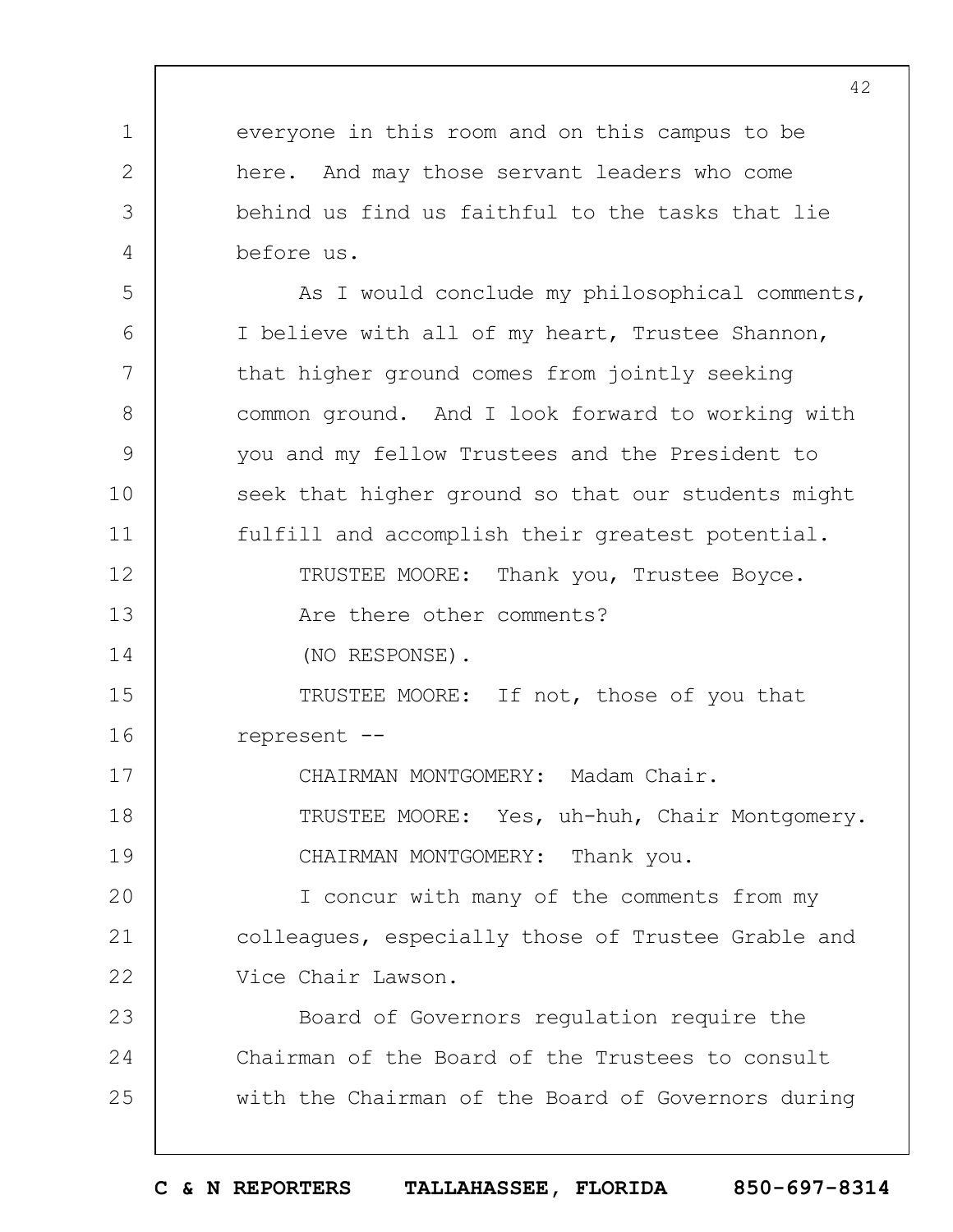the evaluation process for the President of the SUS universities; and in fulfilling that requirement, I received some feedback from the Chairman of the Board of Governors that I need to share with this committee.

1

2

3

4

5

6

7

8

9

10

11

12

13

14

15

16

17

In summary, it's my understanding that the Board of Governors is disappointed in our perceived lack of aggressive engagement in the area of educational leadership, more specifically, the lack of a laser-like focus in the area of meeting and exceeding the standards for performance funding.

As you know, after a good start last year, FAMU ended dead last this year, so we can't skirt that issue. And our evaluation doesn't seem to reflect that the Board was displeased with our performance in that area. So that was a bit of feedback that I felt that I needed to share.

18 19  $20$ 21 22 23 24 25 As always, when we have a problem or a challenge, I tend to believe that it requires a solution and a plan. And I do believe we need a detailed plan to turn around the performance in this area. And one of my recommendations in this area is put -- is to have Doctor Mangum on a performance improvement plan and to put that in place where it requires improvement, it drives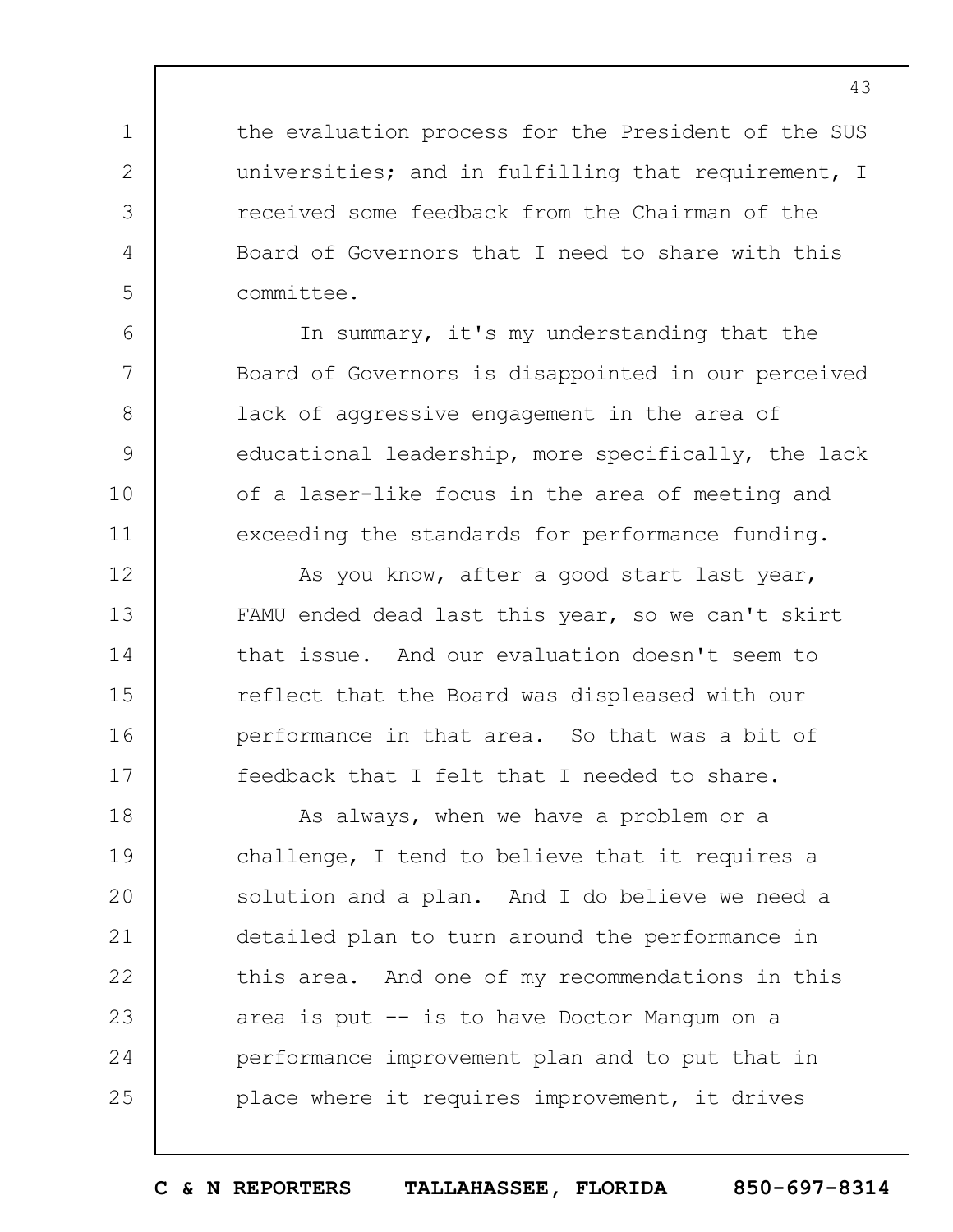1

2

3

4

5

6

7

8

9

10

success, and it holds her accountable for outcomes.

As some watch and observe us in this process, we would fail the students and all FAMU stakeholders when we fail to hold our one employee accountable. And so while some may believe it's - and it's been characterized in many ways, I think there are also those in the public who don't understand that we have an employee/employer relationship and our one employee has to work with her employer.

11 12 13 14 15 16 17 18 19  $20$ 21 22 23 24 25 And I mean I've said this before, I said it in the previous meeting, I subscribe to the philosophy that the employee has to get along with the employer. There has to be a mutual healthy level of respect for our relationship to work, but I believe 90 percent of our problems go away the day that our one employee acknowledges that we are the employer. and while she is responsible for the day-to-day operations of the institution, at the end of the day, the Board of Trustees in its capacity as the governing body and the fiduciary responsibilities it holds will be held accountable, not the President of the institution. The Board of Trustees is what will actually -- is the body that will be held accountable at Florida A & M.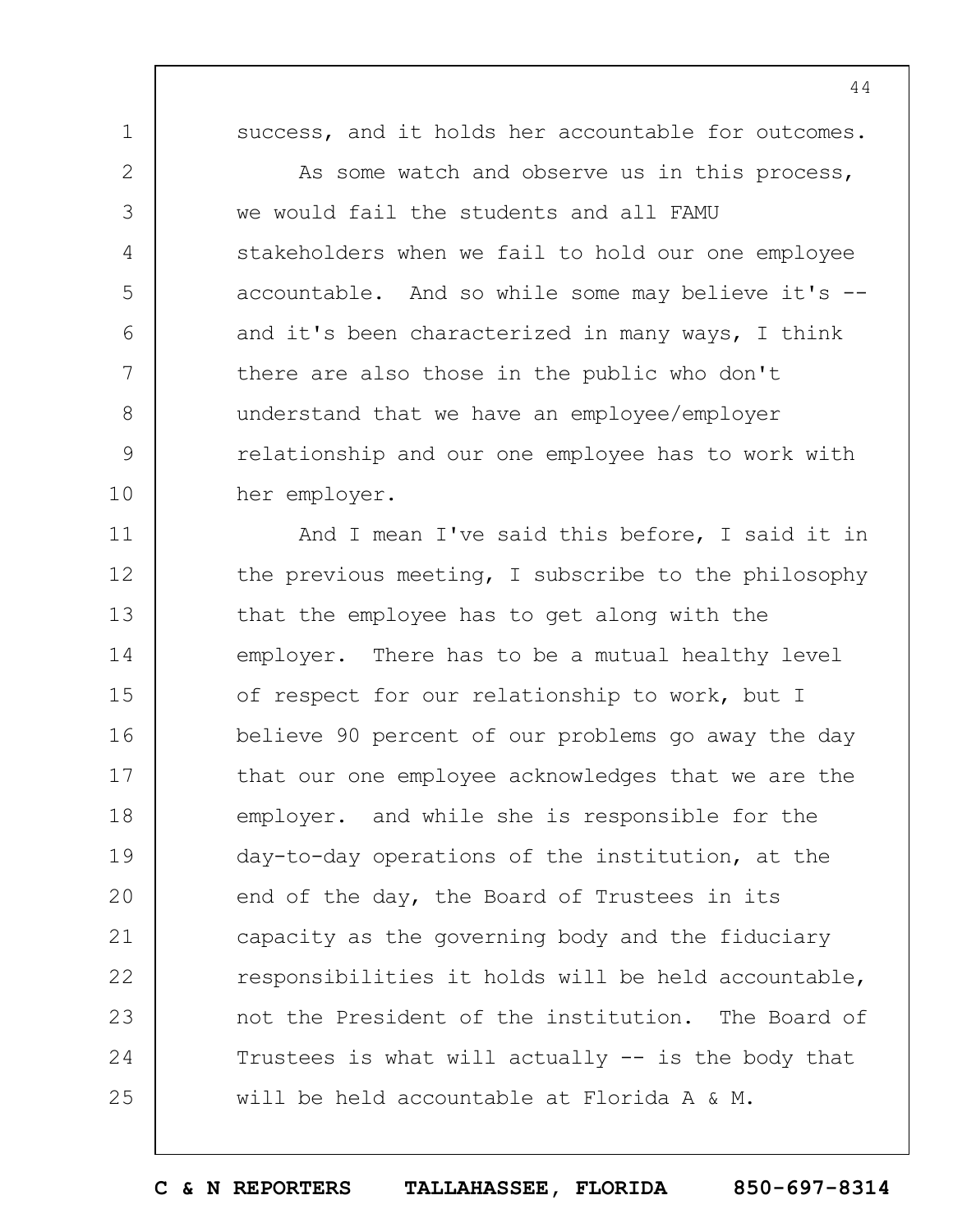So we are responsible, technically, for the operations of the institution, and this is in writing, and we do that through the management of the President. So Doctor Mangum often sites that it's her job to run the operations of the institution, but as a Board, I think collectively we need to continue to assert a level of accountability that allows us to fulfill our responsibility in the area of making sure that the University is operated in a way that the Board itself will ultimately be held accountable.

1

2

3

4

5

6

7

8

9

10

11

12 13 14 15 16 17 18 19 So I'll close by saying that we  $-$ - I acknowledge that leadership has its challenges. There have been repeated challenges over the time, and the Board  $-$  and I'll say this, the Board needs to know that since the last Board meeting, at least I'm of the opinion, that the relationship, at least between myself and Doctor Mangum, has not tremendously improved.

 $20$ 21 22 23 24 25 I do require the General Counsel to be present when we meet for the purposes of ensuring that Doctor Mangum does not feel intimidated or threatened and it allows for a third party to be present. But I would like to evolve back to a place where we can have a genteel discussion with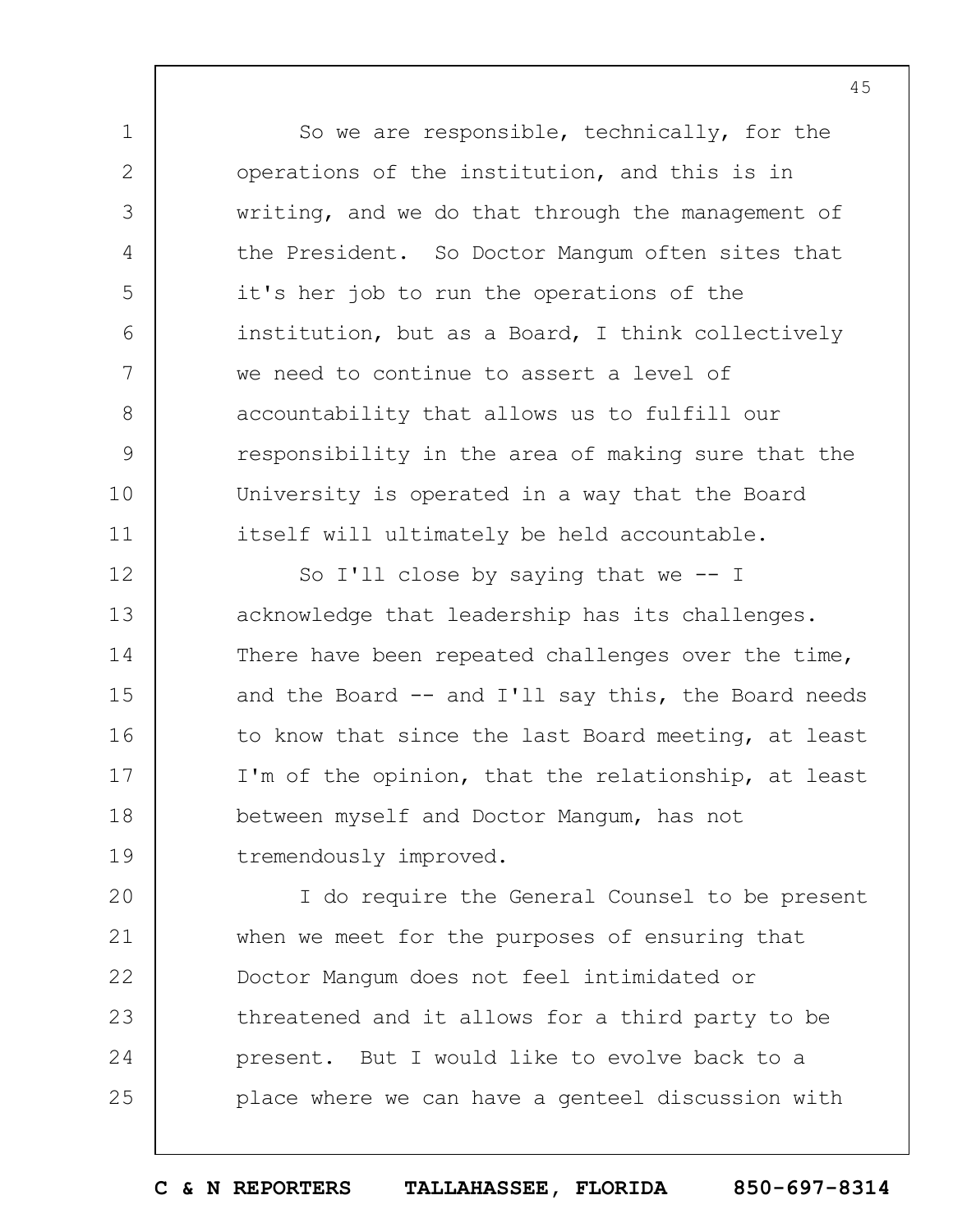an understanding at the end of the day that I don't speak so much in the capacity of coming from a personal perspective but I speak on behalf of the Board when I talk. I do it with the media, I do it with Doctor Mangum, and I do it with FAMU stakeholders.

So I appreciate where we are in this process, also noting that the rules allow for the Chair to simply manage this process, and I thought it best collectively to appoint a committee. And so I applaud the work of the Committee in terms of what we've done.

13 14 15 16 17 But the failure -- to point out that on a scale of one to a hundred, when you fail four categories, that gives you a 60%. And it does need to be duly noted that that is how our one employee did rate in this case.

18 19  $20$ 21 22 23 24 And so as we move forward, I would suggest that we move to requiring a performance improvement plan for Doctor Mangum that's prescriptive and it's over a defined period of time, say maybe 90 days; but we do need to know and understand what's going on in that office and how she's looking to meet the objectives of the Board.

Thank you.

1

2

3

4

5

6

7

8

9

10

11

12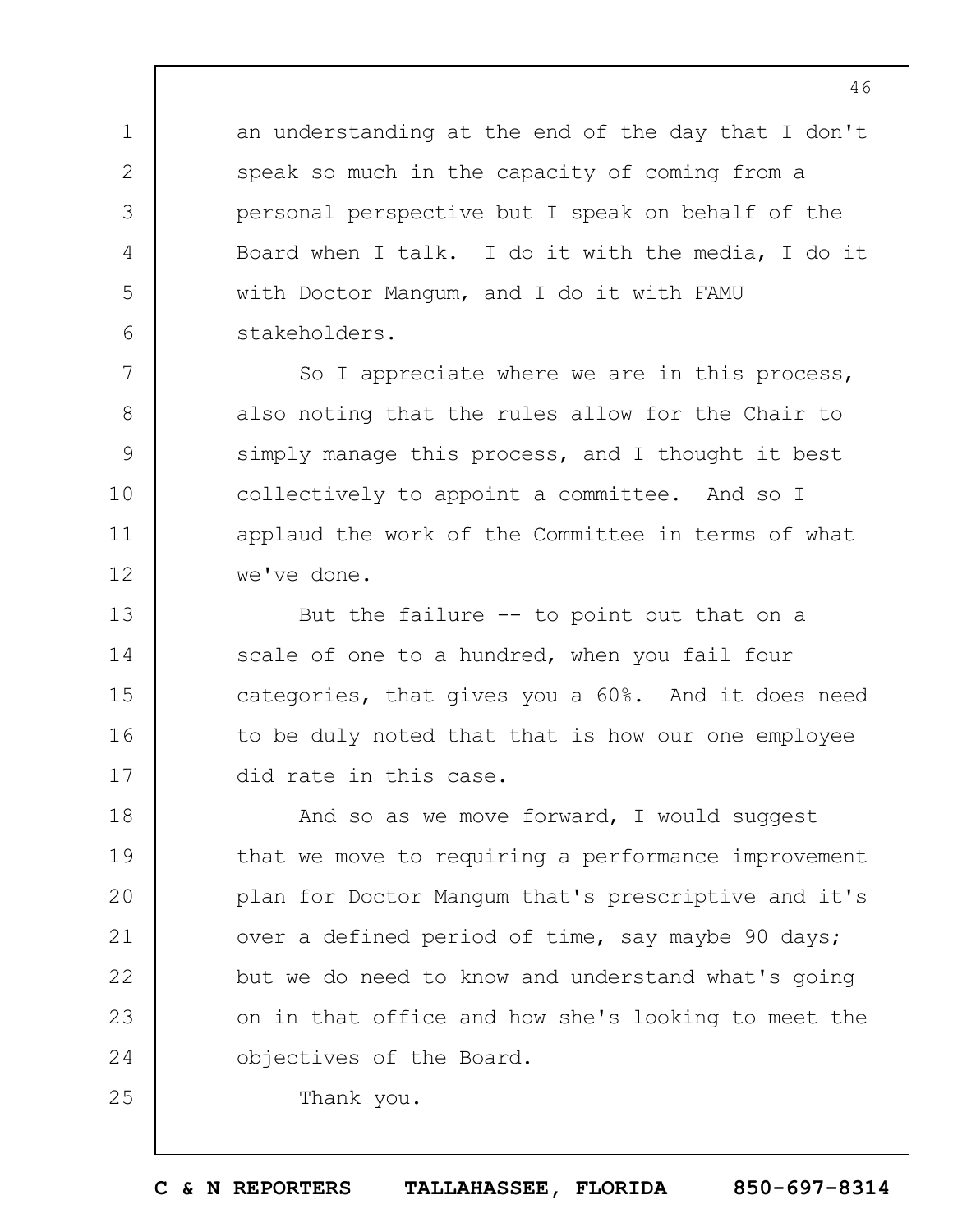1 2 3 4 5 6 7 8 9 10 11 12 13 14 15 16 17 18 19  $20$ 21 22 23 24 25 TRUSTEE MOORE: Mr. Chair, I appreciate your comments as well and will offer one just reminder to the Committee and the role that we have been tasked with; and that is, specifically, that this item is to be either sent forward as a recommendation -- it is not yet an item where it would accompany a set action specific to, whether it be pro or con or positive or negative. What has happened is that each respective Trustee has provided their feedback, and what we would be doing is memorializing it and moving it forward. With that, I go back to the Committee once again with the thought being that a motion would be entertained to move this forward to the full Board. TRUSTEE SHANNON: So moved. TRUSTEE MOORE: Is there a second? TRUSTEE LAWSON: Question, just on the process. TRUSTEE MOORE: Are you going to move forward with a second? TRUSTEE LAWSON: Pardon me? TRUSTEE MOORE: Are you going to move forward with a question? TRUSTEE LAWSON: Well, I had a question. TRUSTEE MOORE: Okay.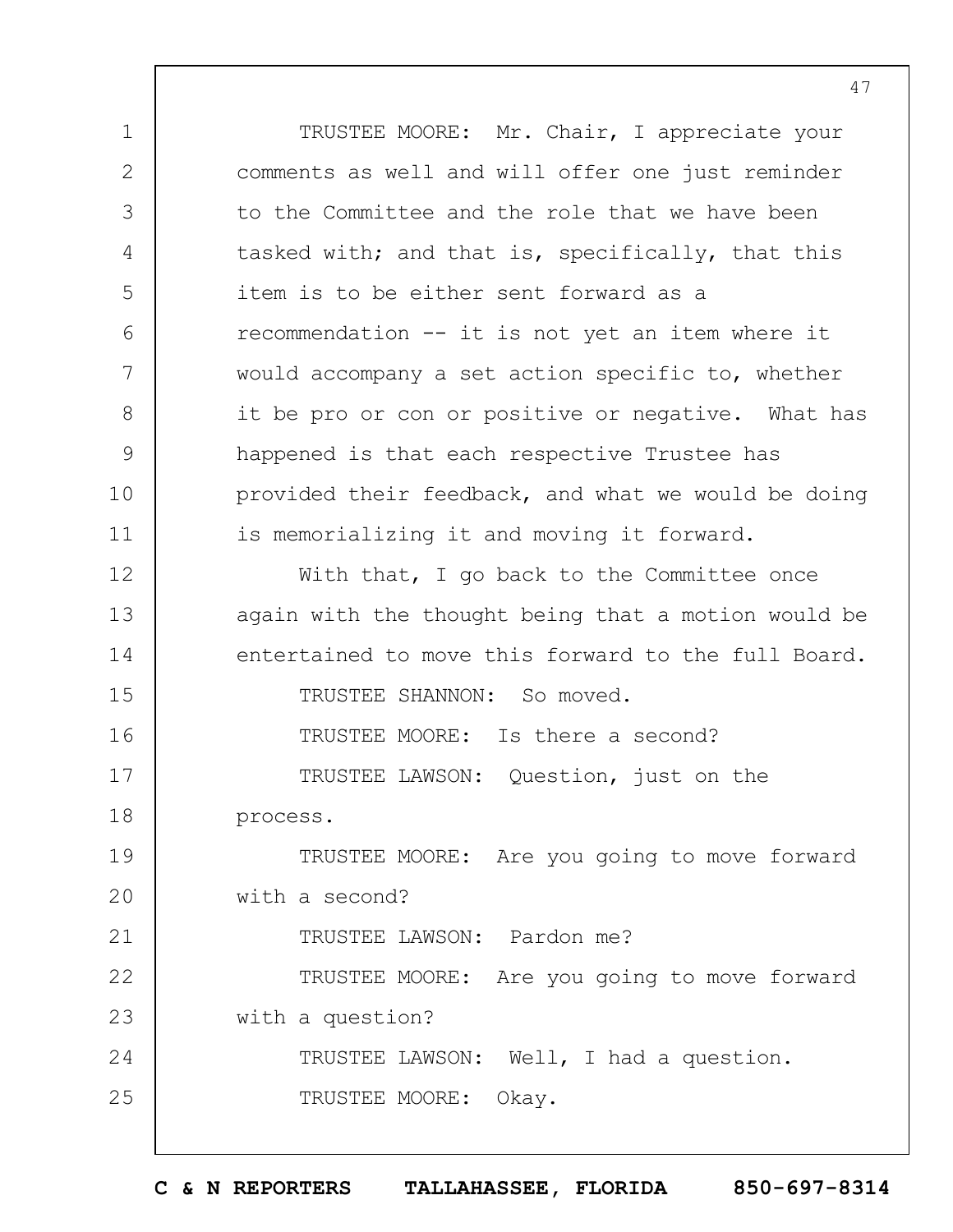TRUSTEE LAWSON: Yeah, it's a question, I'm sorry. It's a question on process. So from here there's a motion to accept, if I understand correctly, right?

(AFFIRMATIVE INDICATIONS).

1

2

3

4

5

6

7

8

9

10

11

TRUSTEE LAWSON: Right, okay. So my question pertains to the comment from the Chairman. Where does that issue sit? Is that a motion that we can entertain after this motion, or is that not a motion that we can entertain until the full Board convenes in August, just from a process standpoint?

12 13 14 15 16 17 18 TRUSTEE MOORE: In terms of process and where it lies in terms of the role of this Committee, it was to move the document forward in terms of the evaluation. Should the full Board decide to take this on as an issue moving forward in August, it can; but relative to this Committee and the scope of work that's been defined for us, yes.

19  $20$ TRUSTEE LAWSON: Okay. So that is outside of the purview?

21 22 23 TRUSTEE MOORE: Absolutely. We were not tasked with coming back to the full Board with that.

24 25 TRUSTEE LAWSON: Okay. Understood. TRUSTEE MOORE: Okay. We have a motion on the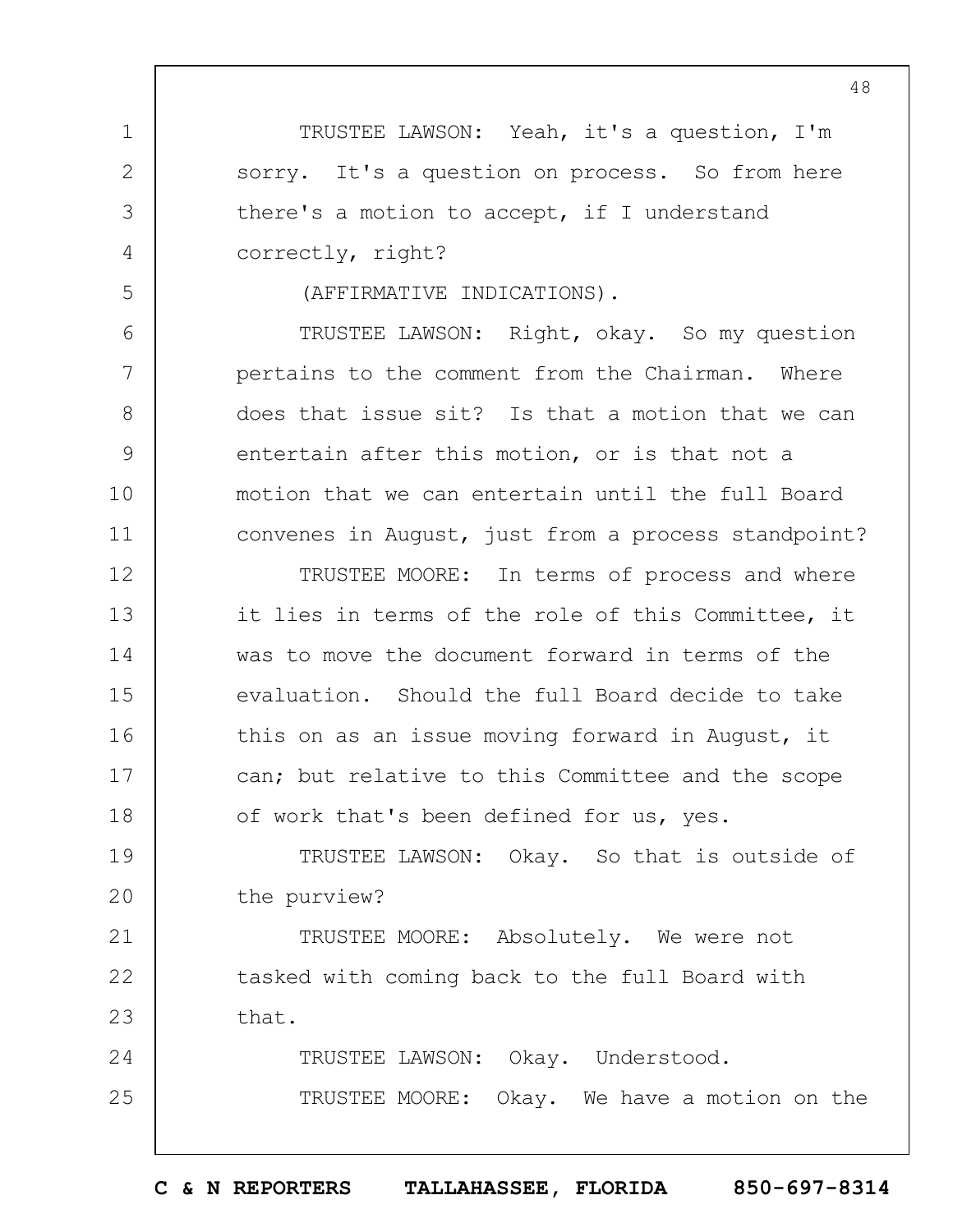|               | 49                                                  |
|---------------|-----------------------------------------------------|
| $\mathbf 1$   | floor. Is there a second that will accompany it?    |
| $\mathbf{2}$  | TRUSTEE GRABLE: I too have a question.              |
| 3             | TRUSTEE MOORE: Sure.                                |
| 4             | TRUSTEE GRABLE: When you say this "document,"       |
| 5             | you're referring to --                              |
| 6             | TRUSTEE MOORE: The draft evaluation summary,        |
| 7             | the one document that compiles and takes into       |
| 8             | account, it's a dashboard, at-a-glance, all of the  |
| $\mathcal{G}$ | collective feedback provided by each Trustee, as    |
| 10            | well as President Mangum's performance, where we're |
| 11            | capturing it, memorializing it, and moving it       |
| 12            | forward as a document. As it stands right now, it   |
| 13            | is in just draft form.                              |
| 14            | TRUSTEE GRABLE: Okay. Does that include her         |
| 15            | response today?                                     |
| 16            | TRUSTEE MOORE: That would certainly be up           |
| 17            | to -- well, actually, it's captured in the minutes  |
| 18            | and transcripts. So that information would not be   |
| 19            | lost.                                               |
| 20            | Now we had a review period which that               |
| 21            | outlined, in terms of the date, of when feedback    |
| 22            | would be provided; so we have collected all of      |
| 23            | that, everyone has access to that. Today's          |
| 24            | feedback would be captured in the way of minutes    |
| 25            | and/or transcript.                                  |
|               |                                                     |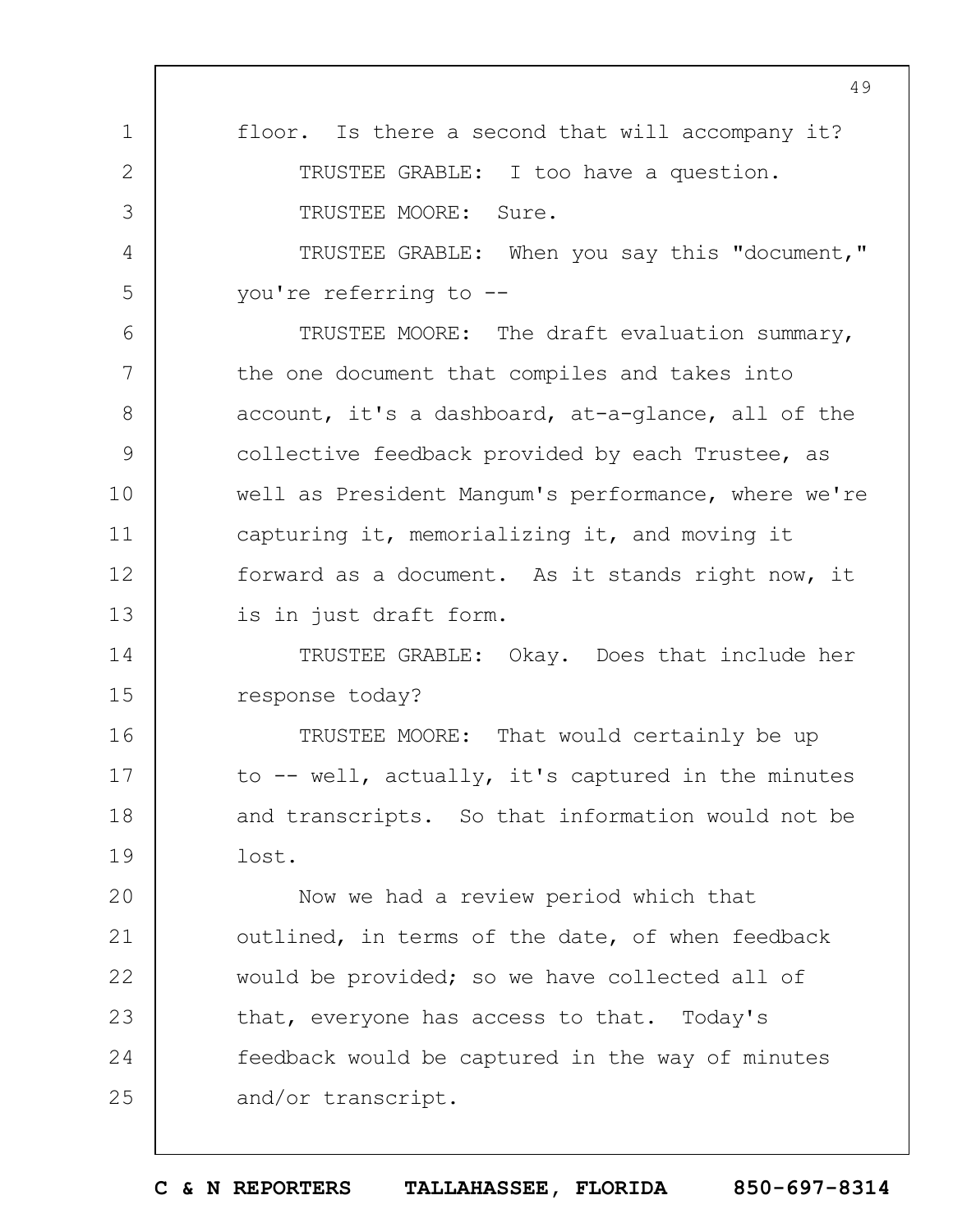1 2 3 4 5 6 7 8 9 10 11 12 13 14 15 16 17 18 19  $20$ 21 22 23 24 25 50 TRUSTEE GRABLE: Okay. So we're just approving this to move forward to the full Board. TRUSTEE MOORE: Right, there was no change. Everybody has moved forward with providing their feedback, it's been captured, there was a set deadline, and now the document is where it is in the draft state. So with the first motion on the floor, will there be a  $-$  yes, ma'am. TRUSTEE SHANNON: Yeah, I just thank you for the clarification, thank you for asking for it. I don't believe as a  $-$  I'm not a member of the Committee, so I don't believe I have the right  $to$   $-$ TRUSTEE MOORE: Oh, absolutely. Okay. We do not have a motion on the floor to move the draft summary to the Board. TRUSTEE ALSTON: So moved. TRUSTEE MOORE: Okay. TRUSTEE GRAHAM: Second. TRUSTEE MOORE: Okay. It's been properly motioned and seconded that the draft summary for 2014/2015 presidential evaluation be moved forward. All of those in favor of moving it forward, please acknowledge with the sign of aye.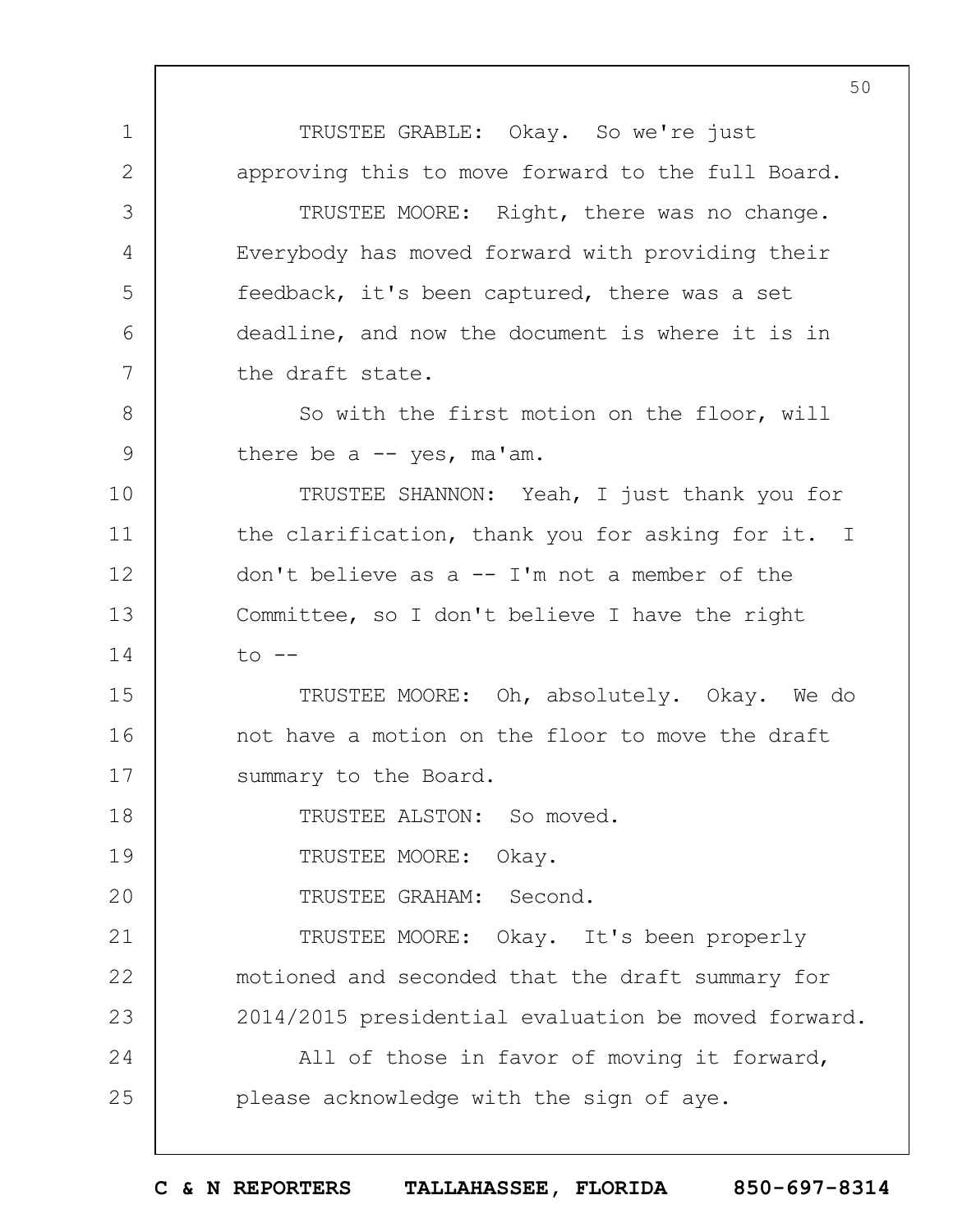1 2 3 4 5 6 7 8 9 10 11 12 13 14 15 16 17 18 19  $20$ 21 22 23 24 25 51 (AFFIRMATIVE INDICATIONS). TRUSTEE MOORE: Are there any opposers? (NO RESPONSE). TRUSTEE MOORE: Hearing none, the evaluation summary has been moved forward and will be presented on the August Board agenda. President Mangum, I had actually listed you here as well. Are there any closing remarks on that? Otherwise, we will move forward. PRESIDENT MANGUM: No. TRUSTEE MOORE: Okay. Thank you, President Mangum. The next item of business is the 2015/2016 goals and objectives. What you'll see is that you have the draft goals that have gone throughout this development process, you all have seen it a number of times. The updates that you've asked for have been addressed by President Mangum. They include identifying metrics. It includes providing baseline data for the last three years. I will point out that it was determined after meeting with President Mangum and staff that much of the data sought was not readily available, so we'll talk about that as well. Status of the goals, that was identified as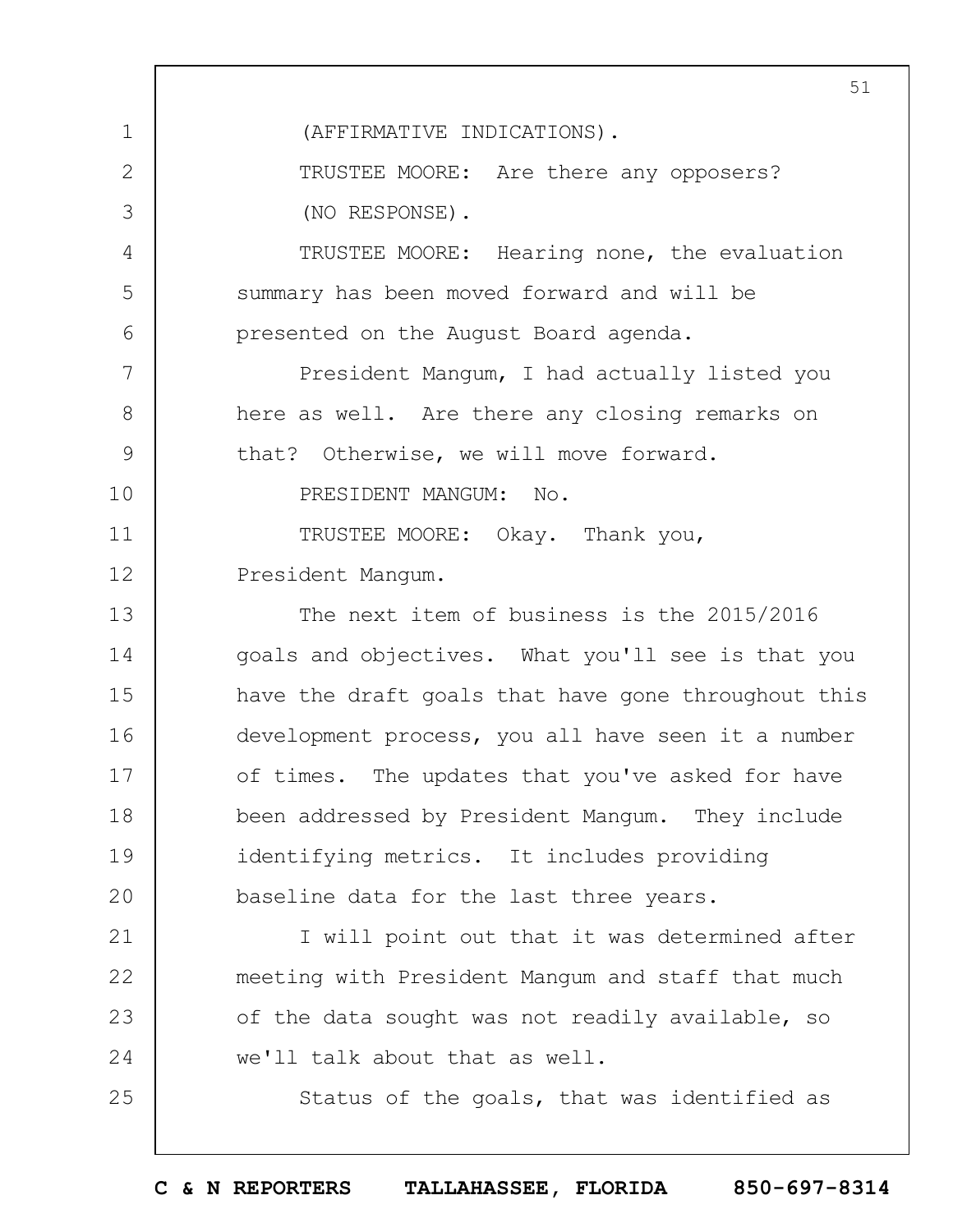ongoing and complete, and you'll see that in the right-hand column. And then finally, procedures and funding report for utilization of campus space. This had been a requested item as well by one of our Trustees.

Again, before we move into this Committee conversation, I would like to, once again, to defer to President Mangum to discuss the goals presented and any other additions that she would like made or considered based on the feedback received both in the evaluation process or what she has maybe heard today.

13

14

15

16

1

2

3

4

5

6

7

8

9

10

11

12

President Mangum.

PRESIDENT MANGUM: Again, thank you for the opportunity to address the Board with regard to the annual goals and objectives.

17 18 19  $20$ 21 22 23 24 25 Leadership includes inspiration, vision, and stewardship, and there is certainly a need for interdependence of governors and management. And I'm committed to the institutional progress, but I find myself somewhat at a loss based upon some of the standards that we just set at 60% meeting success, especially as it relates to the University's work plan and its performance with regard to student graduation, retention, and a few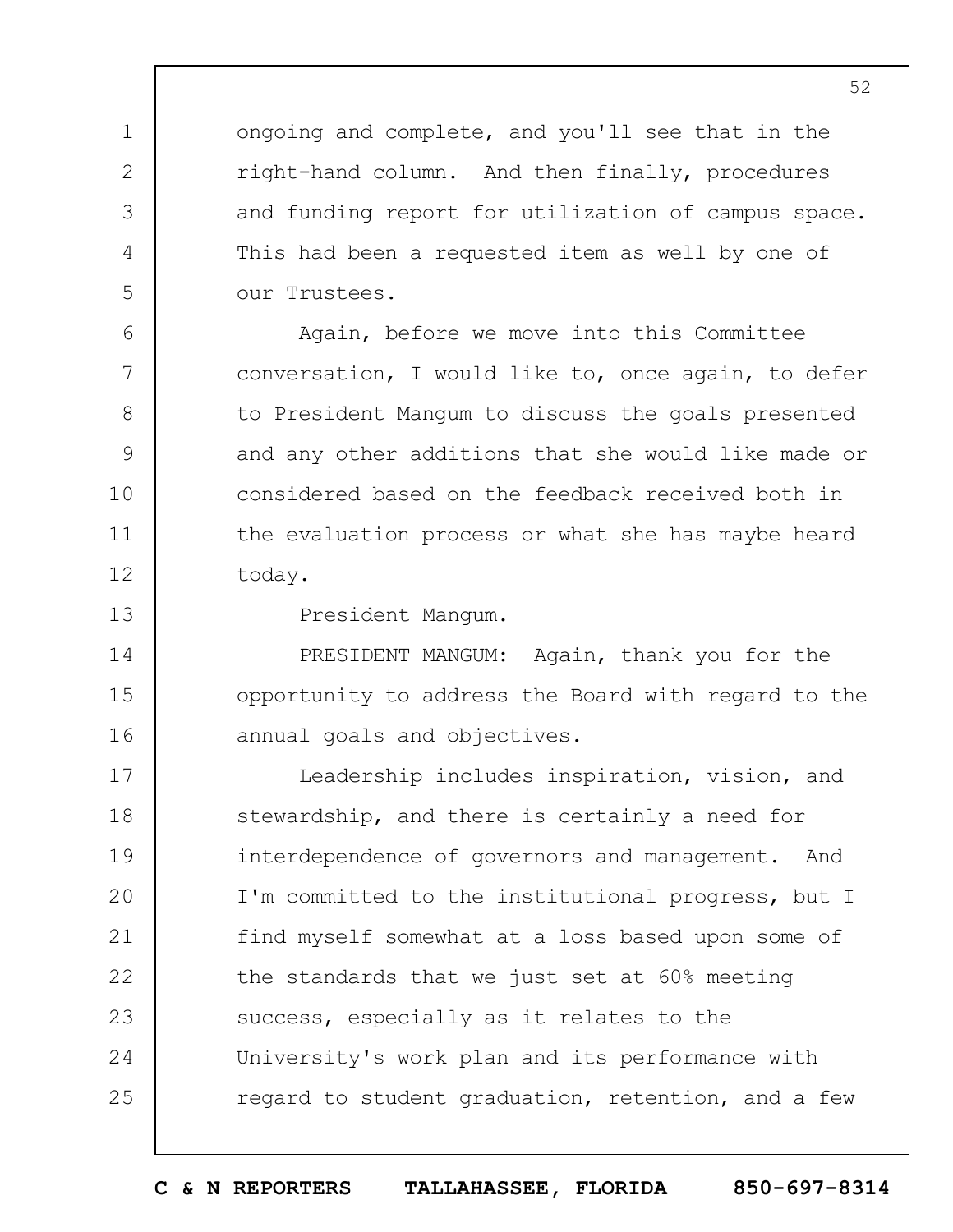other metrics.

1

2 3 4 5 6 7 8 9 10 11 12 13 The Board of Governors requires a 26 out of a 50 in order for an institution to consider to be successful. Our graduation rates have never been, in the last 10 years, 70%, in six years, not eight years, certainly not four. But we tout ourselves as being excellent, so that's confusing to me in terms of how I'm being judged based upon a 60% -- needing more than 60% to consider to be effective when we invite students to our institution with graduation rates in four years, six years under 40%. That said, leading Florida Agricultural and

14 15 16 17 18 19 Mechanical University is still exciting, and I appreciate the unique circumstances in which we work, both internal and external. After a year, I continue to be surprised by the depth and comprehensive nature of the changes that we must initiate to ensure long-term sustainability.

 $20$ 21 22 23 24 25 Many of the lessons can be learned from past accolades, academic as well as social, but we must address the competitive needs for a global -- the realities of a global situation; realities of the 21st century; and prepare our students for a global workforce.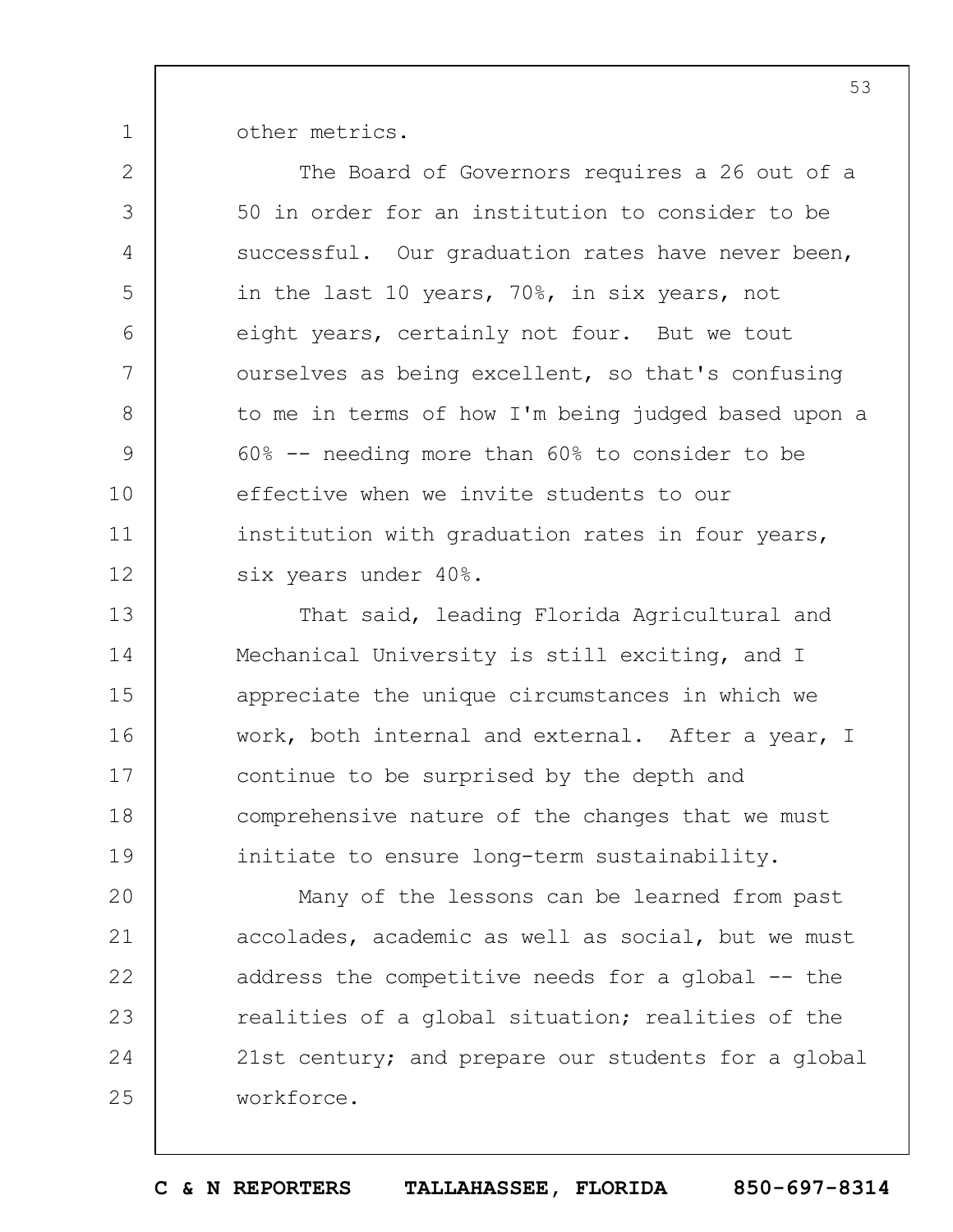Many of the goals and objectives that I have shared with you when initiated were broad stroke, and they were designed to address operational, behavioral, and adaptive changes needed for our students, while maintaining a nurturing environment. The 21st century living and learning communities and the broad strokes of these goals were taken from a strategic plan that was adopted by the Board of Trustees a few years ago, and we picked up on them to try to implement those goals and build upon those plans and build successes around the goals that were set.

1

2

3

4

5

6

7

8

9

10

11

12

13 14 15 16 17 Based upon the condition of the campus and the condition of our academic community, we identified areas that we believed strategically could move the University forward, and my team is addressing those areas.

18 19  $20$ 21 22 23 So my stated vision is still for FAMU to be a best-in-class land grant doctoral university. Everything will not be done overnight, and many of the goals are ongoing and cannot be completed in 12 months, maybe 5, 10 years, a plan stretched to a ten-year period.

24 25 And so we're working to advance these goals each year. And as I advance the vision and the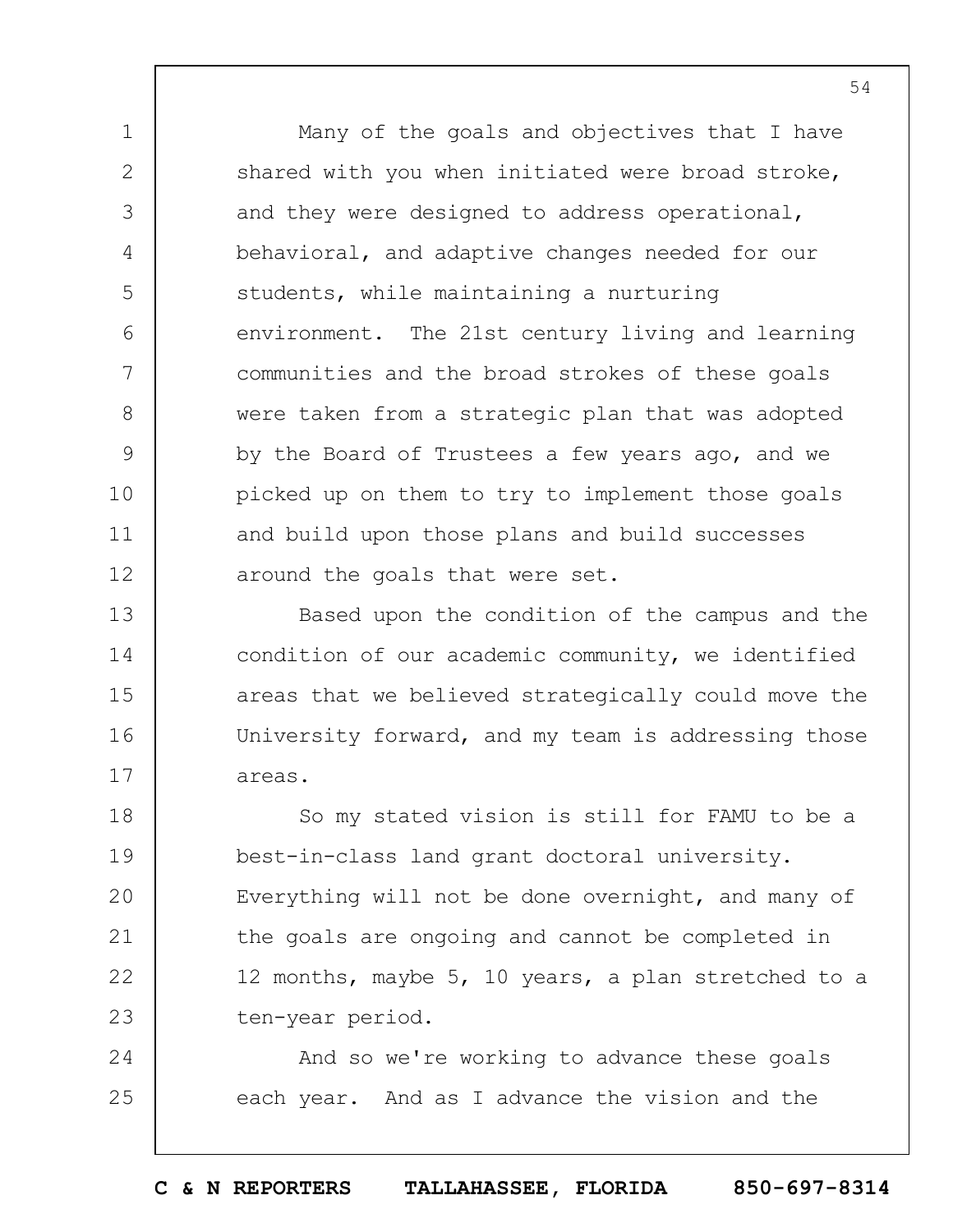goals that were set, we continue to be transparent about making the changes at the institution to ward off academic degradation and indifference towards the needed changes for our students to ensure that they receive the education that they signed up for when they came to Florida A & M University.

1

2

3

4

5

6

25

7 8 9 10 11 12 13 So my plans have been and are designed to lay the foundation to prevent a snowballing effect or a continuing decline in graduation based upon the students that we admitted and that we serve. They are not the students of the past. As we all know, that they came in with more needs perhaps than many other students in the past.

14 15 16 17 18 19  $20$ 21 22 23 24 And I'd just like to say, I am mindful of political trickery, but I do believe it's unworthy of the people of the great state and also has no place in academe. The goals and objectives that I've outlined do not focus on the day-to-day operations and decision making but on directions and broad ideas that protect our staff, academic freedom, and delivery on the promise of a quality learning experience for our students, and knowledge transferred to enhance the quality of life for our community.

Ensuring the best for this great University is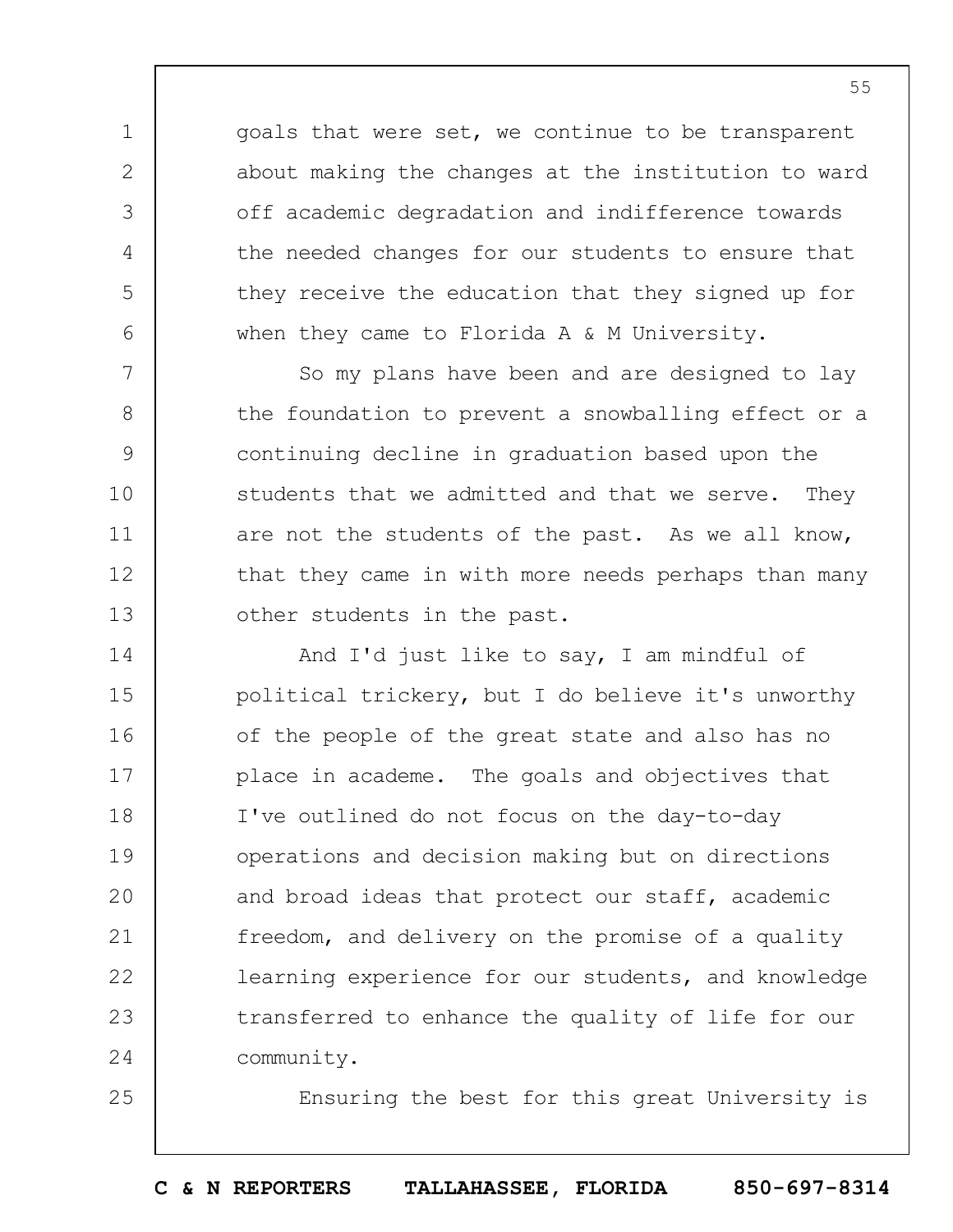a weighted responsibility and certainly a lonely venture that is experienced by every President before me, and I am accepting that responsibility as a lonely venture as well. Each one of the Presidents in the past has approached this responsibility differently, and so do I.

7 8 9 10 11 12 13 14 My plan focuses on creating the environment and opportunities for the serious student to be successful and the faculty to thrive. But I must tell you, this will mean that I am focused on quality and doing the right things right. To do this, I must have the support for change and for the people selected to guide us during this critical period.

15 16 17 18 19  $20$ Collaboration and cooperation are essential. We need to engage the surrounding community, be good neighbors, and also continue to work to find robust ways to obtain support for the University and its programs and activities, financially as well as morally.

21 22 And that's the comments that I'd like to make about the objectives that I submitted.

Thank you.

1

2

3

4

5

6

23

24 25 TRUSTEE LAWSON: Trustee Moore, I have a challenge to the process. As I sit here, it  $-$ - may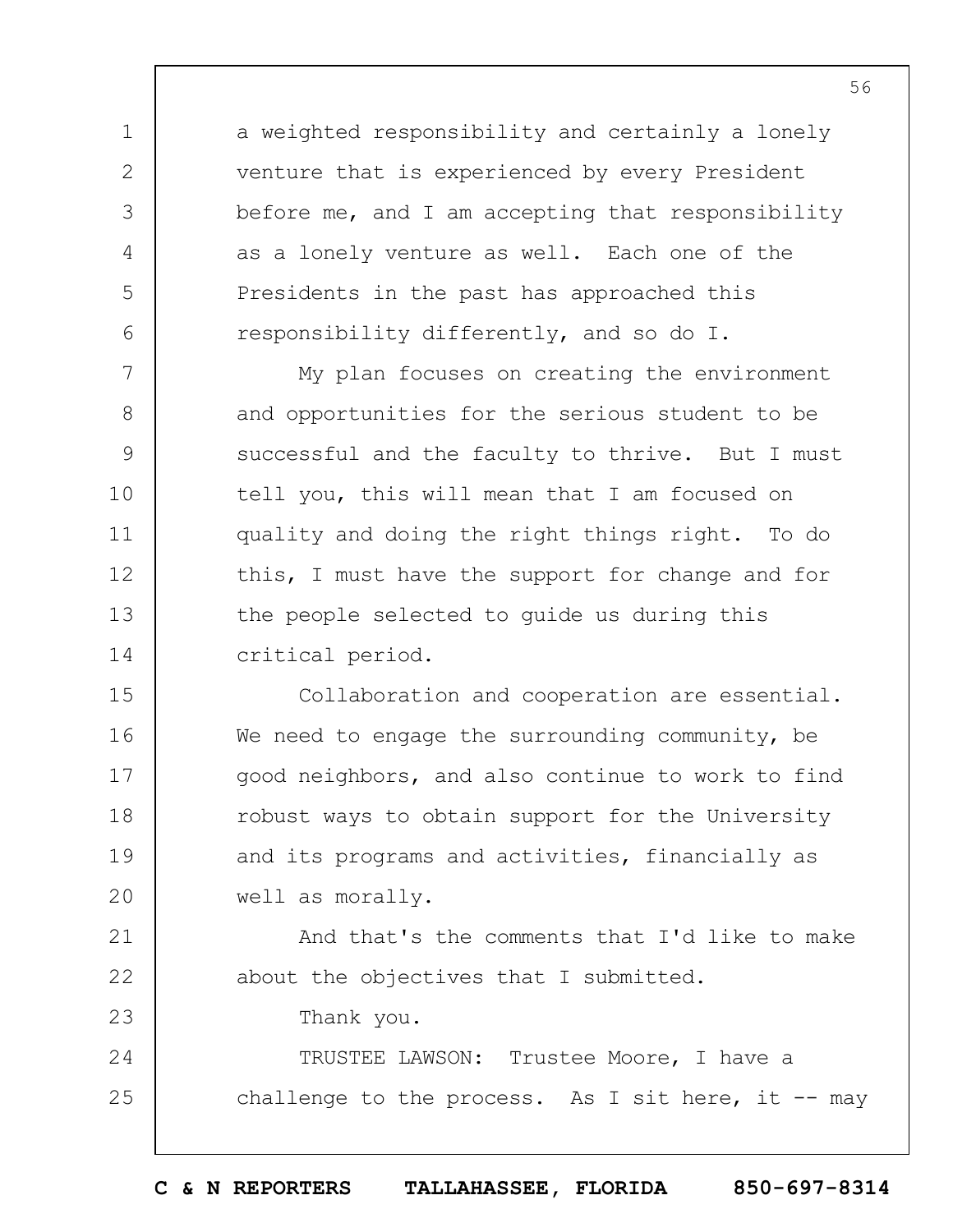TRUSTEE MOORE: Yes, regarding the goals and objectives?

> TRUSTEE LAWSON: No, no, the process that we're just walking through.

> > TRUSTEE MOORE: Okay.

1

I?

2

3

4

5

6

7 8 9 10 11 12 13 14 TRUSTEE LAWSON: As I sit here and reflect on the conversation we had at the last Board meeting, there was a motion made for -- and I don't like to use the word "disciplinary action," but correction action; and we were told to hold that motion because it preempted the evaluation. Now we're at the evaluation but we're not allowed to come forward with an additional motion.

15 16 17 18 19  $20$ 21 So my question to you as the Chair is: Are we not at the right place if we choose to take additional action around galvanizing the action plans that have been outlined and action steps around assuring that those things take place on the timeline that we prescripted? Are we not in the proper place to do that?

22 23 24 25 So maybe it's a legal counsel question as well from the standpoint of, you know, we want to follow protocol; but, again, we were asked to stand down at the last meeting because we -- it was perceived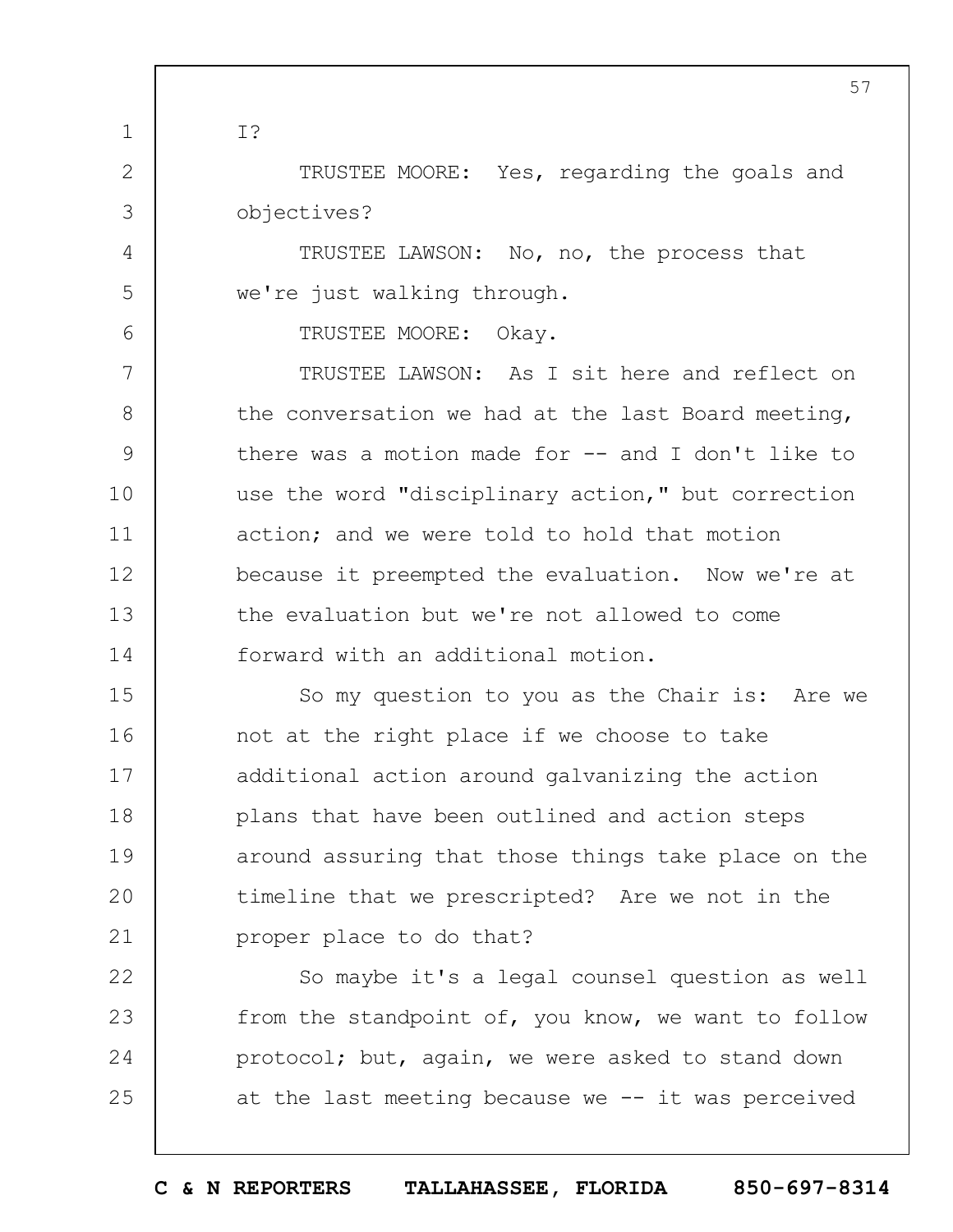that the motion preempted the evaluation, which we've just completed in a very orderly and organized fashion.

1

2

3

4

5

6

7

So I would ask legal counsel's opinion on: Are we out of bounds -- are we out of the scope of this Committee charter if we take additional corrective action.

8 9 10 11 12 13 TRUSTEE MOORE: Attorney McKnight, before you answer, then, Trustee Lawson, I would say to you first is that it wasn't that it was out of bounds, the action. I think you heard a collective voice, there was a vote that opted to move in a different direction.

14 15 16 17 18 So it is not, I believe from the last Board meeting, operating out of the will of those who brought it up. It was more of the collective voice stating that this is the direction that they opted to go forward with.

19  $20$ TRUSTEE LAWSON: With that, Madam Chair, may I be allowed to make a motion?

21 22 TRUSTEE MOORE: Sure. Well, we're actually going to hear response.

23 24 25 TRUSTEE LAWSON: Oh, sorry. TRUSTEE MOORE: Thank you. ATTORNEY MCKNIGHT: Thank you very much. 58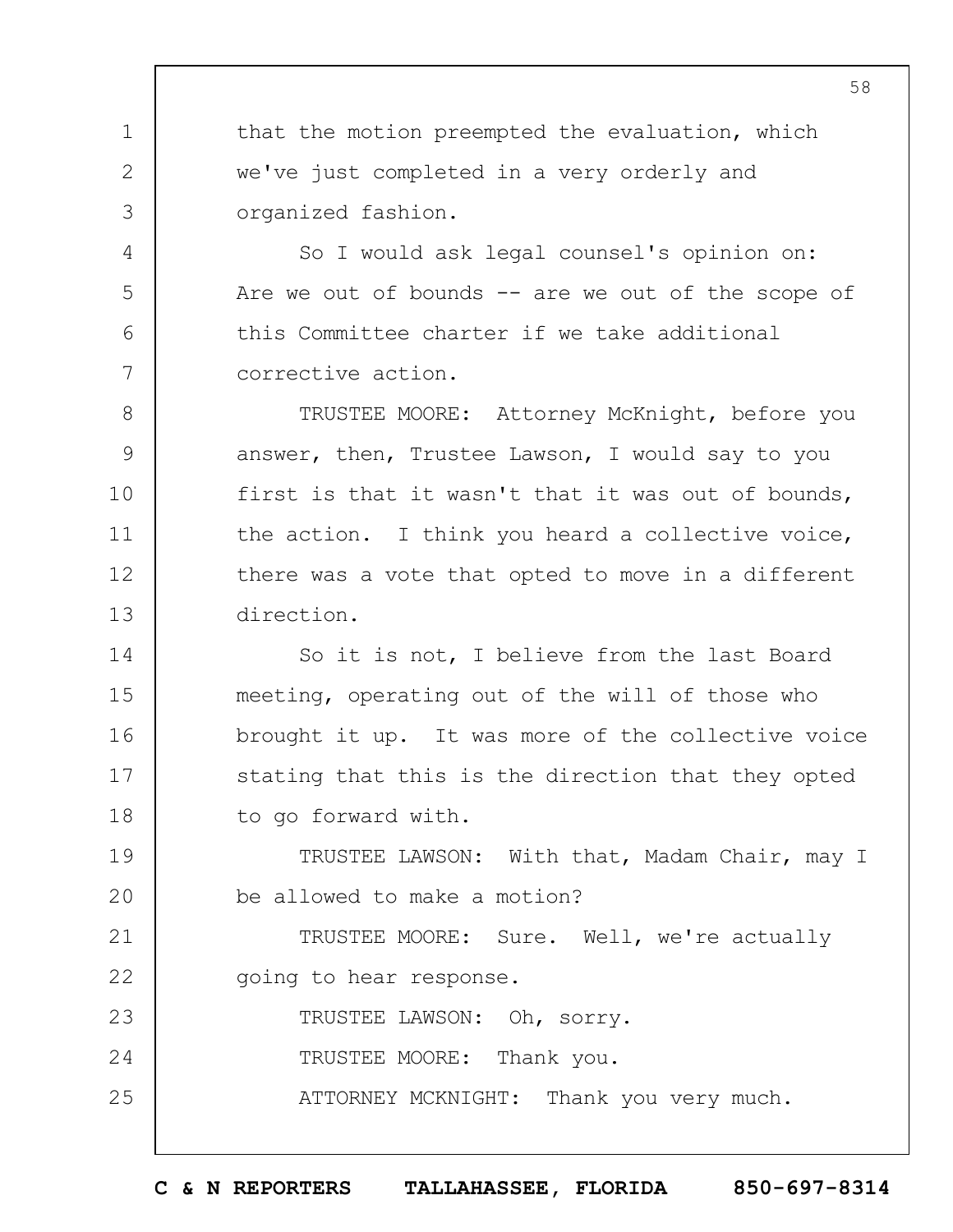If I recall correctly, first of all, the motion that you're referring to actually happened at a Board meeting, it was not at a Committee meeting. It wasn't a Presidential Evaluation Committee or the Special Committee on Governance, so I would say that such a vote would probably be inappropriate other than I guess that this committee could possibly -- it's definitely outside the charge of this Committee, but would be probably something more appropriate for maybe, if the Board, as a collective body, would like to take up at its meeting in August. But it's outside the charge and the scope of the Presidential Evaluation Committee.

1

2

3

4

5

6

7

8

9

10

11

12

13

14 15 16 17 18 19  $20$ 21 TRUSTEE LAWSON: So considering -- because this is not a full Board meeting, it is a Committee meeting, because in the last situation we were asked to hold because it was preemptive of other things that were taking place. So if that is the legal -- specific legal decision, then I don't think we have a recourse. So, Madam Chair, I appreciate you allowing me to challenge.

22 23 TRUSTEE MOORE: You're very welcome, not a problem on that.

24 25 We are at the point that we are going to discuss if there are comments related to the

**C & N REPORTERS TALLAHASSEE, FLORIDA 850-697-8314**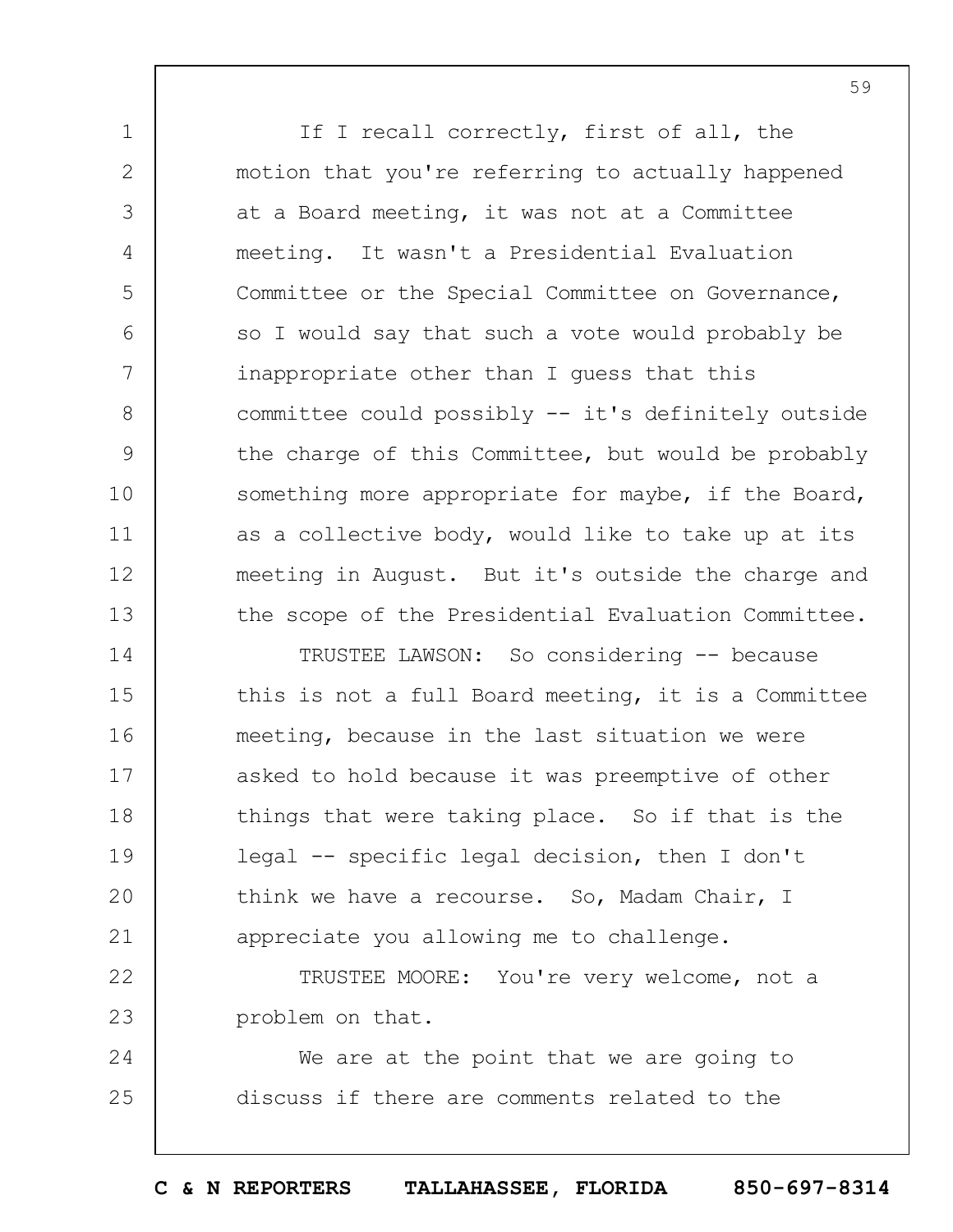2015/2016 goals. Trustee Grable, you're recognized for comments.

1

2

3

4

5

6

7

8

9

10

11

12

13

14

15

16

17

TRUSTEE GRABLE: Thank you, Chair Moore. Under the strategic initiative, it's Number 2 -- I'm sorry, Number 3, identify campus thought leaders, I'd like to add something to that so that we're real clear. I would suggest we consider adding something along the lines of identify campus thought leaders among the faculty, students, and the surrounding community.

I heard the President refer to that, and it is critical, I think, that the surrounding community would include -- we have professor emeriti here in the Tallahassee area, we also have former faculty members who are living in the area or who may visit the area or who just may be interested in engaging us in some way online or in person.

18 19  $20$ 21 22 23 24 25 So I think it would be appropriate there that we're real clear. Because that was something that -- I was not a member of the Board last year in the development of the 2014/2015 goals and objectives, annual goals and objectives; and I wanted  $-$  in going through that evaluation exercise, I found that there would be some things that I thought would make it a little clearer, in my opinion, when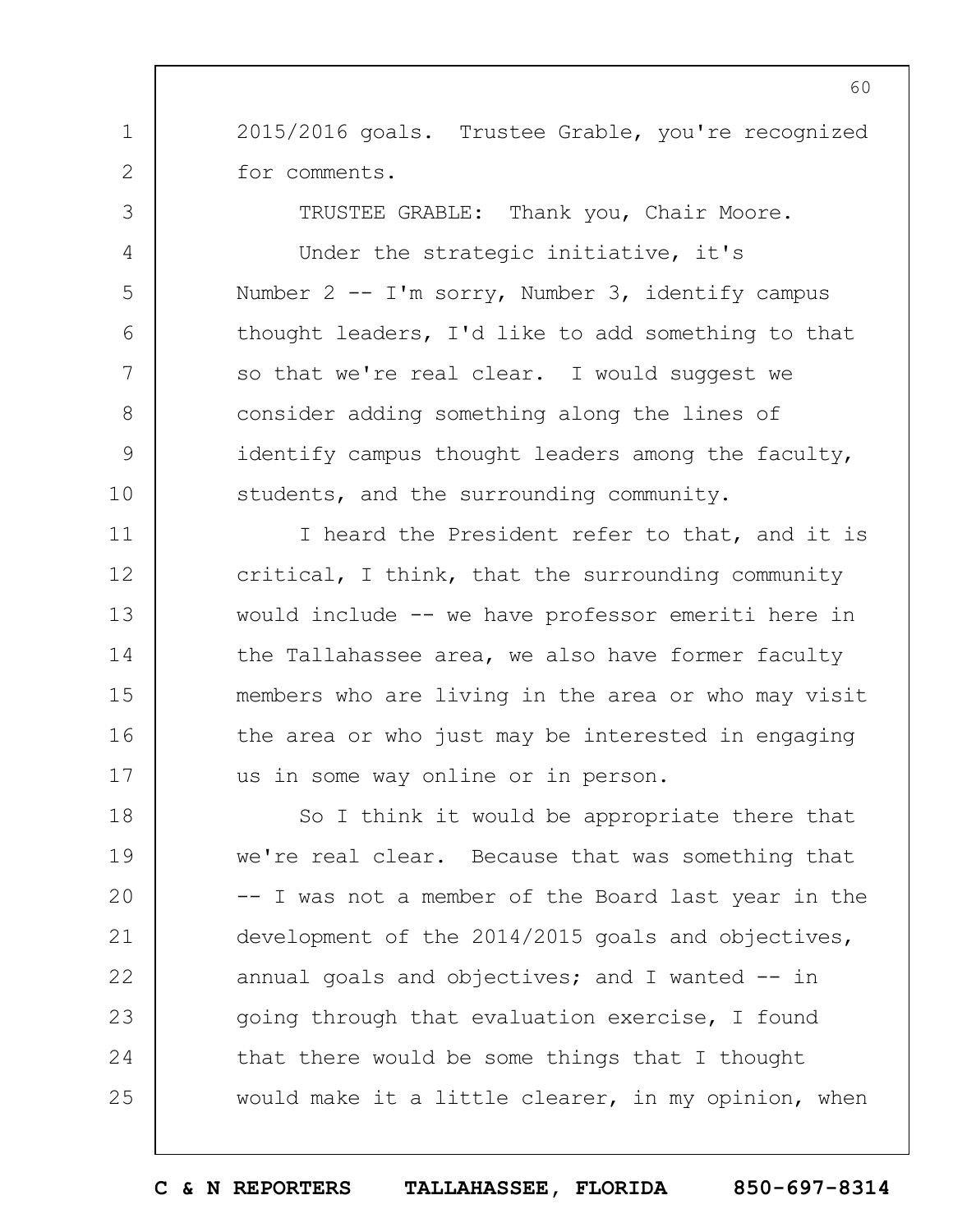we are trying to evaluate the President in the future, that we try to make sure we have statements and goals and objectives that are -- make it very easy to measure and ultimately to evaluate.

1

2

3

4

5

6

7

8

9

10

11

So that's one, Number 3. And the last one I have, just  $-$  yeah, the last one, and then I have a question on one. Number 5, again, expand online courses in consultation with the faculty and students; and, again, trying to incorporate not just faculty perspectives, not just the administration's perspective, but also student.

12 13 14 15 16 17 18 19  $20$ 21 22 23 So, again, pushing that issue that Vice Chair Lawson mentioned, collaboration. This is really key to us trying to set the stage for reaching those metrics because students -- I would agree with Trustee Graham in stating again -- and this is not to return to that earlier discussion, but to make the point that you felt that you could have chosen certain students for that work group, I felt the same way. So I think if we always make sure students and faculty, when it comes to the academic enterprise of the University, that we need to consider that.

24 25 And that is what I would offer for Number 2 and Number 3.

**C & N REPORTERS TALLAHASSEE, FLORIDA 850-697-8314**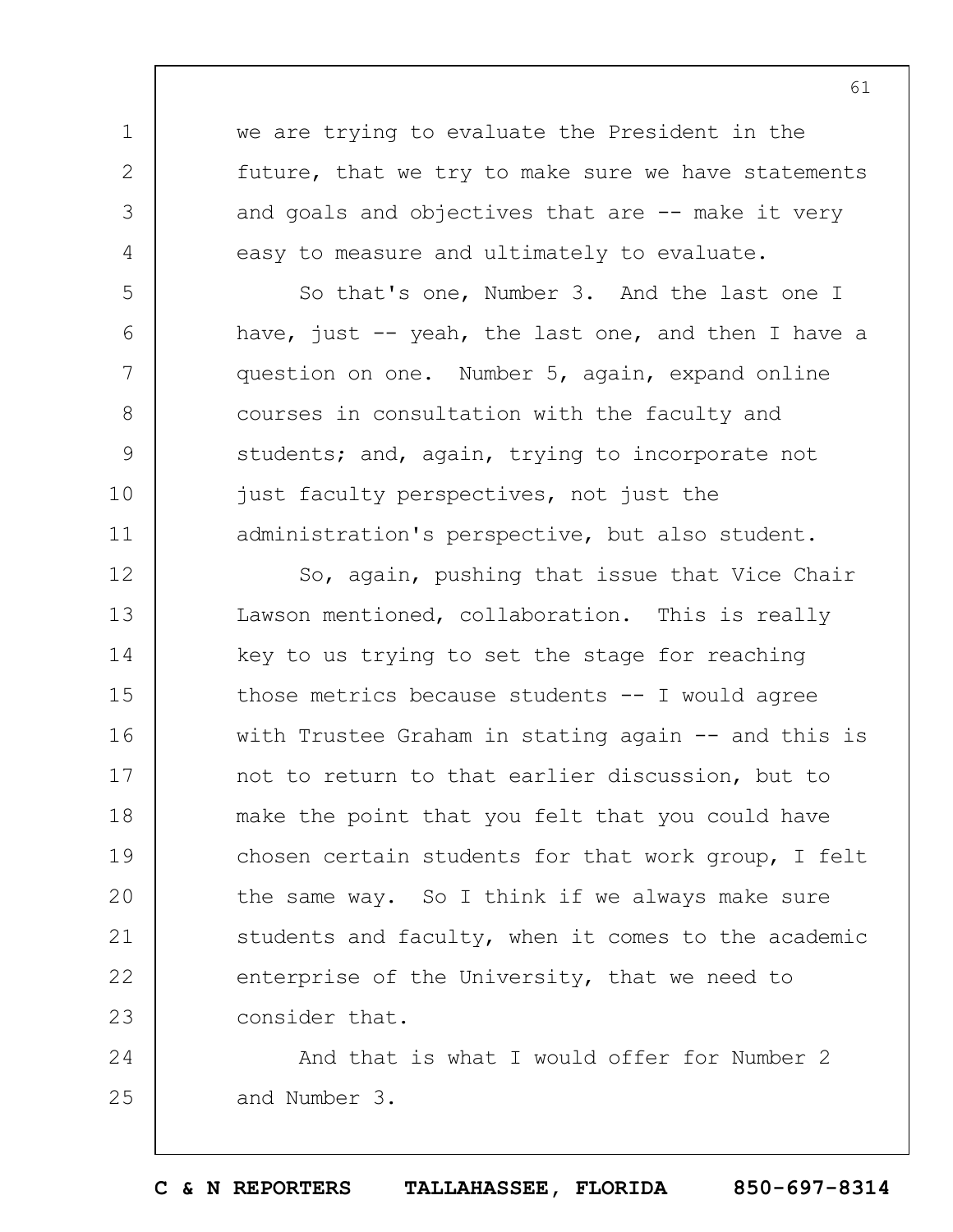1 2 3 4 5 6 7 8 9 10 11 12 13 14 15 16 17 18 19  $20$ 21 22 23 24 25 62 And for the 12th one, when we flip the page, I'm a little confused, it seems -- I'm not sure if it's just the wording may need some change. On 12 it states: Continue efforts to restore pride and campus beautification. That could be pride in campus beautification. I don't know. But I thought: Continue efforts to restore pride, that sounds like we're talking about kind of two -- apples and oranges: Pride and campus beautification. So I would be open to some clarification on that from Doctor Mangum or the rest of the members. TRUSTEE MOORE: Okay. Absolutely. PRESIDENT MANGUM: Thank you for that question. It's both. The restoring pride refers to conversations that I've had with many students that have graduated from Florida A & M University that expressed an interest in not associating with the institution again. So bringing them back, reactivating alumni, restoring their pride when they think about  $-$  and admitting that they graduated from Florida A & M is part of it. Campus beautification has to do with the weeds, the no grass, overgrown beds, curb cuts, just general beautification and looking at --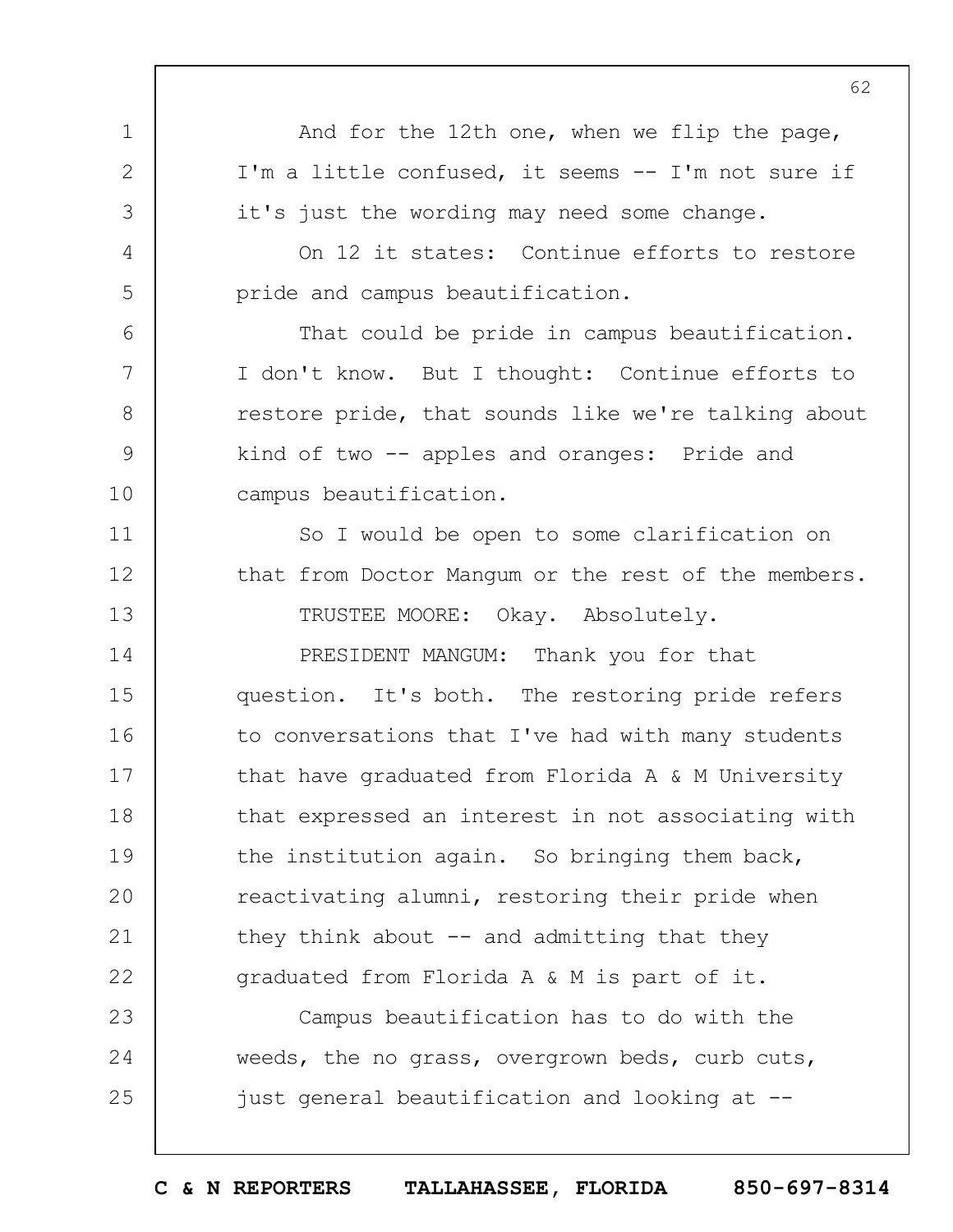1 2 3 4 5 6 7 8 9 10 people that have come to visit the campus last year when I first arrived talked about the condition that the campus was in. TRUSTEE GRABLE: And so in my opinion, I agree with what you just said in defining what you were referring to; but I thought it seemed like it was two different things that almost don't seem to gel. And I don't know if we wanted to split them or maybe there needs to be a little further explanation in making sure the two are --

PRESIDENT MANGUM: That's fine, we can split it.

13 14 TRUSTEE GRABLE: Okay. Thank you, Madam President, yes.

11

12

15 16 17 18 19 TRUSTEE MOORE: Okay. Other comments from the Trustees regarding the draft goals before you? CHAIRMAN MONTGOMERY: Madam Chair. TRUSTEE MOORE: Mr. Chair, you're recognized. CHAIRMAN MONTGOMERY: Two things, and I've

 $20$ 21 22 23 24 25 conferred with colleagues at other institutions about their processes with regard to setting the President's goals, and we had an extended discussion during the contract phase about how the goals would be set; and the Board at the time voted to require mutual agreement.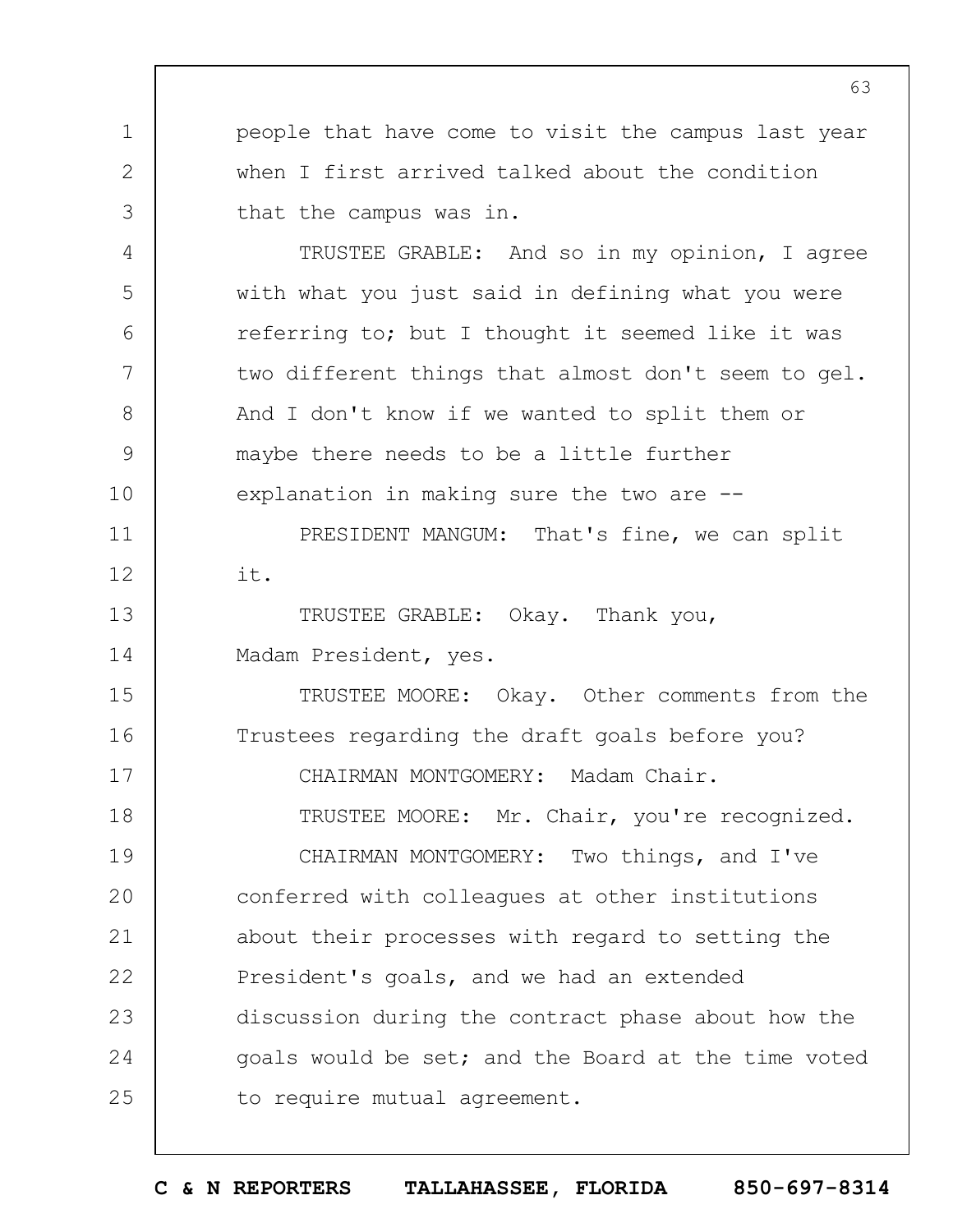The General Counsel gave his opinion at the time that in the event that the Board and Doctor Mangum disagreed, then there would be no goals, which put us in the posture of basically having to accept what she has proposed.

1

2

3

4

5

6 7 8 9 10 11 12 13 14 15 So we've just -- it needs to be stated that we're in the posture of she proposes the goals and we can try to make adjustments or that we accept them. And so this goes back to my recommendation in terms of a performance plan, that we could end up in the same position a year from now that we're in now in that we're lacking accountability measures between now and the period for which the evaluation will serve with regard to these goals and objectives.

16 17 18 19  $20$ 21 22 23 24 25 So to the extent that it would be under consideration by the Board that there be  $-$ - if it's once a month, if it's once a quarter, there has to be some re -- we should not wait. Given the failure to meet or exceed the goals in several areas on the current evaluation, I believe we need a greater level of accountability moving forward. A monthly report will ensure that the Board is informed about progress toward completion of these stated goals and objectives.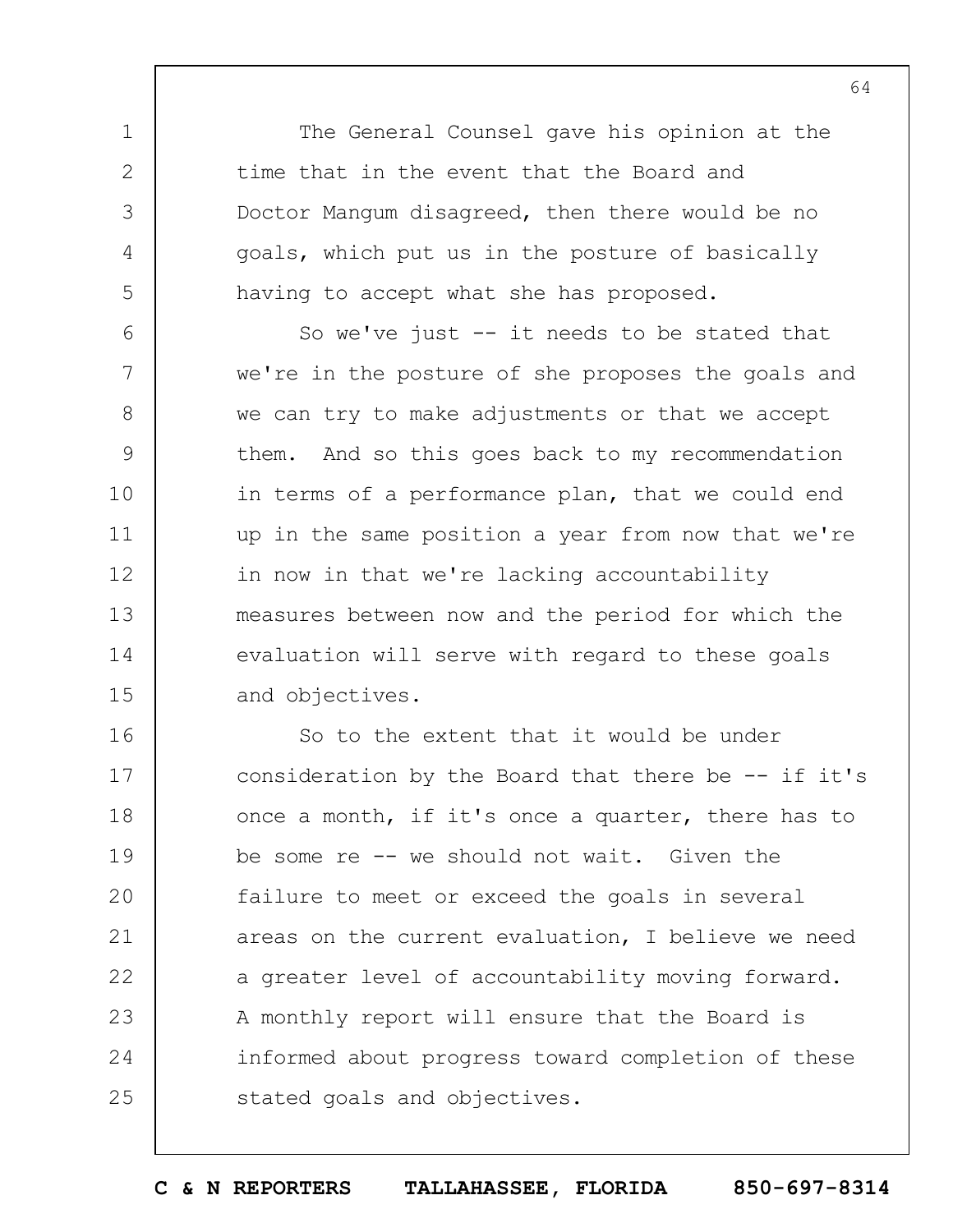1 2 3 4 5 6 7 8 9 10 11 12 13 14 15 16 17 18 19  $20$ 21 22 23 24 25 And, you know, if the goal is to move the numbers in a positive direction, again, a 12-month lapse in time until another evaluation is completed is too long a period of time to effectuate change. So I do believe as part of recommending the goals and objectives that we require a plan on top of it that can ensure that the goals and objectives are being met and, at a minimum, that it's being reported out to the Board on a timely basis. TRUSTEE MOORE: Thank you, Mr. Chair. The only point I'd add to that is that each Trustee had the ability, and still does right now, if you'd like to add additional goals. That was one of the things that I submitted in the communication, whether there were revisions that were needed, suggestions, whatever the case may be. So I'd ask that we look to that as well right now. Are there other comments related to the goals, again, visions, questions, and/or additions? (NO RESPONSE). CHAIRMAN MONTGOMERY: Okay. Well, I'd move that, as part of the acceptance, that we require a monthly report with regard to the status of achievement of the goals and objectives. I'd offer that in the form of a motion.

65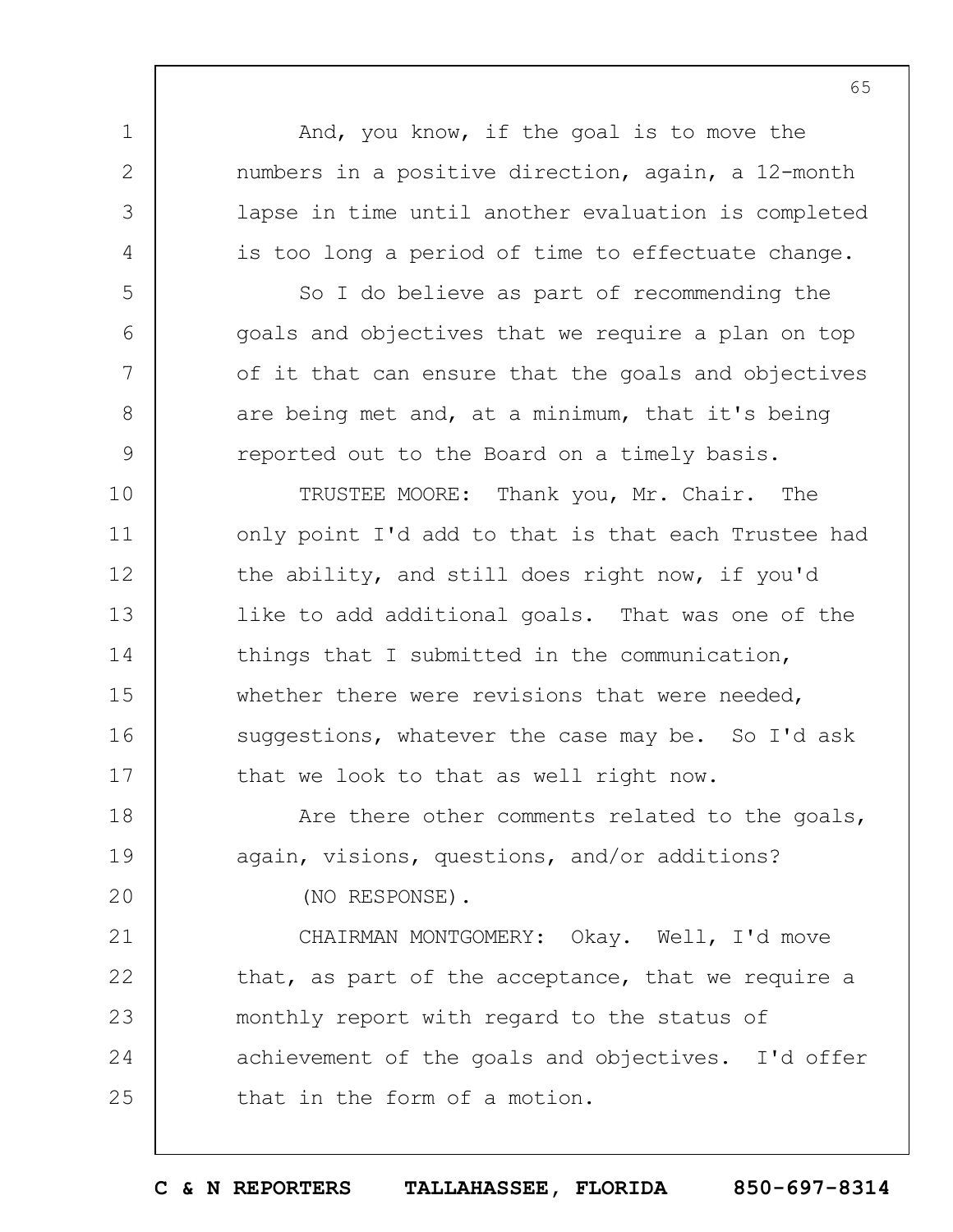1 2 3 4 5 6 7 8 9 10 11 12 13 14 15 16 17 18 19  $20$ 21 22 23 24 25 TRUSTEE MOORE: Okay. We have a motion as presented. Is there a second to attach with it? TRUSTEE GRAHAM: Second. TRUSTEE MOORE: Okay. It's properly motioned and seconded that the annual goals and objectives, 2015/2016, with the necessary revisions and the reporting frequency, be adopted. All those in favor, please acknowledge with the sign of aye. (AFFIRMATIVE INDICATIONS). TRUSTEE MOORE: Are there any other opposers? (NO RESPONSE). TRUSTEE MOORE: If not, is there any other business for this Committee? TRUSTEE GRAHAM: Madam Chair. TRUSTEE MOORE: Yes, ma'am. TRUSTEE GRAHAM: Just a few brief comments before we adjourn. I know everybody reflected their comments and concerns in the evaluation, and that's available online so it's not -- it goes without saying that we don't have to repeat our concerns or sentiments. I just encourage everybody moving forward as we prepare for our August Board meeting that we get tunnel vision and that we focus on our key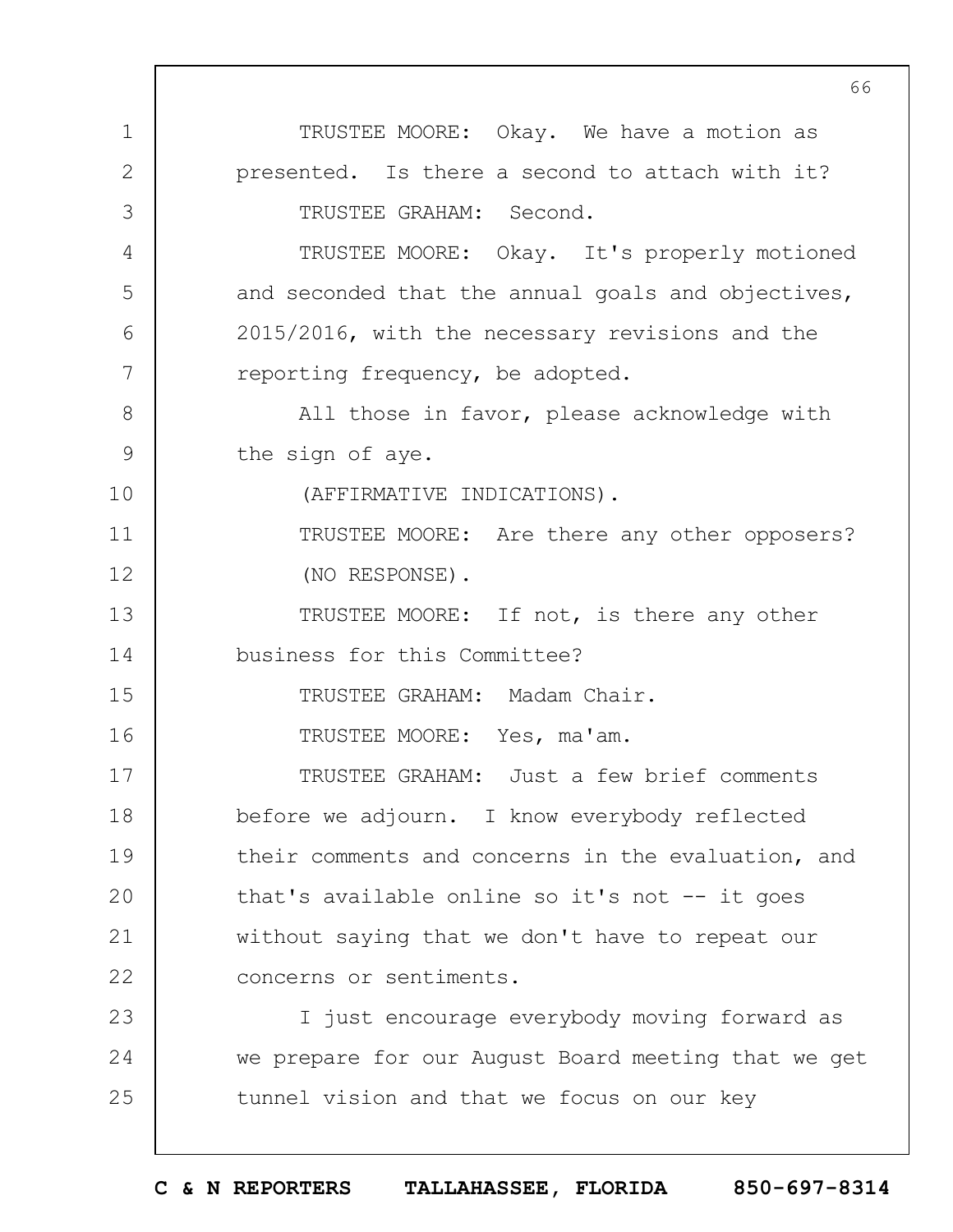stakeholders, that we remember that this is FAMU and nobody is perfect; that we meet Doctor Mangum halfway, and that, Doctor Mangum, you do the same.

1

2

3

4

5

6

7

8

9

25

At the end of the day, as we know, you're our only employee. But I also encourage you -- we knew you were built for this job when they brought you in. I also encourage you to equip yourself or evaluate your team to make sure that you have a team just as successful for FAMU.

10 11 12 13 14 15 16 Prime example, the incident this morning, I don't know where the loophole or what happened or where the mishap might have came from from communications; but at the end of the day, you know, one thing goes out: It's the Board of Trustees, FAMU, Doctor Mangum's name on it, not the individual or the employee.

17 18 19  $20$ So those are my only comments moving forward, is that you surround yourself with a team to make you successful. And in the end, when you're successful, FAMU is successful.

21 22 23 24 TRUSTEE MOORE: Trustee Graham, thank you for your thoughtful comments. Again, if there is no business for the Committee, the Committee stands adjourned.

(WHEREUPON, THE SPECIAL COMMITTEE ON

**C & N REPORTERS TALLAHASSEE, FLORIDA 850-697-8314**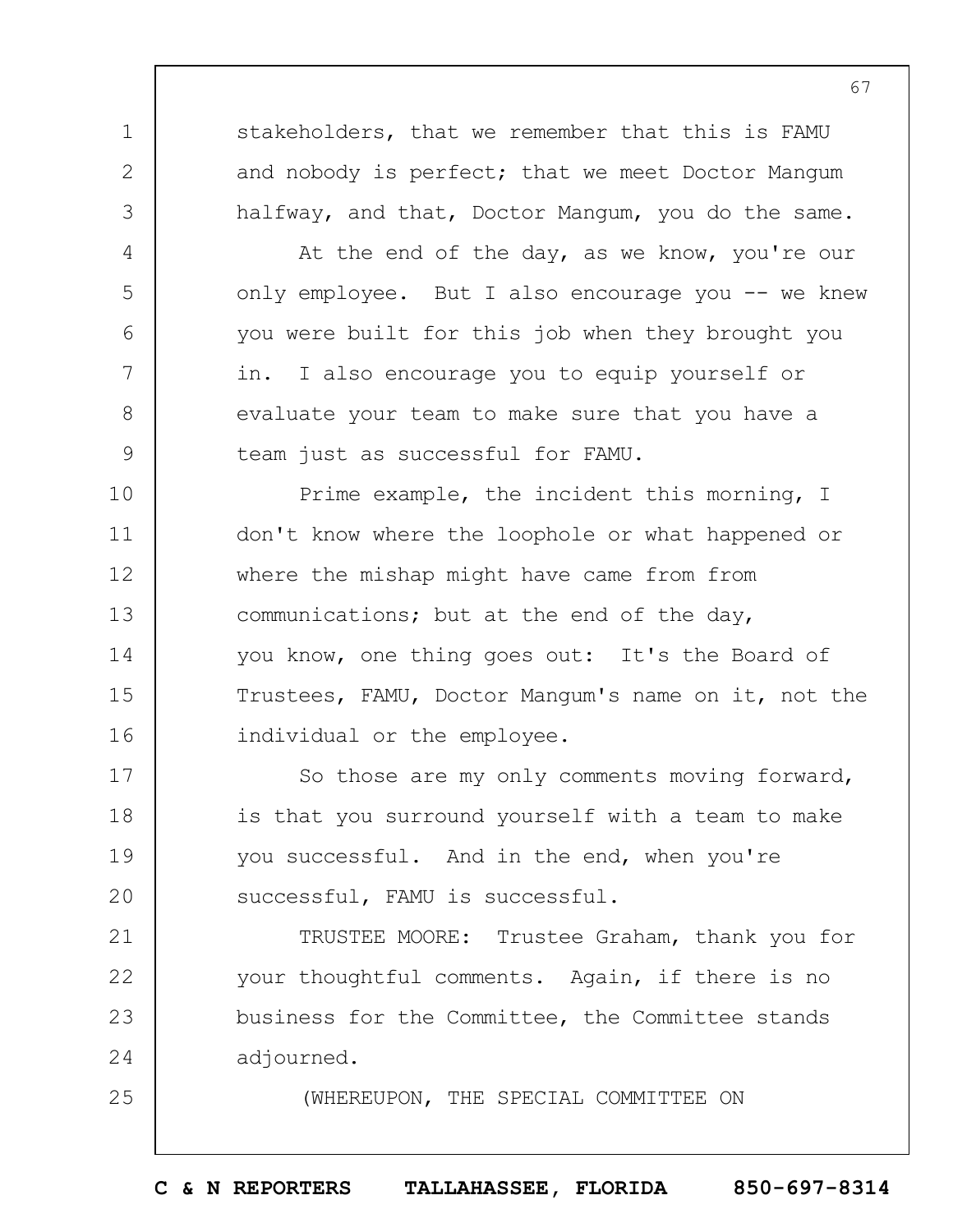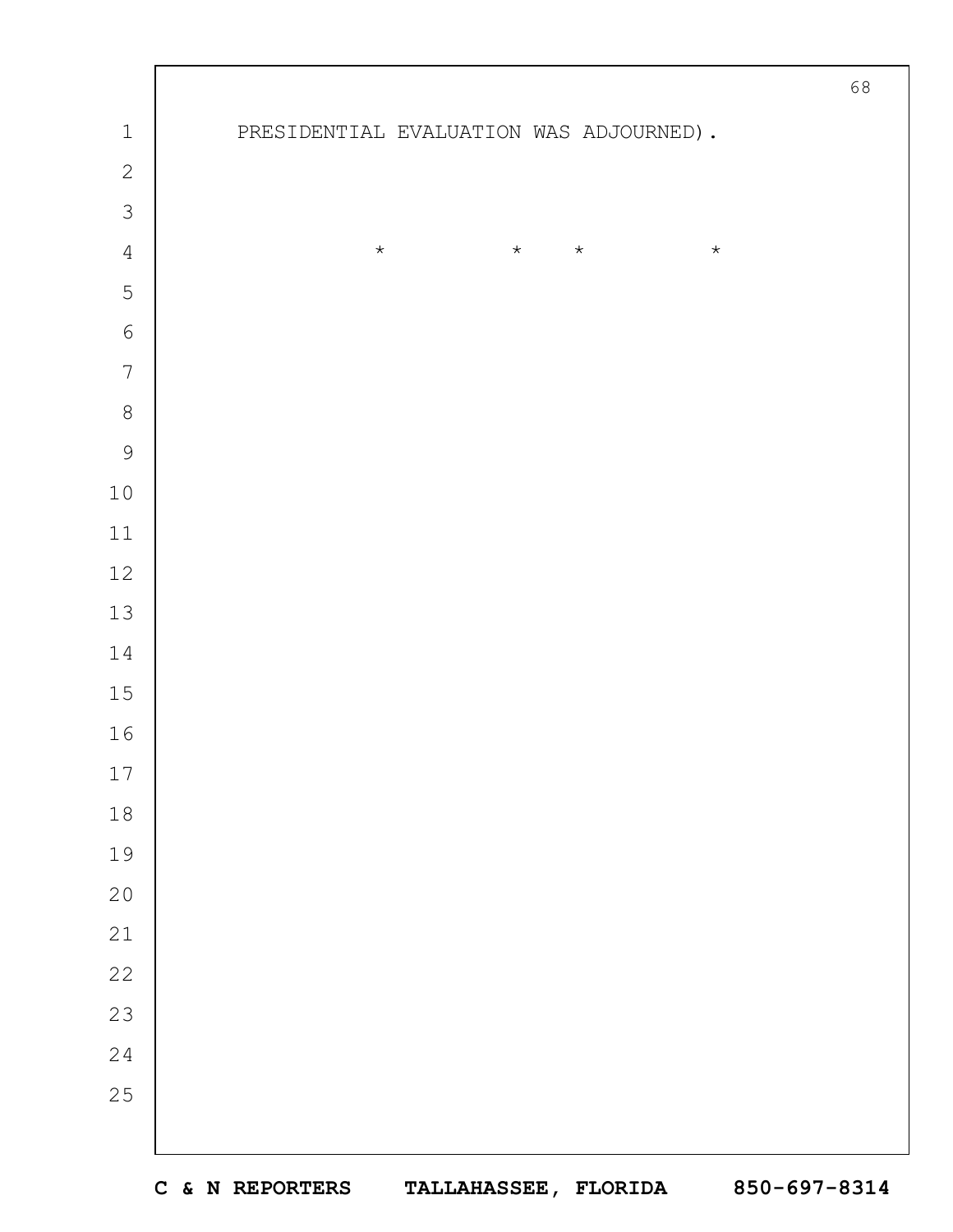|               | 69                                                                                                                                                                |  |  |  |  |  |  |
|---------------|-------------------------------------------------------------------------------------------------------------------------------------------------------------------|--|--|--|--|--|--|
| 1             | CERTIFICATE                                                                                                                                                       |  |  |  |  |  |  |
| $\mathbf{2}$  |                                                                                                                                                                   |  |  |  |  |  |  |
| 3             | STATE OF FLORIDA<br>COUNTY OF LEON                                                                                                                                |  |  |  |  |  |  |
| 4             |                                                                                                                                                                   |  |  |  |  |  |  |
| 5             | I, NANCY S. METZKE, RPR, FPR, certify that I                                                                                                                      |  |  |  |  |  |  |
| 6             | was authorized to and did stenographically report the<br>foregoing proceedings and that the transcript is a true<br>and complete record of my stenographic notes. |  |  |  |  |  |  |
| 7             |                                                                                                                                                                   |  |  |  |  |  |  |
| $8\,$         | DATED this 25th day of July, 2015.                                                                                                                                |  |  |  |  |  |  |
| $\mathcal{G}$ |                                                                                                                                                                   |  |  |  |  |  |  |
| 10            |                                                                                                                                                                   |  |  |  |  |  |  |
| 11            | NANCY S. METZKE, RPR, FPR<br>Court Reporter                                                                                                                       |  |  |  |  |  |  |
| 12            |                                                                                                                                                                   |  |  |  |  |  |  |
| 13            |                                                                                                                                                                   |  |  |  |  |  |  |
| 14            |                                                                                                                                                                   |  |  |  |  |  |  |
| 15            |                                                                                                                                                                   |  |  |  |  |  |  |
| 16            |                                                                                                                                                                   |  |  |  |  |  |  |
| 17            |                                                                                                                                                                   |  |  |  |  |  |  |
| 18            |                                                                                                                                                                   |  |  |  |  |  |  |
| 19            |                                                                                                                                                                   |  |  |  |  |  |  |
| 20            |                                                                                                                                                                   |  |  |  |  |  |  |
| 21            |                                                                                                                                                                   |  |  |  |  |  |  |
| 22            |                                                                                                                                                                   |  |  |  |  |  |  |
| 23            |                                                                                                                                                                   |  |  |  |  |  |  |
| 24            |                                                                                                                                                                   |  |  |  |  |  |  |
| 25            |                                                                                                                                                                   |  |  |  |  |  |  |
|               |                                                                                                                                                                   |  |  |  |  |  |  |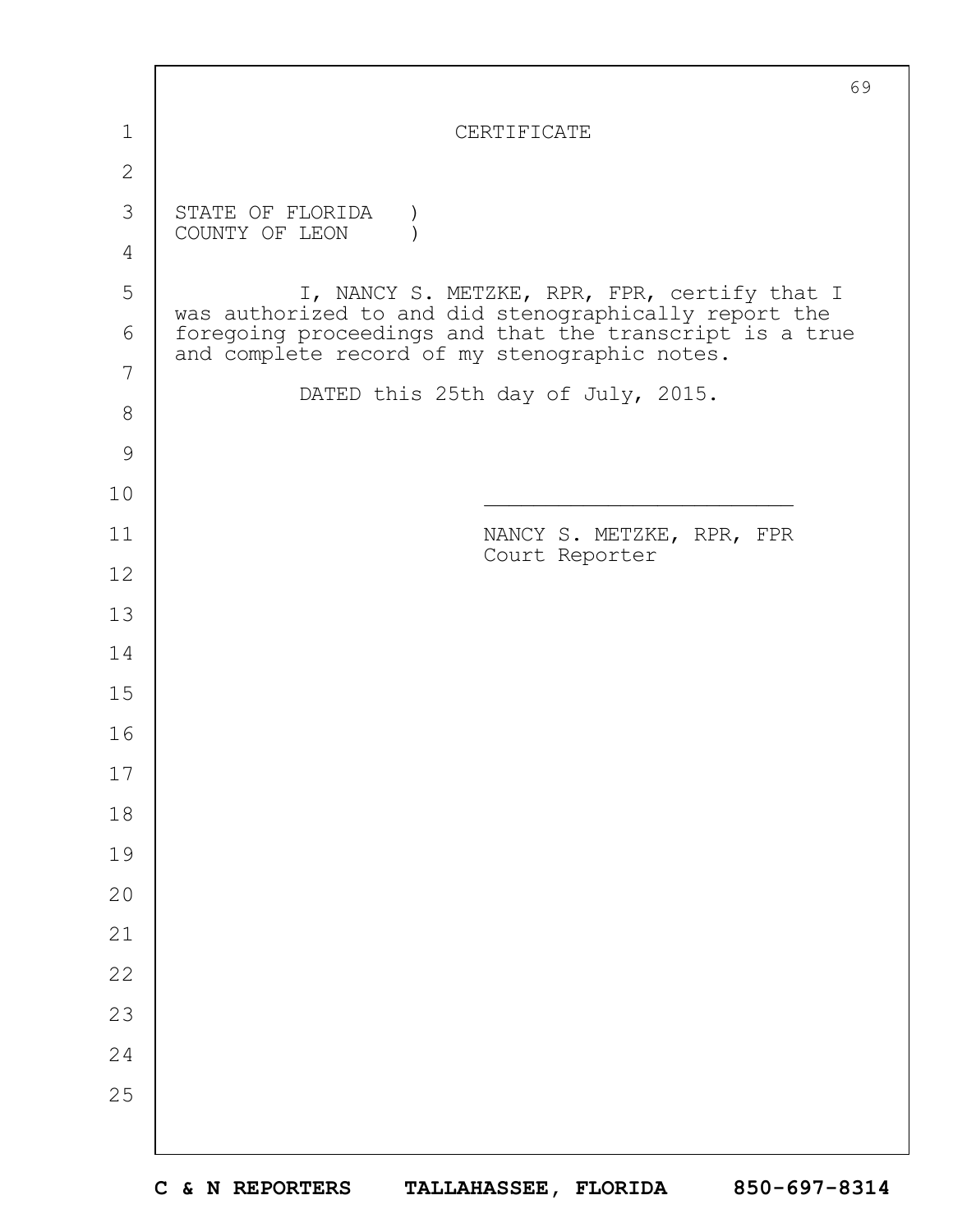| \$                                       | 5                                          | accepting $[1]$ - 56:3<br>access [4] - 11:7,       |  |
|------------------------------------------|--------------------------------------------|----------------------------------------------------|--|
| \$300,000 [1] - 23:5                     | 5 [3] - 15:23, 54:22,                      | 20:12, 22:10, 49:23                                |  |
| \$400,000 [1] - 22:25                    | 61:7                                       | accessible [1] -                                   |  |
| \$675,000 [1] - 17:2                     | 50 [1] - 53:3                              | 24:21                                              |  |
|                                          |                                            | accolades [1] -<br>53:21                           |  |
| 1                                        | 6                                          | accompany [2] -                                    |  |
| <b>10</b> $[2]$ - 53:5, 54:22            | $60\%$ [4] - 46:15,                        | 47:7, 49:1                                         |  |
| $100$ [1] - 10:19                        | 52:22, 53:9                                | $accomplish$ [3] - 6:4,                            |  |
| 110 $[1] - 23:9$                         | 697-8314 [1] - 1:21                        | 41:5, 42:11                                        |  |
| 12 [3] - 13:16, 54:22,                   | 697-8715 $[1]$ - 1:21                      | accomplishment [1]                                 |  |
| 62:4<br><b>12-month</b> $[1]$ - 65:2     | 7                                          | - 41:16<br>accomplishments                         |  |
| 125th $[1]$ - 23:17                      |                                            | $[2] - 12:4, 27:25$                                |  |
| 126 [1] - 15:25                          | $70\%$ [1] - 53:5                          | account [1] - 49:8                                 |  |
| <b>12th</b> [1] - 62:1                   |                                            | accountability [5] -                               |  |
| 1890 $[1] - 23:18$                       | 8                                          | 5:7, 13:25, 45:8,                                  |  |
|                                          | $8.8$ [1] - 16:2                           | 64:12, 64:22                                       |  |
| 2                                        | $80$ [1] - 11:6                            | accountable [5] -                                  |  |
| $2$ [3] - 8:18, 60:5,                    | $850$ [2] - 1:21                           | 44:1, 44:5, 44:22,<br>44:25, 45:11                 |  |
| 61:24                                    |                                            | accreditation [1] -                                |  |
| $2.0$ [1] - 15:14                        | 9                                          | 10:20                                              |  |
| $2.6$ [1] - 16:2                         |                                            | $accumulation$ [1] -                               |  |
| $2002$ [1] - 11:2                        | 90 $[2] - 44:16, 46:21$<br>9th $[1] - 4:2$ | 13:1                                               |  |
| 2009 [1] - 11:7                          |                                            | achieve [1] - 26:24                                |  |
| $2014$ [3] - 5:18,<br>12:13, 14:18       | A                                          | achievement [1] -<br>65:24                         |  |
| $2014/15$ [2] - 10:2,                    |                                            | <b>Achiever</b> [2] - 22:20,                       |  |
| 15:15                                    | abbreviated [1] - 8:1                      | 23:4                                               |  |
| 2014/2015 [4] - 6:25,                    | ability [3] - 28:2,<br>34:4, 65:12         | achieving [2] -                                    |  |
| 9:10, 50:23, 60:21                       | <b>able</b> [6] - 10:11,                   | 22:22, 23:6                                        |  |
| <b>2015</b> [2] - 1:11, 69:7             | 13:14, 17:23, 18:8,                        | acknowledge [4] -                                  |  |
| 2015/2016 [3] -<br>51:13, 60:1, 66:6     | 29:22, 37:11                               | 4:10, 45:13, 50:25,<br>66:8                        |  |
| $21$ [1] - 1:11                          | Absolutely [1] -                           | acknowledged [1] -                                 |  |
| <b>21st</b> [2] - 53:24, 54:6            | 38:23                                      | 29:15                                              |  |
| $236$ [1] - 16:1                         | absolutely [11] -<br>4:24, 10:13, 28:13,   | acknowledges [1] -                                 |  |
| <b>25th</b> [1] - 69:7                   | 29:2, 29:4, 34:11,                         | 44:17                                              |  |
| $26$ [1] - 53:2                          | 39:1, 40:10, 48:21,                        | <b>Act</b> [1] - 23:18                             |  |
| 27 [2] - 36:13, 36:15                    | 50:15, 62:13                               | <b>action</b> $[12] - 9:9,$<br>28:19, 32:14, 41:3, |  |
| 3                                        | <b>absorb</b> [1] - 31:8                   | 47:7, 57:10, 57:11,                                |  |
|                                          | <b>academe</b> [1] - 55:17                 | 57:17, 57:18, 58:7,                                |  |
| $3$ [3] - 60:5, 61:5,                    | academic [14] - 6:25,<br>10:2, 15:1, 15:5, | 58:11                                              |  |
| 61:25                                    | 15:17, 15:18, 35:21,                       | <b>Activities</b> [1] - 14:11                      |  |
| 3093 $[1]$ - 1:20                        | 38:8, 41:22, 53:21,                        | activities $[5]$ - $9:5$ ,                         |  |
| 32315-3093 [1] - 1:21                    | 54:14, 55:3, 55:20,                        | 21:12, 24:25, 38:11,<br>56:19                      |  |
| <b>35</b> [1] - 12:16<br>3:00 [1] - 1:13 | 61:21                                      | activity $[1] - 8:2$                               |  |
|                                          | academically [1] -                         | $AD$ [1] - 16:14                                   |  |
| 4                                        | 24:19<br>academics [2] -                   | adaptive [1] - 54:4                                |  |
|                                          | 37:8, 41:10                                | add [4] - 10:11, 60:6,                             |  |
| 40% [1] - 53:12                          | academy [1] - 14:13                        | 65:11, 65:13                                       |  |
| 43 [1] - 22:21<br>4:20 $[1] - 1:13$      | accept [5] - 31:11,                        | added [1] - 26:6                                   |  |
|                                          | 34:9, 48:3, 64:5, 64:8                     | <b>adding</b> $[1] - 60:8$<br>additional [7] -     |  |
|                                          | acceptance [2] -                           | 10:11, 14:7, 14:11,                                |  |
|                                          | 5:17, 65:22                                | 57:14, 57:17, 58:6,                                |  |
|                                          |                                            |                                                    |  |

65:13 **additionally** [2] - 5:8, 8:3 **additions** [2] - 52:9, 65:19 **address** [9] - 16:24, 17:2, 20:24, 22:15, 26:7, 37:13, 52:15, 53:22, 54:3 **addressed** [4] - 12:6, 12:18, 15:19, 51:18 **addressing** [3] - 6:8, 18:18, 54:16 **adequate** [1] - 19:17 **adjourn** [1] - 66:18 **adjourned** [1] - 67:24 **ADJOURNED)** [1] - 68:1 **adjusting** [1] - 14:6 **adjustments** [1] - 64:8 **administer** [1] - 18:13 **administration** [1] - 12:22 **administration's** [1] - 61:11 **Administrative** [1] - 21:17 **administrative** [3] - 13:24, 17:16, 18:19 **admired** [1] - 29:9 **admits** [1] - 11:9 **admitted** [1] - 55:10 **admitting** [1] - 62:21 **adopted** [3] - 4:9, 54:8, 66:7 **adult** [1] - 20:14 **advance** [2] - 54:24, 54:25 **advantage** [1] - 23:10 **Advisory** [2] - 17:5, 21:17 **Affairs** [1] - 25:6 **affect** [1] - 14:21 **affirm** [1] - 28:1 **AFFIRMATIVE** [4] - 4:11, 48:5, 51:1, 66:10 **affordability** [2] - 20:13, 26:11 **afternoon** [1] - 3:4 **agenda** [3] - 4:18, 6:13, 51:6 **agendas** [2] - 6:6, 26:6 **aggressive** [1] - 43:8 **aggressively** [1] -

14:4 **ago** [4] - 5:24, 16:17, 39:13, 54:9 **agree** [3] - 35:12, 61:15, 63:4 **agreed** [1] - 12:2 **agreed-upon** [1] - 12:2 **agreement** [2] - 8:5, 63:25 **Agricultural** [2] - 10:5, 53:13 **aid** [2] - 18:21, 21:12 **aim** [1] - 41:5 **aligning** [1] - 12:20 **allow** [3] - 29:10, 32:9, 46:8 **allowed** [2] - 57:13, 58:20 **allowing** [2] - 6:11, 59:21 **allows** [2] - 45:8, 45:23 **almost** [2] - 11:6, 63:7 **alone** [1] - 21:24 **ALSO** [1] - 2:2 **ALSTON** [7] - 1:9, 3:12, 38:22, 38:24, 39:2, 40:3, 50:18 **Alston** [4] - 3:11, 38:24, 38:25, 40:10 **alternative** [1] - 19:11 **alumni** [1] - 62:20 **Alumni** [1] - 17:4 **analysis** [1] - 37:3 **anniversary** [1] - 23:17 **annual** [8] - 6:22, 6:23, 16:12, 24:11, 36:11, 52:16, 60:22, 66:5 **answer** [2] - 35:2, 58:9 **appeared** [1] - 36:17 **applaud** [1] - 46:11 **apples** [1] - 62:9 **appoint** [1] - 46:10 **appraisal** [1] - 7:5 **appreciate** [10] - 27:21, 29:19, 35:6, 39:3, 39:5, 40:10, 46:7, 47:1, 53:15, 59:21 **appreciation** [1] - 27:25 **approach** [5] - 4:23, 13:4, 36:6, 38:8, 39:7 **approached** [1] -

1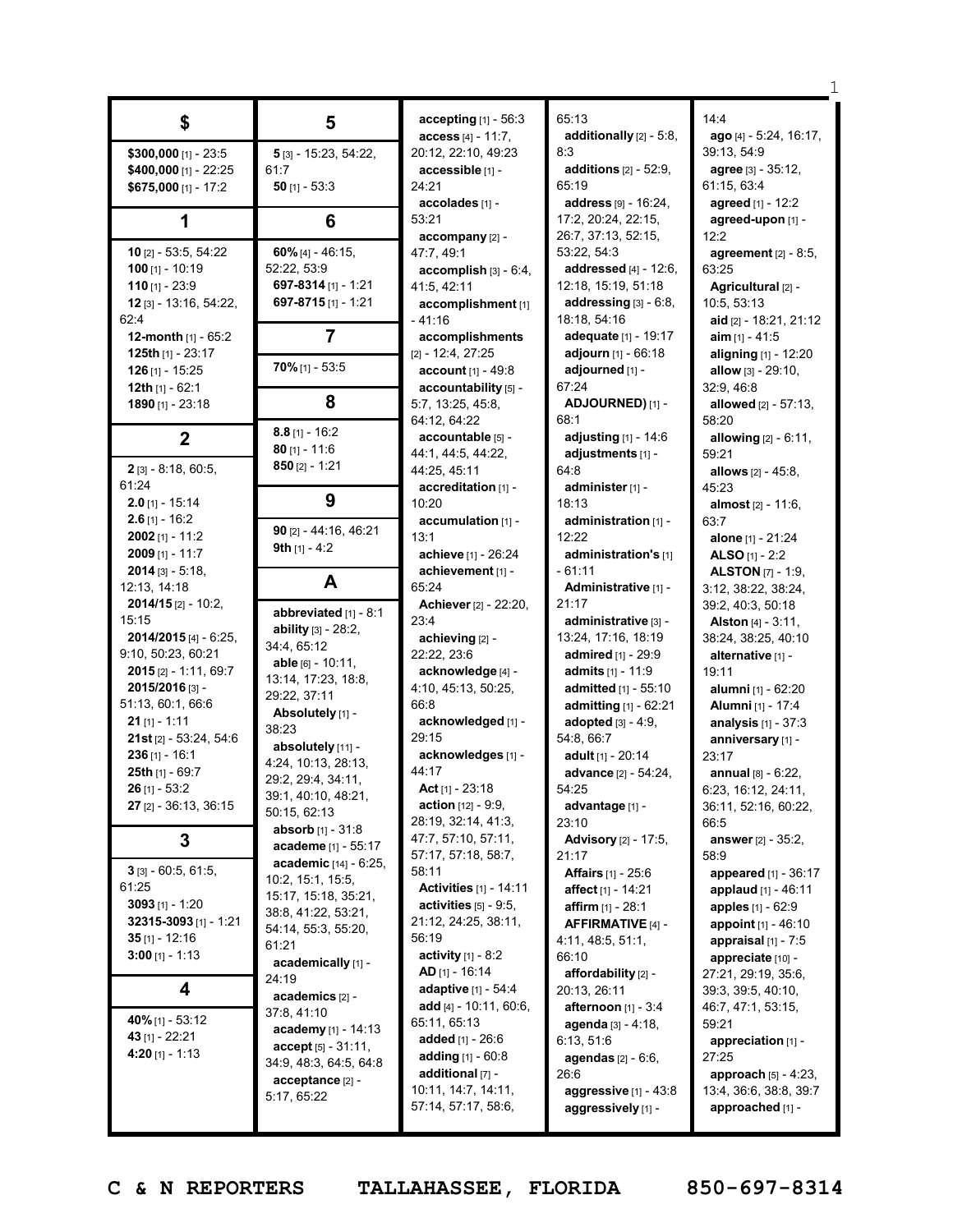56:5 **appropriate** [4] - 19:23, 32:12, 59:10, 60:18 **approval** [2] - 7:8, 28:19 **approve** [1] - 8:21 **approved** [3] - 4:9, 4:15, 8:23 **approving** [2] - 7:9, 50:2 **APR** [2] - 15:18, 17:2 **April** [1] - 21:10 **archives** [1] - 15:4 **area** [19] - 17:9, 17:11, 18:2, 20:15, 22:1, 25:19, 25:21, 25:22, 26:22, 28:8, 43:8, 43:10, 43:16, 43:22, 43:23, 45:9, 60:14, 60:15, 60:16 **Area** [1] - 23:25 **areas** [13] - 4:25, 5:2, 9:14, 12:7, 15:17, 25:11, 27:7, 30:25, 31:1, 39:22, 54:15, 54:17, 64:21 **array** [1] - 41:9 **arrival** [1] - 18:25 **arrived** [3] - 10:14, 12:13, 63:2 **articles** [1] - 36:2 **assert** [1] - 45:7 **assessment** [9] - 7:7, 9:2, 9:13, 9:16, 10:10, 14:9, 30:25, 35:25 **assistants** [1] - 21:18 **associate** [1] - 15:1 **associating** [1] - 62:18 **Association** [1] - 5:3 **assume** [1] - 34:9 **assumptions** [1] -  $37:11$ **assuring** [1] - 57:19 **AT** [2] - 1:13, 1:13 **at-a-glance** [2] - 9:12, 49:8 **athletes** [1] - 17:3 **athletic** [6] - 13:18, 16:13, 16:20, 17:8, 32:22, 32:23 **Athletic** [1] - 33:1 **Athletics** [1] - 12:21 **athletics** [3] - 16:25, 17:1, 17:5 **attach** [1] - 66:2 **attempt** [1] - 40:14

**attend** [1] - 20:2 **attendance** [1] - 19:25 **attended** [6] - 19:1, 20:1, 23:21, 24:7, 24:10 **attending** [1] - 18:9 **attention** [1] - 12:16 **attitudes** [1] - 22:2 **Attorney** [3] - 3:7, 12:17, 58:8 **ATTORNEY** [9] - 3:9, 3:11, 3:13, 3:15, 3:17, 3:19, 3:21, 3:23, 58:25 **attract** [2] - 20:19, 29:22 **August** [6] - 9:4, 48:11, 48:16, 51:6, 59:12, 66:24 **authorized** [1] - 69:5 **available** [4] - 23:12, 26:14, 51:23, 66:20 **award** [1] - 24:3 **awards** [1] - 23:5 **Awards** [4] - 22:21, 22:24, 23:4, 23:18 **aware** [1] - 15:7 **aye** [3] - 4:10, 50:25, 66:9 **B babies** [1] - 24:12 **Baby** [1] - 24:11 **Baccarat** [1] - 14:19 **background** [1] - 41:9 **bag** [1] - 32:3 **balanced** [3] - 30:17, 31:6, 39:6 **balancing** [1] - 5:20 **BAND** [1] - 1:15 **band** [1] - 10:19 **Barge** [1] - 3:7 **BARGE** [8] - 3:9, 3:11, 3:13, 3:15, 3:17, 3:19, 3:21, 3:23 **Barge-Miles** [1] - 3:7 **BARGE-MILES** [8] - 3:9, 3:11, 3:13, 3:15, 3:17, 3:19, 3:21, 3:23 **base** [1] - 14:25 **baseball** [1] - 23:21 **based** [8] - 14:9, 16:21, 36:14, 52:10, 52:21, 53:8, 54:13, 55:9 **baseline** [1] - 51:20 **basis** [1] - 65:9

**basketball** [1] - 24:4 **beautification** [5] -62:5, 62:6, 62:10, 62:23, 62:25 **become** [2] - 10:23, 26:8 **becomes** [1] - 34:22 **beds** [1] - 62:24 **beginning** [1] - 12:12 **behalf** [1] - 46:3 **behavioral** [1] - 54:4 **behaviors** [1] - 22:1 **behind**  $[3]$  - 6:16, 41:17, 42:3 **believes** [1] - 33:7 **Belinda** [1] - 2:3 **benchmarks** [1] - 11:14 **best** [13] - 5:4, 14:11, 15:7, 18:6, 20:2, 21:20, 25:7, 26:8, 35:5, 41:5, 46:9, 54:19, 55:25 **best-in-class** [2] - 26:8, 54:19 **better** [6] - 13:12, 14:6, 27:8, 34:23, 34:25 **BETTYE** [1] - 1:9 **between** [4] - 25:25, 27:19, 45:18, 64:13 **beyond** [1] - 25:25 **big** [1] - 25:16 **bit** [5] - 24:9, 32:2, 32:9, 33:4, 43:16 **black** [4] - 8:5, 8:9, 13:11, 15:3 **blessed** [2] - 41:20, 41:23 **board** [2] - 5:4, 12:10 **Board** [76] - 7:3, 7:8, 8:7, 8:8, 8:23, 9:1, 9:4, 9:15, 9:25, 10:4, 10:12, 12:14, 16:5, 16:15, 17:5, 17:14, 21:5, 25:20, 25:21, 25:23, 26:2, 26:7, 26:16, 27:2, 29:14, 32:5, 32:16, 32:21, 33:21, 34:5, 34:6, 34:20, 37:18, 37:21, 37:25, 38:17, 39:12, 40:6, 42:23, 42:24, 42:25, 43:4, 43:7, 43:15, 44:20, 44:23, 45:6, 45:10, 45:15, 45:16, 46:4, 46:24, 47:14, 48:10, 48:15, 48:22, 50:2, 50:17, 51:6, 52:15, 53:2,

54:9, 57:8, 58:14, 59:3, 59:10, 59:15, 60:20, 63:24, 64:2, 64:17, 64:23, 65:9, 66:24, 67:14 **BOARD** [1] - 1:1 **Board's** [1] - 9:13 **Boards** [1] - 5:3 **body** [3] - 44:21, 44:24, 59:11 **BOG** [1] - 15:16 **Boosters** [1] - 16:23 **bored** [1] - 34:19 **Boston** [3] - 23:23, 23:24, 23:25 **bottom** [1] - 8:19 **bounds** [2] - 58:5, 58:10 **BOX** [1] - 1:20 **BOYCE** [2] - 40:12,  $40.22$ **Boyce** [3] - 2:5, 40:11, 42:12 **brand** [1] - 14:2 **brief** [7] - 4:17, 6:11, 6:15, 9:20, 10:9, 17:20, 66:17 **briefed** [1] - 12:14 **briefly** [1] - 5:3 **bring** [5] - 7:13, 11:17, 25:1, 31:13 **bringing** [1] - 62:19 **brings** [1] - 17:1 **broad** [4] - 11:24, 54:2, 54:7, 55:20 **brought** [3] - 30:19, 58:16, 67:6 **budget** [2] - 16:13, 32:24 **build** [4] - 10:6, 30:3, 54:11 **building** [1] - 17:12 **built** [1] - 67:6 **bulk** [1] - 36:5 **business** [3] - 51:13, 66:14, 67:23 **businessmen** [1] - 41:10 **BY** [1] - 1:17 **C cafeteria** [1] - 24:17 **caliber** [2] - 17:23, 33:17 **campus** [16] - 10:14, 12:13, 20:11, 26:10, 37:15, 42:1, 52:3, 54:13, 60:5, 60:9, 62:5, 62:6, 62:10,

62:23, 63:1, 63:3 **CAMPUS** [1] - 1:15 **campus-thought** [1]  $20:11$ **candnreporters. com** [1] - 1:22 **cannot** [1] - 54:21 **capability** [1] - 19:9 **capacity** [2] - 44:21, 46:2 **capture** [1] - 6:17 **captured** [3] - 49:17, 49:24, 50:5 **capturing** [1] - 49:11 **care** [1] - 6:3 **career** [1] - 23:11 **careers** [1] - 25:4 **Carnegie** [1] - 23:15 **carried** [1] - 6:9 **cascaded** [1] - 17:18 **case** [3] - 21:8, 46:17, 65:16 **cases** [1] - 34:15 **cash** [1] - 15:25 **catalyst** [1] - 41:22 **categories** [1] - 46:15 **category** [1] - 15:20 **celebration** [1] - 23:23 **center** [1] - 21:13 **Center** [1] - 15:11 **century** [2] - 53:24, 54:6 **ceremonies** [1] -  $24.4$ **ceremony** [2] - 24:10, 24:13 **certain** [3] - 25:10, 27:2, 61:19 **certainly** [7] - 19:1, 29:15, 36:25, 49:16, 52:18, 53:6, 56:1 **CERTIFICATE** [1] - 69:1 **certify** [1] - 69:5 **CFO** [1] - 13:16 **CHAIR** [1] - 1:7 **Chair** [23] - 3:23, 4:18, 29:3, 30:15, 35:10, 37:14, 38:15, 38:22, 39:2, 39:4, 39:25, 42:17, 42:18, 42:22, 46:8, 57:15, 58:19, 59:20, 60:3, 61:12, 63:17, 63:18, 66:15 **chair** [2] - 47:1, 65:10 **Chairman** [4] -

**C & N REPORTERS TALLAHASSEE, FLORIDA 850-697-8314**

 $\mathcal{D}$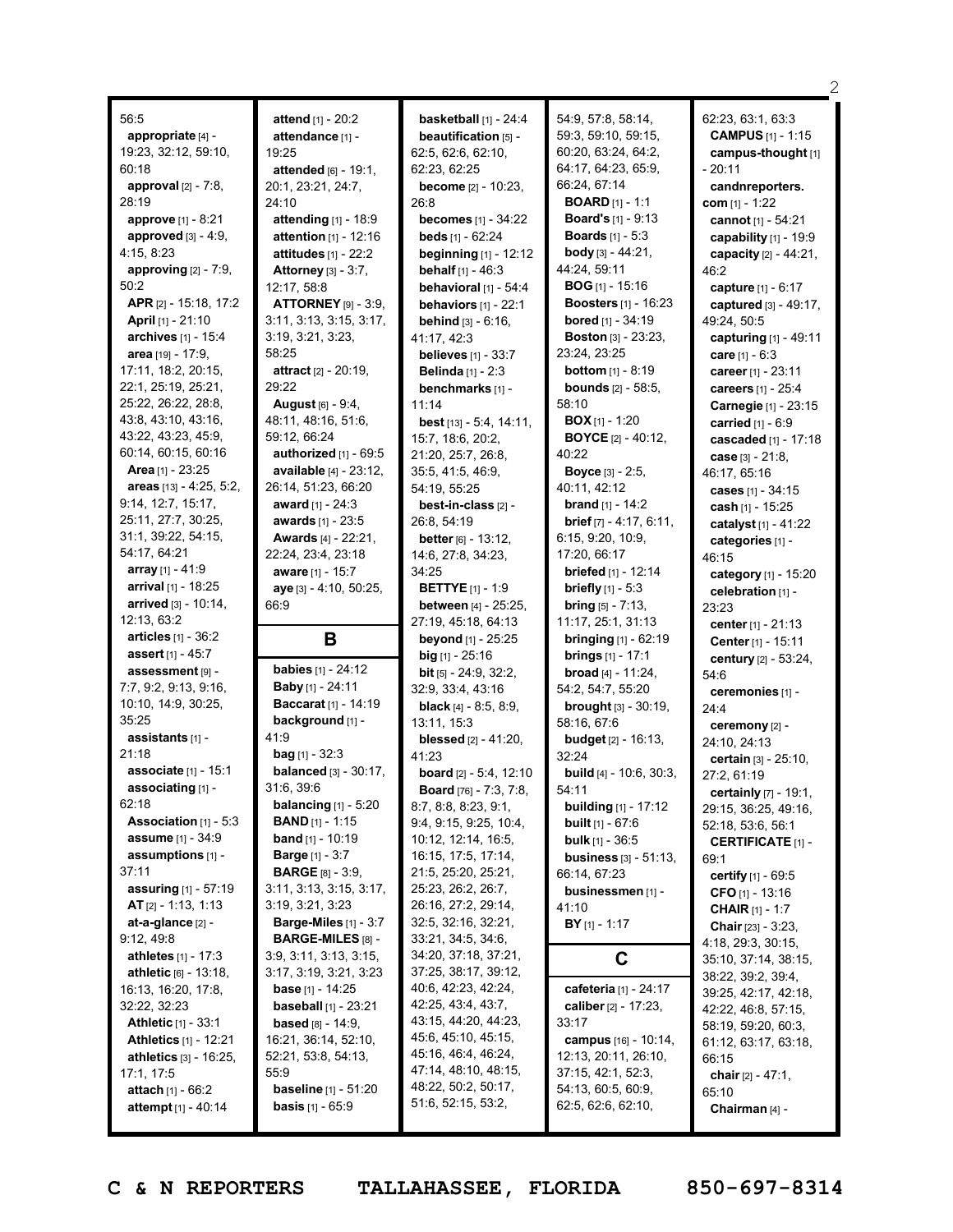| 42:24, 42:25, 43:3,         | class [5] - 11:7,              | 42:13, 42:20, 47:2,          | 69:6                      | consult [1] - 42:24           |
|-----------------------------|--------------------------------|------------------------------|---------------------------|-------------------------------|
| 48:7                        | 24:24, 24:25, 26:8,            | 56:21, 59:25, 60:2,          | completed [6] -           | consultation [1] -            |
| <b>CHAIRMAN [7] -</b>       | 54:19                          | 63:15, 65:18, 66:17,         | 35:18, 36:16, 36:19,      | 61:8                          |
| 3:22, 4:6, 42:17,           | Classic [1] - 24:15            | 66:19, 67:17, 67:22          | 54:21, 58:2, 65:3         | consulting [1] -              |
| 42:19, 63:17, 63:19,        | clear [4] - 12:25,             | commissioned [1] -           | completion $[1]$ -        | 16:16                         |
| 65:21                       | 29:16, 60:7, 60:19             | 16:16                        | 64:24                     | contemplate [3] -             |
| challenge [9] -             |                                | commissioning [1] -          |                           |                               |
|                             | clearer $[1] - 60:25$          |                              | compliance [1] -          | 32:10, 34:6, 35:4             |
| 11:21, 13:10, 13:14,        | clearly [4] - 25:19,           | 24:10                        | 7:15                      | contemplation [1] -           |
| 21:22, 32:13, 34:22,        | 25:22, 33:18, 34:8             | <b>commit</b> $[1] - 30:7$   | composed [1] -            | 31:21                         |
| 43:19, 56:25, 59:21         | <b>Cleve</b> [1] - 2:4         | commitment [1] -             | 21:17                     | context [2] - 4:19,           |
| challenges [5] -            | <b>close</b> [1] - 45:12       | 13:25                        | comprehensive [2] -       | 29:25                         |
| 17:3, 32:17, 32:19,         | closing $[1] - 51.8$           | committed [1] -              | 40:5, 53:18               | continually [1] -             |
| 45:13, 45:14                | $co$ [1] - 23:23               | 52:20                        | compromise [3] -          | 40:23                         |
| Champion $[1]$ -            | co-sponsored [1] -             | <b>Committee</b> [35] - 3:6, | 27:11, 27:12, 27:15       | continue [11] -               |
| 10:18                       | 23:23                          | 4:18, 6:8, 6:14, 6:20,       | <b>con</b> $[1] - 47:8$   | 16:10, 19:20, 23:11,          |
| championship [1] -          | COC $[1] - 12:17$              | 7:24, 8:6, 8:20, 8:23,       | concern [5] - 12:7,       | 27:18, 30:3, 45:7,            |
| 24:5                        | collaborate [1] -              | 9:1, 9:3, 9:6, 9:18,         | 25:21, 28:10, 31:18,      | 53:17, 55:1, 56:17,           |
| Chancellor [1] - 16:8       | 34:25                          | 28:18, 28:25, 32:8,          | 36:5                      | 62:4, 62:7                    |
| change [16] - 11:17.        | collaboration [6] -            | 33:1, 35:9, 46:11,           | concerned [1] -           | continued [1] - 22:1          |
| 13:3, 13:5, 13:23,          | 27:17, 30:21, 33:9,            | 47:3, 47:12, 48:13,          | 18:15                     | continuing [2] -              |
| 14:12, 14:14, 14:24,        | 37:14, 56:15, 61:13            | 48:17, 50:13, 52:6,          | concerns [10] - 13:2.     | 25:12, 55:9                   |
| 15:9, 22:2, 27:18,          |                                | 58:6, 59:3, 59:5, 59:9,      | 17:16, 18:20, 20:23,      | continuous [1] -              |
| 39:11, 50:3, 56:12,         | collaborative [1] -            | 59:13, 59:15, 66:14,         |                           | 14:23                         |
| 62:3, 65:4                  | 33:11                          | 67:23                        | 22:9, 22:15, 32:10,       |                               |
| changes $[8] - 11:23$ ,     | colleague [1] - 40:17          | committee [5] - 9:21,        | 34:21, 66:19, 66:22       | continuously [1] -            |
|                             | colleagues [6] -               |                              | conclude [1] - 42:5       | 18:24                         |
| 14:23, 21:24, 22:3,         | 4:16, 5:19, 6:11,              | 33:1, 43:5, 46:10,           | <b>CONCLUDED [1] -</b>    | contract [1] - 63:23          |
| 53:18, 54:4, 55:2,          | 17:14, 42:21, 63:20            | 59:8                         | 1:13                      | contractual [1] -             |
| 55:4                        | collected [1] - 49:22          | <b>COMMITTEE</b> [3] -       | concur $[2] - 35:10$ ,    | 7:16                          |
| chapter $[1] - 19:22$       | collective $[4] - 49.9$ ,      | 1:3, 3:2, 67:25              | 42:20                     | contribute [1] -              |
| characteristics [4] -       | 58:11, 58:16, 59:11            | committing [1] -             | condition [4] - 29:11,    | 20:11                         |
| 12:11, 26:21, 27:23,        | collectively [2] -             | 29:11                        | 54:13, 54:14, 63:2        | convenes $[1] - 48:11$        |
| 33:5                        | 45:6, 46:10                    | <b>common</b> $[1] - 42:8$   | conducted [2] -           | conversation [3] -            |
| characterized [1] -         | college [2] - 19:19,           | communicate [2] -            | 14:18, 40:7               | 9:22, 52:7, 57:8              |
| 44:6                        | 22:25                          | 34:25, 39:21                 | conducting $[1] - 7:2$    | conversations [3] -           |
| charge $[4] - 6:2$ ,        | College [3] - 5:16,            | communication [4] -          | Conference [1] -          | 19:3, 24:16, 62:16            |
| 13:24, 59:9, 59:12          | 10:21, 31:17                   | 29:14, 30:21, 39:19,         | 20:17                     | cooperation [1] -             |
| charged $[4] - 7:12$ ,      | colleges [2] - 11:20,          | 65:14                        | conferences [1] -         | 56:15                         |
| 7:19, 8:7, 9:6              | 13:11                          | communications [4]           | 15:6                      | copy $[1] - 7:4$              |
| charges [1] - 6:21          | collegiate [1] - 16:16         | - 13:17, 16:9, 25:25,        | conferred $[1]$ - $63:20$ | correction [1] -              |
| charter [1] - 58:6          |                                | 67:13                        | conflict [1] - 14:3       | 57:10                         |
| Chick [1] - 24:16           | color $[1] - 20:19$            | communities [2] -            | conflicting $[1]$ - 18:5  | corrective [1] - 58:7         |
| Chick-Fil-A[1] -            | column [1] - 52:2              | 20:18, 54:7                  | confused $[1] - 62:2$     | correctly $[2] - 48:4$ ,      |
| 24:16                       | combed [1] - 28:15             | community [6] -              |                           |                               |
| chief $[2] - 13:20$ ,       | coming [5] - 16:22,            | 33:2, 54:14, 55:24,          | confusing $[1]$ - 53:7    | 59:1                          |
| 21:7                        | 27:5, 35:8, 46:2,              | 56:16, 60:10, 60:12          | Congressional [1] -       | cost $[2] - 10:25$ ,          |
|                             | 48:22                          | compact $[1] - 34:23$        | 23:20                     | 14:21                         |
| choices [1] - 18:9          | <b>COMMENCED [1] -</b>         | comparative [2] -            | consider [4] - 53:3,      | cost-of-living [1] -          |
| choir $[1] - 37:9$          | 1:13                           |                              | 53:9, 60:8, 61:23         | 10:25                         |
| choose [1] - 57:16          | commend [1] - 39:24            | 9:14, 37:2                   | consideration [3] -       | couch [1] - 30:17             |
| choosing $[1] - 25:4$       | commended [1] -                | compared $[1] - 11:9$        | 19:11, 38:16, 64:17       | Council [1] - 21:17           |
| chosen $[1] - 61:19$        | 40:7                           | compete [1] - 13:12          | considered [1] -          | <b>council</b> $[2] - 15:1$ , |
| Christmas [1] -             | <b>comment</b> $[2] - 37:14$ , | competing [1] - 19:6         | 52:10                     | 17:6                          |
| 24:11                       | 48:7                           | competitive [3] -            | considering [1] -         | <b>Counsel</b> [2] - 45:20,   |
| Church [1] - 23:25          | comments [33] -                | 13:9, 26:20, 53:22           | 59:14                     | 64:1                          |
| circumstances [1] -         | 10:9, 25:14, 28:11,            | competitors [1] -            | consisted [1] - 11:7      | <b>counsel</b> [1] - 57:22    |
| 53:15                       | 28:16, 28:18, 28:24,           | 22:6                         | constituent [1] -         | <b>counsel's</b> [1] - 58:4   |
| <b>City</b> $[2] - 23:16$ , | 29:1, 30:13, 30:16,            | <b>compiled</b> $[1] - 5.9$  | 18:7                      | <b>counted</b> $[1] - 36:13$  |
| 23:24                       | 35:5, 35:7, 35:8,              | compiles [1] - 49:7          | constituents [1] -        | country [1] - 17:15           |
| clarification [2] -         | 35:11, 35:22, 38:21,           | compiling $[1]$ - 7:5        | 32:1                      | <b>COUNTY</b> $[1]$ - 69:3    |
| 50:11, 62:11                | 39:3, 39:8, 39:11,             | complete [5] - 9:2,          | constitutionally [1] -    | couple [6] - 16:17,           |
| clarify $[1] - 28:12$       | 40:13, 40:19, 42:5,            | 35:19, 36:16, 52:1,          | 20:4                      | 17:21, 31:3, 31:7,            |
|                             |                                |                              |                           |                               |

3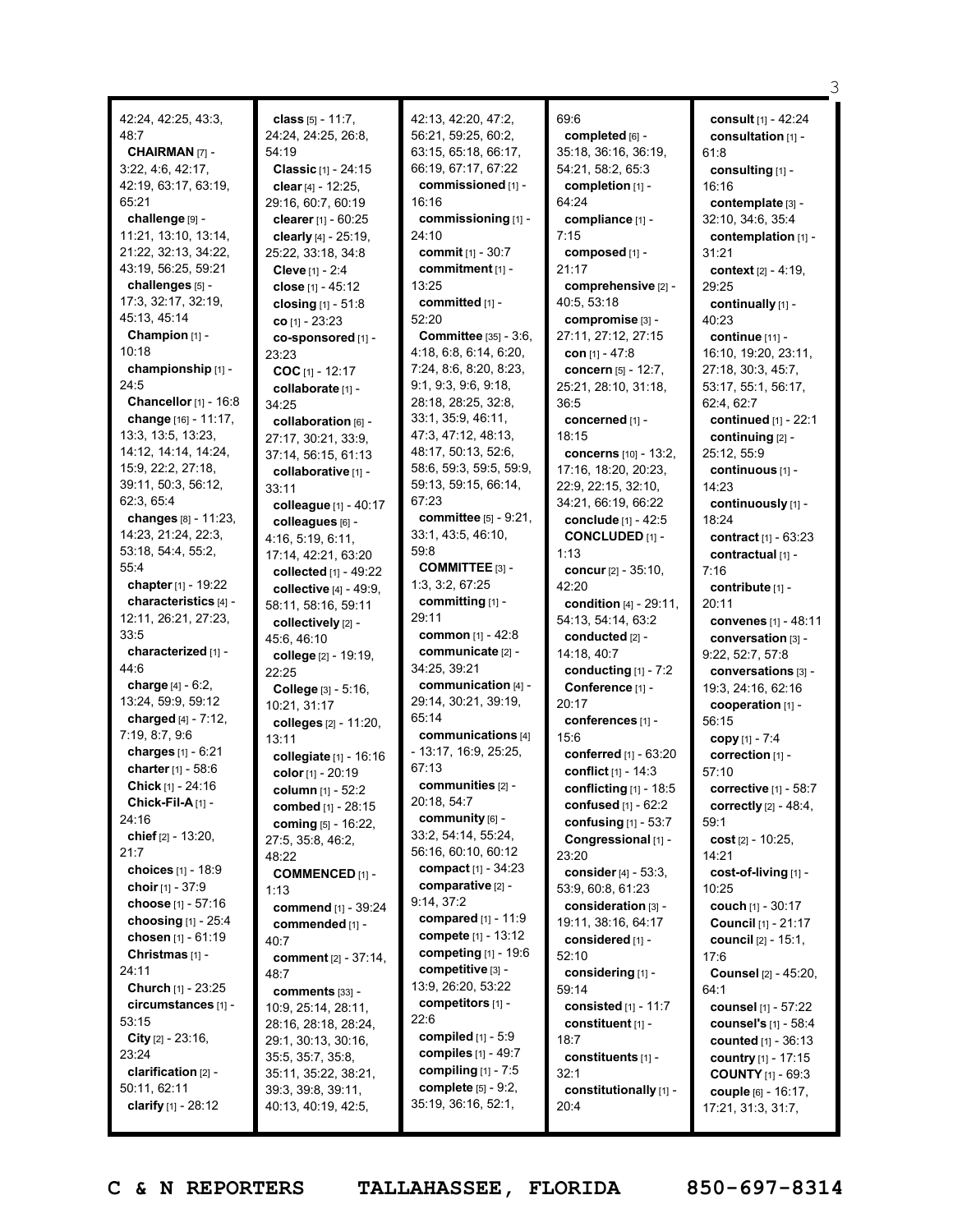|                                                     |                                     |                                                           |                                             | 4                                       |
|-----------------------------------------------------|-------------------------------------|-----------------------------------------------------------|---------------------------------------------|-----------------------------------------|
| 31:13, 37:15                                        | 38:10, 38:11                        | development [6] -                                         | 16:23                                       | eliminated $[1] - 30:6$                 |
| <b>courses</b> [2] - 24:20,                         | decline [1] - 55:9                  | 15:5, 17:8, 19:12,                                        | done [7] - 4:20, 18:6,                      | eloquently [1] -                        |
| 61:8                                                | declined [1] - 21:2                 | 27:8, 51:16, 60:21                                        | 22:17, 29:16, 30:1,                         | 40:17                                   |
| <b>COURT</b> $[1] - 1:18$                           | deep [1] - 11:24                    | dialogue $[1] - 20:12$                                    | 46:12, 54:20                                | email [1] - 18:16                       |
| Court [2] - 24:14,                                  | defer [2] - 9:19, 52:7              | different $[3] - 6.6$ ,                                   | donors [1] - 15:25                          | emails [1] - 19:4                       |
| 69:11                                               | deficit [1] - 32:24                 | 58:12, 63:7                                               | <b>door</b> $[2] - 18:15$ ,                 | emerge [1] - 10:15                      |
| create [1] - 33:8                                   | deficits [1] - 16:21                | differently [1] - 56:6                                    | 24:18                                       | emeriti [1] - 60:13                     |
| created [2] - 20:24,                                | defined [3] - 27:13,                | difficult [1] - 18:9                                      | down [4] - 17:18,                           | employee [7] - 44:4,                    |
| 21:16                                               | 46:21, 48:18                        | difficulties [1] -                                        | 22:24, 32:6, 57:24                          | 44:9, 44:13, 44:17,                     |
| creating [2] - 20:18,                               | defining [1] - 63:5                 | 29:14                                                     | dozens [1] - 11:3                           | 46:16, 67:5, 67:16                      |
| 56:7                                                | definitely $[2] - 4:21$ ,           | diligently [1] - 12:23                                    | draft $[11] - 7:9, 8:21$ ,                  | employee/                               |
| creation $[3] - 7:1$ ,                              | 59:8                                | dinner [1] - 24:2                                         | 9:10, 28:20, 49:6,                          | employer [1] - 44:8                     |
| 14:15, 20:23                                        | degradation [1] -                   | Dinner [1] - 23:18                                        | 49:13, 50:7, 50:16,                         | employees [2] -                         |
| <b>Criser</b> $[1] - 16:8$                          | 55:3                                | direction $[4] - 41:4,$                                   | 50:22, 51:15, 63:16                         | 14:7, 20:22                             |
| criteria [1] - 34:14                                | deliberate $[1] - 4:24$             | 58:13, 58:17, 65:2                                        | drew $[1] - 32:20$                          |                                         |
| critical $[7] - 13:6$ ,                             | deliberative [1] -                  | directions [1] - 55:19                                    | drives $[1] - 43:25$                        | employer [3] - 44:10,<br>44:14, 44:18   |
| 20:9, 38:3, 38:4,                                   |                                     | director [1] - 13:18                                      | dropped [2] - 10:24,                        |                                         |
| 39:22, 56:14, 60:12                                 | 40:1<br>delicate [1] - 33:14        | directors $[2] - 15:3$                                    | 11:5                                        | employment [1] - 8:4<br>empowered [1] - |
| criticism $[1] - 27:10$                             |                                     |                                                           | DRS [2] - 19:19, 24:4                       |                                         |
| criticized $[1]$ - 27:1                             | delivery [4] - 13:4,                | disagreed $[1] - 64:3$                                    | Drum $[1] - 10:18$                          | 15:7                                    |
|                                                     | 19:12, 38:5, 55:21                  | disappointed [1] -                                        | duly [1] - 46:16                            | empowers [1] -                          |
| <b>cultural</b> $[1] - 24:22$                       | demands [2] - 18:6,                 | 43:7                                                      |                                             | 41:23                                   |
| culture [1] - 33:9                                  | 19:6                                | disappointing [1] -                                       | during $[7] - 11:3$ ,                       | encourage [4] - 25:2,                   |
| curb [1] - 62:24                                    | Democrat [1] - 35:16                | 17:12                                                     | 16:2, 17:20, 20:6,                          | 66:23, 67:5, 67:7                       |
| cured [1] - 32:20                                   | demographics [1] -                  | disappointment [1] -                                      | 42:25, 56:13, 63:23<br>duties [2] - 13:21,  | encouraged [1] -                        |
| current [1] - 64:21                                 | 26:12                               | 18:11                                                     |                                             | 23:9                                    |
| customer [6] - 14:21,                               | demonstrate [2] -                   | disciplinary [1] -                                        | 14:6                                        | end [7] - 15:4, 44:20,                  |
| 21:6, 21:9, 21:11,                                  | 4:22, 17:25                         | 57:10                                                     | duty [2] - 15:20,<br>41:14                  | 46:1, 64:10, 67:4,                      |
| 21:23, 22:5                                         | demonstrated [1] -                  | disciplines $[1]$ - 15:8                                  |                                             | 67:13, 67:19                            |
| cuts $[1] - 62:24$                                  | 27:15                               | discovered [1] -                                          |                                             | ended $[1] - 43:13$                     |
|                                                     |                                     |                                                           |                                             |                                         |
|                                                     | department [2] -                    | 36:17                                                     | Е                                           | engage $[3] - 8:11$ ,                   |
| D                                                   | 17:1, 19:20                         | $discuss [3] - 26:14,$                                    |                                             | 27:8, 56:16                             |
|                                                     | Department [1] -                    | 52:8, 59:25                                               | earning [1] - 15:13                         | engaged [2] - 20:20,                    |
| D.C $[1]$ - 23:19                                   | 12:22                               | discussion [5] -                                          | easy [1] - 61:4                             | 34:4                                    |
| danced [1] - 24:8                                   | departure $[1] - 21:7$              | 6:24, 31:16, 45:25,                                       | educate [1] - 11:19                         | engagement [3] -                        |
| dashboard [2] -                                     | dependent [1] -                     | 61:17, 63:23                                              | education [7] -                             | 6:10, 19:11, 43:8                       |
| 9:12,49:8                                           | 16:19                               | displeased [1] -                                          | 19:14, 20:13, 24:20,                        | engaging $[1] - 60:16$                  |
| data [6] - 36:8, 37:2,                              | depth [1] - 53:17                   | 43:15                                                     | 26:11, 26:20, 29:10,                        | engineering [2] -                       |
| 38:18, 51:20, 51:23                                 | describe [2] - 37:16,               | dissuaded $[1] - 6:5$                                     | 55:5                                        | 19:19, 38:1                             |
| date [1] - 49:21                                    | 37:20                               | diverse [1] - 41:8                                        | educational [4] -                           | Engineering [2] -                       |
| <b>DATE</b> $[1] - 1:11$                            | description [1] -                   | Division [1] - 25:5                                       | 22:10, 24:23, 38:5,                         | 10:22, 31:17                            |
| <b>DATED</b> $[1]$ - 69:7                           | 36:14                               | <b>Doctor</b> $[12] - 38:14$ ,                            | 43:9                                        | enhance [3] - 19:9,                     |
| day-to-day [5] -                                    | deserve [1] - 22:6                  | 43:23, 45:4, 45:18,                                       | <b>effect</b> $[1] - 55.8$                  | 25:24, 55:23                            |
| 27:14, 27:19, 37:22,                                | <b>designed</b> $[2] - 54:3$ ,      | 45:22, 46:5, 46:20,                                       | <b>effective</b> [3] - 17:11,               | enhanced $[1] - 5:22$                   |
| 44:19, 55:18                                        | 55:7                                | 62:12, 64:3, 67:2,                                        | 17:20, 53:10                                | <b>enormous</b> $[1] - 5:20$            |
| days [2] - 24:5, 46:21                              | desire $[1]$ - 26:24                | 67:3, 67:15                                               | effectively $[1]$ - 28:3                    | enrich $[1] - 22:11$                    |
| dead $[1] - 43:13$                                  | <b>despite [3] - 13:14,</b>         | doctoral [1] - 54:19                                      | Effectiveness [1] -                         | enrollment $[2]$ -                      |
| deadline $[1] - 50.6$                               | 18:5, 29:13                         | $document$ [13] -                                         | 14:10                                       | 11:5, 21:13                             |
| dean $[1]$ - 11:4                                   | detail [1] - 12:6                   | 7:25, 8:15, 8:17, 9:11,                                   | effectiveness [3] -                         | ensemble [1] - 23:14                    |
| deans $[1] - 15:1$                                  | detailed $[4] - 30:23$ ,            | 35:15, 35:17, 36:12,                                      | 14:16, 15:2, 18:1                           | <b>ensure</b> $[10] - 6:4$ ,            |
| death [1] - 10:17                                   | 31:16, 35:14, 43:21                 | 48:14, 49:4, 49:7,                                        | effectuate $[1] - 65:4$                     | 14:23, 15:6, 22:4,                      |
| debt $[2] - 22:25$ ,                                | <b>deter</b> [1] - 29:11            | 49:12, 50:6                                               | <b>Efficiency</b> [1] - 14:10               | 30:4, 41:21, 53:19,                     |
| 26:11                                               | determination [1] -                 | documentation [4] -                                       | efficiency [1] - 14:16                      | 55:4, 64:23, 65:7                       |
| decade [1] - 11:1                                   | 38:19                               | 36:21, 37:2, 37:6,                                        | effort $[1]$ - 5:14                         | <b>Ensuring</b> [1] - 55:25             |
| decades $[1] - 21:22$                               | <b>determine</b> $[1] - 31:9$       | 37:12                                                     | <b>efforts</b> $[7] - 6:5$ ,                | ensuring $[4] - 5.6$ ,                  |
| decide $[2] - 34:7,$                                | determined [2] -                    | documents [3] -                                           | 15:13, 19:16, 20:17,                        | 5:21, 7:15, 45:21                       |
| 48:15                                               | 5:10, 51:21                         | 7:22, 7:23, 8:13                                          | 21:6, 62:4, 62:7                            | entered [1] - 23:19                     |
| decision $[4] - 31:19$ ,                            | determining [1] -                   | dollars $[2] - 11:12$ ,                                   | eight $[2] - 17:17$ ,                       | enterprise [1] -                        |
| 41:4, 55:19, 59:19                                  | 5:12                                | 23:1                                                      | 53:6                                        | 61:22                                   |
| decisions $[7] - 25:7$ ,<br>25:9, 38:1, 38:3, 38:4, | <b>develop</b> [2] - 19:8,<br>26:19 | <b>donation</b> $[1]$ - 15:22<br>donations $[2] - 16:3$ , | either $[1] - 47.5$<br>elements $[1] - 8:4$ | entertain [3] - 28:24,<br>48:9, 48:10   |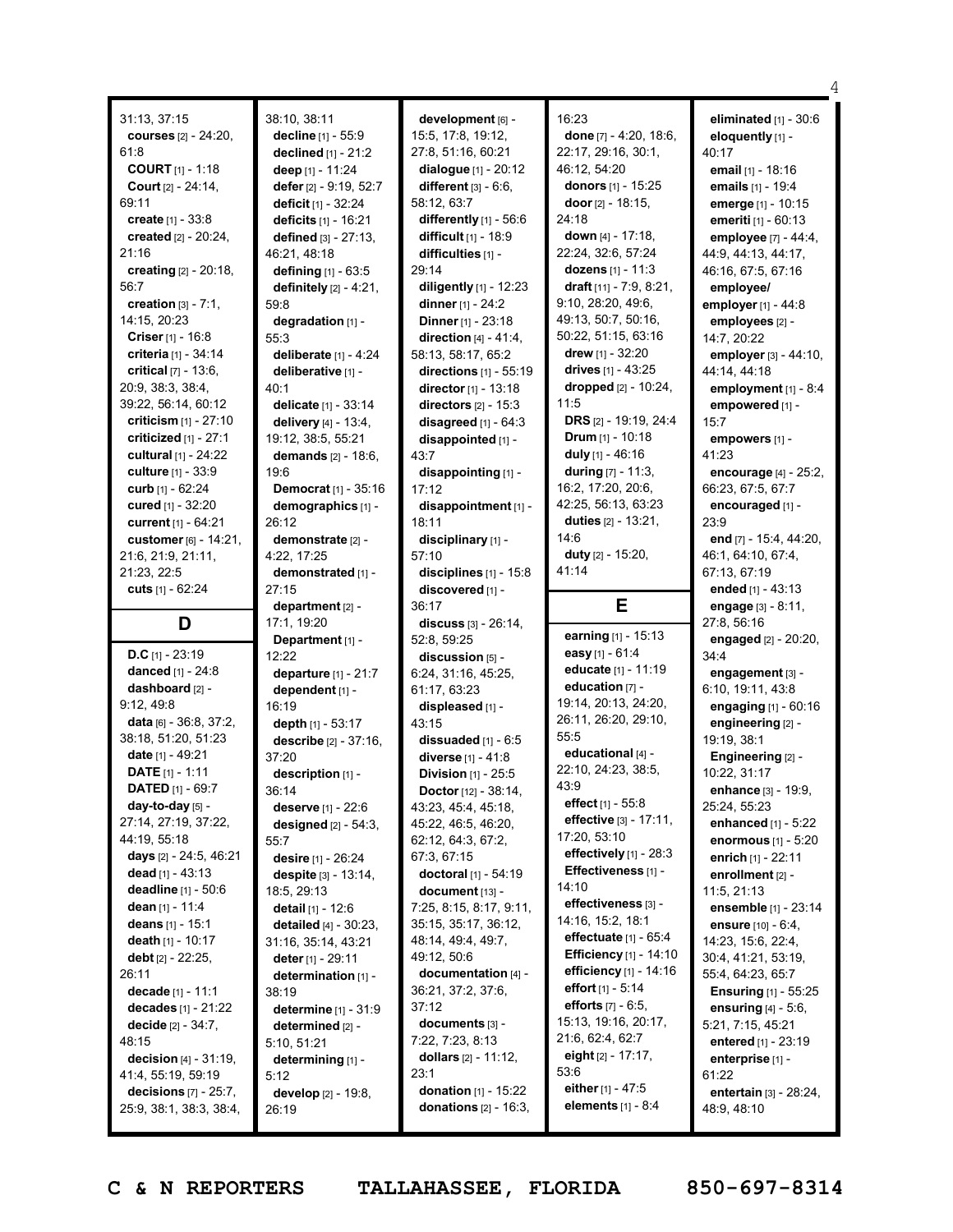|                                             |                                                       |                                             |                                                    | 5                                         |
|---------------------------------------------|-------------------------------------------------------|---------------------------------------------|----------------------------------------------------|-------------------------------------------|
| entertained [1] -                           | excellence [2] - 10:7,                                | 64:20                                       | 20:14                                              | free $[1] - 23:9$                         |
| 47:14                                       | 21:20                                                 | <b>faithful</b> $[1] - 42:3$                | fiscal $[1] - 10:17$                               | freedom [1] - 55:21                       |
| environment [7] -                           | excellent [1] - 53:7                                  | famed [1] - 10:19                           | fits $[1] - 17:22$                                 | frequency [1] - 66:7                      |
| $11:16$ , $13:1$ , $33:10$ ,                | exception [1] - 5:15                                  | <b>FAMU</b> [29] - 1:15,                    | <b>Flame</b> [1] - 24:8                            | freshman [1] - 11:7                       |
| 41:6, 41:22, 54:6,                          | exciting $[1] - 53:14$                                | 11:2, 11:12, 11:22,                         | flip $[2] - 8:17, 62:1$                            | front $[1] - 21:15$                       |
| 56:7                                        | <b>executive</b> $[2] - 13:7$ ,                       | 15:22, 16:3, 16:4,                          | floor $[4] - 28:17$ ,                              | frontline [1] - 20:22                     |
| Environmental [1] -                         | 21:18                                                 | 17:8, 17:21, 17:22,                         | 49:1, 50:8, 50:16                                  | <b>fulfill</b> $[2] - 42:11$ ,            |
| 14:18                                       | exercise [1] - 60:23                                  | 19:21, 20:16, 21:22,                        | Florida [13] - 5:15.                               | 45:8                                      |
| environmental [3] -                         | exist [1] - 22:7                                      | 22:11, 24:20, 26:8,                         | 5:16, 10:5, 10:15,                                 | <b>fulfilling</b> [2] - 13:21,            |
| 18:13, 21:1, 22:13                          | existing [1] - 14:5                                   | 26:19, 27:9, 27:14,                         | 19:22, 26:25, 28:5,                                | 43:2                                      |
| equip $[1] - 67:7$                          | expand $[1] - 61:7$                                   | 29:11, 29:17, 43:13,                        | 36:1, 44:25, 53:13,                                | full [8] - 20:4, 26:7,                    |
| especially $[4] - 12:7$ ,                   | expect [2] - 16:14,                                   | 44:3, 46:5, 54:18,                          | 55:6, 62:17, 62:22                                 | 47:14, 48:10, 48:15,                      |
| 13:10, 42:21, 52:23                         | 17:24                                                 | 67:1, 67:9, 67:15,                          | <b>FLORIDA</b> $[4] - 1:1$ ,                       | 48:22, 50:2, 59:15                        |
| essential [1] - 56:15                       | expectation [1] -                                     | 67:20                                       | 1:16, 1:21, 69:3                                   | fully [1] - 16:14                         |
| <b>establish</b> $[2] - 18:4$ ,             | 16:19                                                 | <b>FAMU's</b> $[3] - 21:18$ ,               | focus $[6] - 6:7$ ,                                | function $[1] - 17:7$                     |
| 22:14                                       | expectations $[3]$ -                                  | 23:13, 28:2                                 | 13:25, 41:2, 43:10,                                | fundamental [1] -                         |
| established [1] -                           | 12:8, 16:11, 25:23                                    | <b>FAMU/FSU</b> $[1]$ -                     | 55:18, 66:25                                       | 41:14                                     |
| 28:16                                       | expenditures [2] -                                    | 10:21                                       | focused [1] - 56:10                                | funded [1] - 13:13                        |
| establishing [1] -                          | 12:21, 16:18                                          | fashion $[1] - 58:3$                        | focuses [2] - 14:15,                               | funding [7] - 11:6,                       |
| 10:3                                        | experience [2] -                                      | favor [3] - 4:9, 50:24,                     | 56:7                                               | 11:15, 16:24, 20:8,                       |
| Eternal [1] - 24:8                          | 22:10, 55:22                                          | 66:8                                        | <b>follow</b> $[5] - 5:11$ ,                       | 23:16, 43:11, 52:3                        |
| evaluate [3] - 61:1,                        | experienced [2] -                                     | <b>FAX</b> $[1]$ - 1:21                     | 25:10, 25:17, 29:23,                               | fundraising [2] -                         |
| 61:4,67:8                                   | 41:8, 56:2                                            | February [1] - 21:8<br>federal [2] - 11:6.  | 57:23                                              | 15:19, 15:22                              |
| evaluated $[1] - 37:1$                      | expert [2] - 21:10                                    | 28:4                                        | follow-up [1] - 25:17<br>following $[2] - 13:15$ , | funds [1] - 19:18                         |
| evaluating $[1]$ - 14:5<br>EVALUATION [3] - | expertise [2] - 29:22,                                | feedback [14] -                             | 14:3                                               | <b>future</b> $[3] - 16:4$ ,              |
| 1:4, 3:2, 68:1                              | 41:11                                                 | 14:17, 20:25, 27:22,                        | food $[1]$ - 24:15                                 | 30:2, 61:2                                |
| evaluation [36] -                           | explanation [2] -<br>37:6, 63:10                      | 28:15, 39:5, 39:17,                         | footage [1] - 32:18                                | G                                         |
| 5:12, 6:23, 7:2, 7:5,                       | expressed [1] -                                       | 43:3, 43:17, 47:10,                         | foregoing [1] - 69:6                               |                                           |
|                                             |                                                       |                                             |                                                    |                                           |
|                                             |                                                       |                                             |                                                    |                                           |
| 7:9, 8:21, 9:10, 10:1,                      | 62:18                                                 | 49:9, 49:21, 49:24,<br>50:5, 52:10          | form $[2] - 49:13$ ,<br>65:25                      | Gala $[1]$ - 23:18                        |
| 10:10, 15:20, 25:17,<br>28:20, 31:8, 31:10, | <b>extended</b> $[1]$ - $63:22$                       | feelings [1] - 18:10                        |                                                    | galvanizing [1] -<br>57:17                |
| 35:12, 35:19, 35:23,                        | extent [1] - 64:16<br><b>external</b> $[7] - 13:18$ , | fellow [2] - 34:6, 42:9                     | formal [1] - 18:24<br><b>format</b> $[2] - 6:6$ ,  | games [1] - 24:1                          |
| 36:10, 39:7, 39:9,                          | 16:22, 31:22, 31:24,                                  | felt $[3] - 43:17$ ,                        | 30:17                                              | gathering [1] - 24:8                      |
| 39:14, 43:1, 43:14,                         | 33:3, 39:20, 53:16                                    | 61:18, 61:19                                | <b>formed</b> $[1] - 17:4$                         | gel [1] - 63:7                            |
| 48:15, 49:6, 50:23,                         | externally [1] - 29:21                                | few $[6] - 28:12$                           | former [1] - 60:14                                 | General [4] - 12:17,                      |
| 51:4, 52:11, 57:12,                         | extremely [1] - 35:13                                 | 34:16, 40:19, 52:25,                        | forums $[1] - 19:2$                                | 13:6, 45:20, 64:1                         |
| 57:13, 58:1, 60:23,                         |                                                       | 54:9, 66:17                                 | forward $[41] - 4:4$ ,                             | general [4] - 17:7,                       |
| 64:14, 64:21, 65:3,                         | F                                                     | fiduciary [1] - 44:21                       | 5:2, 5:13, 6:22, 7:13,                             | 40:14, 41:5, 62:25                        |
| 66:19                                       |                                                       | fields [1] - 20:20                          | 25:24, 26:5, 26:19,                                | General's [1] - 12:15                     |
| <b>Evaluation</b> $[7] - 3:6$ ,             | faced [1] - 21:22                                     | Fil [1] - 24:16                             | 27:4, 27:6, 29:5, 30:9,                            | generation [3] -                          |
| 7:24, 8:16, 8:20, 9:1,                      | facilitate $[1] - 3:7$                                | fill $[1]$ - 17:23                          | 30:19, 33:8, 34:7,                                 | 11:19, 20:14, 41:16                       |
| 59:4, 59:13                                 | fact $[3] - 29:9, 30:6,$                              | final $[2] - 7:9, 8:21$                     | 34:22, 35:5, 38:9,                                 | genteel [1] - 45:25                       |
| evaluations [1] -                           | 36:10                                                 | <b>finally</b> $[2] - 38:7$ ,               | 40:22, 42:8, 46:18,                                | <b>gift</b> $[1]$ - 16:20                 |
| 40:4                                        | factor $[1] - 36:10$                                  | 52:2                                        | 47:5, 47:11, 47:14,                                | gifts $[2] - 16:1, 24:12$                 |
| event [2] - 18:9, 64:2                      | <b>Faculty</b> $[6] - 14:17$ ,                        | <b>financial</b> $[2] - 18:20$ ,            | 47:19, 47:22, 48:14,                               | girl's $[1]$ - 24:4                       |
| events $[1] - 24.9$<br>evidence [1] - 36:20 | 19:1, 19:21, 19:22,                                   | 21:12                                       | 48:16, 49:12, 50:2,                                | given $[3] - 36:11$ ,                     |
| evolve [1] - 45:24                          | 19:25, 20:5                                           | financially $[1]$ -<br>56:19                | 50:4, 50:23, 50:24,<br>51:5, 51:9, 54:16,          | 41:19, 64:19                              |
| examining [1] -                             | faculty [23] - 10:24,                                 | <b>fine</b> $[2] - 29:17$ ,                 | 57:14, 58:18, 64:22,                               | <b>glance</b> $[2]$ - $9:12$ ,<br>49:8    |
| 14:12                                       | 18:4, 18:21, 18:23,<br>18:24, 19:5, 19:6,             | 63:11                                       | 66:23, 67:17                                       | global $[3] - 53:22$ ,                    |
| example [7] - 4:25,                         | 19:11, 19:15, 19:17,                                  | <b>Finish</b> $[2] - 22:20$ ,               | foundation $[1]$ - 55:8                            | 53:23, 53:24                              |
| 13:23, 14:14, 14:24,                        | 19:19, 19:23, 20:9,                                   | 22:24                                       | four $[7] - 17:17$ ,                               | $goal$ [8] - 4:18, 4:21,                  |
| 15:9, 20:21, 67:10                          | 21:3, 25:13, 35:24,                                   | <b>fire</b> $[1] - 32:21$                   | 21:11, 22:23, 36:17,                               | 10:3, 14:19, 15:11,                       |
| examples $[2]$ -                            | 36:1, 56:9, 60:9,                                     | <b>first</b> $[14] - 6:21, 16:3,$           | 46:14, 53:6, 53:11                                 | 33:15, 33:18, 65:1                        |
| 13:23, 22:16                                | 60:14, 61:8, 61:10,                                   | 17:24, 18:12, 18:17,                        | four-hour $[1]$ - 21:11                            | <b>goals</b> $[37] - 5:13$ ,              |
| <b>exceed</b> [1] - 64:20                   | 61:21                                                 | 20:6, 20:14, 29:17,                         | <b>fourth</b> $[1]$ - 15:9                         | 6:22, 7:14, 12:3,                         |
| exceeding $[2] - 31:4$ ,                    | fail $[3] - 44:3, 44:4,$                              | 29:25, 36:10, 50:8,                         | FPR [3] - 1:17, 69:5,                              | 36:11, 51:14, 51:15,                      |
| 43:11<br><b>exceeds</b> $[1] - 34:16$       | 46:14<br>failure [2] - 46:13,                         | 58:10, 59:1, 63:2<br>first-generation [1] - | 69:11<br><b>frame</b> $[1] - 36:24$                | 51:25, 52:8, 52:16,<br>54:1, 54:7, 54:10, |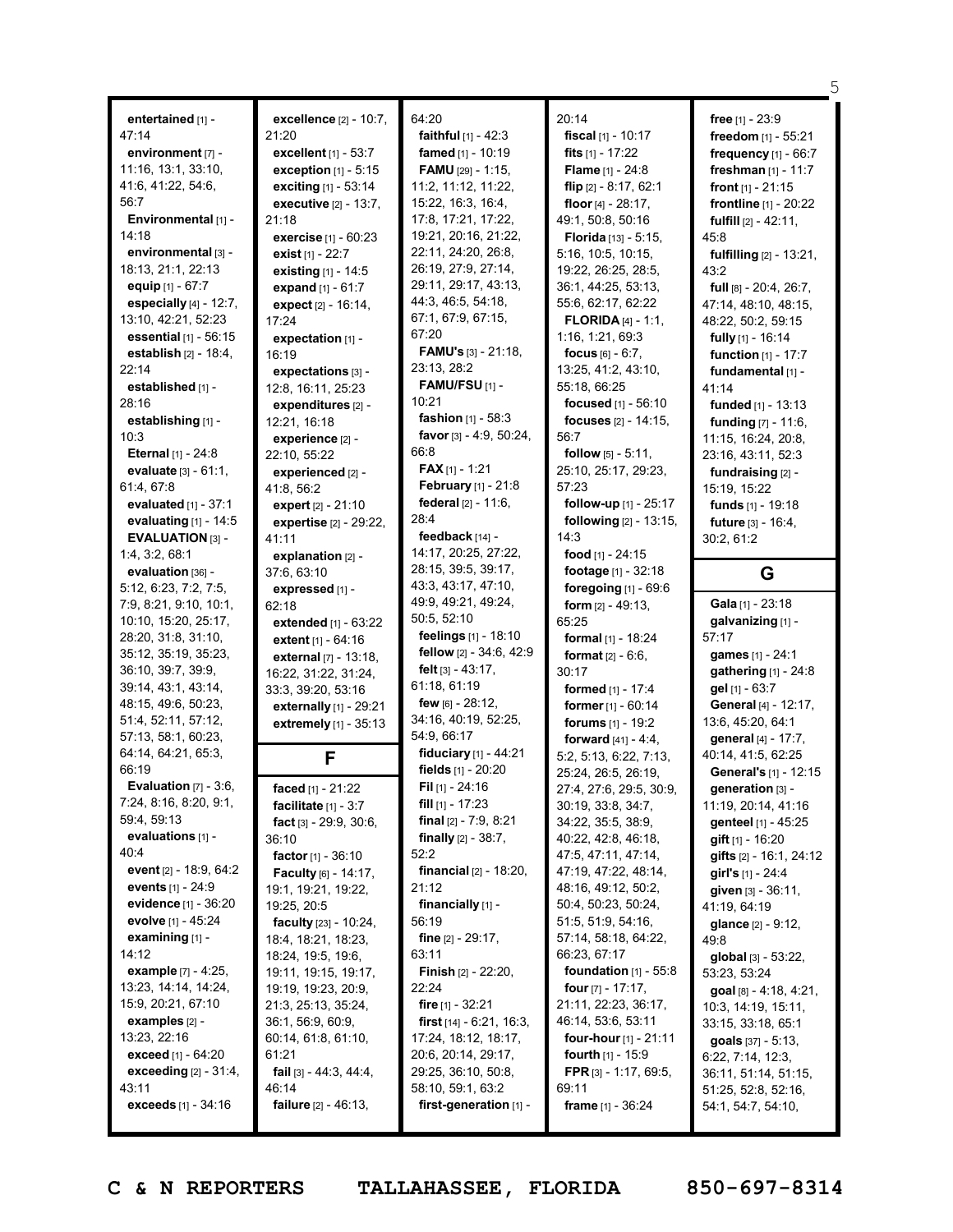54:12, 54:21, 54:24, 55:1, 55:17, 57:2, 60:1, 60:21, 60:22, 61:3, 63:16, 63:22, 63:24, 64:4, 64:7, 64:14, 64:20, 64:25, 65:6, 65:7, 65:13, 65:18, 65:24, 66:5 **governance** [13] - 12:10, 25:20, 27:16, 37:17, 37:19, 37:20, 37:24, 39:20, 39:21, 40:18, 41:2, 41:12 **Governance** [2] - 32:8, 59:5 **governing** [1] - 44:21 **Governing** [1] - 5:3 **Governors** [11] - 16:6, 32:17, 32:21, 33:21, 34:5, 42:23, 42:25, 43:4, 43:7, 53:2 **governors** [1] - 52:19 **Governors'** [1] - 12:14 **GPA** [1] - 15:14 **Grable** [7] - 3:13, 35:9, 38:20, 39:4, 39:15, 42:21, 60:1 **GRABLE** [10] - 1:9, 3:14, 35:10, 49:2, 49:4, 49:14, 50:1, 60:3, 63:4, 63:13 **graduate** [1] - 23:7 **graduated** [4] - 22:22, 23:3, 62:17, 62:22 **graduation** [6] - 15:12, 24:13, 52:25, 53:4, 53:11, 55:9 **Graham** [3] - 3:15, 61:16, 67:21 **GRAHAM** [5] - 1:8, 50:20, 66:3, 66:15, 66:17 **grant** [2] - 17:1, 54:19 **grass** [1] - 62:24 **great** [4] - 5:22, 5:25, 55:16, 55:25 **greater** [2] - 10:7, 64:22 **greatest** [2] - 25:21, 42:11 **greatness** [2] - 11:23, 26:24 **grew** [1] - 14:16 **ground** [4] - 6:1, 42:7, 42:8, 42:10 **groundwork** [1] - 21:25 **group** [3] - 16:16, 21:19, 61:19 **Group** [1] - 14:19 **groups** [1] - 18:7 **guess** [1] - 59:7 **guidance** [1] - 17:6 **guide** [1] - 56:13 **H halfway** [1] - 67:3 **hall** [1] - 20:5 **Hall** [1] - 23:15 **HALL** [1] - 1:15 **halted** [1] - 21:7 **hand** [1] - 52:2 **hands** [1] - 11:4 **hanging** [1] - 24:6 **hard** [1] - 18:10 **harder** [1] - 25:23 **hazing** [1] - 10:17 **HBCU** [1] - 23:22 **healthy** [1] - 44:14 **hear** [4] - 5:1, 7:17, 20:23, 58:22 **heard** [6] - 20:15, 35:14, 39:18, 52:11, 58:11, 60:11 **hearing** [1] - 51:4 **heart** [2] - 25:15, 42:6 **heavily** [1] - 16:19 **held** [3] - 44:22, 44:25, 45:11 **help** [3] - 10:5, 23:2, 26:8 **helped** [1] - 22:24 **helping** [1] - 11:19 **herself** [1] - 29:12 **High** [2] - 22:20, 23:4 **high** [4] - 17:23, 17:25, 22:22, 23:5 **high-caliber** [1] - 17:23 **higher** [6] - 5:25, 15:14, 26:20, 29:10, 42:7, 42:10 **highly** [4] - 13:8, 14:1, 17:10, 37:9 **hired** [2] - 11:16, 29:8 **hires** [1] - 17:19 **hiring** [2] - 13:24, 14:7 **historic** [1] - 23:15 **historical** [1] - 16:21 **historically** [1] -

13:11 **history** [2] - 19:20, 24:25 **hold** [3] - 44:4, 57:11, 59:17 **holds** [3] - 33:24, 44:1, 44:22 **home** [1] - 23:25 **honest** [2] - 38:17, 39:16 **honesty** [1] - 26:23 **hope** [3] - 26:5, 31:5, 38:14 **hopefully** [2] - 29:25, 31:14 **hoping** [1] - 33:8 **hosted** [3] - 19:2, 21:9 **hosting** [1] - 20:19 **hour** [2] - 18:17, 21:11 **House** [1] - 24:3 **hundred** [1] - 46:14 **hundreds** [1] - 19:4 **I idea** [1] - 6:16 **ideas** [3] - 27:14, 38:9, 55:20 **identified** [5] - 12:16, 14:12, 30:1, 51:25, 54:14 **identify** [4] - 18:14, 20:10, 60:5, 60:9 **identifying** [1] - 51:19 **imbalance** [1] - 16:12 **immediate** [1] - 39:17 **impact** [1] - 38:4 **imperfect** [4] - 40:25, 41:1, 41:18 **impetus** [1] - 41:3 **implement** [2] - 15:7, 54:10 **implemented** [3] - 13:22, 22:20, 24:22 **implementing** [1] - 14:11 **important** [8] - 8:17, 20:15, 26:15, 26:16, 28:14, 37:19, 38:19, 40:23 **importantly** [1] - 24:22 **improve** [5] - 14:19, 21:6, 27:3, 29:16, 32:6

**improved** [2] - 27:4, 45:19 **improvement** [8] - 14:23, 15:16, 22:1, 25:12, 25:19, 43:24, 43:25, 46:19 **improving** [3] - 14:25, 15:11, 26:10 **IN** [1] - 1:3 **inappropriate** [2] - 27:12, 59:7 **inaugural** [1] - 23:22 **inception** [1] - 33:2 **incident** [1] - 67:10 **include** [7] - 6:7, 6:24, 26:9, 28:3, 49:14, 51:18, 60:13 **included** [1] - 7:22 **includes** [4] - 8:3, 9:15, 51:19, 52:17 **including** [4] - 10:16, 14:4, 18:20, 24:23 **income** [1] - 23:6 **incorporate** [2] - 26:17, 61:9 **increase** [2] - 16:1, 16:20 **increased** [3] - 15:14, 15:25, 24:19 **increases** [1] - 16:3 **increasing** [1] - 26:10 **incredible** [2] - 41:11, 41:12 **incredibly** [2] - 20:22, 41:20 **incumbent** [1] - 41:21 **indeed** [2] - 9:9, 41:3 **indicate** [1] - 16:10 **INDICATIONS)** [4] - 4:11, 48:5, 51:1, 66:10 **indifference** [1] - 55:3 **individual** [4] - 31:15, 34:20, 36:13, 67:16 **individually** [2] - 16:7, 31:5 **individuals** [1] - 14:1 **indulgence** [1] - 10:8 **influence** [1] - 34:4 **influencing** [1] - 33:23 **inform** [2] - 10:11, 37:25 **informal** [1] - 18:25 **information** [5] - 5:1, 7:5, 10:11, 34:2,

49:18 **informational** [2] - 8:13, 36:21 **informed** [2] - 31:20, 64:24 **initial** [1] - 7:3 **initiate** [1] - 53:19 **initiated** [3] - 19:16, 23:8, 54:2 **initiative** [2] - 16:24, 60:4 **initiatives** [3] - 18:13, 36:14, 36:16 **input** [2] - 18:24, 22:12 **Inspector**[2] - 12:15, 13:6 **inspiration** [1] - 52:17 **institute** [1] - 15:3 **institution** [10] - 5:22, 5:25, 44:19, 44:23, 45:2, 45:6, 53:3, 53:11, 55:2, 62:19 **institutional** [3] - 14:20, 15:2, 52:20 **institutions** [4] - 13:13, 19:14, 34:3, 63:20 **instructional** [1] - 19:10 **instruments** [1] - 23:13 **integrity** [1] - 26:23 **intend** [1] - 25:17 **intent** [2] - 33:16 **intents** [1] - 9:11 **interactions** [1] - 22:18 **interdependence** [1] - 52:19 **interdependent** [2] - 40:24, 41:18 **interest** [3] - 25:8, 27:7, 62:18 **interested** [2] - 36:23, 60:16 **interim** [2] - 11:3, 17:18 **Internal** [1] - 14:10 **internal** [8] - 12:9, 14:9, 18:2, 18:14, 25:9, 25:13, 39:20, 53:16 **international** [2] - 19:13, 23:10 **internships** [1] - 23:10

6

**C & N REPORTERS TALLAHASSEE, FLORIDA 850-697-8314**

**intimidated** [1] -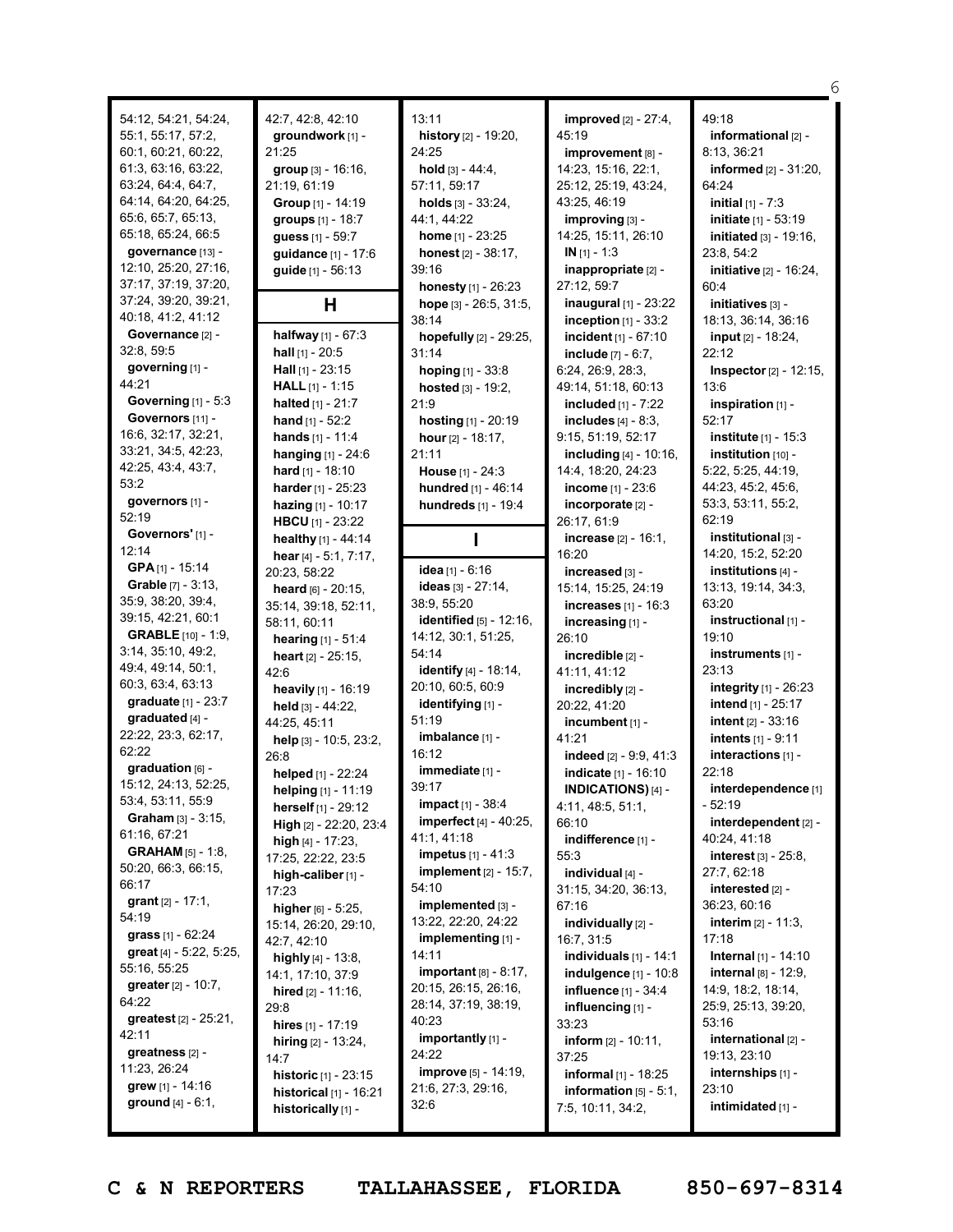| 45:22                           | laser [2] - 6:7, 43:10        | lessons [1] - 53:20              | 54:5                           | meeting [23] - 6:7,             |
|---------------------------------|-------------------------------|----------------------------------|--------------------------------|---------------------------------|
| invite [1] - 53:10              |                               | <b>letters</b> [3] - 27:24,      | <b>major</b> [5] - 15:16,      | 9:4, 26:3, 26:4, 30:19,         |
|                                 | <b>laser-like</b> [1] - 43:10 |                                  |                                |                                 |
| invited [1] - 24:13             | <b>last</b> [20] - 10:15,     | 28:3, 36:21                      | 16:24, 21:22, 28:10,           | 31:1, 31:2, 32:18,              |
| <b>involves</b> $[4] - 6:13$ ,  | 11:13, 21:1, 22:3,            | level [4] - 17:19,               | 34:21                          | 39:19, 43:10, 44:12,            |
| 14:25, 15:10, 20:22             | 26:2, 30:19, 32:7,            | 44:14, 45:7, 64:22               | Major [1] - 10:18              | 45:16, 51:22, 52:22,            |
| issue $[6] - 12:20$ ,           | 43:12, 43:13, 45:16,          | <b>levels</b> [1] - 17:25        | <b>majority</b> $[2] - 9:15$ , | 57:8, 57:25, 58:15,             |
| 31:22, 43:14, 48:8,             | 51:20, 53:5, 57:8,            | <b>lie</b> [1] - 42:3            | 17:13                          | 59:3, 59:4, 59:12,              |
| 48:16, 61:12                    | 57:25, 58:14, 59:16,          | <b>lies</b> $[1] - 48:13$        | manage [3] - 14:22,            | 59:15, 59:16, 66:24             |
| issues [11] - 12:16,            | 60:20, 61:5, 61:6,            | life [1] - 55:23                 | 27:13, 46:9                    | <b>meetings</b> $[5] - 19:1$ ,  |
| 12:24, 18:14, 18:18,            | 63:1                          |                                  |                                | 20:1, 20:5, 20:6, 26:7          |
|                                 | lastly $[1] - 7:15$           | <b>line</b> $[3] - 21:15$ ,      | management [11] -              | <b>meets</b> [2] - 34:16,       |
| 26:8, 26:9, 26:15,              |                               | 27:19, 36:15                     | 12:9, 12:12, 13:2,             |                                 |
| 26:17, 27:9, 30:20,             | <b>Lawson</b> $[8] - 3:17$ ,  | <b>lines</b> [2] - 36:13, 60:8   | 13:5, 13:22, 15:8,             | 34:17                           |
| 31:25                           | 30:13, 35:6, 38:15,           | <b>list</b> $[2] - 25:16, 26:1$  | 15:21, 17:10, 21:20,           | member [4] - 35:24,             |
| <b>Item</b> $[1] - 7:12$        | 39:4, 42:22, 58:9,            | <b>listed</b> $[5] - 8:7, 8:9,$  | 45:3, 52:19                    | 36:1, 50:12, 60:20              |
| <b>item</b> $[10] - 6:13, 8:7,$ | 61:13                         | 15:21, 36:18, 51:7               | managers [2] -                 | <b>MEMBERS</b> $[1] - 1:7$      |
| 8:25, 9:8, 9:9, 32:15,          | <b>LAWSON</b> $[18] - 1:8$ ,  | <b>listen</b> $[2] - 22:8$ ,     | 17:19, 21:14                   | members [9] - 10:12,            |
| 47:5, 47:6, 51:13,              | 3:18, 4:5, 30:15,             | 22:15                            | <b>Mangum</b> [24] - 5:23,     | 21:5, 21:19, 25:22,             |
| 52:4                            | 34:13, 47:17, 47:21,          |                                  | 9:20, 9:23, 28:14,             | 27:2, 34:6, 34:20,              |
| Items [1] - 7:12                | 47:24, 48:1, 48:6,            | <b>listened</b> $[1] - 31:23$    | 29:8, 38:14, 39:5,             | 60:15, 62:12                    |
|                                 |                               | live [1] - 37:7                  |                                |                                 |
| <b>items</b> $[6] - 8:5, 8:9,$  | 48:19, 48:24, 56:24,          | <b>lives</b> $[1]$ - 5:22        | 39:10, 43:23, 45:4,            | members' [2] - 19:7,            |
| 8:14, 8:19, 25:18,              | 57:4, 57:7, 58:19,            | living [3] - 10:25,              | 45:18, 45:22, 46:5,            | 23:14                           |
| 26:6                            | 58:23, 59:14                  | 54:6, 60:15                      | 46:20, 51:7, 51:12,            | memorializing [2] -             |
| itself [1] - 45:11              | Lawson's $[2]$ -              | living/learning [1] -            | 51:18, 51:22, 52:8,            | 47:11, 49:11                    |
|                                 | 35:11, 37:14                  | 20:18                            | 52:13, 62:12, 64:3,            | <b>memos</b> $[1] - 36:21$      |
| J                               | lay [1] - 55:7                | $load$ [1] - 19:10               | 67:2, 67:3                     | <b>mention</b> [1] - 12:24      |
|                                 | <b>lays</b> [1] - 21:25       | <b>local</b> $[2] - 28:4, 31:25$ | <b>MANGUM [8] - 9:24,</b>      | mentioned $[3] - 5:4$ ,         |
| job [3] - 29:17, 45:5,          | leader [3] - 5:12,            |                                  | 10:14, 29:18, 30:11,           | 18:12, 61:13                    |
| 67:6                            | 26:20, 29:23                  | <b>LOCATION</b> $[1]$ - 1:15     | 51:10, 52:14, 62:14,           | merit [1] - 10:25               |
| <b>John</b> [1] - 15:23         | leaders [13] - 11:20,         | locked [1] - 33:6                | 63:11                          |                                 |
|                                 |                               | $logs$ [1] - 36:21               | <b>Mangum's</b> $[4] - 8:4$ ,  | met [3] - 16:6, 36:22,          |
| <b>jointly</b> $[1] - 42:7$     | 13:9, 13:15, 14:13,           | lonely [2] - 56:1,               |                                | 65:8                            |
| <b>judged</b> [1] - 53:8        | 15:5, 20:11, 41:1,            | 56:4                             | 9:16, 49:10, 67:15             | methodical $[1]$ - 36:6         |
| July [1] - 69:7                 | 41:8, 41:11, 41:18,           | long-term [1] - 53:19            | <b>Marching</b> $[1] - 10:19$  | methods [1] - 19:12             |
| <b>JULY</b> $[1]$ - 1:11        | 42:2, 60:6, 60:9              | longstanding [1] -               | <b>mark</b> [1] - 16:4         | <b>metrics</b> $[7] - 5:6$ ,    |
| juncture [1] - 28:17            | leadership $[8]$ - 13:8,      | 13:1                             | <b>market</b> [1] - 13:9       | 33:24, 37:3, 37:4,              |
| <b>June</b> $[1] - 4:2$         | 18:1, 20:9, 28:8, 30:9,       | <b>look</b> [16] - $7:11$ ,      | <b>Marshall</b> [1] - 16:8     | 51:19, 53:1, 61:15              |
|                                 | 43:9, 45:13, 52:17            | 25:24, 27:3, 27:6,               | master [2] - 24:24,            | <b>METZKE</b> [3] - 1:17,       |
| Κ                               | Leadership [2] -              | 29:24, 30:9, 30:24,              | 24:25                          | 69:5, 69:11                     |
|                                 | 14:19, 21:16                  |                                  | materials $[1] - 5.8$          | middle [1] - 23:6               |
| Karl [1] - 2:4                  | leading $[5] - 5:25$ ,        | 31:25, 32:18, 33:2,              | <b>matrix</b> $[1] - 7:25$     | <b>midnight</b> $[1] - 24:7$    |
| <b>keep</b> [1] - 20:20         | 6:24, 11:22, 29:12,           | 33:16, 35:21, 37:10,             | matters $[2] - 17:7$ ,         |                                 |
| <b>KELVIN</b> [1] - 1:8         | 53:13                         | 38:18, 42:8, 65:17               | 25:9                           | might [2] - 42:10,              |
| <b>key</b> [3] $-8:4, 61:14,$   | League [2] - 23:25,           | looking [3] - 34:1,              |                                | 67:12                           |
| 66:25                           | 32:1                          | 46:23, 62:25                     | McKnight [1] - 58:8            | <b>Miles</b> [1] - 3:7          |
|                                 |                               | loophole [1] - 67:11             | MCKNIGHT $[1]$ -               | <b>MILES</b> $[8] - 3:9, 3:11,$ |
| <b>KIMBERLY</b> $[1] - 1:7$     | <b>learned</b> $[2] - 37:9$ , | $loss [2] - 10:19,$              | 58:25                          | 3:13, 3:15, 3:17, 3:19,         |
| <b>kind</b> $[2] - 22:19, 62:9$ | 53:20                         | 52:21                            | McWilliams [1] -               | 3:21, 3:23                      |
| knowing [1] - 36:23             | learning [3] - 27:6,          | $lost_{[1]} - 49:19$             | 3:19                           | million $[3] - 15:23$ ,         |
| knowledge [4] -                 | 54:6, 55:22                   | low $[1] - 22:21$                | <b>mean</b> $[4] - 34:8$ ,     | 16:2                            |
| 14:25, 34:10, 34:12,            | $least [8] - 31:3,$           | <b>lucas</b> $[1] - 2:5$         | 36:8, 44:11, 56:10             | millions $[1] - 11:12$          |
| 55:22                           | 33:11, 33:20, 37:25,          | lunch [1] - 24:16                | meaningful [1] -               | $mid$ [2] - 7:23, 35:4          |
| known [1] - 7:23                | 40:5, 40:15, 45:16,           |                                  | 10:25                          | <b>mindful</b> $[2] - 41:14$ ,  |
|                                 | 45:17                         |                                  | measure [1] - 61:4             | 55:14                           |
| L                               | <b>leave</b> $[2] - 31:18$ ,  | M                                | <b>measures</b> $[1] - 64:13$  | minimize [1] - 14:2             |
|                                 | 31:21                         |                                  | Mechanical [2] -               |                                 |
| lack $[5] - 10:25, 13:7,$       | Lecture [1] - 24:24           | $ma'am$ [2] - 50:9,              |                                | <b>minimum</b> $[1] - 65:8$     |
| 34:23, 43:8, 43:9               |                               | 66:16                            | 10:6, 53:14                    | <b>minutes</b> $[8] - 4:1,$     |
|                                 | $led$ [1] - 21:9              | Madam [10] - 3:23,               | <b>media</b> [1] - 46:4        | 4:2, 4:8, 4:14, 6:17,           |
| <b>lacking</b> $[1] - 64:12$    | legacy $[2] - 5:21$ ,         | 29:3, 38:22, 39:2,               | <b>meet</b> $[12] - 8:20$ ,    | 18:17, 49:17, 49:24             |
| <b>land</b> $[1] - 54:19$       | 23:22                         | 42:17, 58:19, 59:20,             | 12:8, 14:6, 16:7,              | <b>mirror</b> [1] - 5:13        |
| lapse $[1] - 65:3$              | $\text{legal } [5] - 21:2,$   | 63:14, 63:17, 66:15              | 16:10, 16:18, 18:6,            | mishap $[1] - 67:12$            |
| largely [1] - 12:18             | 57:22, 58:4, 59:19            | maintain [1] - 22:18             | 25:23, 45:21, 46:23,           | missed $[1] - 11:12$            |
| largest [1] - 15:22             | <b>LEON</b> [1] - 69:3        | maintaining [1] -                | 64:20, 67:2                    | missing $[1]$ - 36:24           |
|                                 |                               |                                  |                                |                                 |

7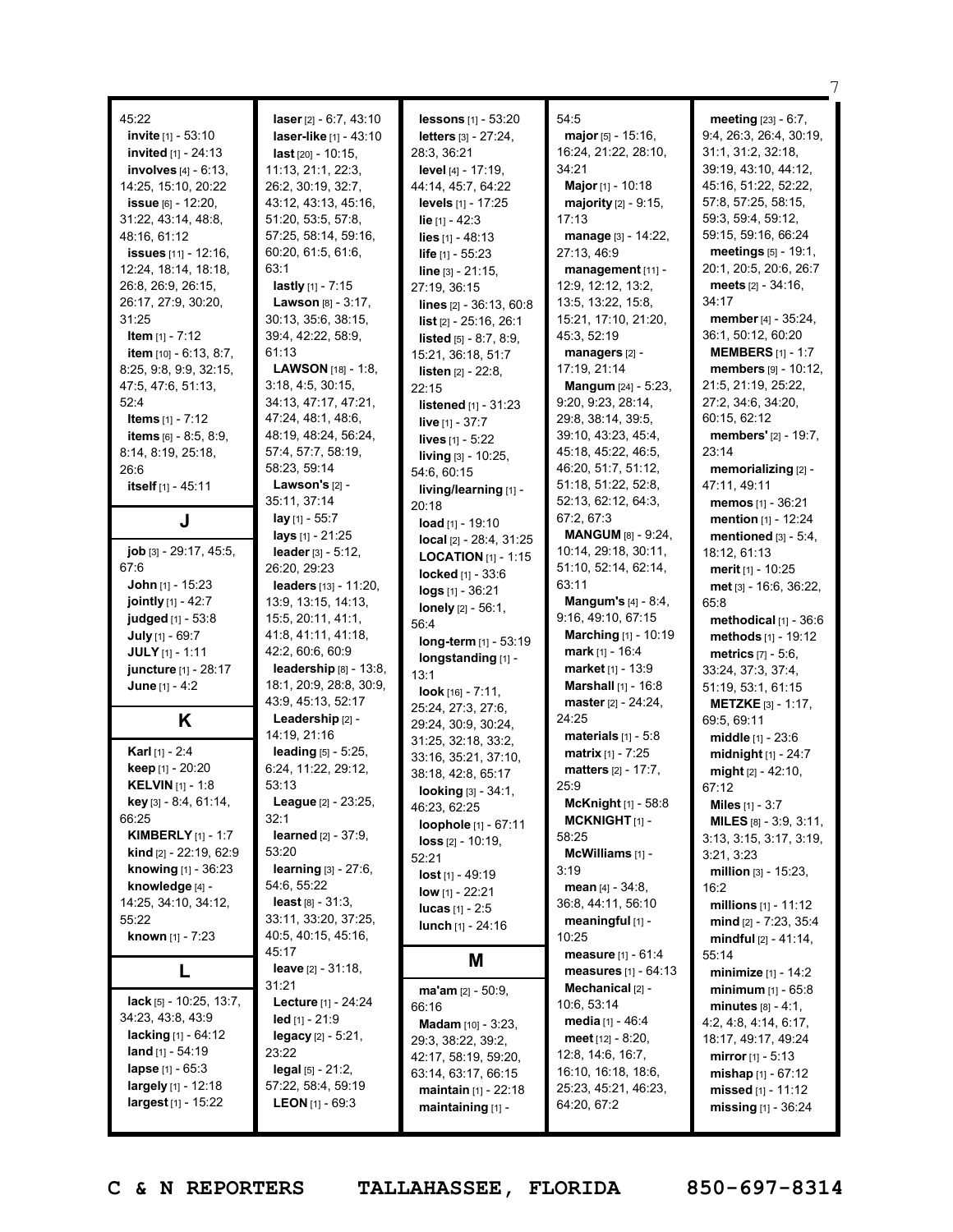| mission $[2] - 17:5$ ,<br>26:12<br>misunderstandings<br>$[1] - 12:2$ | motivation $[1] - 41:3$<br><b>MOUs</b> $[1]$ - 19:13<br>move $[26] - 4:3, 4:17,$<br>5:1, 9:21, 10:7, 26:19, | 32:4, 47:8<br>neighbors [1] -<br>56:17<br><b>never</b> [1] - 53:4 | <b>OFFICE</b> [1] - 1:20<br>officially $[1]$ - 3:5<br>often [4] - 11:20,<br>26:13, 37:20, 45:4 | 53:3<br>orderly [1] - 58:2<br>organization [2] -<br>11:25, 33:24 |
|----------------------------------------------------------------------|-------------------------------------------------------------------------------------------------------------|-------------------------------------------------------------------|------------------------------------------------------------------------------------------------|------------------------------------------------------------------|
| mixed $[1] - 32:2$<br>model [1] - 39:20                              | 29:5, 33:8, 34:7,<br>34:22, 35:5, 40:22,                                                                    | New [2] - 5:16, 23:15<br><b>new</b> $[5] - 13:24$ ,               | ombudsman [2] -<br>20:23, 22:14                                                                | organizational [5] -<br>12:9, 12:12, 13:22,                      |
| money [1] - 23:13                                                    | 46:18, 46:19, 47:14,                                                                                        | 16:14, 17:25, 19:17,                                              | ON [3] - 1:3, 3:2,                                                                             | 15:21, 17:9                                                      |
| monitor [1] - 14:22                                                  | 47:19, 47:22, 48:14,                                                                                        | 23:13                                                             | 67:25                                                                                          | organized [1] - 58:3                                             |
| monologue [1] -                                                      | 50:2, 50:16, 51:9,                                                                                          | News [1] - 20:16                                                  | once $[5] - 6:2, 47:12,$                                                                       | otherwise $[2] - 8:12$ ,                                         |
| 31:23                                                                | 52:6, 54:15, 58:12,                                                                                         | $next$ [8] - 9:8, 17:2,                                           | 52:7, 64:18                                                                                    | 51:9                                                             |
| Montgomery [2] -                                                     | 65:1, 65:21<br>moved $[7] - 4:5$ .                                                                          | 17:18, 31:9, 31:22,<br>32:15, 34:7, 51:13                         | one [44] - 6:16, 6:21,<br>8:6, 8:9, 12:19, 13:6,                                               | ourselves [2] -<br>40:23, 53:7                                   |
| 3:21, 42:18<br><b>MONTGOMERY [8] -</b>                               | 41:2, 47:15, 50:4,                                                                                          | NO [10] - 3:16, 3:20,                                             | 13:23, 15:16, 16:24,                                                                           | <b>outcome</b> [2] - 22:12,                                      |
| 1:7, 3:22, 4:6, 42:17,                                               | 50:18, 50:23, 51:5                                                                                          | 4:13, 7:20, 9:7, 28:22,                                           | 17:12, 18:9, 18:12,                                                                            | 33:17                                                            |
| 42:19, 63:17, 63:19,                                                 | moving $[11] - 5:13$ ,                                                                                      | 42:14, 51:3, 65:20,                                               | 19:3, 20:6, 21:19,                                                                             | <b>outcomes</b> $[1] - 44:1$                                     |
| 65:21                                                                | 6:22, 8:18, 38:9,                                                                                           | 66:12                                                             | 22:12, 22:18, 23:19,                                                                           | <b>outlined</b> $[5] - 6:18$ ,                                   |
| <b>month</b> $[2] - 24:25$ ,                                         | 47:11, 48:16, 49:11,                                                                                        | nobody $[1] - 67:2$                                               | 29:8, 30:19, 31:3,                                                                             | 16:15, 49:21, 55:18,                                             |
| 64:18                                                                | 50:24, 64:22, 66:23,<br>67:17                                                                               | <b>none</b> $[1] - 51:4$                                          | 33:13, 33:14, 36:2,<br>41:5, 41:20, 43:22,                                                     | 57:18                                                            |
| monthly [2] - 64:23,<br>65:23                                        | must [9] - 22:2, 25:9,                                                                                      | noted [1] - 46:16<br>notes [1] - 69:6                             | 44:4, 44:9, 44:17,                                                                             | outside [4] - 9:3,<br>48:19, 59:8, 59:12                         |
| <b>months</b> $[2] - 13:16$ ,                                        | 37:2, 37:11, 39:23,                                                                                         | nothing [1] - 36:8                                                | 46:14, 46:16, 47:2,                                                                            | outstanding [2] -                                                |
| 54:22                                                                | 53:18, 53:21, 56:9,                                                                                         | noting [1] - 46:8                                                 | 49:7, 52:4, 56:4, 61:5,                                                                        | 12:19, 12:20                                                     |
| <b>MOORE</b> [60] - 1:7,                                             | 56:12                                                                                                       | <b>Number</b> [6] - 60:5,                                         | 61:6, 61:7, 62:1,                                                                              | <b>overall</b> $[3] - 5:7$ ,                                     |
| 3:4, 3:10, 3:25, 4:7.                                                | <b>mutual</b> $[5] - 27:4$ ,                                                                                | 61:5, 61:7, 61:24,                                                | 65:13, 67:14                                                                                   | 17:9, 19:18                                                      |
| 4:12, 4:14, 7:21, 9:8,                                               | 30:21, 35:1, 44:14,<br>63:25                                                                                | 61:25                                                             | one-on-one [1] -<br>19:3                                                                       | overgrown [1] -                                                  |
| 10:13, 28:13, 28:23,<br>29:2, 29:4, 30:12,                           |                                                                                                             | number [2] - 4:20,<br>51:16                                       | ongoing $[2] - 52:1$ ,                                                                         | 62:24<br>overlooked [1] -                                        |
| 34:11, 35:6, 38:20,                                                  | N                                                                                                           | <b>numbers</b> $[1] - 65:2$                                       | 54:21                                                                                          | 11:20                                                            |
| 38:23, 38:25, 40:2,                                                  |                                                                                                             | numerous [1] - 19:2                                               | <b>online</b> [4] - 24:20,                                                                     | overnight [2] -                                                  |
| 40:9, 40:21, 42:12,                                                  | name $[3] - 33:15$ ,                                                                                        | <b>nurturing</b> $[1] - 54:5$                                     | 60:17, 61:7, 66:20                                                                             | 21:25, 54:20                                                     |
| 42:15, 42:18, 47:1,                                                  | 33:18, 67:15                                                                                                |                                                                   | open [7] - 4:16, 9:17,                                                                         | oversight $[1]$ - 5:20                                           |
| 47:16, 47:19, 47:22,                                                 | names [1] - 23:20<br><b>NANCY</b> [3] - 1:17,                                                               | O                                                                 | 18:15, 24:18, 27:14,<br>28:17, 62:11                                                           | overview [1] - 30:24                                             |
| 47:25, 48:12, 48:21,<br>48:25, 49:3, 49:6,                           | 69:5, 69:11                                                                                                 | objective [1] - 39:16                                             | open-door [1] -                                                                                | <b>own</b> [4] - 18:16,                                          |
| 49:16, 50:3, 50:15,                                                  | nancy@metzke.                                                                                               | objectives [17] -                                                 | 18:15                                                                                          | 30:24, 35:4, 36:14                                               |
| 50:19, 50:21, 51:2,                                                  | <b>com</b> [1] - 1:22                                                                                       | 12:3, 46:24, 51:14,                                               | operated $[1] - 45:10$                                                                         | P                                                                |
| 51:4, 51:11, 57:2,                                                   | narrative [1] - 34:19                                                                                       | 52:16, 54:1, 55:17,                                               | operating [2] -                                                                                |                                                                  |
| 57:6, 58:8, 58:21,                                                   | <b>national</b> $[4] - 14:12$ ,                                                                             | 56:22, 57:3, 60:21,                                               | 37:18, 58:15                                                                                   |                                                                  |
| 58:24, 59:22, 62:13,                                                 | 20:12, 21:9, 26:9                                                                                           |                                                                   |                                                                                                | <b>P.M</b> $\left[2\right]$ - 1:13, 1:13                         |
| 63:15, 63:18, 65:10,                                                 |                                                                                                             | 60:22, 61:3, 64:15,                                               | operational [1] -                                                                              | packages [1] - 19:17                                             |
|                                                                      | <b>nationally</b> $[1]$ - 13:15                                                                             | 64:25, 65:6, 65:7,                                                | 54:3                                                                                           | packaging [1] -                                                  |
| 66:1, 66:4, 66:11,                                                   | <b>nature</b> [1] - 53:18                                                                                   | 65:24, 66:5                                                       | operations [7] -                                                                               | 18:21                                                            |
| 66:13, 66:16, 67:21<br><b>Moore</b> $[4] - 3:9$ ,                    | <b>NCAA</b> [2] - 15:18,<br>17:1                                                                            | obligations $[1]$ - $7:16$<br><b>observe</b> [1] - 44:2           | 13:4, 27:14, 27:20,<br>44:19, 45:2, 45:5,                                                      | <b>packet</b> [2] - 6:19,<br>7:22                                |
| 39:25, 56:24, 60:3                                                   | nearly [2] - 22:25,                                                                                         | <b>obtain</b> $[1] - 56:18$                                       | 55:19                                                                                          | Page [1] - 8:18                                                  |
| morally $[1]$ - 56:20                                                | 23:5                                                                                                        | obtained [1] - 15:24                                              | opinion [9] - 32:5.                                                                            | page [1] - 62:1                                                  |
| <b>morning</b> $[1] - 67:10$                                         | necessary $[1]$ - 66:6                                                                                      | obviously [2] -                                                   | 36:7, 37:24, 39:17,                                                                            | pardon [1] - 47:21                                               |
| <b>Morrill</b> $[1]$ - 23:18                                         | <b>need</b> $[15] - 8:8, 13:2,$                                                                             | 31:11, 33:3                                                       | 45:17, 58:4, 60:25,                                                                            | <b>part</b> [7] - 25:24, 27:2,                                   |
| $most [5] - 18:15,$                                                  | 34:13, 36:8, 43:4,<br>43:20, 45:7, 46:15,                                                                   | <b>occurred</b> $[1] - 8:10$                                      | 63:4, 64:1<br>opportunities [5] -                                                              | 27:5, 31:12, 62:22,                                              |
| 24:21, 25:21, 30:5,<br>40:5                                          | 46:22, 52:18, 56:16,                                                                                        | OF [3] - 1:1, 69:3,<br>69:3                                       | 19:15, 22:11, 23:11,                                                                           | 65:5, 65:22<br><b>partially</b> $[1] - 36:19$                    |
| mostly $[1]$ - 16:23                                                 | 61:22, 62:3, 64:21                                                                                          | offer [5] - 9:20,                                                 | 25:6, 56:8                                                                                     | participate [2] -                                                |
| motion [19] - 4:4,                                                   | needed [7] - 11:23,                                                                                         | 41:11, 47:2, 61:24,                                               | opportunity $[8] - 4:3$ ,                                                                      | 23:17, 25:2                                                      |
| 28:24, 41:4, 47:13,                                                  | 21:24, 22:4, 43:17,                                                                                         | 65:24                                                             | 9:20, 9:25, 11:8, 12:5,                                                                        | participated [1] -                                               |
| 48:3, 48:8, 48:9,                                                    | 54:4, 55:4, 65:15                                                                                           | offered $[3] - 21:11$ ,                                           | 34:8, 41:15, 52:15                                                                             | 24:3                                                             |
| 48:10, 48:25, 50:8,<br>50:16, 57:9, 57:11,                           | needing [2] - 12:16,<br>53:9                                                                                | 22:6, 35:23                                                       | opposers $[3] - 4:12$ ,<br>51:2, 66:11                                                         | participation [1] -                                              |
| 57:14, 58:1, 58:20,                                                  | <b>needs</b> $[6] - 14:6$ ,                                                                                 | <b>offering</b> [1] - 4:4<br>office $[2] - 19:3$ ,                | <b>opted</b> $[2] - 58:12$ ,                                                                   | 23:22<br>partnerships [1] -                                      |
| 59:2, 65:25, 66:1                                                    | 45:15, 53:22, 55:12,                                                                                        | 46:23                                                             | 58:17                                                                                          | 26:12                                                            |
| motioned $[3] - 4:8$ ,<br>50:22, 66:4                                | 63:9, 64:6<br>negative [4] - 27:22,                                                                         | Office [2] - 12:15,<br>14:10                                      | oranges [1] - 62:9<br>order [3] - 3:6, 6:4,                                                    | <b>parts</b> [1] - 30:20<br>party [1] - 45:23                    |

8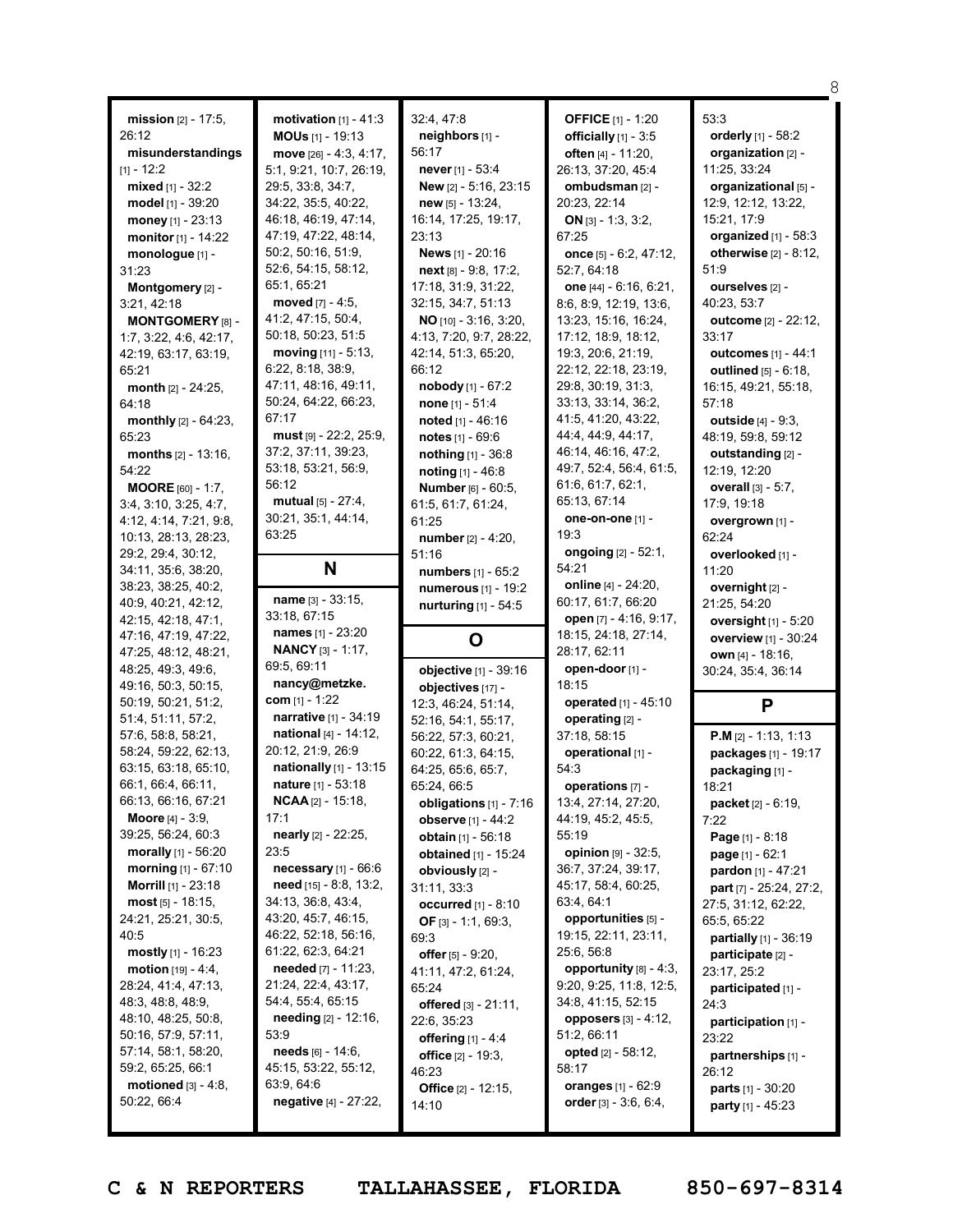| <b>passport</b> $[2] - 23:8$ ,  | philosophy [1] -                | 66:24                                      | priorities $[2] - 33:7$ ,      | 19:16, 22:9, 25:6,           |
|---------------------------------|---------------------------------|--------------------------------------------|--------------------------------|------------------------------|
| 23:12                           | 44:12                           | prescripted [1] -                          | 36:11                          | 37:2, 37:11, 41:15           |
| passports [1] - 23:9            | <b>phonetics</b> $[1] - 22:22$  | 57:20                                      | <b>priority</b> $[1]$ - 22:8   | provided [11] - 10:9,        |
| <b>past</b> $[9] - 12:4, 18:3,$ | <b>phrase</b> [1] - 37:15       | prescriptive [1] -                         | private [1] - 13:13            | 21:14, 23:1, 23:4,           |
| 22:12, 22:13, 28:1,             | pick [1] - 16:14                | 46:20                                      | pro $[1] - 47.8$               | 23:8, 23:16, 24:11,          |
| 53:20, 55:11, 55:13,            | picked [1] - 54:10              | <b>PRESENT</b> [1] - 2:2                   | problem $[2] - 43:18$ ,        | 39:6, 47:10, 49:9,           |
| 56:5                            | place [8] - 5:17,               | <b>present</b> $[4] - 9:1$ ,               | 59:23                          | 49:22                        |
| <b>pause</b> [1] - 32:9         | 43:25, 45:25, 55:17,            | 32:20, 45:20, 45:24                        | problems $[3] - 10:16$ ,       | provides [2] - 11:18,        |
| pay $[1]$ - 22:24               | 57:16, 57:19, 57:21,            | presentation [1] -                         | 20:24, 44:16                   | 39:16                        |
| people [7] - 17:24,             | 59:18                           | 35:13                                      | procedural [1] -               | providing $[5]$ - 7:3,       |
| 28:11, 33:15, 33:18,            | places [1] - 24:14              | presented [4] -                            | 18:18                          | 19:14, 21:23, 50:4,          |
| 55:16, 56:13, 63:1              | plan $[17] - 16:15$ ,           | 32:16, 51:6, 52:8,                         |                                | 51:19                        |
| perceived [2] - 43:7,           | 20:7, 20:8, 32:16,              | 66:2                                       | procedures [4] -               | Provost [2] - 15:4,          |
| 57:25                           | 32:20, 32:22, 32:24,            | presenting $[2] - 7:6$ ,                   | 14:20, 21:21, 37:18,<br>52:2   | 19:7                         |
| <b>percent</b> $[6] - 11:6$     | 43:20, 43:21, 43:24,            | 7:7                                        |                                | provost [1] - 13:16          |
|                                 |                                 |                                            | proceedings [1] -              | prudent [3] - 37:25,         |
| 11:10, 15:14, 15:25,            | 46:20, 52:24, 54:8,             | presidency $[1]$ - 12:3                    | 69:6                           | 38:2, 38:6                   |
| 16:1, 44:16                     | 54:22, 56:7, 64:10,             | president $[3]$ - 13:16,                   | <b>process</b> $[21] - 5:11$ , |                              |
| perceptions [1] -               | 65:6                            | 13:17, 13:19                               | 5:16, 31:19, 31:20,            | public [4] - 34:10,          |
| 27:10                           | <b>plans</b> $[4] - 26:18$ ,    | PRESIDENT [8] -                            | 33:17, 33:19, 39:14,           | 34:11, 39:10, 44:7           |
| perfect [1] - 67:2              | 54:11, 55:7, 57:18              | 9:24, 10:14, 29:18,                        | 39:25, 40:8, 43:1,             | public/private [1] -         |
| performance [16] -              | platform [1] - 41:15            | 30:11, 51:10, 52:14,                       | 44:2, 46:7, 46:9,              | 26:12                        |
| 6:25, 7:8, 10:1, 11:14,         | pleased [1] - 12:19             | 62:14, 63:11                               | 47:18, 48:2, 48:11,            | published $[1]$ - 36:2       |
| 15:16, 15:18, 20:8,             | pledge [1] - 27:2               | <b>President</b> [41] - 5:23,              | 48:12, 51:16, 52:11,           | purchasing [1] -             |
| 23:15, 43:11, 43:16,            | pledges [1] - 16:2              | 6:23, 7:6, 7:13, 7:16,                     | 56:25, 57:4                    | 18:21                        |
| 43:21, 43:24, 46:19,            | plus $[1] - 19:3$               | 8:4, 9:16, 9:20, 9:23,                     | processes [5] - 14:9,          | purposes [2] - 9:11,         |
| 49:10, 52:24, 64:10             | point $[6] - 4:21$ ,            | 19:8, 28:14, 29:8,                         | 14:20, 21:21, 33:23,           | 45:21                        |
| performed [2] - 6:18,           | 46:13, 51:21, 59:24,            | 29:17, 30:22, 31:1,                        | 63:21                          | purview [1] - 48:20          |
| 8:6                             | 61:18, 65:11                    | 31:2, 32:9, 33:6,                          | processing [1] -               | <b>push</b> $[1] - 8:12$     |
| <b>perhaps</b> [2] - 40:14,     | points [1] - 31:13              | 34:24, 35:11, 37:22,                       | 14:22                          | pushing [1] - 61:12          |
| 55:12                           | policy [9] - 18:16,             | 38:11, 39:5, 39:10,                        | produce [1] - 21:24            | put [5] - 34:5, 35:3,        |
| <b>period</b> $[6] - 46:21$ ,   | 19:12, 24:18, 26:7,             | 39:12, 41:8, 42:9,                         | professional [2] -             | 43:23, 43:24, 64:4           |
| 49:20, 54:23, 56:14,            | 26:9, 26:15, 27:8,              | 43:1, 44:23, 45:4,                         | 15:5, 29:9                     |                              |
| 64:13, 65:4                     | 27:16, 27:20                    | 49:10, 51:7, 51:12,                        | professionalism [1]            | Q                            |
| periodically [1] -              | political [1] - 55:15           | 51:18, 51:22, 52:8,                        | - 29:21                        |                              |
| 16:7                            | ponder [1] - 31:19              | 52:13, 56:2, 60:11,                        | professor [1] - 60:13          | qualified [2] - 13:9,        |
| permanent [2] -                 | poor $[1] - 21:23$              | 61:1, 63:14                                | profile [1] - 11:9             | 14:1                         |
| 13:7, 31:12                     | popular [1] - 22:19             | <b>President's <math>[4] - 7:4</math>,</b> | program $[5] - 14:15$ ,        | quality [6] - 14:1,          |
| permit [1] - 26:6               | <b>position</b> $[3] - 11:22$ , | 17:4, 31:23, 63:22                         | 16:20, 23:8, 23:12,            | 22:5, 22:10, 55:21,          |
| <b>permits</b> $[1] - 20:3$     | 20:24, 64:11                    | PRESIDENTIAL [3] -                         | 24:11                          | 55:23, 56:11                 |
| person [3] - 33:6,              | positions [1] - 11:4            | 1:4, 3:2, 68:1                             | <b>programs</b> $[3] - 17:8$ , | quarter [1] - 64:18          |
| 37:10.60:17                     | positive [7] - 10:4,            | Presidential [8] -                         | 24:23, 56:19                   | questions $[6]$ - 7:18,      |
| personal [6] - 12:10,           | 18:4, 22:18, 27:18,             | 3:5, 7:24, 8:16, 8:20,                     | progress $[4] - 15:17$ ,       | 8:11, 9:5, 9:18, 28:9,       |
| 25:9, 26:21, 27:22,             | 34:16, 47:8, 65:2               | 8:25, 24:24, 59:4,                         | 16:17, 52:20, 64:24            | 65:19                        |
| 33:5, 46:3                      | positively [1] - 14:21          | 59:13                                      | promise [1] - 55:21            | quickly [1] - 37:13          |
| personally $[2] - 30:7$ ,       | possible [3] - 18:7,            | presidential [3] -                         | promote [1] - 21:20            | quorum $[1] - 3:24$          |
| 30:8                            | 41:6, 41:25                     | 9:10, 28:20, 50:23                         | promoting $[1] - 5:7$          | quote [1] - 13:8             |
| personnel [5] - 14:5,           | possibly [1] - 59:8             | presidents $[3] - 15:2$ ,                  | $proof [3] - 35:21,$           |                              |
| 17:25, 22:3, 25:7,              | <b>POST</b> $[1]$ - 1:20        | 17:17, 21:18                               | 35:22, 37:6                    | R                            |
| 33:13                           | <b>posture</b> [2] - 64:4,      | Presidents [3] -                           | proper [1] - 57:21             |                              |
| perspective [4] -               | 64:7                            | 11:2, 11:3, 56:5                           | properly $[3] - 4:7$ ,         | <b>rain</b> $[1]$ - 24:15    |
| 40:15, 40:16, 46:3,             | potential $[1] - 42:11$         | presumably [1] -                           | 50:21, 66:4                    | <b>raise</b> [1] - 19:18     |
| 61:11                           | practice [1] - 5:4              | 34:3                                       | proposal $[1] - 10:20$         | raised [2] - 23:13,          |
| perspectives [1] -              | practices [3] - 14:12,          | <b>prevent</b> $[1] - 55:8$                | proposed [1] - 64:5            | 34:21                        |
| 61:10                           | 15:8, 21:20                     | <b>previous</b> $[3] - 39:19$ ,            | proposes $[1]$ - $64:7$        | <b>raises</b> $[2] - 11:1$ , |
| pertaining $[1]$ - 17:7         | preaching $[1] - 37:8$          | 40:4, 44:12                                | <b>protect</b> $[3] - 6:2$ ,   | 19:23                        |
| <b>pertains</b> $[1] - 48:7$    | preempted [2] -                 | <b>pride</b> [6] $-62:5, 62:6,$            | 14:2, 55:20                    | rate $[4] - 15:13$ ,         |
| pertinent $[1]$ - 26:7          | 57:12, 58:1                     | 62:8, 62:9, 62:15,                         | <b>protocol</b> [2] - 25:10,   | 15:17, 15:18, 46:17          |
| phase [1] - 63:23               |                                 | 62:20                                      | 57:24                          | rated $[3] - 30:25$ ,        |
| philosophical [3] -             | preemptive [1] -                | <b>primary</b> $[1] - 6:21$                | provide [11] - 4:19,           | 31:2, 31:3                   |
| 40:15, 40:16, 42:5              | 59:17                           | prime [1] - 67:10                          | 8:2, 12:5, 12:25, 17:6,        | rates $[3] - 15:12$ ,        |
|                                 | prepare [2] - 53:24,            |                                            |                                |                              |

9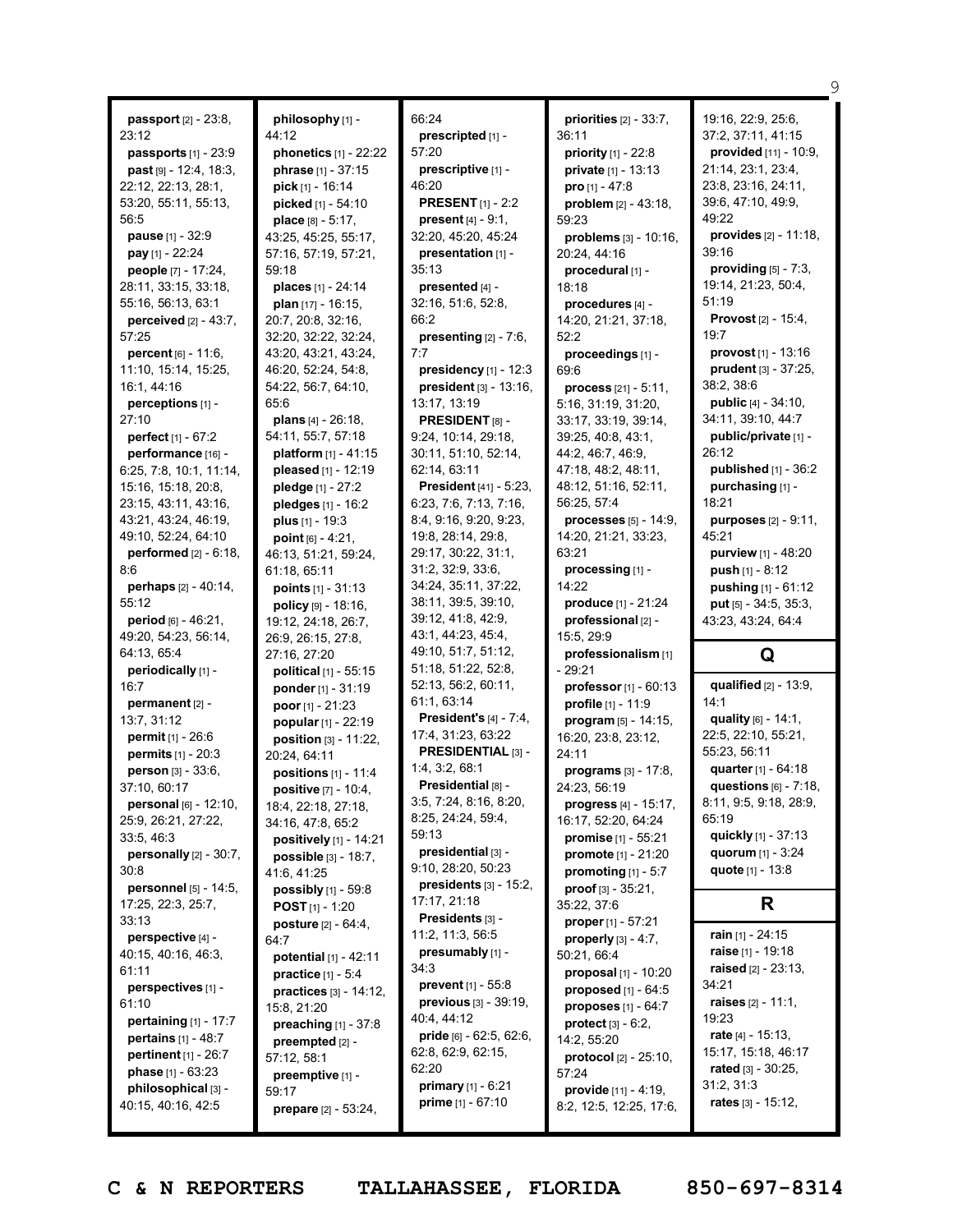53:4, 53:11 **rating** [3] - 7:8, 9:13, 9:15 **ratio** [1] - 37:3 **ratios** [1] - 37:3 **Rattlers** [1] - 24:11 **RE** [1] - 1:3 **re** [1] - 64:19 **reaching** [2] - 11:24, 61:14 **reactivating** [1] - 62:20 **read** [5] - 34:19, 35:15, 37:17, 39:8, 40:20 **readily** [1] - 51:23 **real** [3] - 39:15, 60:7, 60:19 **realigning** [1] - 16:18 **realities** [2] - 53:23 **really** [6] - 12:19, 17:10, 35:14, 39:16, 39:18, 61:13 **reason** [1] - 22:7 **receive** [2] - 22:5, 55:5 **received** [7] - 14:17, 16:9, 20:25, 27:22, 27:24, 43:3, 52:10 **recently** [1] - 20:16 **recognize** [2] - 29:7, 37:21 **recognized** [10] - 13:15, 17:13, 17:14, 20:16, 23:5, 30:14, 35:9, 40:11, 60:1, 63:18 **recognizing** [3] - 15:10, 19:6, 25:8 **recommendation** [2] - 47:6, 64:9 **recommendations** [1] - 43:22 **recommending** [1] - 65:5 **Record** [1] - 23:20 **record** [3] - 29:7, 31:12, 69:6 **recourse** [1] - 59:20 **recruit** [1] - 13:15 **recruitment** [1] - 21:13 **rectify** [1] - 12:23 **Red** [1] - 23:24 **red** [1] - 8:7 **reduce** [1] - 14:21 **reducing** [3] - 16:12, 19:10, 26:11 **reduction** [3] - 32:22, 32:24

**redundant** [2] - 4:22, 33:4 **refer** [1] - 60:11 **referenced** [1] - 9:9 **referring** [4] - 6:19, 49:5, 59:2, 63:6 **refers** [1] - 62:15 **reflect** [2] - 43:15, 57:7 **reflected** [2] - 39:9, 66:18 **reflecting** [1] - 40:3 **refreshed** [1] - 41:24 **regard** [6] - 25:20, 52:15, 52:25, 63:21, 64:14, 65:23 **regarding** [16] - 6:25, 7:18, 9:5, 13:21, 15:21, 16:5, 16:12, 17:16, 18:2, 18:23, 19:25, 20:4, 35:11, 38:1, 57:2, 63:16 **registration** [1] - 18:20 **regulation** [1] - 42:23 **rehash** [1] - 31:17 **REHEARSAL** [1] - 1:15 **reiterate** [1] - 31:8 **related** [6] - 17:16, 20:6, 20:7, 27:16, 59:25, 65:18 **relates** [4] - 21:2, 27:10, 40:16, 52:23 **relations** [12] - 12:9, 12:10, 13:18, 13:20, 18:2, 25:13, 25:20, 31:22, 31:24, 33:2, 33:3, 39:19 **relationship** [9] - 10:4, 16:5, 18:23, 32:5, 33:21, 33:22, 44:9, 44:15, 45:17 **relationships** [3] - 18:4, 21:3, 27:3 **relative** [3] - 5:11, 8:15, 48:17 **remain** [1] - 26:19 **remaining** [1] - 8:25 **remains** [1] - 12:19 **remarks** [5] - 4:17, 6:12, 9:21, 10:8, 51:8 **remember** [2] - 41:17, 67:1 **remembering** [1] - 37:23 **remind** [1] - 40:23 **reminder** [1] - 47:2 **renewed** [1] - 16:4

**reorganizing** [2] - 14:4, 15:10 **repeat** [2] - 6:1, 66:21 **repeated** [1] - 45:14 **report** [8] - 8:21, 9:14, 12:14, 12:15, 52:3, 64:23, 65:23, 69:5 **REPORTED** [1] - 1:17 **reported** [1] - 65:9 **Reporter** [1] - 69:11 **REPORTER** [1] - 1:18 **REPORTERS** [1] - 1:20 **reporting** [1] - 66:7 **reports** [2] - 7:10, 25:15 **represent** [1] - 42:16 **representatives** [1] - 28:4 **requested** [2] - 26:2, 52:4 **require** [7] - 11:24, 19:10, 42:23, 45:20, 63:25, 65:6, 65:22 **required** [5] - 6:8, 6:17, 14:8, 20:4, 41:19 **requirement** [1] -  $43.2$ **requires** [3] - 43:19, 43:25, 53:2 **requiring** [1] - 46:19 **research** [3] - 13:17, 19:9, 19:14 **Research** [1] - 19:8 **resonate** [1] - 31:14 **resort** [1] - 22:3 **resources** [2] - 13:12, 16:22 **respect** [6] - 11:22, 27:1, 27:4, 30:22, 35:1, 44:15 **respective** [3] - 6:9, 14:8, 47:9 **respond** [3] - 9:25, 18:16, 32:10 **responded** [2] - 19:4, 26:3 **response** [5] - 20:25, 32:11, 32:12, 49:15, 58:22 **RESPONSE)** [10] -3:16, 3:20, 4:13, 7:20, 9:7, 28:22, 42:14, 51:3, 65:20, 66:12 **responsibilities** [7] - 6:15, 6:20, 7:19, 27:13, 37:21, 38:12, 44:22 **responsibility** [8] - 5:20, 5:24, 8:8, 10:17, 45:9, 56:1, 56:3, 56:6 **responsible** [3] - 7:1, 44:18, 45:1 **rest** [1] - 62:12 **restore** [2] - 62:4, 62:8 **restoring** [2] - 62:15, 62:20 **result** [7] - 11:11, 15:12, 21:1, 22:8, 22:13, 25:16, 26:3 **resulted** [1] - 18:10 **results** [2] - 13:25, 32:13 **retention** [3] - 15:12, 15:13, 52:25 **return** [2] - 29:20, 61:17 **revenue** [2] - 16:18, 16:20 **revenues** [1] - 12:21 **review** [7] - 4:3, 6:14, 7:3, 31:24, 34:9, 34:10, 49:20 **reviewing** [1] - 5:8 **revisions** [2] - 65:15, 66:6 **rich** [1] - 10:9 **right-hand** [1] - 52:2 **road** [1] - 32:7 **Robert** [2] - 2:3, 10:18 **robust** [1] - 56:18 **role** [2] - 47:3, 48:13 **roles** [3] - 6:14, 6:19,  $7.18$ **roll** [1] - 3:8 **room** [1] - 42:1 **ROTC** [1] - 24:9 **Royal** [1] - 24:14 **RPR** [3] - 1:17, 69:5, 69:11 **RUFUS** [1] - 1:7 **rules** [1] - 46:8 **run** [1] - 45:5 **S SAC** [1] - 12:17 **SACS** [1] - 12:17 **safety** [1] - 26:10 **salaries** [2] - 10:24, 19:18

**Sandy** [1] - 15:23 **scale** [1] - 46:14

**schedule** [2] - 8:2, 20:3 **scheduled** [1] - 27:5 **scholars** [1] - 11:8 **Scholarship** [1] - 24:3 **school** [2] - 23:7, 38:2 **school's** [1] - 10:20 **schools** [1] - 10:22 **scientist** [1] - 23:21 **scope** [3] - 48:17, 58:5, 59:13 **scores** [1] - 34:15 **scoring** [1] - 11:13 **second** [10] - 4:6, 6:13, 6:23, 8:15, 47:16, 47:20, 49:1, 50:20, 66:2, 66:3 **seconded** [3] - 4:8, 50:22, 66:5 **see** [10] - 6:19, 8:19, 24:14, 32:11, 32:25, 33:12, 34:14, 35:15, 51:14, 52:1 **seek** [3] - 19:23, 29:16, 42:10 **seeking** [1] - 42:7 **seeks** [1] - 6:10 **seem** [2] - 43:14, 63:7 **selected** [3] - 5:23, 39:12, 56:13 **selection** [2] - 7:2, 33:16 **self** [4] - 7:4, 9:16, 35:25, 39:9 **self-assessment** [2] - 9:16, 35:25 **self-evaluation** [1] - 39:9 **Senate** [4] - 19:1, 19:21, 19:25, 20:5 **sensitive** [1] - 39:22 **sent** [2] - 15:4, 47:5 **sentiments** [1] - 66:22 **separate** [3] - 10:21, 10:22, 15:20 **Series** [1] - 24:24 **serious** [1] - 56:8 **servant** [3] - 41:1, 41:18, 42:2 **serve** [2] - 55:10, 64:14 **served** [1] - 32:25 **serves** [1] - 9:12 **service** [10] - 11:19, 13:4, 14:21, 19:15, 21:6, 21:9, 21:11,

10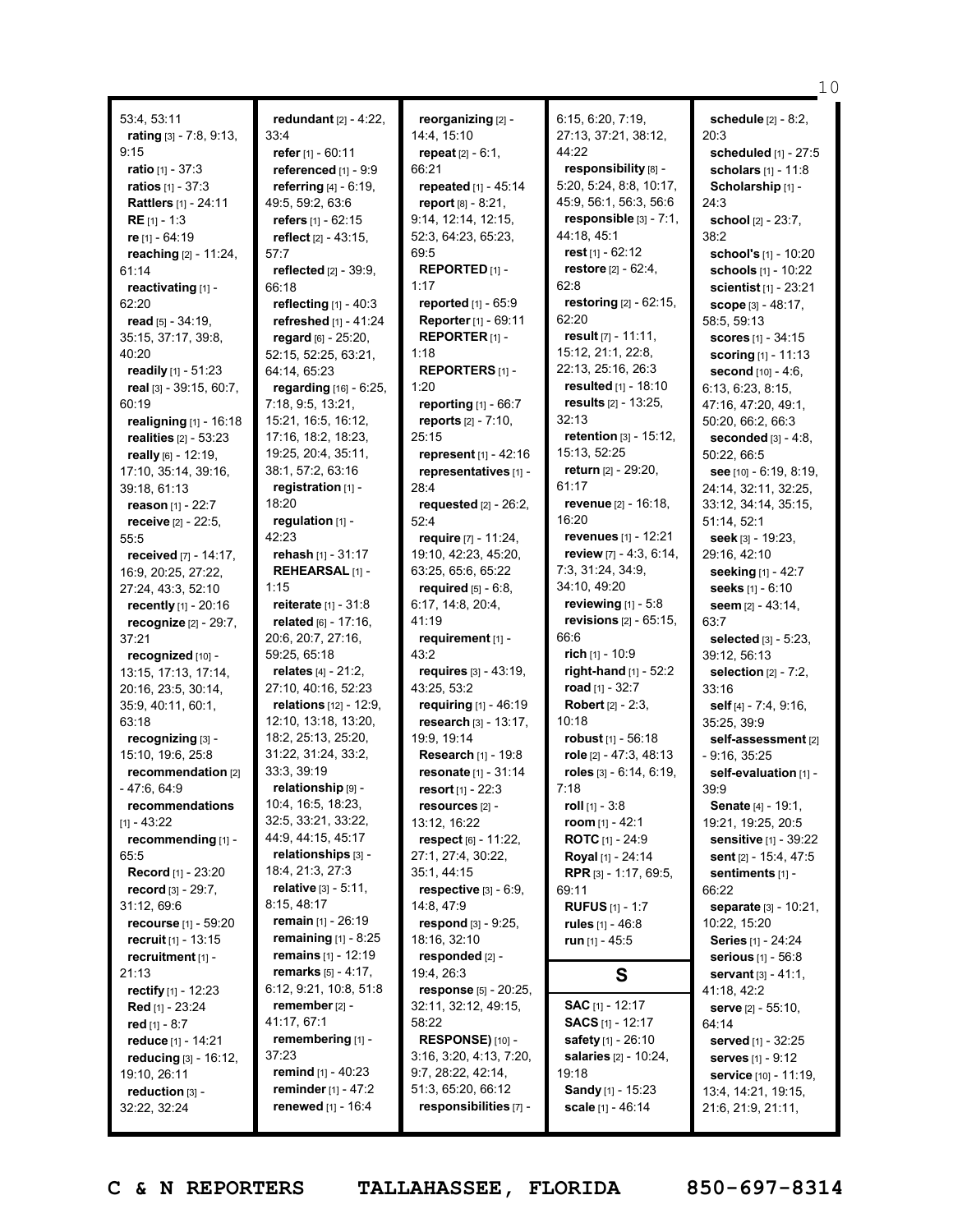|                                           |                                               |                                       |                                            | 11                                        |
|-------------------------------------------|-----------------------------------------------|---------------------------------------|--------------------------------------------|-------------------------------------------|
| 21:23, 22:5, 41:15                        | Socks [1] - 23:24                             | 11:13, 16:7, 28:5                     | 10:15                                      | supported [3] -                           |
| <b>services</b> [2] - 18:19,              | <b>solution</b> [1] - 43:20                   | state [7] - 11:5,                     | Student [2] - 15:10,                       | 22:21, 23:14, 23:21                       |
| 38:6                                      | <b>Solution [1] - 20:17</b>                   | 11:10, 13:13, 28:4,                   | 25:6                                       | supporting $[2]$ -                        |
| <b>set</b> $[9] - 24:5$ , $30:2$ ,        | sometimes [3] -                               | 29:7, 50:7, 55:16                     | student $[12] - 11:4$ ,                    | 36:12, 39:11                              |
| 47:7, 50:5, 52:22,                        | 18:7, 18:17, 24:17                            | <b>STATE</b> $[1] - 69:3$             | 17:3, 21:12, 22:12,                        | <b>supports</b> $[1] - 5:5$               |
| 54:12, 55:1, 61:14,                       | somewhat [2] - 33:3,                          | <b>statement</b> $[1] - 12:25$        | 22:14, 22:15, 22:25,                       | surprise [1] - 11:11                      |
| 63:24                                     | 52:21                                         | statements [5] -                      | 23:1, 26:11, 52:25,                        | surprised [1] - 53:17                     |
| sets [1] - 41:9                           | <b>sorry</b> $[3] - 48:2$ ,                   | 26:1, 26:22, 35:22,                   | 56:8, 61:11                                | <b>surround</b> [1] - 67:18               |
| setting [1] - 63:21                       | 58:23, 60:5                                   | 36:7, 61:2                            | student's [1] - 23:19                      | surrounding [4] -                         |
| settings [2] - 18:25,                     | sort $[1]$ - 7:25                             | states [3] - 12:8.                    | students [42] -                            | 28:16, 56:16, 60:10,                      |
| 19:4                                      | <b>sought</b> [3] - 18:24,                    | 28:5, 62:4                            | 11:10, 15:13, 18:5,                        | 60:12                                     |
| seven [1] - 15:14                         | 29:20, 51:23                                  | States [2] - 5:5, 28:6                | 18:22, 19:16, 20:14,                       | Survey [1] - 14:18                        |
| several [6] - 12:25,                      | <b>sounds</b> [1] - 62:8                      | stating [2] - 58:17,                  | 20:19, 22:7, 22:9,                         | survey [3] - 18:13,                       |
| 13:22, 19:1, 20:1,                        | sources [1] - 16:23                           | 61:16                                 | 22:18, 22:21, 22:22,                       | 21:1, 22:14                               |
| 32:23, 64:20                              | <b>Southern</b> $[1]$ - 24:3                  | <b>stature</b> [1] - 29:19            | 23:6, 23:9, 23:12,                         | $SUS [2] - 5:18, 43:1$                    |
| <b>Shannon</b> $[6] - 2:3$ ,              | space $[1] - 52:3$                            | <b>status</b> $[4] - 8:18$            | 23:16, 24:2, 24:6,                         | suspension $[1]$ -                        |
| 29:5, 30:12, 38:14,                       | span [1] - 12:24                              | 25:4, 51:25, 65:23                    | 24:12, 24:21, 24:23,                       | 10:18                                     |
| 39:3, 42:6                                | spark [1] - 27:18                             | <b>stay</b> $[1] - 23:7$              | 25:8, 25:14, 38:6,                         | <b>SUSs</b> $[1]$ - 33:25                 |
| SHANNON [6] -                             | speaking [1] - 30:23                          | stem $[4] - 9:18$ ,                   | 41:6, 41:23, 42:10,                        | sustainability [1] -                      |
| 28:25, 29:3, 29:6,                        | <b>SPECIAL</b> [3] - 1:3,                     | 20:18, 20:19, 20:20                   | 44:3, 53:10, 53:24,                        | 53:19                                     |
| 29:19, 47:15, 50:10                       | 3:2, 67:25                                    | <b>Stem's</b> $[1]$ - 20:17           | 54:5, 55:4, 55:10,<br>55:11, 55:13, 55:22, | sustainable [1] -                         |
| share $[5] - 10:3$ ,                      | special [2] - 11:18,                          | stem-living/                          | 60:10, 61:9, 61:15,                        | 13:3                                      |
| 21:19, 28:2, 43:4,<br>43:17               | 33:1                                          | learning [1] - 20:18                  | 61:19, 61:21, 62:16                        | System [2] - 5:10,                        |
| shared [10] - 20:9.                       | Special [1] - 59:5                            | stenographic [1] -                    | submission [1] -                           | 16:8                                      |
| 28:15, 36:13, 37:16,                      | <b>specific</b> $[7] - 8:5$ ,                 | 69:6<br>stenographically [1]          | 16:25                                      | Τ                                         |
| 37:17, 37:19, 37:23,                      | 14:7, 22:16, 27:8,<br>40:13, 47:7, 59:19      | - 69:5                                | <b>submitted</b> [2] -                     |                                           |
| 40:17, 41:2, 54:2                         | specifically [2] -                            | steps $[4] - 4:20$ ,                  | 56:22, 65:14                               | Tallahassee [2] -                         |
| shifted [1] - 11:4                        | 43:9, 47:4                                    | 31:9, 34:7, 57:18                     | subscribe [1] - 44:12                      | 35:16, 60:14                              |
| shortfall $[1] - 16:13$                   | specifics [1] - 28:10                         | stewardship [1] -                     | substantial $[1]$ - 13:3                   | TALLAHASSEE [2] -                         |
| <b>shortly</b> [1] - 12:13                | spend [1] - 23:2                              | 52:18                                 | <b>success</b> $[7] - 5:7$ ,               | 1:16, 1:21                                |
| show [2] - 35:1, 36:4                     | split $[2] - 63:8, 63:11$                     | <b>still</b> [4] - 18:15,             | 20:10, 29:12, 30:2,                        | task $[1] - 9:2$                          |
| showing [1] - 27:1                        | sponsored [1] -                               | 53:14, 54:18, 65:12                   | 41:16, 44:1, 52:23                         | <b>tasked</b> $[3] - 8:3$ ,               |
| <b>shows</b> [1] - 15:15                  | 23:23                                         | stop $[1] - 28:7$                     | <b>Success</b> [1] - 15:11                 | 47:4, 48:22                               |
| side $[1] - 36:15$                        | spot $[1] - 28:1$                             | strategic [7] - 4:25,                 | SUCCeSSeS [1] -<br>54:11                   | tasks [2] - 6:24, 42:3                    |
| $sign_{[3]} - 4:10,$                      | spot-on [1] - 28:1                            | 9:13, 17:6, 20:7, 28:8,               | successful [7] -                           | <b>team</b> $[7] - 13:24$ ,               |
| 50:25, 66:9<br>signed $[2] - 19:13$ ,     | stable [1] - 13:7                             | 54:8, 60:4                            | 16:25, 53:4, 56:9,                         | 17:12, 26:16, 54:16,<br>67:8, 67:9, 67:18 |
| 55:5                                      | staff [16] - 10:24,                           | strategically [1] -<br>54:15          | 67:9, 67:19, 67:20                         | team's [1] - 23:22                        |
| significant [3] -                         | 13:20, 18:5, 18:22,                           | strategies [2] - 19:8,                | successfully [1] -                         | technically [1] - 45:1                    |
| 15:15, 18:3, 30:5                         | 19:24, 20:21, 20:23,<br>20:24, 21:3, 21:7,    | 26:19                                 | 12:6                                       | ten [4] - 4:25, 9:13,                     |
| significantly [1] -                       | 21:10, 21:13, 25:14,                          | streamlining [1] -                    | suggest [3] - 36:7,                        | 18:17, 54:23                              |
| 11:5                                      | 41:7, 51:22, 55:20                            | 14:8                                  | 46:18, 60:7                                | ten-year $[1]$ - 54:23                    |
| similarly $[1]$ - 39:6                    | <b>Staff</b> [1] - 14:17                      | strength [1] - 27:7                   | suggested $[1]$ - 38:3                     | tend $[1]$ - 43:19                        |
| simply $[1] - 46.9$                       | stage [1] - 61:14                             | strengths $[2] - 10:6$ ,              | suggestions [1] -                          | <b>tenure</b> [1] - 17:21                 |
| single $[2] - 15:22$ ,                    | stakeholders [6] -                            | 14:5                                  | 65:16                                      | <b>term</b> $[2] - 34:23$ ,               |
| 41:20                                     | 18:14, 22:4, 36:22,                           | stretched [1] - 54:22                 | <b>suits</b> $[1] - 21:2$                  | 53:19                                     |
| <b>sit</b> [3] $-48:8, 56:25,$            | 44:4, 46:6, 67:1                              | <b>strides</b> $[1] - 18:3$           | summary [6] - 28:20,<br>43:6, 49:6, 50:17, | terms [9] - 7:12,                         |
| 57:7                                      | stand [2] - 4:8, 57:24                        | <b>stroke</b> [1] - 54:2              | 50:22, 51:5                                | 25:3, 46:11, 48:12,                       |
| sites [1] - 45:4                          | standards $[2]$ -                             | <b>strokes</b> [1] - 54:7             | summer [1] - 21:16                         | 48:13, 48:14, 49:21,<br>53:8, 64:10       |
| <b>situation</b> $[2] - 53:23$ ,<br>59:16 | 43:11, 52:22                                  | <b>strong</b> $[2] - 17:20$ ,<br>33:6 | <b>Sunday</b> [1] - 35:16                  | <b>THE</b> $[1]$ - 67:25                  |
| $\sin$ [2] - 53:5, 53:12                  | standpoint $[2]$ -                            | <b>Strong</b> [2] - 22:20,            | supervisor [1] -                           | theme [1] - 39:18                         |
| skill [2] - 29:21, 41:9                   | 48:11, 57:23<br><b>stands</b> $[2] - 49:12$ , | 22:24                                 | 35:25                                      | theoretical [1] -                         |
| <b>skills</b> [1] - 14:7                  | 67:23                                         | strong-willed [1] -                   | supplemental [2] -                         | 37:11                                     |
| <b>skirt</b> $[1]$ - 43:13                | <b>start</b> $[2] - 34:15$ ,                  | 33:6                                  | 7:23, 8:13                                 | <b>therefore</b> $[1] - 12:4$             |
| snowballing [1] -                         | 43:12                                         | <b>structure</b> [1] - 39:21          | support [10] - 20:21,                      | <b>thinking</b> $[1]$ - 33:23             |
| 55:8                                      | started [1] - 32:6                            | struggle [1] - 27:19                  | 21:19, 27:25, 35:21,                       | third $[2] - 14:24$ ,                     |
| <b>social</b> $[2] - 25:3$ ,              | startup [1] - 19:17                           | struggles [1] - 29:10                 | 35:22, 36:8, 36:9,                         | 45:23                                     |
| 53:21                                     | State [5] - 5:10, 5:14,                       | struggling [1] -                      | 38:14, 56:12, 56:18                        | Thompson $[1]$ -                          |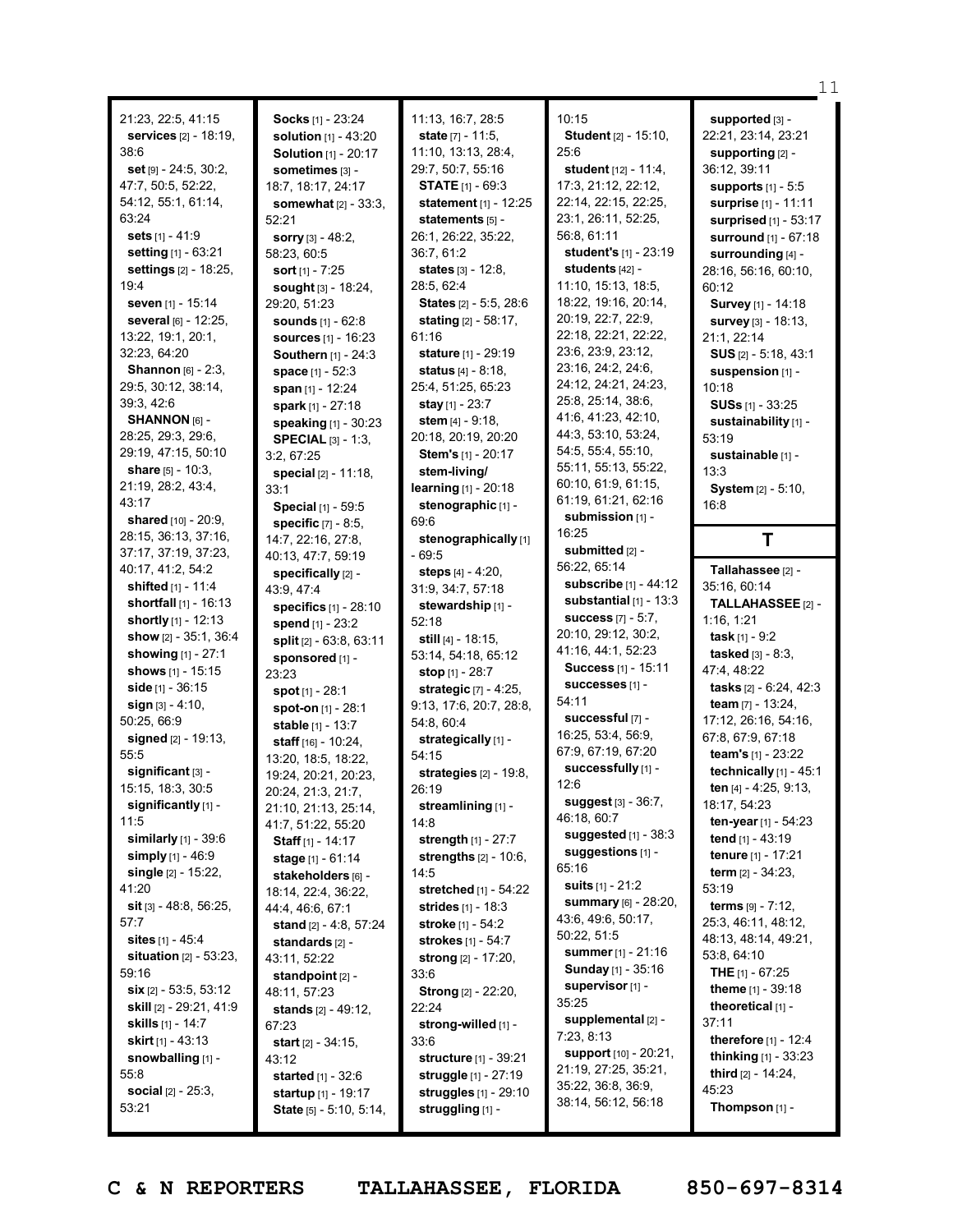|                                                                                                                                                                                                                                                                                                                                                                                                                                                                                                                                                                                                                                                                                                                                                                                                                                                                                                                                                                                                                                                                                                                           |                                                                                                                                                                                                                                                                                                                                                                                                                                                                                                                                                                                                                                                                                                                                                                                                                                                                                                                                                                                                                                                                                                                                                   |                                                                                                                                                                                                                                                                                                                                                                                                                                                                                                                                                                                                                                                                                                                                                                                                                                                                                                                                                                                                                        |                                                                                                                                                                                                                                                                                                                                                                                                                                                                                                                                                                                                                                                                                                                                                                                                                                                                                                                                                                                                                                                                                                    | 12                                                                                                                                                                                                                                                                                                                                                                                                                                                                                                                                                                                                                                                                                                                                                                                                                                                                                                                                                              |
|---------------------------------------------------------------------------------------------------------------------------------------------------------------------------------------------------------------------------------------------------------------------------------------------------------------------------------------------------------------------------------------------------------------------------------------------------------------------------------------------------------------------------------------------------------------------------------------------------------------------------------------------------------------------------------------------------------------------------------------------------------------------------------------------------------------------------------------------------------------------------------------------------------------------------------------------------------------------------------------------------------------------------------------------------------------------------------------------------------------------------|---------------------------------------------------------------------------------------------------------------------------------------------------------------------------------------------------------------------------------------------------------------------------------------------------------------------------------------------------------------------------------------------------------------------------------------------------------------------------------------------------------------------------------------------------------------------------------------------------------------------------------------------------------------------------------------------------------------------------------------------------------------------------------------------------------------------------------------------------------------------------------------------------------------------------------------------------------------------------------------------------------------------------------------------------------------------------------------------------------------------------------------------------|------------------------------------------------------------------------------------------------------------------------------------------------------------------------------------------------------------------------------------------------------------------------------------------------------------------------------------------------------------------------------------------------------------------------------------------------------------------------------------------------------------------------------------------------------------------------------------------------------------------------------------------------------------------------------------------------------------------------------------------------------------------------------------------------------------------------------------------------------------------------------------------------------------------------------------------------------------------------------------------------------------------------|----------------------------------------------------------------------------------------------------------------------------------------------------------------------------------------------------------------------------------------------------------------------------------------------------------------------------------------------------------------------------------------------------------------------------------------------------------------------------------------------------------------------------------------------------------------------------------------------------------------------------------------------------------------------------------------------------------------------------------------------------------------------------------------------------------------------------------------------------------------------------------------------------------------------------------------------------------------------------------------------------------------------------------------------------------------------------------------------------|-----------------------------------------------------------------------------------------------------------------------------------------------------------------------------------------------------------------------------------------------------------------------------------------------------------------------------------------------------------------------------------------------------------------------------------------------------------------------------------------------------------------------------------------------------------------------------------------------------------------------------------------------------------------------------------------------------------------------------------------------------------------------------------------------------------------------------------------------------------------------------------------------------------------------------------------------------------------|
| 15:23<br>thorough [1] - 37:6<br>thoughtful $[3] - 4:23$ ,<br>40:1, 67:22<br><b>thoughts</b> $[2] - 26:18$ ,<br>38:9<br><b>thousand</b> $[1] - 23:1$<br>threatened [2] -<br>10:19, 45:23<br><b>threats</b> $[1] - 30:5$<br>three $[7] - 11:2$ ,<br>11:10, 17:2, 19:2,<br>30:20, 36:2, 51:20<br><b>thrive</b> $[1] - 56.9$<br>throughout $[3]$ - 5:5,<br>5:16, 51:15<br><b>throw</b> $[1] - 35:2$<br>tied $[2] - 11:14, 33:3$<br><b>TIME</b> $[1]$ - 1:13<br>Timeline [1] - 8:16<br><b>timeline</b> $[2] - 8:22$<br>57:20<br>timely $[1] - 65:9$<br>to-do [1] - 25:16<br>today $[5] - 7:11$ ,<br>8:24, 39:18, 49:15,<br>52:12<br>today's [1] - 49:23<br>together $[6] - 6:1$ ,<br>6:2, 10:5, 30:4, 32:7,<br>34:5<br><b>TONNETTE</b> $[1] - 1:8$<br>took $[4] - 30:24$ ,<br>32:9, 34:18, 38:7<br>tool $[1] - 7:2$<br>top $[1] - 65:6$<br><b>TOREY</b> [1] - 1:9<br>tough [1] - 39:15<br>tout $[1] - 53:6$<br>toward [3] - 10:7,<br>41:2, 64:24<br>towards $[1] - 55:3$<br><b>town</b> $[1] - 20:5$<br>trailblazers [1] -<br>41:24<br>train $[1] - 11:19$<br>training $[2] - 21:14$ ,<br>21:25<br>transcript <sub>[2]</sub> - | 55:1<br>travel [2] - 18:20,<br>23:14<br>tremendously [1] -<br>45:19<br><b>trends</b> $[1] - 37:3$<br>trickery [1] - 55:15<br>tried [4] - 11:17,<br>31:6, 36:5, 38:18<br><b>true</b> $[1] - 69:6$<br>truly [2] - 32:3, 38:16<br>trust [2] - 4:2, 16:4<br>trusted $[1] - 14:2$<br><b>TRUSTEE</b> [104] - 1:7,<br>3:4, 3:10, 3:12, 3:14,<br>3:18, 3:25, 4:5, 4:7,<br>4:12, 4:14, 7:21, 9:8,<br>10:13, 28:13, 28:23,<br>28:25, 29:2, 29:3,<br>29:4, 29:6, 29:19,<br>30:12, 30:15, 34:11,<br>34:13, 35:6, 35:10,<br>38:20, 38:22, 38:23,<br>38:24, 38:25, 39:2,<br>40:2, 40:3, 40:9,<br>40:12, 40:21, 40:22,<br>42:12, 42:15, 42:18,<br>47:1, 47:15, 47:16,<br>47:17, 47:19, 47:21,<br>47:22, 47:24, 47:25,<br>48:1, 48:6, 48:12,<br>48:19, 48:21, 48:24,<br>48:25, 49:2, 49:3,<br>49:4, 49:6, 49:14,<br>49:16, 50:1, 50:3,<br>50:10, 50:15, 50:18,<br>50:19, 50:20, 50:21,<br>51:2, 51:4, 51:11,<br>56:24, 57:2, 57:4,<br>57:6, 57:7, 58:8,<br>58:19, 58:21, 58:23,<br>58:24, 59:14, 59:22,<br>60:3, 62:13, 63:4,<br>63:13, 63:15, 63:18,<br>65:10, 66:1, 66:3,<br>66:4, 66:11, 66:13,<br>66:15, 66:16, 66:17,<br>67:21<br><b>Trustee</b> [33] - 3:9, | <b>Trustee's</b> [1] - 39:8<br>Trustees [13] - 12:5,<br>16:15, 26:2, 27:21,<br>31:15, 42:9, 42:24,<br>44:20, 44:24, 52:5,<br>54:9, 63:16, 67:15<br><b>TRUSTEES</b> $[1] - 1:1$<br>trustees $[3] - 4:1$ ,<br>5:5, 41:7<br><b>Trustees'</b> [2] - 10:1,<br>37:18<br>try [7] - 20:2, 25:6,<br>30:16, 38:18, 54:10,<br>61:2, 64:8<br>trying [4] - 20:10,<br>61:1, 61:9, 61:14<br><b>TUESDAY</b> $[1]$ - 1:11<br>tunnel [1] - 66:25<br>turmoil [1] - 10:16<br>turn [1] - 43:21<br>turnover [1] - 17:17<br><b>two</b> $[13] - 6:21, 7:21,$<br>8:18, 10:22, 11:2,<br>13:19, 20:5, 21:11,<br>36:18, 62:9, 63:7,<br>63:10, 63:19<br>U<br>$U.S$ [1] - 20:16<br>ultimate [1] - 33:18<br>ultimately [2] -<br>45:11, 61:4<br>unanimously [1] -<br>5:24<br>under [6] - 15:21,<br>15:24, 36:10, 53:12,<br>60:4, 64:16<br>understood [1] -<br>48:24<br>unequal [1] - 10:23<br>unfortunately [1] -<br>26:13<br>unique [1] - 53:15<br><b>unit</b> [1] - 14:15<br>United [3] - 5:5,<br>19:22, 28:6<br>units $[3] - 10:23$ ,<br>14:4, 14:8 | 29:23, 30:6, 38:5,<br>39:11, 41:13, 45:10,<br>53:14, 54:16, 55:6,<br>55:25, 56:18, 61:22,<br>62:17<br>University's [2] -<br>19:9, 52:24<br>unworthy [1] - 55:15<br>up [12] - 4:16, 5:9,<br>9:17, 16:14, 25:17,<br>30:2, 49:16, 54:10,<br>55:5, 58:16, 59:11,<br>64:11<br><b>update</b> $[1] - 27:6$<br>updates [1] - 51:17<br><b>Urban</b> $[1] - 32:1$<br>utilization $[1]$ - 52:3<br>V<br>vacancies [1] - 17:23<br><b>value</b> $[3] - 10:23$ ,<br>20:12, 41:12<br><b>values</b> $[3] - 12:11$ ,<br>27:23, 28:1<br>variety [1] - 18:19<br><b>various</b> $[2] - 17:6$ ,<br>22:4<br><b>venture</b> [2] - 56:2,<br>56:4<br><b>viability</b> $[1]$ - 30:5<br>$vice$ [6] - 13:16,<br>13:17, 13:19, 15:2,<br>17:17, 21:18<br><b>Vice</b> $[7] - 19.8$ ,<br>35:10, 37:14, 38:15,<br>39:4, 42:22, 61:12<br><b>vision</b> $[5] - 28:2$ ,<br>52:17, 54:18, 54:25,<br>66:25<br><b>visions</b> $[1] - 65:19$<br><b>visit</b> $[2] - 60:15, 63:1$<br><b>visited</b> $[1] - 23:25$<br><b>voice</b> $[2] - 58:11$ ,<br>58:16<br><b>vote</b> $[4] - 31:11$ ,<br>41:4, 58:12, 59:6<br><b>voted</b> $[1] - 63:24$ | 44:2<br>ways [2] - 44:6,<br>56:18<br>website [1] - 34:2<br>weeds $[1] - 62:24$<br>week [1] - 37:18<br>weekend [1] - 23:23<br>weeks [1] - 27:5<br>weighted [1] - 56:1<br>welcome [4] - 9:25,<br>11:21, 21:12, 59:22<br>welfare [1] - 41:5<br>WHEREUPON [1] -<br>67:25<br><b>White [1] - 2:4</b><br>whole [2] - 34:19,<br>38:17<br>willed $[1] - 33:6$<br>willingness [2] -<br>27:11, 27:15<br>wind [1] - 23:14<br>women [3] - 25:1,<br>25:2, 41:10<br>women's $[1] - 24:25$<br>wonderful [1] - 11:18<br><b>Woody</b> [1] - 2:3<br>word $[3] - 36:16$ ,<br>37:19, 57:10<br>wording [1] - 62:3<br>words [1] - 37:15<br>workforce [2] - 23:3,<br>53:25<br>workplace [1] - 21:4<br>workshops [4] -<br>15:6, 21:9, 21:11,<br>21:24<br><b>world</b> $[2] - 37:7$<br>writing [1] - 45:3<br>written [6] - 7:6, 7:7,<br>9:2, 25:15, 25:25,<br>40:19<br>wrote [1] - 34:24<br>Υ<br>y'all [1] - 31:18<br>year [24] - 5:24, 7:1,<br>10:2, 10:15, 11:13,<br>12:4, 16:3, 17:24, |
| 49:25, 69:6<br>transcripts $[1]$ -<br>49:18<br>transferred [1] -<br>55:23<br>transformational [4]<br>$-13:23, 14:14, 14:24,$<br>15:9<br>transition $[2] - 6:12$ ,<br>23:2<br>transparent [1] -                                                                                                                                                                                                                                                                                                                                                                                                                                                                                                                                                                                                                                                                                                                                                                                                                                                                                                                            | 3:11, 3:13, 3:15, 3:17,<br>3:19, 3:21, 29:5,<br>30:12, 30:13, 31:6,<br>35:6, 35:9, 38:14,<br>38:20, 38:24, 38:25,<br>39:3, 39:4, 39:15,<br>40:10, 40:11, 42:6,<br>42:12, 42:21, 47:9,<br>49:9, 56:24, 58:9,<br>60:1, 61:16, 65:11,<br>67:21                                                                                                                                                                                                                                                                                                                                                                                                                                                                                                                                                                                                                                                                                                                                                                                                                                                                                                       | universities $[5]$ - $5:9$ ,<br>11:11, 11:21, 13:11,<br>43:2<br><b>UNIVERSITY</b> [1] -<br>1:1<br>university $[4] - 6:3$ ,<br>13:20, 26:9, 54:19<br>University [22] -<br>5:10, 10:6, 11:18,<br>16:8, 17:19, 21:21,<br>26:25, 27:17, 29:12,                                                                                                                                                                                                                                                                                                                                                                                                                                                                                                                                                                                                                                                                                                                                                                             | W<br>wait [1] - 64:19<br>walk $[1]$ - 33:19<br>walking [1] - 57:5<br><b>ward</b> $[1] - 55:2$<br><b>Warren</b> [1] - 2:4<br><b>WAS</b> $[1] - 68:1$<br>Washington [1] -<br>23:19<br>watch $[2] - 15:24$ ,                                                                                                                                                                                                                                                                                                                                                                                                                                                                                                                                                                                                                                                                                                                                                                                                                                                                                          | 18:3, 20:6, 21:1,<br>22:13, 28:1, 29:17,<br>29:25, 30:9, 43:12,<br>43:13, 53:16, 54:23,<br>54:25, 60:20, 63:1,<br>64:11<br>year's [1] - 22:13<br>years [13] - 10:16,<br>12:25, 16:17, 17:2,<br>22:23, 51:20, 53:5,<br>53:6, 53:11, 53:12,                                                                                                                                                                                                                                                                                                                                                                                                                                                                                                                                                                                                                                                                                                                       |